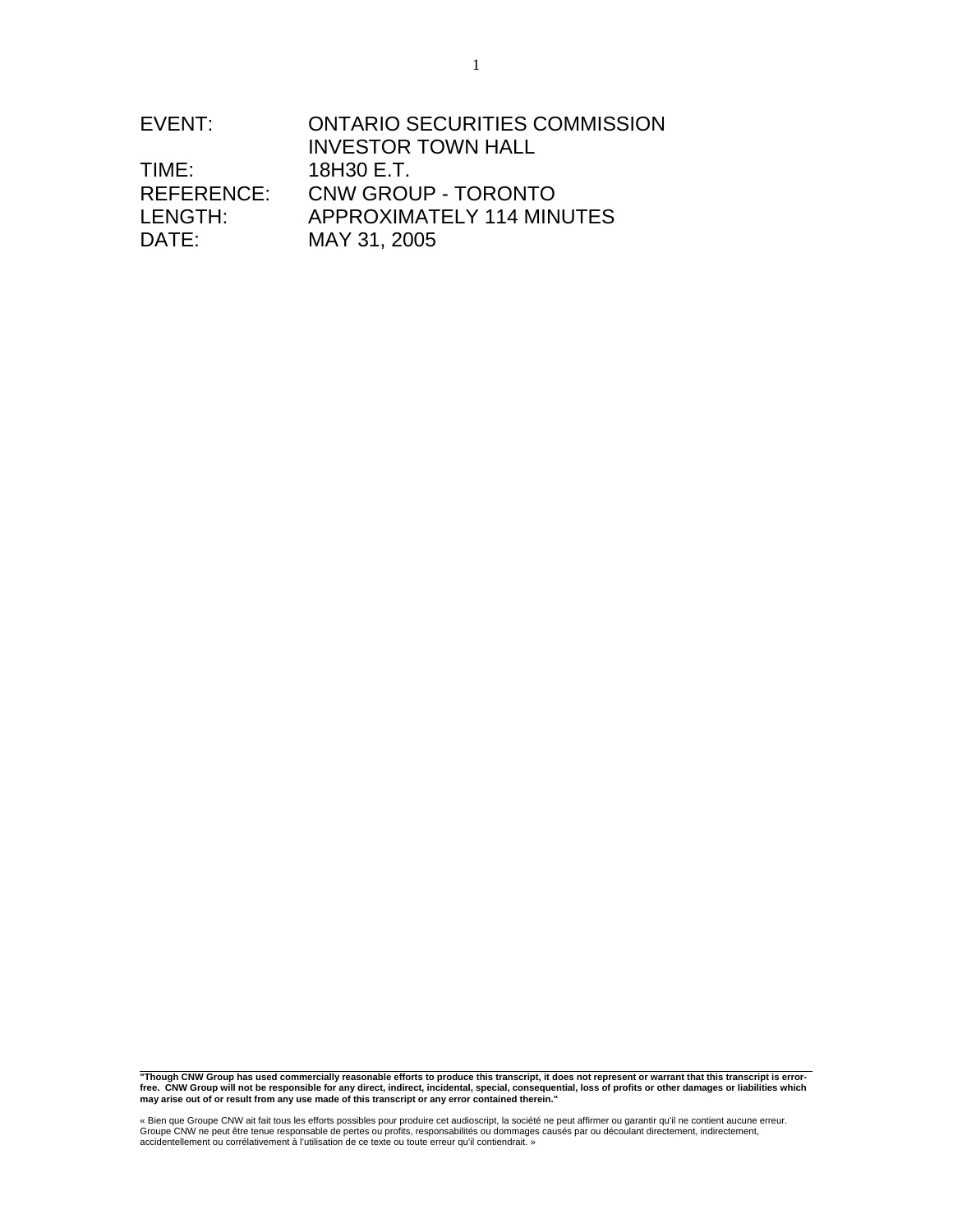MIKE HORNBROOK (Town Hall Moderator; National Economics reporter, CBC Radio): Ladies and gentlemen, good evening. Welcome to the Investor Town Hall, organized by the Ontario Securities Commission.

 This is *your* opportunity to raise concerns, as consumers of financial services, with the people who regulate those services and the securities market, and as well, with some advocates who are appearing with us tonight. It's *their* chance to hear directly from *you.*

 This Town Hall is the first of its kind, and the panel thanks you for coming and for taking part.

 My name is Mike Hornbrook. I'm the National Economics reporter for CBC Radio. Some time ago, the OSC asked me to be your moderator at the Town Hall tonight, and I agreed, but I must stress that I'm not here as an agent or an employee of the Ontario Securities Commission, nor am I here representing the CBC, even though we are here in the Atrium of the CBC, at the heart of the CBC's headquarters.

 I accepted the challenge because I believe the public interest is best served when regulators are open and accountable.

 One message from the turnout that we can see here tonight is there's a real desire for action, and that's an important step in finding ways to resolve complaints from consumers of financial services, such as

 **"Though CNW Group has used commercially reasonable efforts to produce this transcript, it does not represent or warrant that this transcript is errorfree. CNW Group will not be responsible for any direct, indirect, incidental, special, consequential, loss of profits or other damages or liabilities which may arise out of or result from any use made of this transcript or any error contained therein."** 

<sup>«</sup> Bien que Groupe CNW ait fait tous les efforts possibles pour produire cet audioscript, la société ne peut affirmer ou garantir qu'il ne contient aucune erreur.<br>Groupe CNW ne peut être tenue responsable de pertes ou profi accidentellement ou corrélativement à l'utilisation de ce texte ou toute erreur qu'il contiendrait. »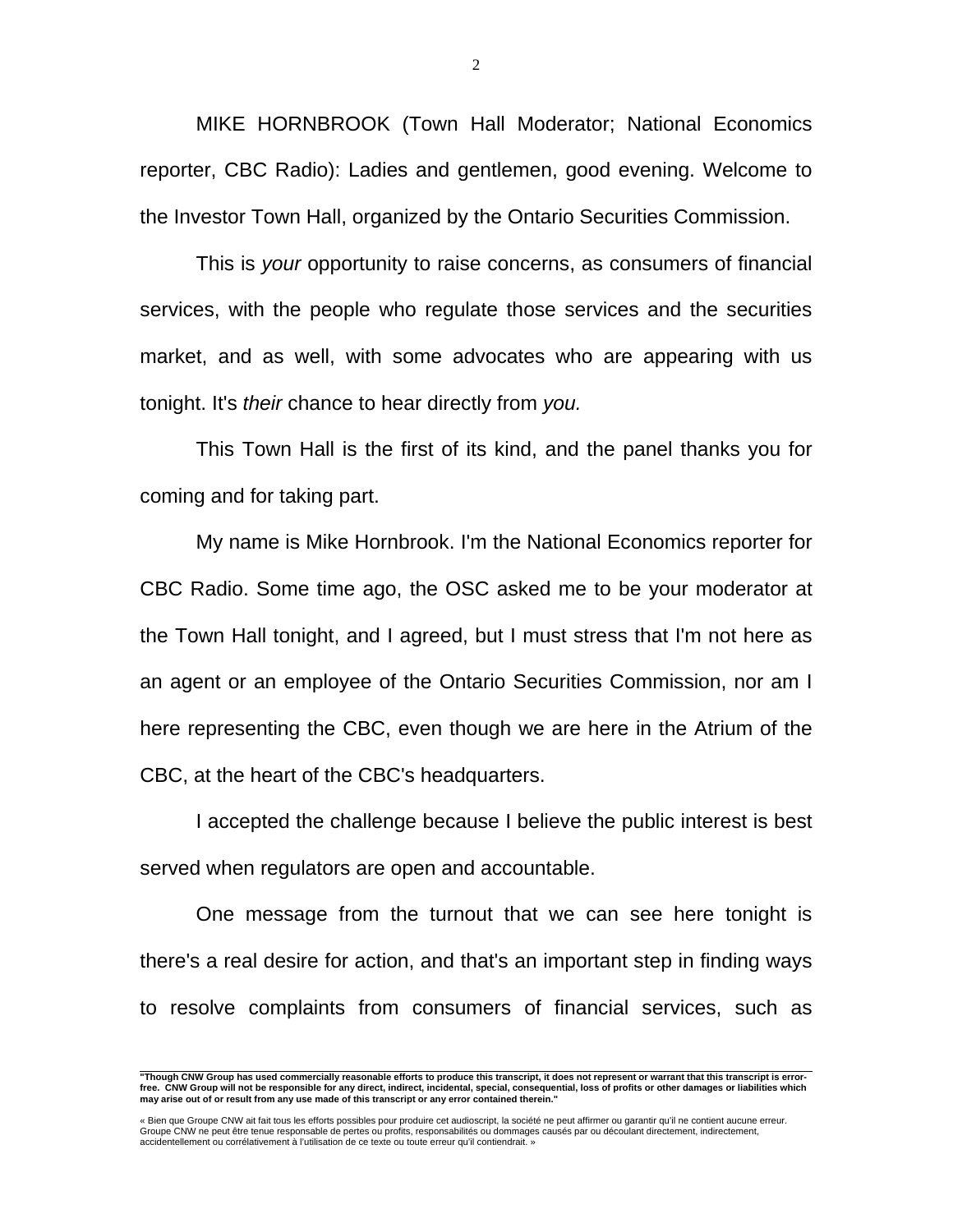yourselves. In fact, the interest is even greater than the turnout that we see physically here in this room. The Town Hall is being streamed onto the Internet, live, so many people besides the people who are here are going to be listening in.

 We'll be hearing from people here in Toronto, and from your Internet audience in just a few moments, but before that, though, I want to introduce our panel, and give them a chance to make a few brief remarks.

 So, in alphabetical order, proceeding from my right, your left -- oh, I guess that would be your right -- the Chair of the Ontario Securities Commission, Mr. David Brown.

 The President of the Small Investor Protection Association, Stan Buell.

 The CEO of the... They can't see you. Maybe you should raise your hand, or show folks who you are. The CEO of the Ombudsman for Banking Services and Investments, that's Michael Lauber.

 President and CEO, Investment Dealers Association of Canada, Joe Oliver.

 And the President and CEO of the Mutual Fund Dealers Association of Canada, Larry Waite.

First, we go now to David Brown of the OSC for a few remarks.

 **"Though CNW Group has used commercially reasonable efforts to produce this transcript, it does not represent or warrant that this transcript is errorfree. CNW Group will not be responsible for any direct, indirect, incidental, special, consequential, loss of profits or other damages or liabilities which may arise out of or result from any use made of this transcript or any error contained therein."** 

<sup>«</sup> Bien que Groupe CNW ait fait tous les efforts possibles pour produire cet audioscript, la société ne peut affirmer ou garantir qu'il ne contient aucune erreur.<br>Groupe CNW ne peut être tenue responsable de pertes ou profi accidentellement ou corrélativement à l'utilisation de ce texte ou toute erreur qu'il contiendrait. »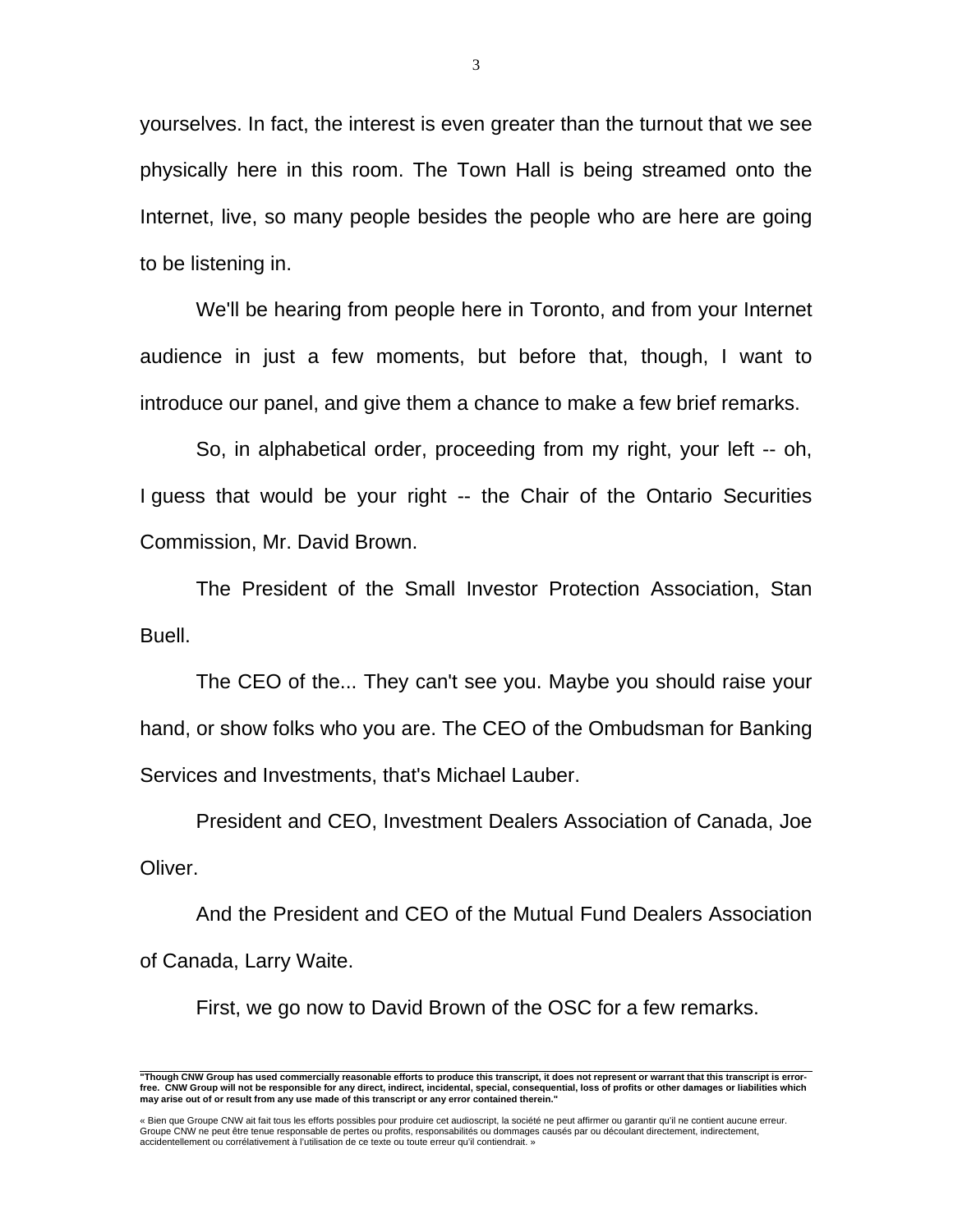DAVID BROWN (Chair, Ontario Securities Commission): Thank you, Mike, and welcome, everybody, to our first Investor Town Hall. We're delighted with the turnout, that so many of you have been able to come and join us this evening.

 The Ontario Securities Commission is quite proud of its record of protecting investors. We've made it a priority to deal with such investor protection issues as proper disclosure by companies, corporate governance, accounting and auditing issues.

 We've become increasingly aware that we may not have placed sufficient emphasis on protecting the investor as a consumer of financial services, and that includes assisting people to obtain restitution when they've been badly dealt with by the system. The need for making this a greater priority was underscored last summer, in testimony that was given to the Legislature Standing Committee on Finance and Economic Affairs.

 Consumers of financial services must have available to them an effective, fair means of seeking satisfactory resolution of their complaints. This is a complicated area in Canada, with a number of regulatory players. In Ontario, responsibility for providing pieces of the existing system has been allocated to the OSC, to the Mutual Fund Dealers Association of Canada, to the Investment Dealers Association of Canada, the

 **"Though CNW Group has used commercially reasonable efforts to produce this transcript, it does not represent or warrant that this transcript is errorfree. CNW Group will not be responsible for any direct, indirect, incidental, special, consequential, loss of profits or other damages or liabilities which may arise out of or result from any use made of this transcript or any error contained therein."** 

<sup>«</sup> Bien que Groupe CNW ait fait tous les efforts possibles pour produire cet audioscript, la société ne peut affirmer ou garantir qu'il ne contient aucune erreur.<br>Groupe CNW ne peut être tenue responsable de pertes ou profi accidentellement ou corrélativement à l'utilisation de ce texte ou toute erreur qu'il contiendrait. »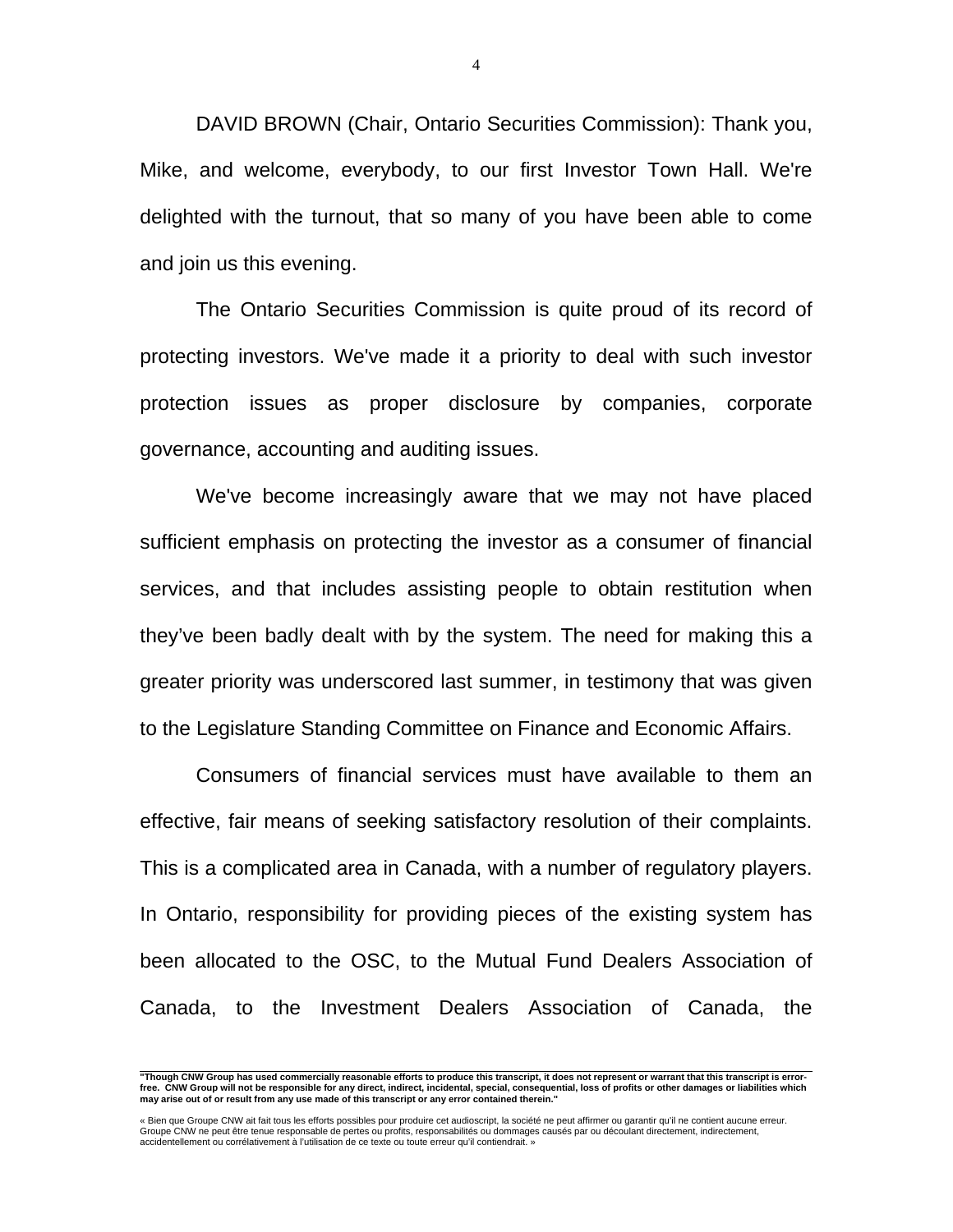Ombudsman for Banking Services and Investments, and the justice system, as administered by our courts.

 We need to find out whether these pieces are working, and if not, why not. The test should be simple. Will these regulatory services, taken as a whole, consistently provide satisfactory redress to consumers who have not been treated fairly by players in the financial services industry? We felt that a good first step would be gathering together as many people as possible, to talk candidly about their own experiences with the regulatory system and with the industry.

 We're not just bringing people together to share complaints. We want your assistance in designing solutions. We want your help in identifying gaps in the system, and discovering problems, and in correcting them. We're here to listen. Our mission tonight is not to defend the system, but to improve it: in some instances, explain it; in other instances, frankly, to find out where the system has failed.

 You can help us by telling about your experience, the impact your dealings with the regulatory system have had on *you*, and how *you* think it can be improved.

 When we've completed this evening's review, we'll take away what we've learned. We'll analyze it, we'll provide a public report, and we'll start

 **"Though CNW Group has used commercially reasonable efforts to produce this transcript, it does not represent or warrant that this transcript is errorfree. CNW Group will not be responsible for any direct, indirect, incidental, special, consequential, loss of profits or other damages or liabilities which may arise out of or result from any use made of this transcript or any error contained therein."** 

<sup>«</sup> Bien que Groupe CNW ait fait tous les efforts possibles pour produire cet audioscript, la société ne peut affirmer ou garantir qu'il ne contient aucune erreur.<br>Groupe CNW ne peut être tenue responsable de pertes ou profi accidentellement ou corrélativement à l'utilisation de ce texte ou toute erreur qu'il contiendrait. »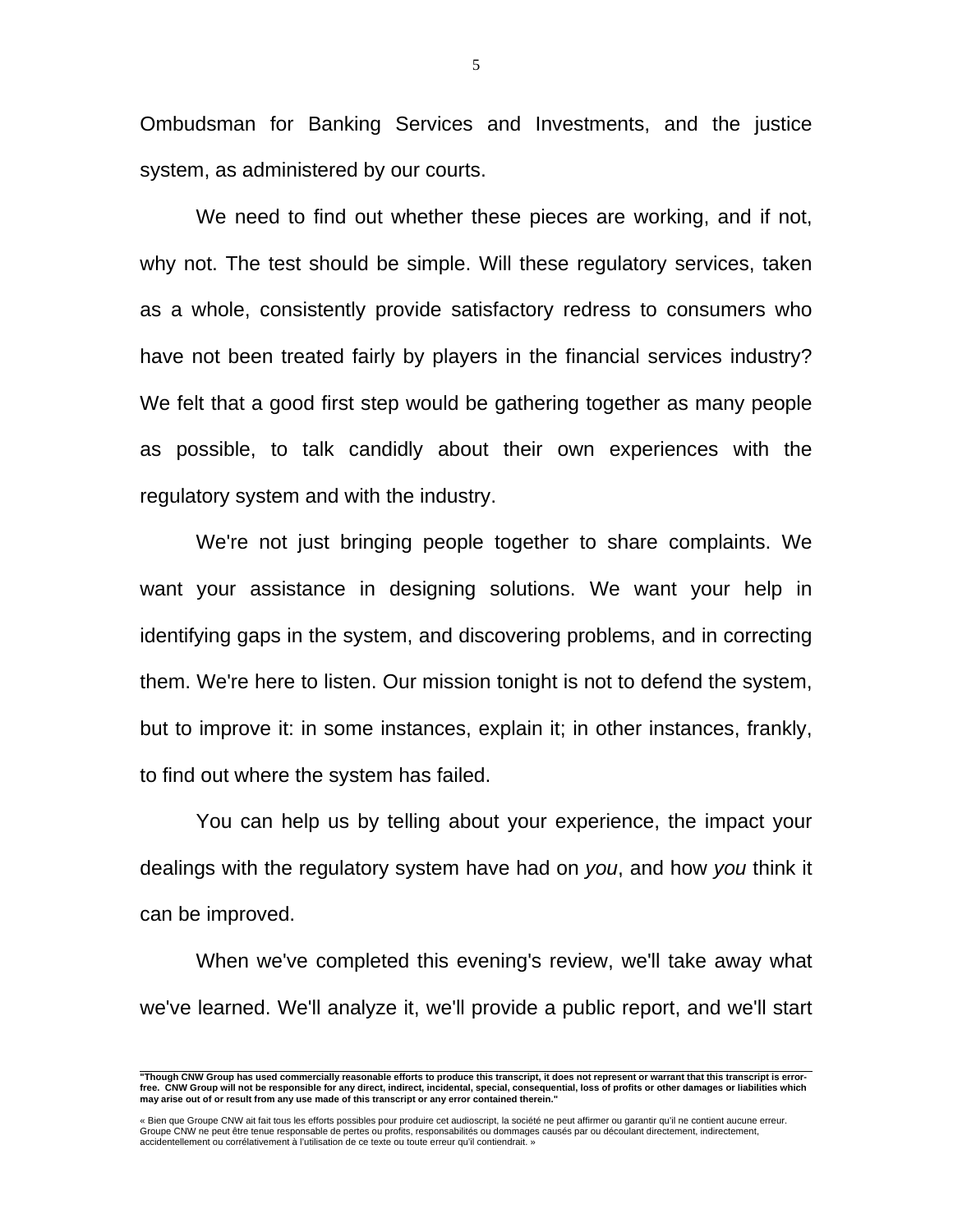a public dialogue on improvements we can make to ensure that the regulatory system meets your needs.

 This is a priority of the Ontario Securities Commission. We're determined to meet the needs of consumers of financial services. That's an important part of our mandate, and it's one that we're determined to fulfill.

Thank you all for coming.

[applause]

 MIKE HORNBROOK: I call on, now, Stan Buell of the Small Investor Protection Association.

 STAN BUELL (President, Small Investor Protection Association): I'd like to thank the OSC for organizing this Town Hall Meeting, to initiate dialogue with small investors. I also thank those who are participating on the panel this evening to respond to your questions and comments; the moderators, for facilitating questions; and all of you, for supporting this important OSC event.

 The Small Investor Protection Association was founded in 1998, and is incorporated as a national non-profit organization. SIPA acts as a voice for small investors, and has over 500 members in 9 provinces.

 We believe the problem of investor losses is much greater in magnitude than most people realize. To increase awareness, SIPA issued

 **"Though CNW Group has used commercially reasonable efforts to produce this transcript, it does not represent or warrant that this transcript is errorfree. CNW Group will not be responsible for any direct, indirect, incidental, special, consequential, loss of profits or other damages or liabilities which may arise out of or result from any use made of this transcript or any error contained therein."** 

<sup>«</sup> Bien que Groupe CNW ait fait tous les efforts possibles pour produire cet audioscript, la société ne peut affirmer ou garantir qu'il ne contient aucune erreur.<br>Groupe CNW ne peut être tenue responsable de pertes ou profi accidentellement ou corrélativement à l'utilisation de ce texte ou toute erreur qu'il contiendrait. »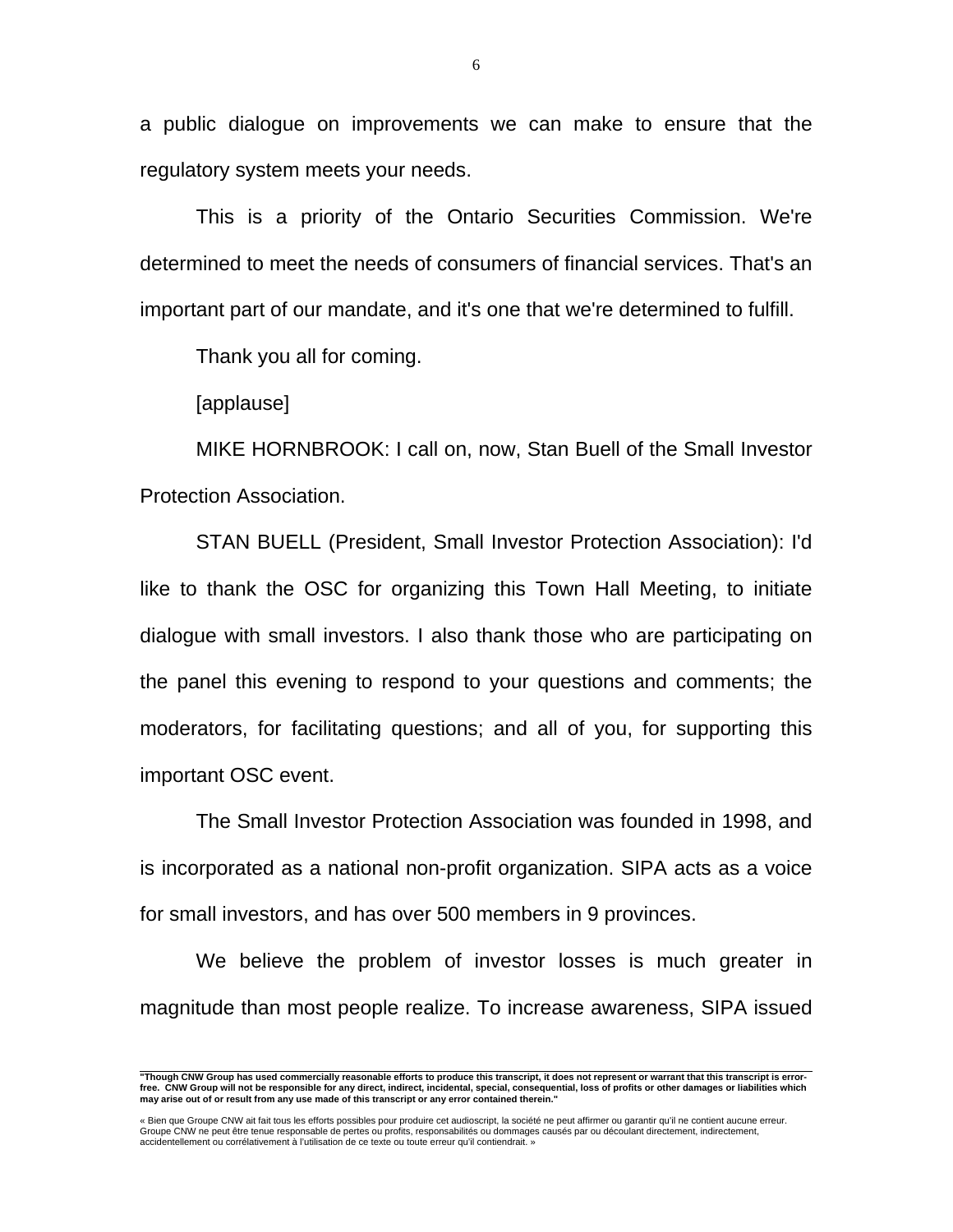a report based upon anecdotal evidence in 2004. On February 27, we delivered it to 25 of our leaders across Canada. On that day, I delivered a copy to David Brown. He said he would read it on the weekend, and I believe he did.

 Recognizing that many victims of financial loss are reluctant to come forward, the OSC invited SIPA to have members submit anonymous questions and comments, to protect their privacy. The moderators have a list of these questions, but with the turnout, time will not permit answers to all questions tonight, but in time, answers will be provided.

 Many SIPA members are actively participating in speaking out across the country. Many have made submissions to regulatory bodies and some have participated on committees and round-table discussions. So we are here tonight to enable small investors to talk to the regulators. So please ask your questions, and make your comments.

 I hope all of you have entered the draw at the SIPA table. We will have people there until after the event, and we'll have a draw tonight, and we'll announce the winners later.

Thank you for coming. Enjoy the evening.

[applause]

 **"Though CNW Group has used commercially reasonable efforts to produce this transcript, it does not represent or warrant that this transcript is errorfree. CNW Group will not be responsible for any direct, indirect, incidental, special, consequential, loss of profits or other damages or liabilities which may arise out of or result from any use made of this transcript or any error contained therein."** 

<sup>«</sup> Bien que Groupe CNW ait fait tous les efforts possibles pour produire cet audioscript, la société ne peut affirmer ou garantir qu'il ne contient aucune erreur.<br>Groupe CNW ne peut être tenue responsable de pertes ou profi accidentellement ou corrélativement à l'utilisation de ce texte ou toute erreur qu'il contiendrait. »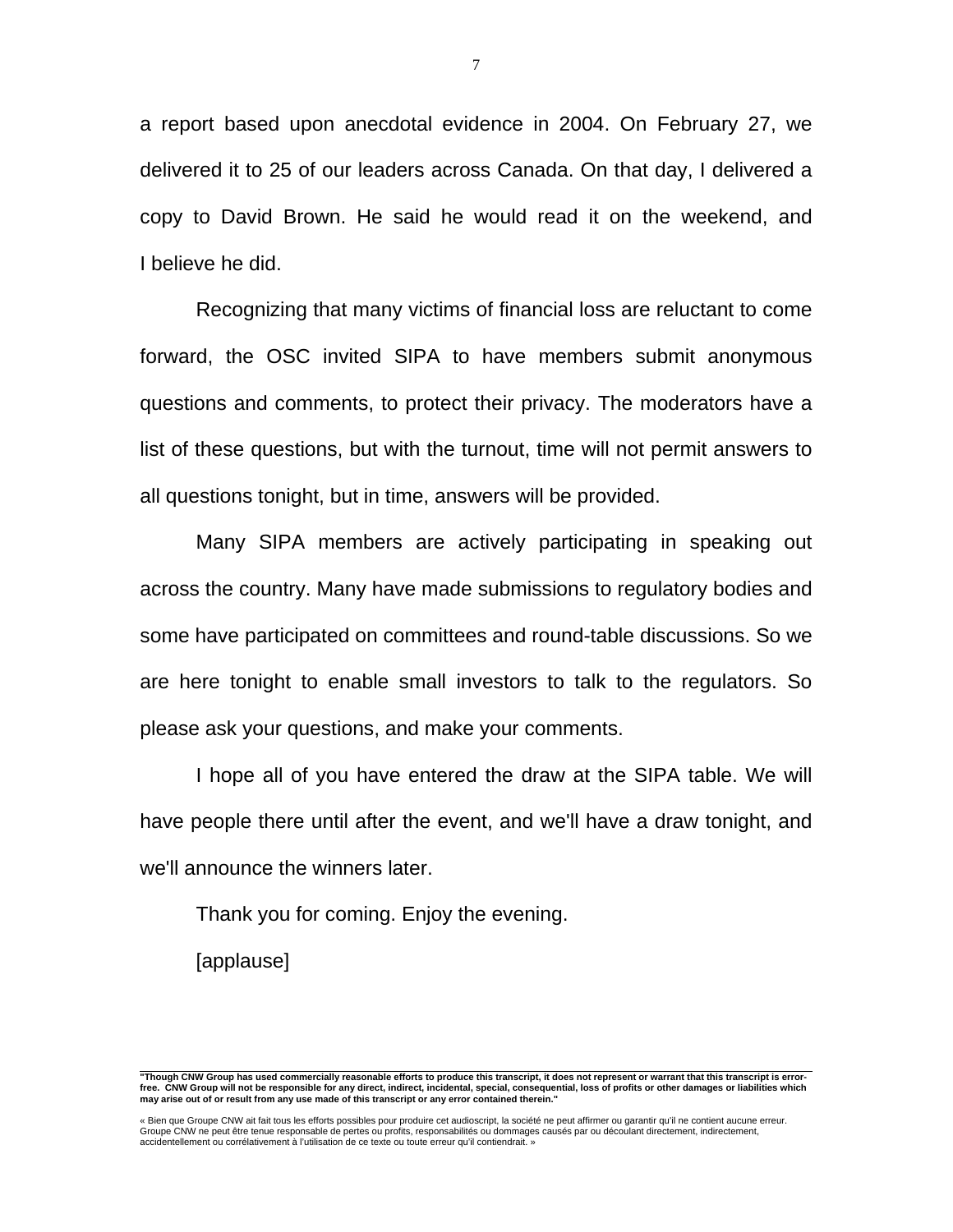MIKE HORNBROOK: I now call on Michael Lauber, the CEO of the Ombudsman for Banking Services and Investments.

 MICHAEL LAUBER (CEO, Ombudsman for Banking Services and Investments): Thank you, Mike. Thank you, David, for hosting tonight.

 I appreciate the opportunity to join with the regulators and with the audience this evening to discuss investor protection. When I scanned the attendance list for tonight's event, I recognized a significant number of names who have been in contact with our office at one time or another, so I say welcome to you.

 I'd like to take this opportunity to explain the role of OBSI, and where we fit in under the umbrella of investor protection.

 OBSI is an independent organization that is the final stage of dispute resolution within the investment process. After completion of the internal complaint handling processes in the firm, you can escalate your complaint to OBSI, and we will investigate the complaint, we'll provide you with a written report or our investigation and our findings, and we will provide you with an explanation of our decision, and we'll have reasons for that. And that's the service that we undertake to provide to people.

 Now, our mandate is to make a recommendation for redress based on fairness in the circumstances, having regard to good business practice,

 **"Though CNW Group has used commercially reasonable efforts to produce this transcript, it does not represent or warrant that this transcript is errorfree. CNW Group will not be responsible for any direct, indirect, incidental, special, consequential, loss of profits or other damages or liabilities which may arise out of or result from any use made of this transcript or any error contained therein."** 

<sup>«</sup> Bien que Groupe CNW ait fait tous les efforts possibles pour produire cet audioscript, la société ne peut affirmer ou garantir qu'il ne contient aucune erreur.<br>Groupe CNW ne peut être tenue responsable de pertes ou profi accidentellement ou corrélativement à l'utilisation de ce texte ou toute erreur qu'il contiendrait. »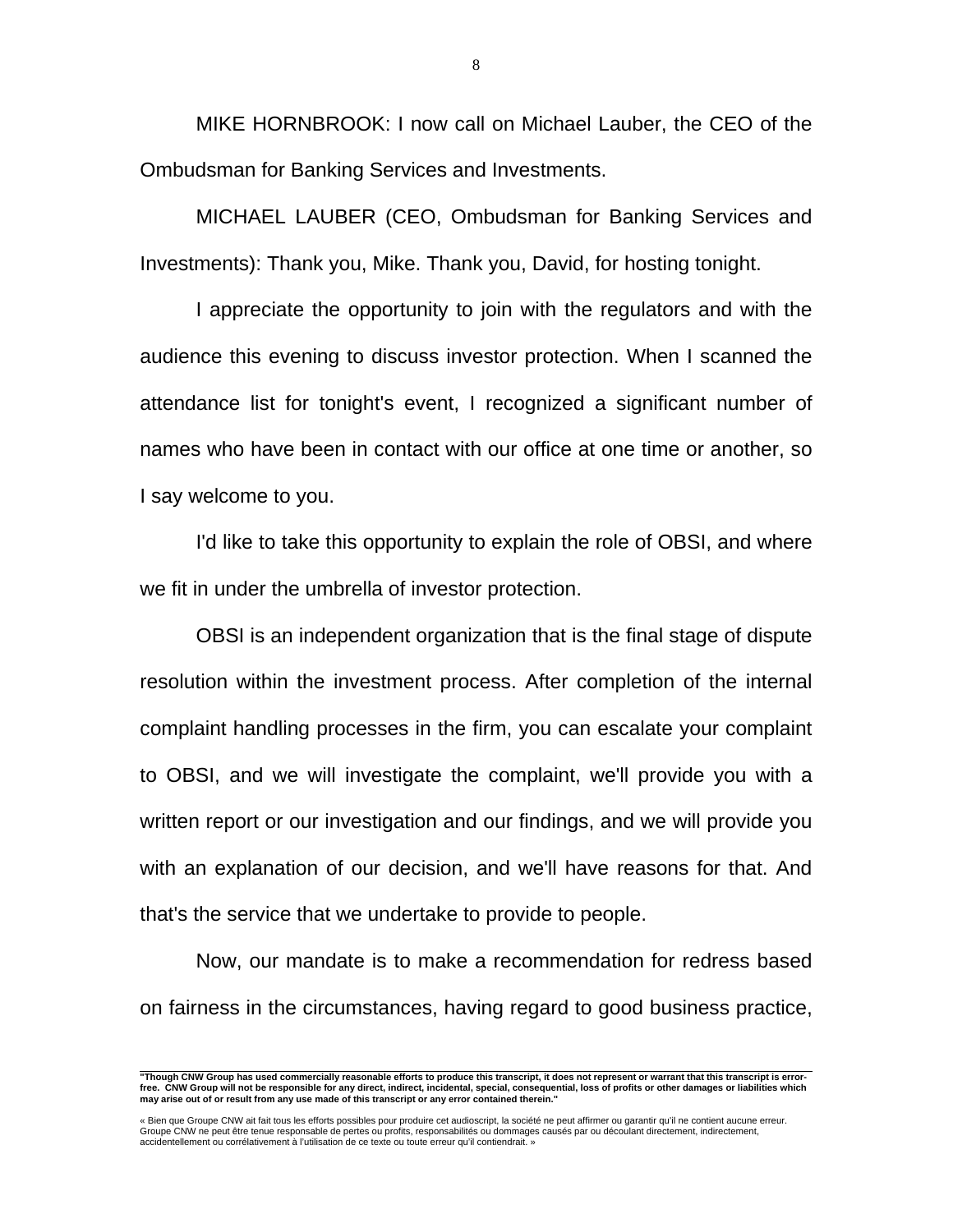industry standards, codes of conduct, regulations, and of course, the law. But the principal thing is to make a recommendation based on fairness.

 Now, OBSI is not a regulator, and I can't emphasize that too much - we are not a regulator. We do not make rules or regulations. We do no have oversight over the firms or the financial advisors, and we cannot discipline or fine them.

 OBSI does not protect investors in the normal sense. Regulators establish and police the system. They're designed to control the markets and protect investors. Our role is to provide fair compensation for investors if something goes wrong.

 OBSI is also not an advocate. OBSI is a neutral arbiter of disputes within the banking and investment sector. We cannot be seen to advocate for one position and then be accepted as a neutral by the other party to every dispute. Both parties to the dispute have the right to a neutral analysis and a neutral decision, and that's why we cannot be an advocate. And I know many people here feel that we should take a more active role in that regard. Some of you in this room *are* investor advocates, and I applaud you for your diligence. You work hard, and you're effective.

 In the last 18 months, we have investigated 238 investment complaints, and we've made recommendations for compensation to the

 **"Though CNW Group has used commercially reasonable efforts to produce this transcript, it does not represent or warrant that this transcript is errorfree. CNW Group will not be responsible for any direct, indirect, incidental, special, consequential, loss of profits or other damages or liabilities which may arise out of or result from any use made of this transcript or any error contained therein."** 

<sup>«</sup> Bien que Groupe CNW ait fait tous les efforts possibles pour produire cet audioscript, la société ne peut affirmer ou garantir qu'il ne contient aucune erreur.<br>Groupe CNW ne peut être tenue responsable de pertes ou profi accidentellement ou corrélativement à l'utilisation de ce texte ou toute erreur qu'il contiendrait. »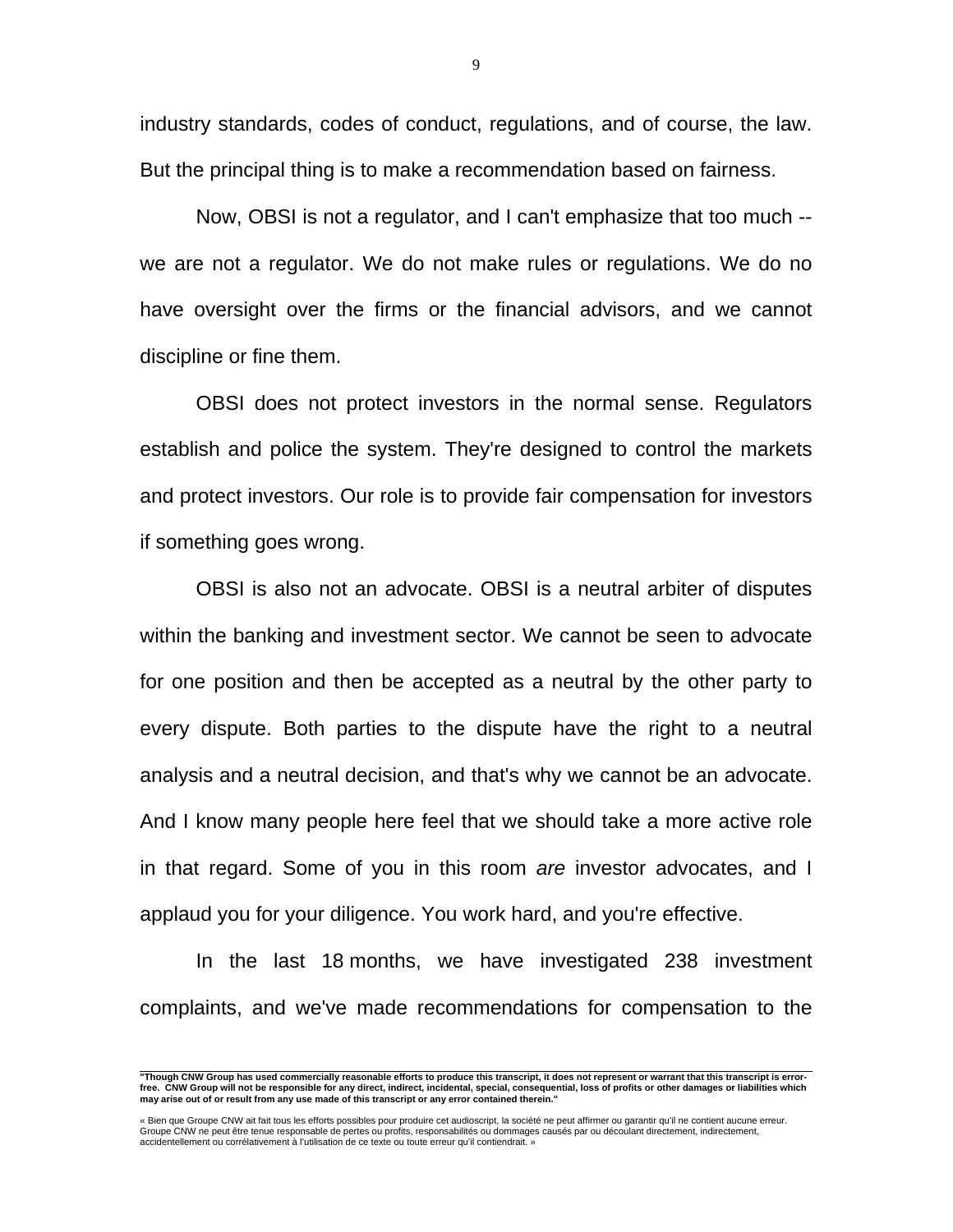firms in 54 of those cases, about 23 percent. A lot of money has been involved in those decisions.

 I look forward to the discussion this evening. I hope everyone learns more about all aspects of the process this evening, as a result of the questions. Thank you.

[applause]

 MIKE HORNBROOK: Joe Oliver now, from the Investment Dealers Association.

 JOE OLIVER (President and CEO, Investment Dealers Association of Canada): Good evening, ladies and gentlemen.

 The IDA is committed to protecting investors, especially the most vulnerable. That's the heart of our mandate. We protect investors by providing information, by pursuing regulatory infractions, and by supporting financial restitution.

 There are basically two ways we can help you deal with your concerns. If your complaint concerns an IDA regulatory infraction, we may launch an investigation. We may prosecute the offender, and then impose a penalty against your broker or his or her firm. Our goal is to deter future infractions and remove wrongdoers from operating in the marketplace.

 **"Though CNW Group has used commercially reasonable efforts to produce this transcript, it does not represent or warrant that this transcript is errorfree. CNW Group will not be responsible for any direct, indirect, incidental, special, consequential, loss of profits or other damages or liabilities which may arise out of or result from any use made of this transcript or any error contained therein."** 

<sup>«</sup> Bien que Groupe CNW ait fait tous les efforts possibles pour produire cet audioscript, la société ne peut affirmer ou garantir qu'il ne contient aucune erreur.<br>Groupe CNW ne peut être tenue responsable de pertes ou profi accidentellement ou corrélativement à l'utilisation de ce texte ou toute erreur qu'il contiendrait. »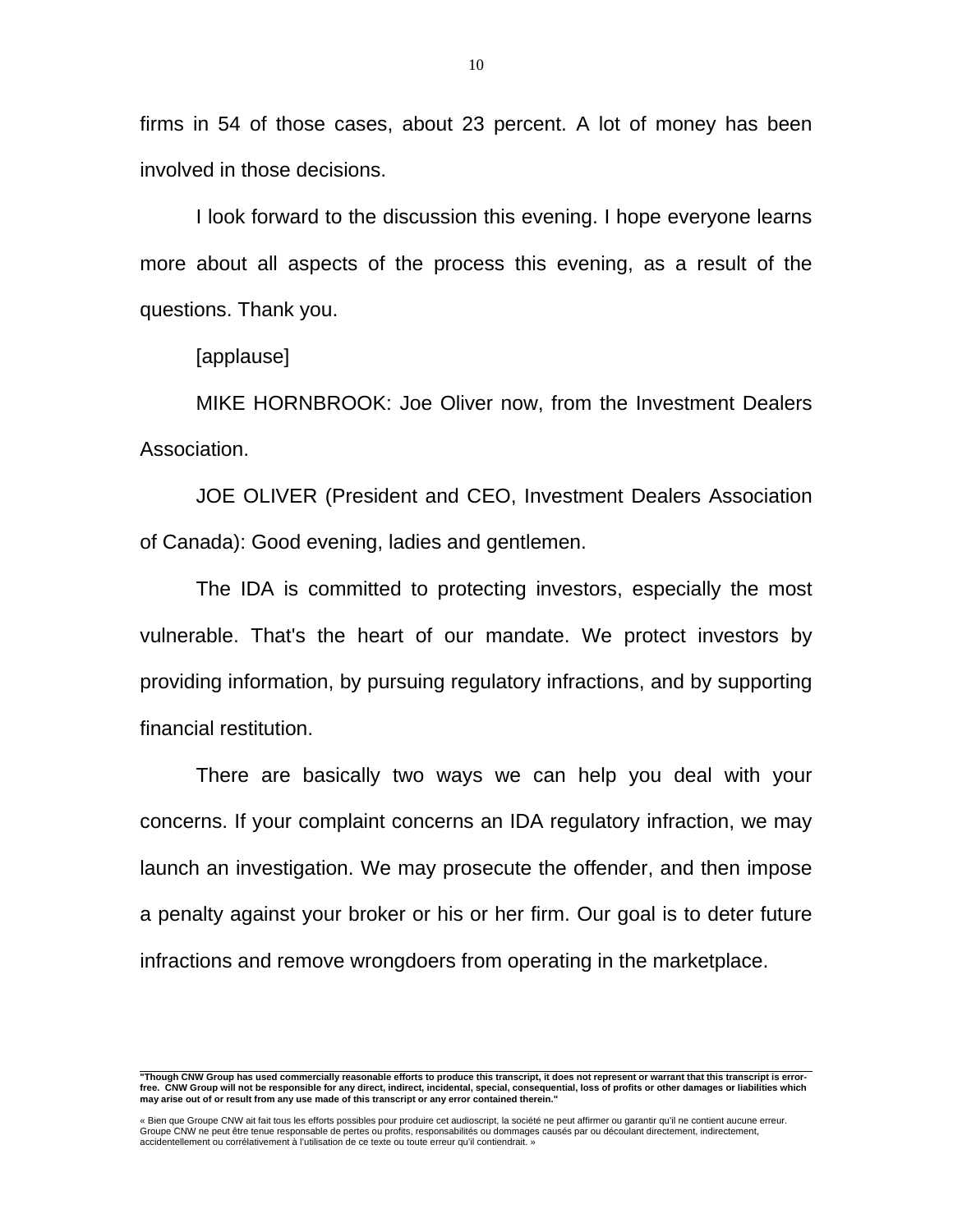You may take your complaints directly to your broker, or to the IDA. Member firms must report all client complaint, and IDA staff monitor these reports daily.

 In the past three years, we conducted 173 disciplinary hearings, fined individuals and firms \$60 million, and banned 32 individuals for life. So our enforcement is tough but fair.

 However, we do not have the authority to get your money back. For that, you can use the National Arbitration and Ombudsman services. The IDA has absolutely no involvement in their investigations or decisions, nor does any member of the industry. They are totally independent and objective.

 Member firms must send new clients a brochure describing their rights, and again, whenever a client makes a written complaint. Last year, 1,900 investors phoned our complaint line. Over 23,000 used our online info service to check the disciplinary record of firms and brokers. And I encourage you to use these services and tell others about them.

 Do we empower investors to register complaints and seek compensation? Yes, we do. Is our system as robust as any in the world? Yes, it is. Can it be improved? I'm sure it can be, so I'm looking forward to your constructive suggestions tonight. Thank you.

 **"Though CNW Group has used commercially reasonable efforts to produce this transcript, it does not represent or warrant that this transcript is errorfree. CNW Group will not be responsible for any direct, indirect, incidental, special, consequential, loss of profits or other damages or liabilities which may arise out of or result from any use made of this transcript or any error contained therein."** 

<sup>«</sup> Bien que Groupe CNW ait fait tous les efforts possibles pour produire cet audioscript, la société ne peut affirmer ou garantir qu'il ne contient aucune erreur.<br>Groupe CNW ne peut être tenue responsable de pertes ou profi accidentellement ou corrélativement à l'utilisation de ce texte ou toute erreur qu'il contiendrait. »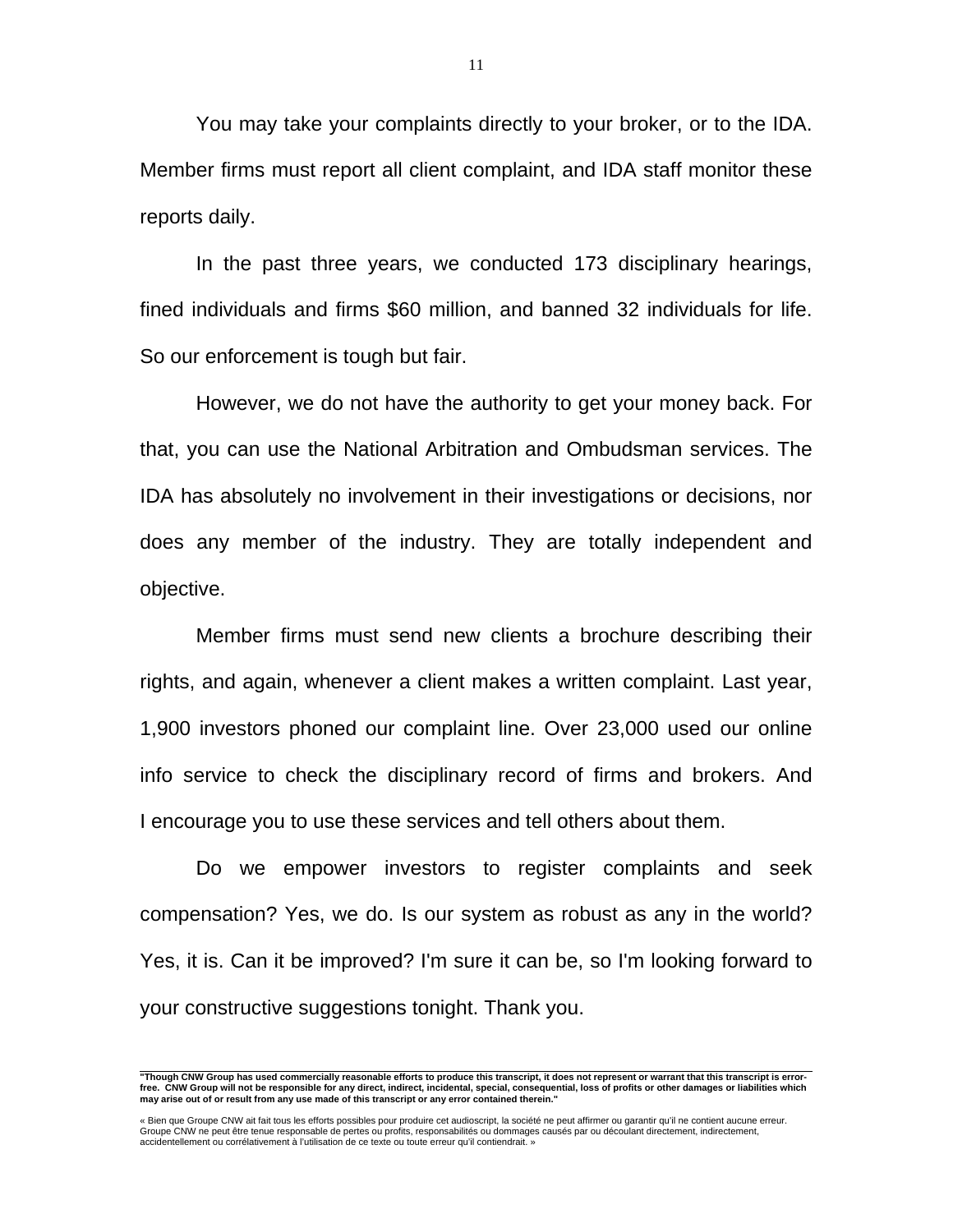[applause]

 MIKE HORNBROOK: And now, last but not least, the Mutual Fund Dealers Association of Canada, President and CEO Larry Waite.

 LARRY WAITE (President and CEO, Mutual Fund Dealers Association of Canada): Thanks, Mike. As requested, I'll keep my remarks to within two minutes, as our purpose here tonight, as the others have said before me, is to hear from the people in this room.

 I want you to know that the MFDA does want to hear about your experiences, and hopefully, as a result of those experiences, you will have suggestions for making the regulatory system work better for the retail investor.

 The MFDA is pleased to be here tonight, and we are taking this meeting very seriously. I have 20 of our staff here tonight, from our Complaints area, from our Investigations area, from our Litigation area, Compliance and Policy departments, in order for them to hear first-hand from you what you have to say this evening.

 It might be helpful if I quickly describe what the MFDA does have responsibility for.

 The MFDA is a self-regulatory organization, recognized by and monitored by the OSC and other securities commissions. We are a

 **"Though CNW Group has used commercially reasonable efforts to produce this transcript, it does not represent or warrant that this transcript is errorfree. CNW Group will not be responsible for any direct, indirect, incidental, special, consequential, loss of profits or other damages or liabilities which may arise out of or result from any use made of this transcript or any error contained therein."** 

<sup>«</sup> Bien que Groupe CNW ait fait tous les efforts possibles pour produire cet audioscript, la société ne peut affirmer ou garantir qu'il ne contient aucune erreur.<br>Groupe CNW ne peut être tenue responsable de pertes ou profi accidentellement ou corrélativement à l'utilisation de ce texte ou toute erreur qu'il contiendrait. »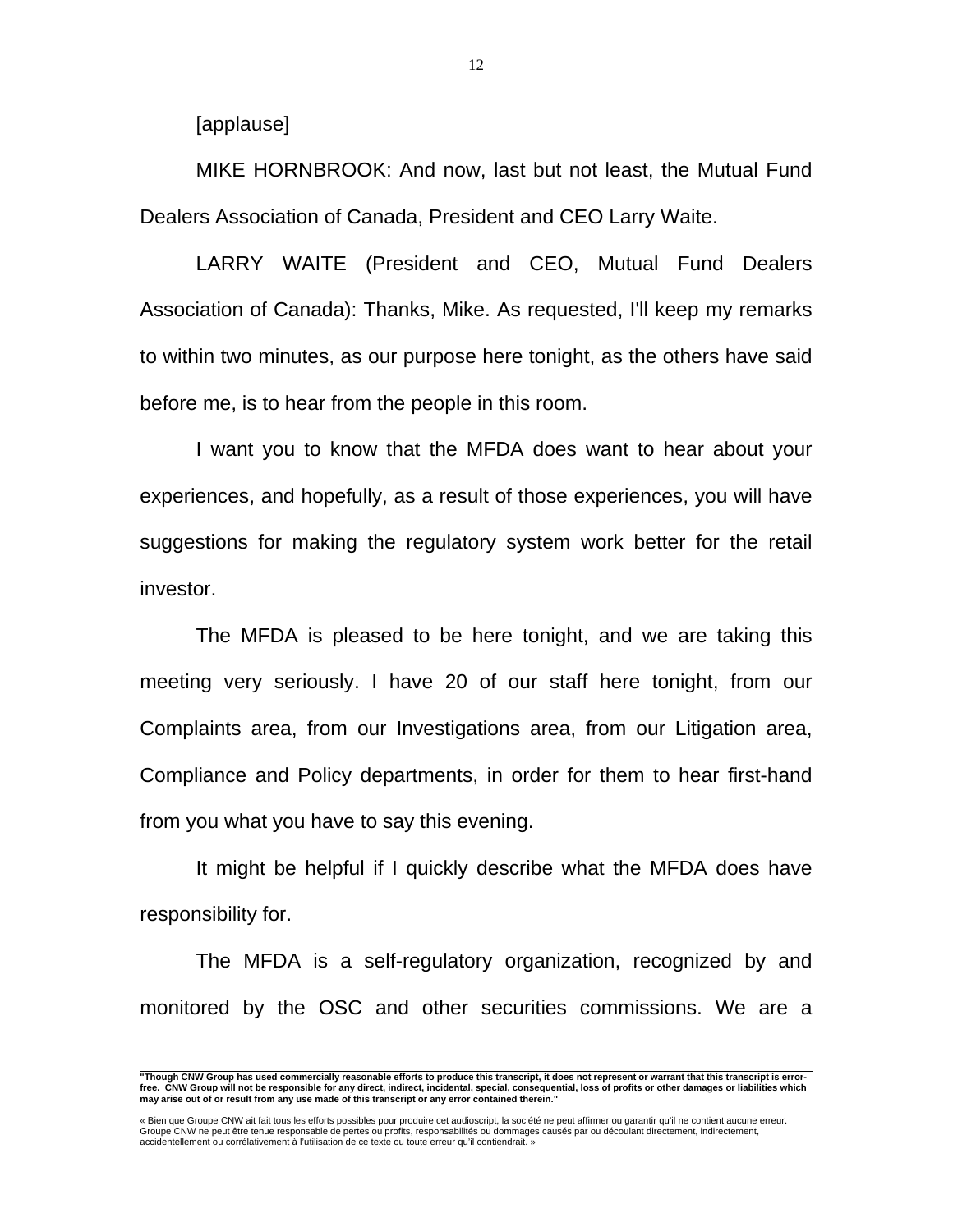regulator with a single-purpose mandate, which is to regulate the distribution side of the mutual fund industry. We regulate 180 mutual fund dealers across the country, and their 70,000 representatives. These include all bank-owned mutual fund dealers, as well as small, independent firms. The 180 firms represent approximately 50 percent of the \$500 billion Canadian have invested in mutual funds.

 The MFDA became fully operational in November of 2002, with the completion of our Enforcement branch. We began taking complaints and conducting investigations at that time.

 It is important, I believe, to clarify that the MFDA has no regulatory role over the mutual fund companies. That remains with the OSC and the other commissions.

 I don't want to repeat what others have said before me, but as a person who has spent his whole working life as a securities regulator, I would like to make it very clear that I agree that our regulatory system is not perfect, and can be improved. Only by working together will we be able to make the system work better of the small retain investor.

 I believe tonight is a first step, and I would like to thank Stan and David for their efforts in organizing this meeting. Thank you very much.

[applause]

 **"Though CNW Group has used commercially reasonable efforts to produce this transcript, it does not represent or warrant that this transcript is errorfree. CNW Group will not be responsible for any direct, indirect, incidental, special, consequential, loss of profits or other damages or liabilities which may arise out of or result from any use made of this transcript or any error contained therein."** 

<sup>«</sup> Bien que Groupe CNW ait fait tous les efforts possibles pour produire cet audioscript, la société ne peut affirmer ou garantir qu'il ne contient aucune erreur.<br>Groupe CNW ne peut être tenue responsable de pertes ou profi accidentellement ou corrélativement à l'utilisation de ce texte ou toute erreur qu'il contiendrait. »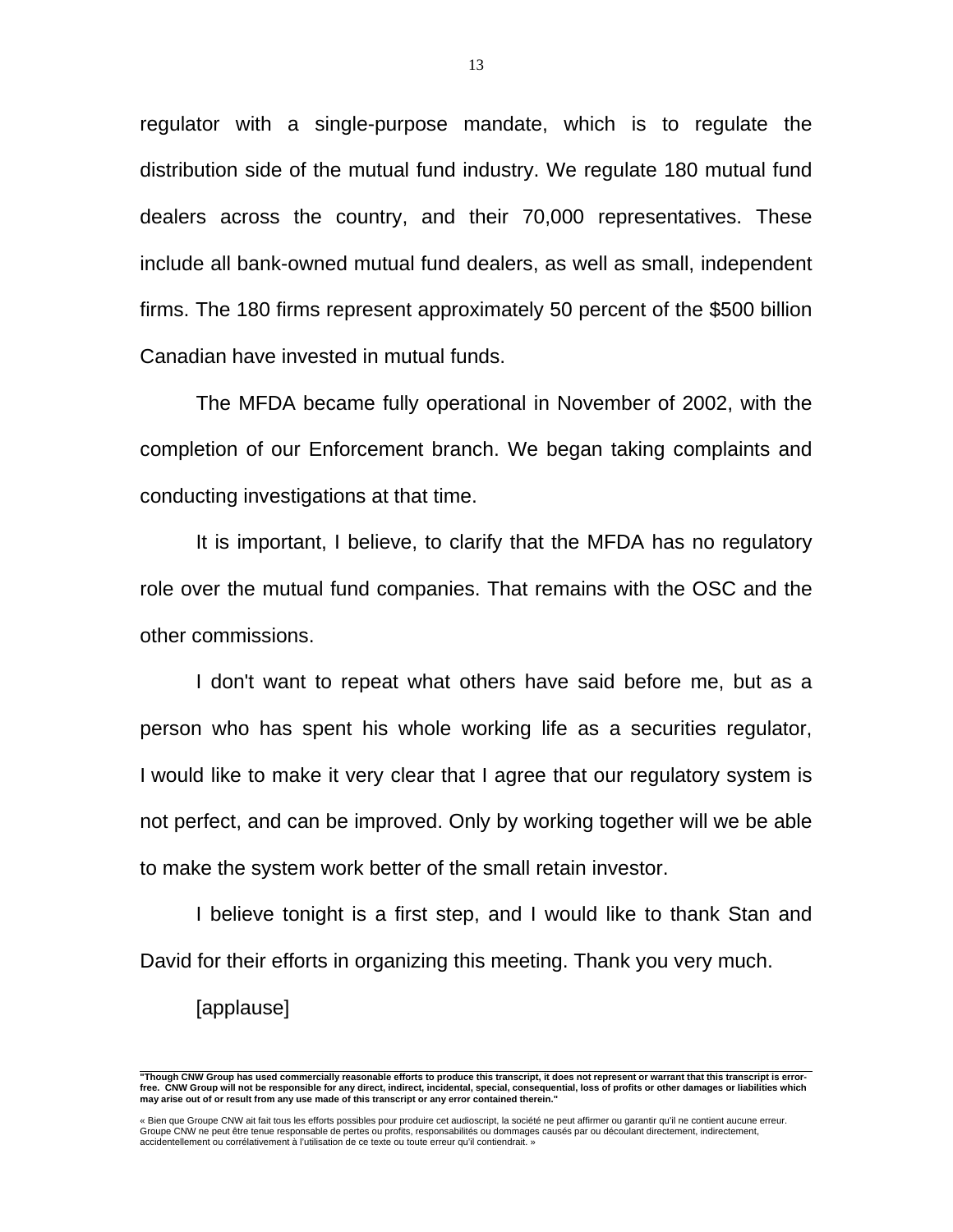MIKE HORNBROOK: Thanks to our panelists. Now, you took one of mine. Oh, that's okay.

 This Town Hall is designed to give investors a chance to express their concerns, and two people are helping to make that happen tonight. They are the floor monitors -- they're people who will circulate amongst you with microphones that you can speak to. One of them is Linda Leatherdale, the Money editor for the Toronto Sun. Linda, can you wave? I guess she's in back.

## [applause]

 And the other person is James Daw, a personal finance columnist for the Toronto Star. James? He's on that side.

[applause]

 Like me, neither Linda nor James are agents of the Ontario Securities Commission, nor are they here representing either the Star or the Sun. They are here very much as concerned journalists.

 This Town Hall is meant to facilitate direct dialogue between the consumers of financial services and the regulators, watchdogs, and overseers that you just heard from. It gives everybody a chance to hear your views about how the current investor complaint and arbitration mechanisms work, and if you don't think they work well enough,

 **"Though CNW Group has used commercially reasonable efforts to produce this transcript, it does not represent or warrant that this transcript is errorfree. CNW Group will not be responsible for any direct, indirect, incidental, special, consequential, loss of profits or other damages or liabilities which may arise out of or result from any use made of this transcript or any error contained therein."** 

<sup>«</sup> Bien que Groupe CNW ait fait tous les efforts possibles pour produire cet audioscript, la société ne peut affirmer ou garantir qu'il ne contient aucune erreur.<br>Groupe CNW ne peut être tenue responsable de pertes ou profi accidentellement ou corrélativement à l'utilisation de ce texte ou toute erreur qu'il contiendrait. »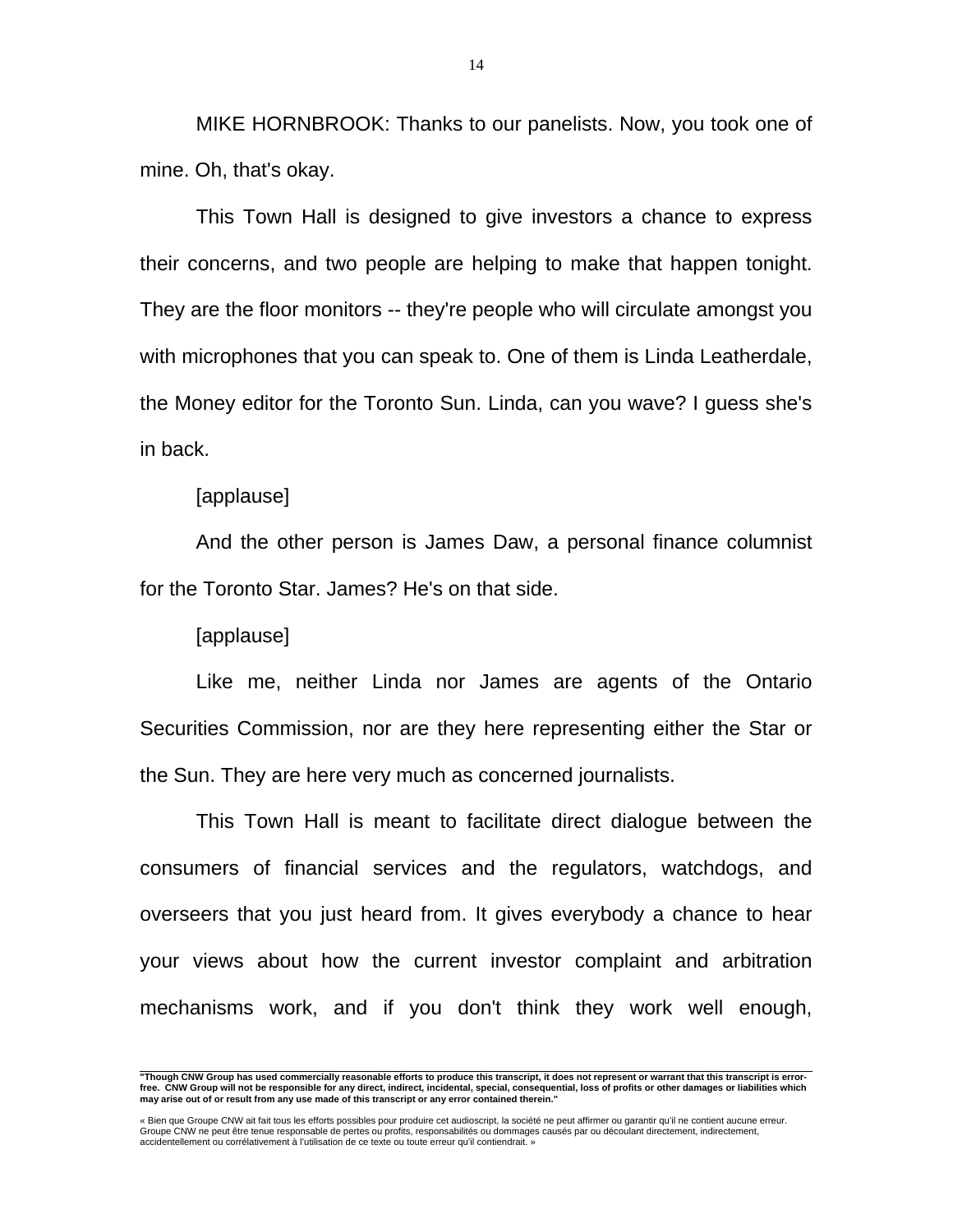recommend how they might be improved. We invite you to speak as candidly as possible about your experience with the system.

 But before we start, there has to be some ground rules. This is not a forum, I would stress to you, to discuss your personal complaint, or any complaint you might have against a particular person or company. The panelists will respond to the issues that you raise, but they are not free to discuss or comment on complaints against specific individuals or firms.

 And they're also not free to comment on any ongoing investigations by the regulators, or any details which have not been made public yet.

With the exception of these sensitive areas -- and they are sensitive for legal reasons -- the floor is open tonight to air your views.

 If you have a comment, please identify yourself to Linda or to James, who are roaming the floor. Please state your name, and limit yourself to one comment or question, if you don't mind. The goal tonight is to hear from as many people as possible.

 And we will also hear from people, incidentally, through the Internet. We have received many, many queries by email in the period leading up to this.

 **"Though CNW Group has used commercially reasonable efforts to produce this transcript, it does not represent or warrant that this transcript is errorfree. CNW Group will not be responsible for any direct, indirect, incidental, special, consequential, loss of profits or other damages or liabilities which may arise out of or result from any use made of this transcript or any error contained therein."** 

<sup>«</sup> Bien que Groupe CNW ait fait tous les efforts possibles pour produire cet audioscript, la société ne peut affirmer ou garantir qu'il ne contient aucune erreur.<br>Groupe CNW ne peut être tenue responsable de pertes ou profi accidentellement ou corrélativement à l'utilisation de ce texte ou toute erreur qu'il contiendrait. »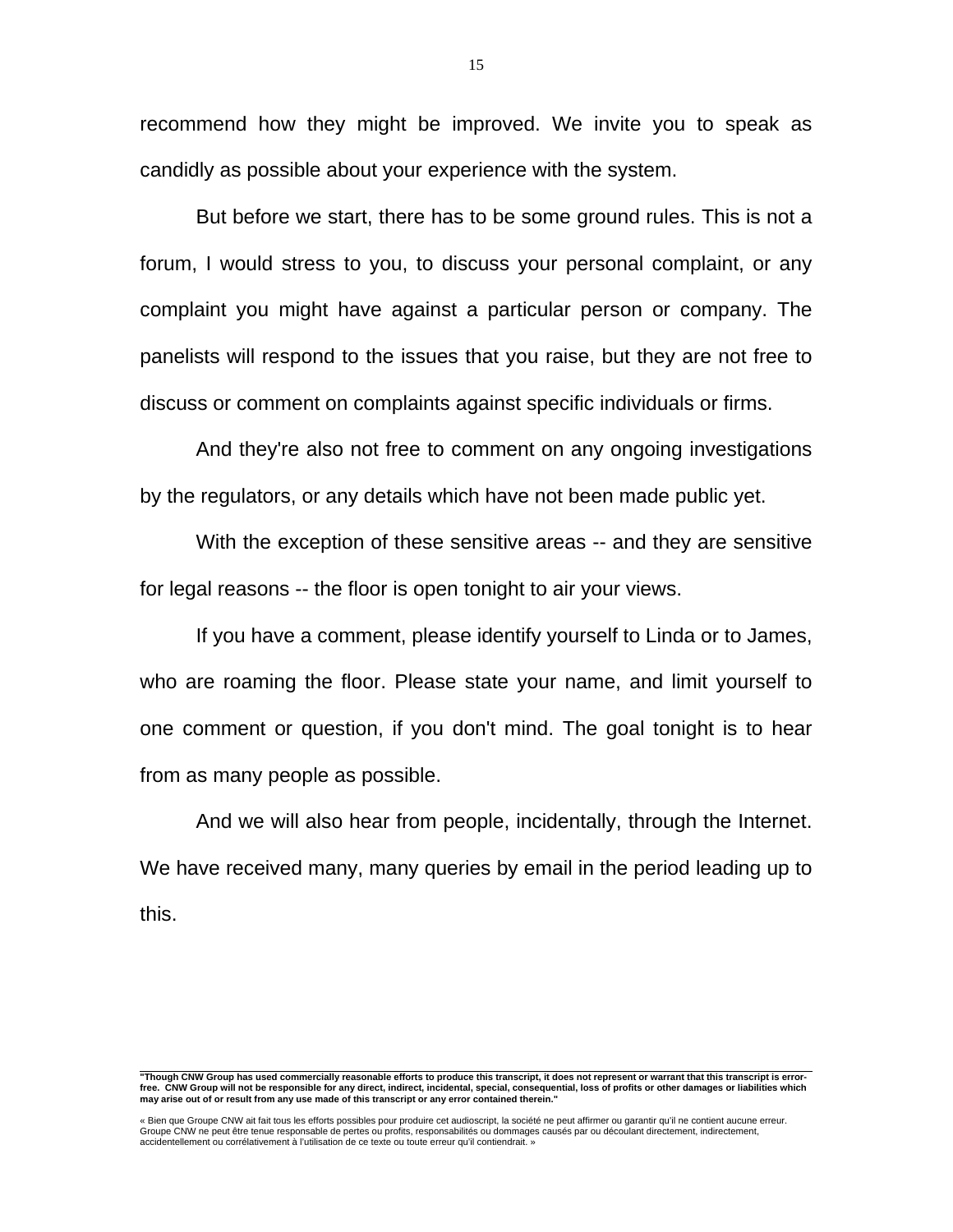Now let's open the floor to comments and questions. And I see hands are going up. James is going to come and select one of these three in the front here, James.

 KAREN GOWAN [phon]: My name is Karen Gowan, and I have several questions, but in keeping with the rules tonight, I will ask one, to start with.

 The IDA says that they collect penalties on people who are found to be guilty of whatever. Who, then... Is that fine, is it collected, and is it then paid back to the investors who have lost money, or is it a collecting keep?

[overlapping speakers]

 JOE OLIVER: The fines which the Investment Dealers Association collects are kept in a separate fund, which is used for a number of specific purposes, which has to be authorized by our Board. The money is not paid to investors. We do not compensate investors, as a rule, but I'll give you one exception in a second.

 The money has to be allocated to public-interest projects. For example, we participated in the National Registration Database, which is a system, in cooperation with the Securities Commission, that registers all brokers and all investment firms. That's a 30-plus-million-dollar project, and so, we contributed to that, and we use the fined money for that purpose.

 **"Though CNW Group has used commercially reasonable efforts to produce this transcript, it does not represent or warrant that this transcript is errorfree. CNW Group will not be responsible for any direct, indirect, incidental, special, consequential, loss of profits or other damages or liabilities which may arise out of or result from any use made of this transcript or any error contained therein."** 

<sup>«</sup> Bien que Groupe CNW ait fait tous les efforts possibles pour produire cet audioscript, la société ne peut affirmer ou garantir qu'il ne contient aucune erreur. Groupe CNW ne peut être tenue responsable de pertes ou profits, responsabilités ou dommages causés par ou découlant directement, indirectement, accidentellement ou corrélativement à l'utilisation de ce texte ou toute erreur qu'il contiendrait. »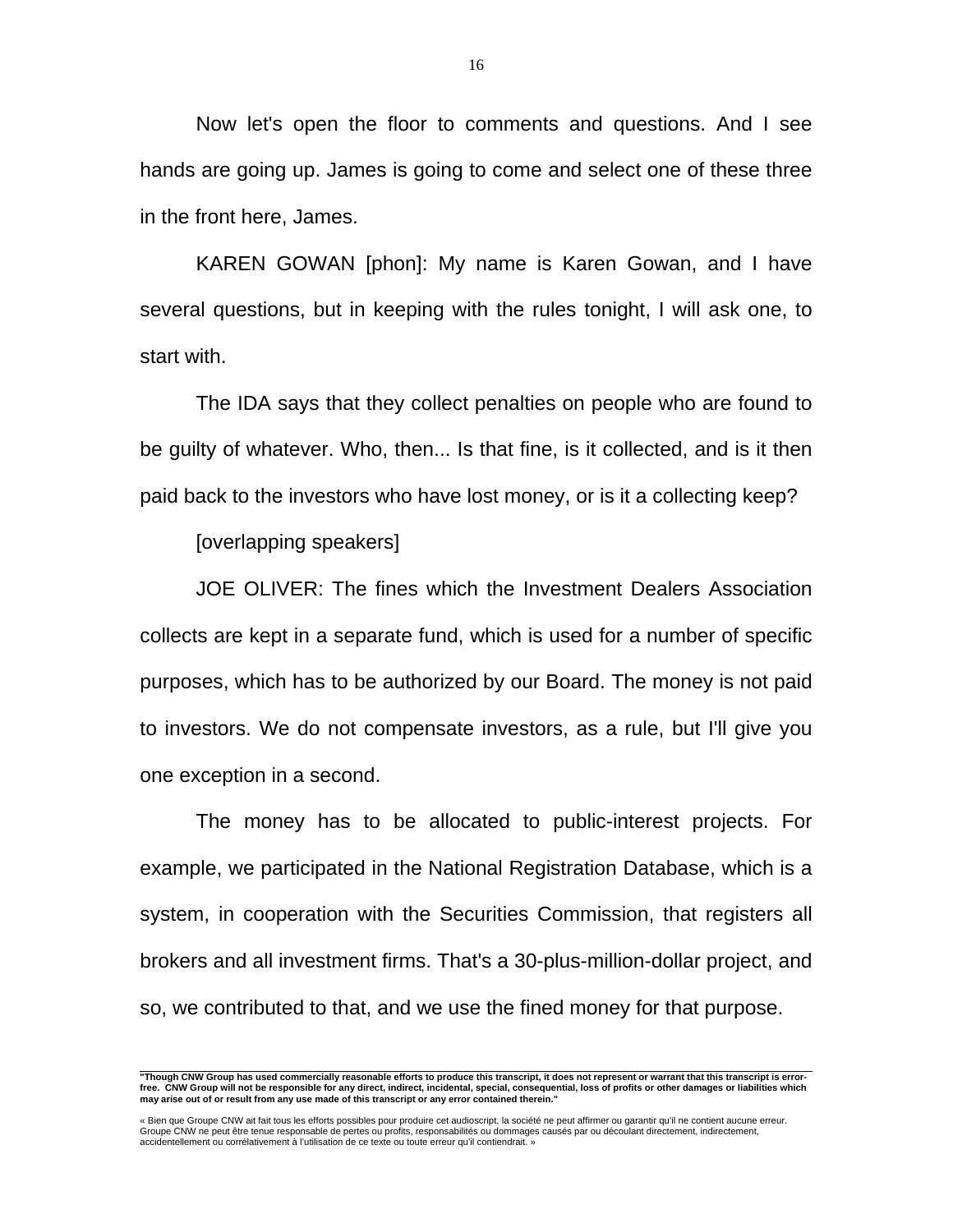So the money can never be used to reduce fees. The money is never used for ordinary expenses. It's used only for public-interest projects.

 An apparent exception, related to the money we collected for the market timing cases that we completed at the end of last year. Over \$7 million was paid to the fund companies to be allocated to unitholders who had paid... who had suffered a loss as a result of trader fees which they paid in relation to market timing cases. So that was a specific allocation, and so we gave the entire amount that had been paid by the mutual fund unitholders, in this respect, back to them.

MIKE HORNBROOK: Okay. Linda, back there, please.

 PAUL LAWRENCE [phon]: Hello, my name is Paul Lawrence, and my question has to do with the mutual fund industry.

 To the extent that the mutual fund industry is very good at getting our money, charging us various fees -- up-front fees, trailer fees, management fees -- what support do you offer us, as investors, in recovering funds that you made on our behalf, that eventually evolve into losses due to fraud?

 MIKE HORNBROOK: You're directing that to Larry Waite, Mutual Fund Dealers Association?

PAUL LAWRENCE: Yes.

 **"Though CNW Group has used commercially reasonable efforts to produce this transcript, it does not represent or warrant that this transcript is errorfree. CNW Group will not be responsible for any direct, indirect, incidental, special, consequential, loss of profits or other damages or liabilities which may arise out of or result from any use made of this transcript or any error contained therein."** 

<sup>«</sup> Bien que Groupe CNW ait fait tous les efforts possibles pour produire cet audioscript, la société ne peut affirmer ou garantir qu'il ne contient aucune erreur.<br>Groupe CNW ne peut être tenue responsable de pertes ou profi accidentellement ou corrélativement à l'utilisation de ce texte ou toute erreur qu'il contiendrait. »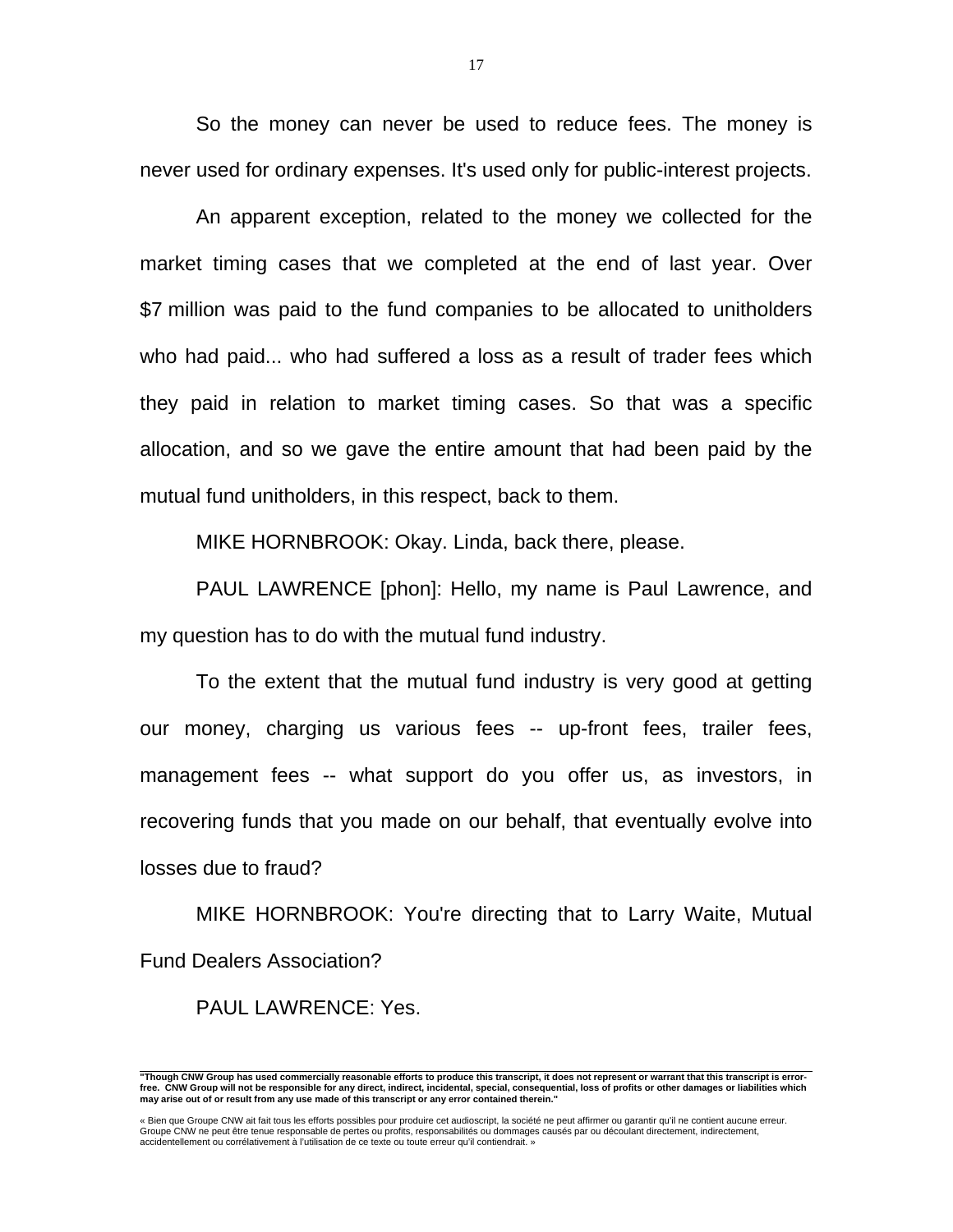MIKE HORNBROOK: Larry?

 LARRY WAITE: If you're talking about the mutual fund companies themselves -- and as I said in my opening remarks, that relates... under the jurisdiction of the OSC. But with respect to the dealers, the distribution side of the mutual fund industry, we... Again, we don't get your money back. We do compliance reviews, we investigate investigations, we initiate enforcement proceedings where appropriate. We put people out of business, where appropriate. We shut them down, if appropriate. But we do not get money back for investors.

 Now, the only exception I can say to that, again, is in the market timing case. It's the only... As I said, we're a relatively new SRO. We've had one major settlement, involving approximately \$5 million. Half of that went back into the fund to reimburse unitholders that were harmed. The other half, our Board has authorized to go into our Investor Protection Fund, which is scheduled to start up on July 1. So none of that money stayed within the MFDA.

## MIKE HORNBROOK: James? [inaudible]

 GLORIA HUTTON [phon]: My name is Gloria Hutton, and I would like the Ontario Securities Commission, I would like to ask them why they

 **"Though CNW Group has used commercially reasonable efforts to produce this transcript, it does not represent or warrant that this transcript is errorfree. CNW Group will not be responsible for any direct, indirect, incidental, special, consequential, loss of profits or other damages or liabilities which may arise out of or result from any use made of this transcript or any error contained therein."** 

<sup>«</sup> Bien que Groupe CNW ait fait tous les efforts possibles pour produire cet audioscript, la société ne peut affirmer ou garantir qu'il ne contient aucune erreur.<br>Groupe CNW ne peut être tenue responsable de pertes ou profi accidentellement ou corrélativement à l'utilisation de ce texte ou toute erreur qu'il contiendrait. »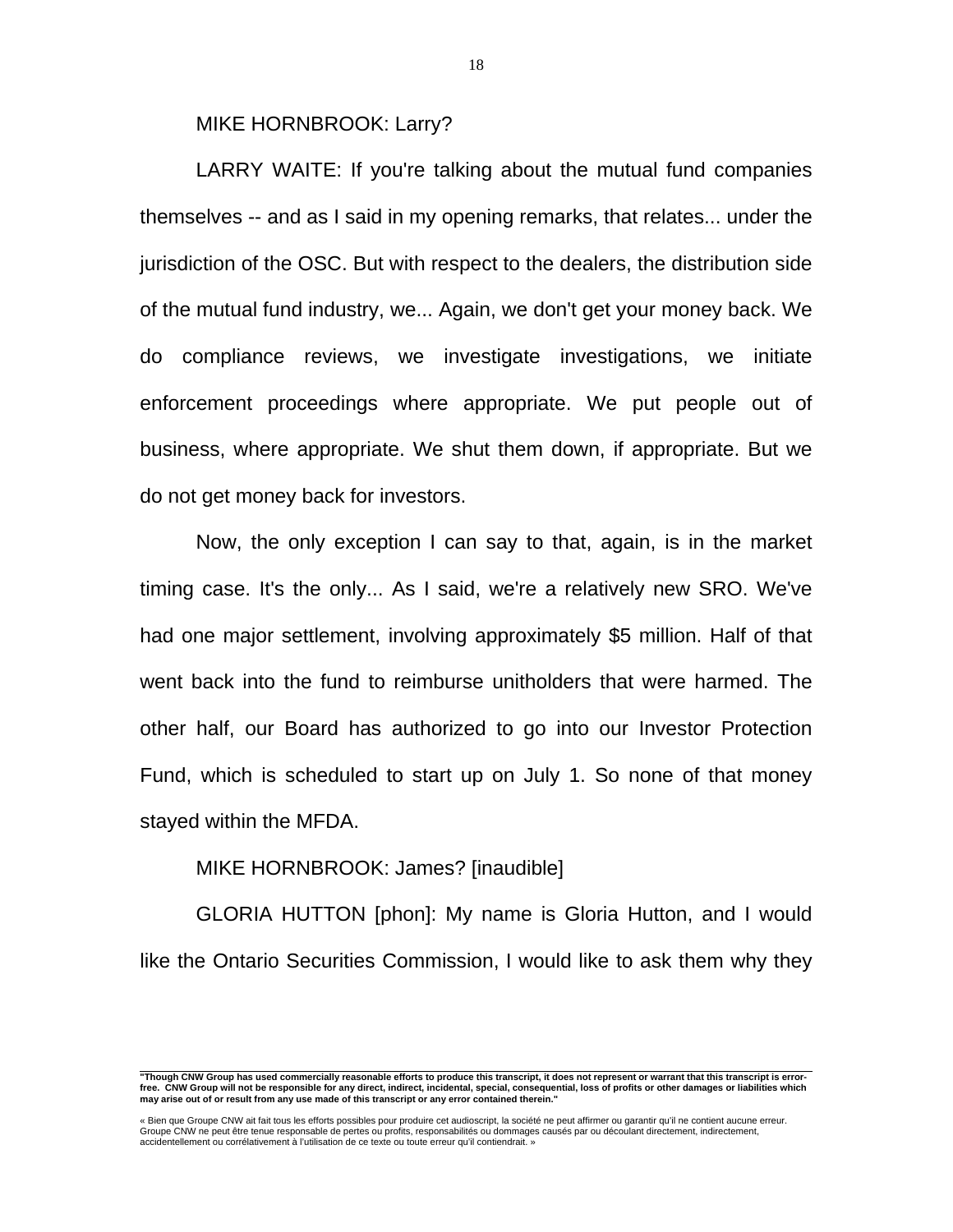went to great lengths and expense in an attempt to prevent the public release of the 1999 audit of the Investment Dealers Association.

MIKE HORNBROOK: David, for you.

 DAVID BROWN: The report that Ms. Hutton is referring to is a report that we did as a result of our very first oversight review of the Investment Dealers Association. I think the review was done in 1999. The report was probably... it was probably given to the IDA in 2000.

 We did that investigation, we did that report, on the basis that that report would be confidential. And clearly, within that report, we talked about issues that we thought the IDA needed to address, areas where we thought that there needed to be some significant improvement. The good news is, I must tell you, the IDA reacted very well to that, and all of the suggestions and requests that we made were followed through.

 That was in the year 2000. We've... we've done a lot of thinking about it since then. We now do not do any of those reviews, on the basis that those reports will be maintained confidentially. That report now has been released, by the way, but it is five years old. Going forward, we're not approaching it on that basis any more.

 MIKE HORNBROOK: Okay, one question, and your question is, who is the OSC accountable to?

 **"Though CNW Group has used commercially reasonable efforts to produce this transcript, it does not represent or warrant that this transcript is errorfree. CNW Group will not be responsible for any direct, indirect, incidental, special, consequential, loss of profits or other damages or liabilities which may arise out of or result from any use made of this transcript or any error contained therein."** 

<sup>«</sup> Bien que Groupe CNW ait fait tous les efforts possibles pour produire cet audioscript, la société ne peut affirmer ou garantir qu'il ne contient aucune erreur.<br>Groupe CNW ne peut être tenue responsable de pertes ou profi accidentellement ou corrélativement à l'utilisation de ce texte ou toute erreur qu'il contiendrait. »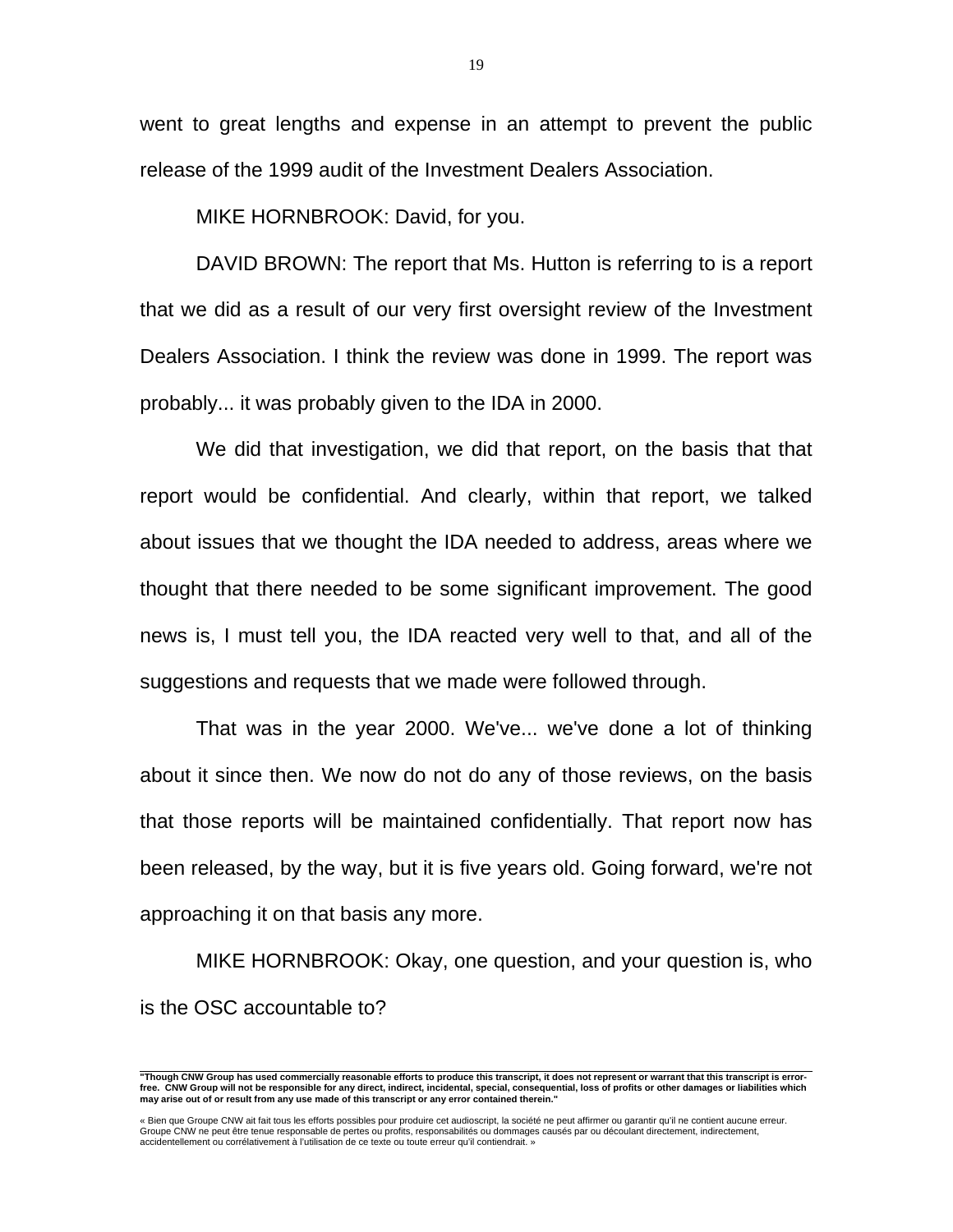DAVID BROWN: The... Again, we're talking about an evolution in thinking here. We started, as I said, five years ago, approaching our ability to, or our need to, oversee the SROs in a way which we don't approach now. And as I said, that was the very first review of the IDA that we had ever done. And as I said, we did that on the basis that it would be maintained in confidence. We're not doing that any more. So that's not an issue any longer. That report is five years old -- it's now been released. So this is not an issue, going forward.

 MIKE HORNBROOK: Okay, we're going to move on to another question now. Linda, you have somebody back there?

 DAVID FENIMORE [phon]: My name is David Fenimore, and I have -- it's not so much a question but a suggestion for the IDA, Mr. Oliver. And it concerns a rule that requires brokers on bid prices, or on orders that have a good-through date, for the brokers to reduce the prices, or the amount of the bid, by the amount of the distribution or dividend, on the ex-dividend date.

 Now, in my opinion, particularly on income trust units, which are paid monthly, this is really a very small item, and there's a whole list of factors that have a greater bearing on market prices. The big thing today seems to be the price of crude oil. You have changes in interest rates, terrorism

 **"Though CNW Group has used commercially reasonable efforts to produce this transcript, it does not represent or warrant that this transcript is errorfree. CNW Group will not be responsible for any direct, indirect, incidental, special, consequential, loss of profits or other damages or liabilities which may arise out of or result from any use made of this transcript or any error contained therein."** 

<sup>«</sup> Bien que Groupe CNW ait fait tous les efforts possibles pour produire cet audioscript, la société ne peut affirmer ou garantir qu'il ne contient aucune erreur.<br>Groupe CNW ne peut être tenue responsable de pertes ou profi accidentellement ou corrélativement à l'utilisation de ce texte ou toute erreur qu'il contiendrait. »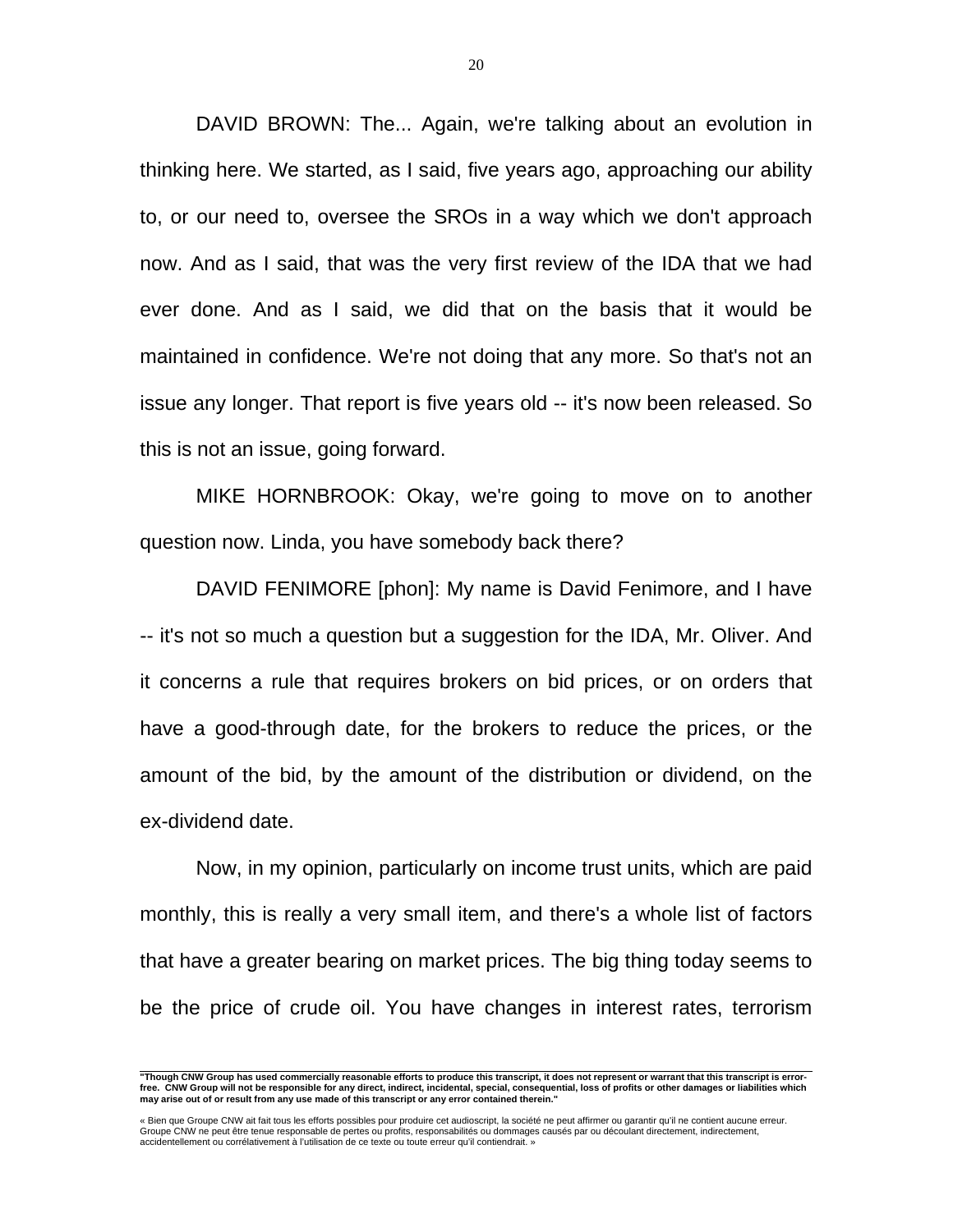activities, patent infringement court cases, insider trading, accounting practices, and all these items have a greater effect than a security going ex-dividend.

 Now, the rule that I'm referring to is in Section 11, Chapter 3, of IDA's Conduct and Practices handbook. And in a nutshell, I think it's time to rescind this rule. Thank you.

MIKE HORNBROOK: Any comment from our panel?

 JOE OLIVER: Well, I spoke... I had the opportunity to speak to Mr. Fenimore before the session started, and we're going to examine that issue about the pricing of shares when they go ex-dividend. That's a technical matter, but it's an important matter, and we'll look into that.

 Can I just make one comment? I was trying to get your attention earlier. Going forward, and for the last year, we are putting on our website all the reviews done of the Investment Dealers Association, by not only the Ontario Securities Commission, but the other three commissions which regularly provide oversight -- the Quebec, Alberta, and British Columbia commissions -- so they will be available, and are available, on a regular basis, on our website.

 MIKE HORNBROOK: We have another question up here. Oh, I'm sorry, I missed that.

 **"Though CNW Group has used commercially reasonable efforts to produce this transcript, it does not represent or warrant that this transcript is errorfree. CNW Group will not be responsible for any direct, indirect, incidental, special, consequential, loss of profits or other damages or liabilities which may arise out of or result from any use made of this transcript or any error contained therein."** 

<sup>«</sup> Bien que Groupe CNW ait fait tous les efforts possibles pour produire cet audioscript, la société ne peut affirmer ou garantir qu'il ne contient aucune erreur.<br>Groupe CNW ne peut être tenue responsable de pertes ou profi accidentellement ou corrélativement à l'utilisation de ce texte ou toute erreur qu'il contiendrait. »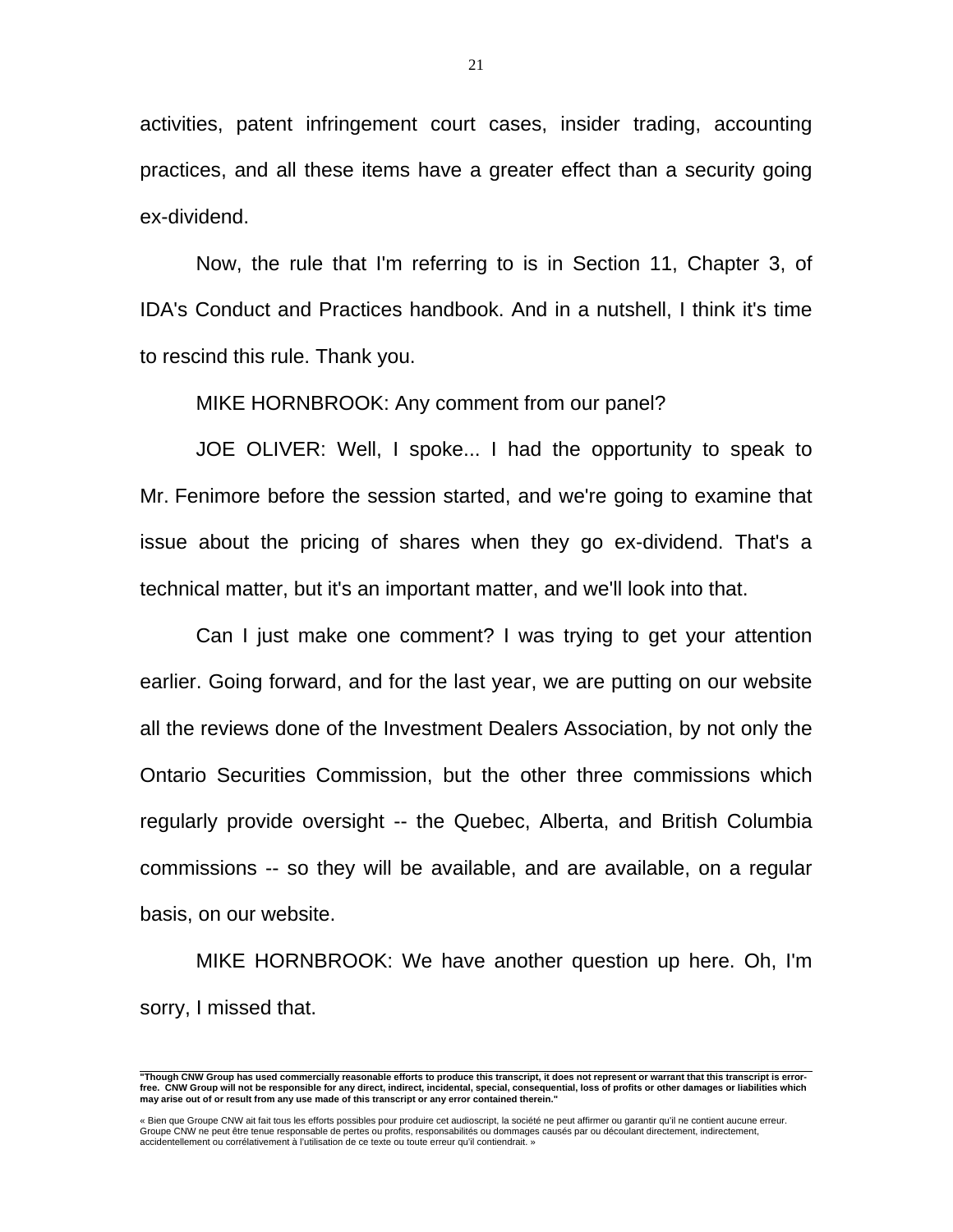UNIDENTIFIED FEMALE SPEAKER: Yeah, I tried to--... Oh, it echoes. I tried to condense five years of frustration into five pages, but I'm not going to be allowed to read it. So I'll read you the last paragraph, I guess.

LINDA LEATHERDALE: [inaudible] your name.

 JANET GILLIS [phon]: Janet Gillis. When I was young, your bank manager was the most respected member of your community. Your life savings were safe in a bank. That is not the case in today's world. There are scandals almost every week. It is time for our government to prosecute these officials, and help small investors regain their confidence that their life's savings are in safe hands in banks. We lost a third of our life's savings in less than two years, and it took us 15 years to accumulate this money in mutual funds. And we were with a small outfit, and we went to a bank that we'd had an account with for 30 years, a respected bank, one of the top banks in Canada, and we put all of this 15 years of life's savings in their hands, in their mutual funds, and we lost a third of our life's savings. I mean, we were devastated. And--

MIKE HORNBROOK: I'm sorry. You go ahead.

JANICE GILLIS: Well, I guess there's nothing that can be done.

 **"Though CNW Group has used commercially reasonable efforts to produce this transcript, it does not represent or warrant that this transcript is errorfree. CNW Group will not be responsible for any direct, indirect, incidental, special, consequential, loss of profits or other damages or liabilities which may arise out of or result from any use made of this transcript or any error contained therein."** 

« Bien que Groupe CNW ait fait tous les efforts possibles pour produire cet audioscript, la société ne peut affirmer ou garantir qu'il ne contient aucune erreur.<br>Groupe CNW ne peut être tenue responsable de pertes ou profi accidentellement ou corrélativement à l'utilisation de ce texte ou toute erreur qu'il contiendrait. »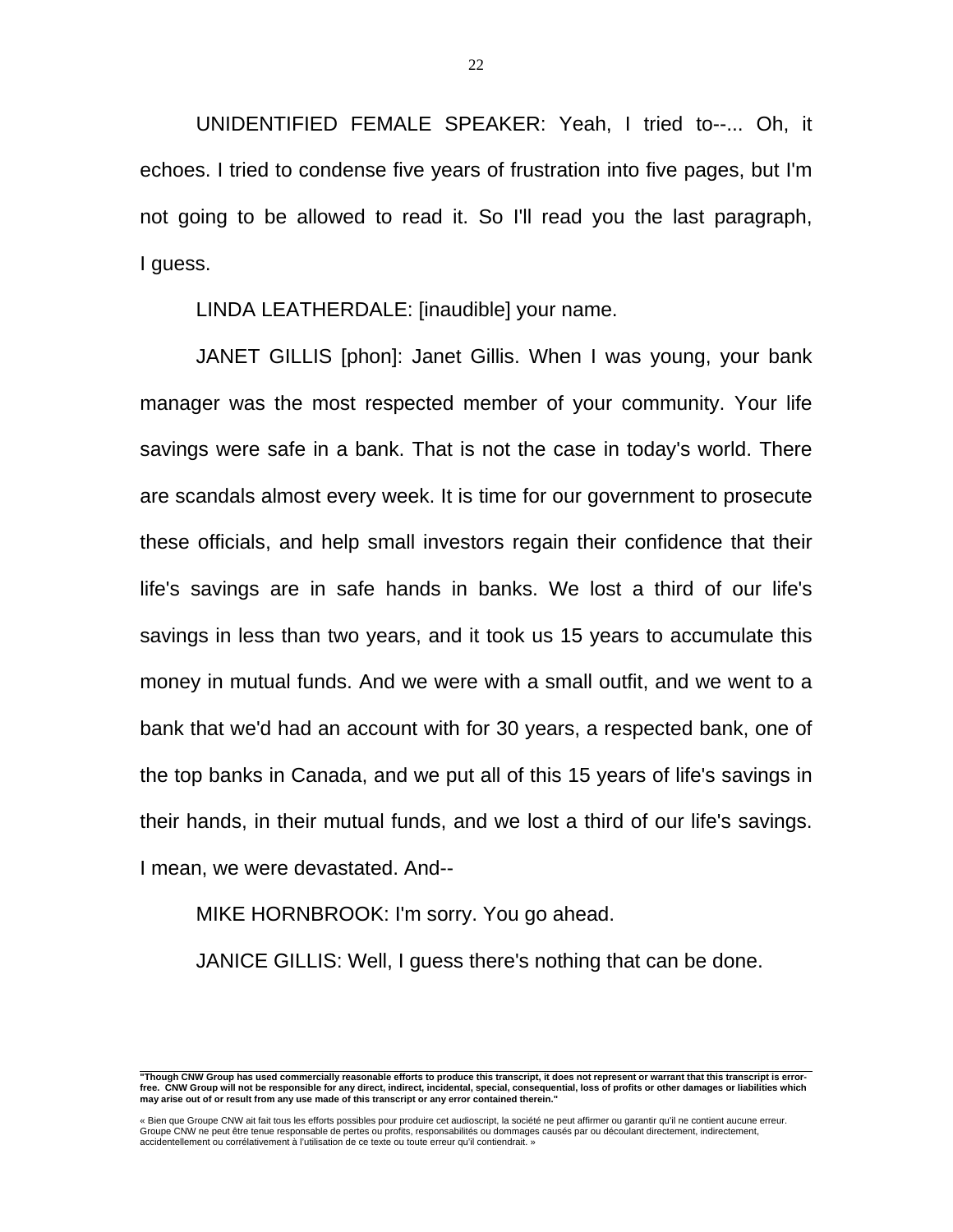MIKE HORNBROOK: We have to--... we can't ask you specific questions about what funds they were, what bank--

JANICE GILLIS: Oh, no, no.

 MIKE HORNBROOK: I'm wondering if we could have a response from one of our panelists. David Brown.

 DAVID BROWN: Well, as Mike Hornbrook said, we can't ask you specifics, but it would really help us if -- and it would help me to understand where the system has apparently failed you -- if you could describe what efforts you took to get your money back.

 JANICE GILLIS: [inaudible]... to everyone involved, and all we got back out of the... In less than two years, we lost \$170,000. They gave us back our fees -- \$30,000 fees. That's what we got back. And this is why I'm upset. Oh, and we'd signed a release to get that cheque for \$30,000, and the bank has told us they'll take us to court if I make it public.

[overlapping speakers]

JANICE GILLIS: And I've got the [inaudible] papers to prove it.

 MIKE HORNBROOK: Have you taken this up with any of the regulatory agencies?

 JANICE GILLIS: No, I haven't. All I took it up with was with the president of the bank, and he passed it on down the line.

 **"Though CNW Group has used commercially reasonable efforts to produce this transcript, it does not represent or warrant that this transcript is errorfree. CNW Group will not be responsible for any direct, indirect, incidental, special, consequential, loss of profits or other damages or liabilities which may arise out of or result from any use made of this transcript or any error contained therein."** 

<sup>«</sup> Bien que Groupe CNW ait fait tous les efforts possibles pour produire cet audioscript, la société ne peut affirmer ou garantir qu'il ne contient aucune erreur.<br>Groupe CNW ne peut être tenue responsable de pertes ou profi accidentellement ou corrélativement à l'utilisation de ce texte ou toute erreur qu'il contiendrait. »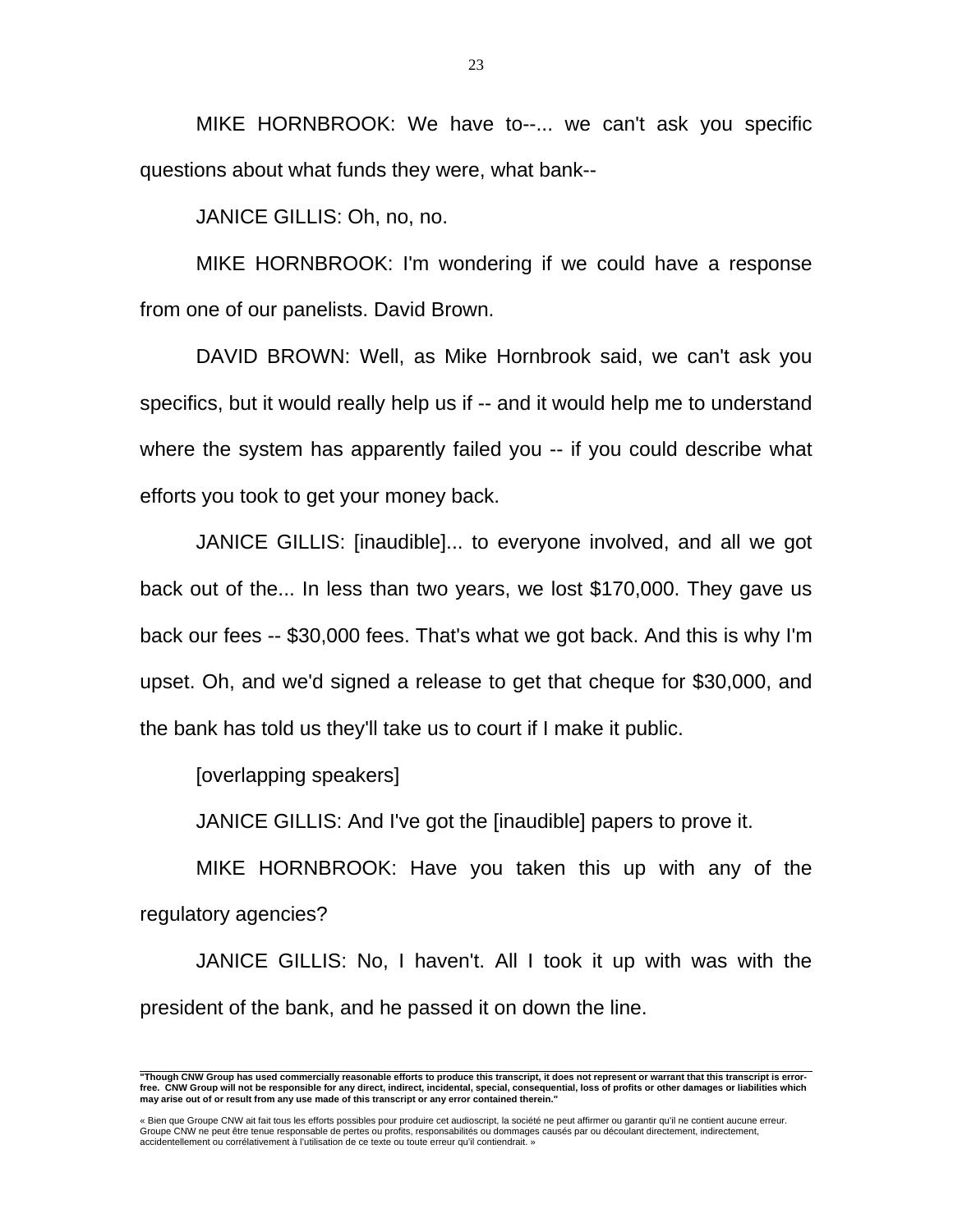MIKE HORNBROOK: What would you recommend?

DAVID BROWN: Well, may I ask--

JANICE GILLIS: And these individuals--

 DAVID BROWN: Was the... was the bank... Did you try the bank ombudsman? Did you take your case to the bank ombudsman to--

 JANICE GILLIS: No. All I did was write letters to the president of the bank, and the two people responsible at the bank branch are still working there. I felt they should have lost their jobs. Apparently, one of them has been in a lot of trouble before this. We found out that... I guess it's too late for us. We've signed a release, and we took their 30,000 in fees, and we needed the money at the time, and...

 MIKE HORNBROOK: I'm going to ask Michael Lauber to comment on this. You are the Ombudsman and CEO for Banking Services and Investments?

 MICHAEL LAUBER: Well, that... Yes, well, hopefully, at the time, that should have been referred within the bank system into their compliance group, and then to the internal ombudsman office to have your complaint investigated and reviewed at those stages, and then been able to come to our office, OBSI, for an independent review of your file. Unfortunately, at this point, you've signed a release, so that can't happen

 **"Though CNW Group has used commercially reasonable efforts to produce this transcript, it does not represent or warrant that this transcript is errorfree. CNW Group will not be responsible for any direct, indirect, incidental, special, consequential, loss of profits or other damages or liabilities which may arise out of or result from any use made of this transcript or any error contained therein."** 

<sup>«</sup> Bien que Groupe CNW ait fait tous les efforts possibles pour produire cet audioscript, la société ne peut affirmer ou garantir qu'il ne contient aucune erreur. Groupe CNW ne peut être tenue responsable de pertes ou profits, responsabilités ou dommages causés par ou découlant directement, indirectement, accidentellement ou corrélativement à l'utilisation de ce texte ou toute erreur qu'il contiendrait. »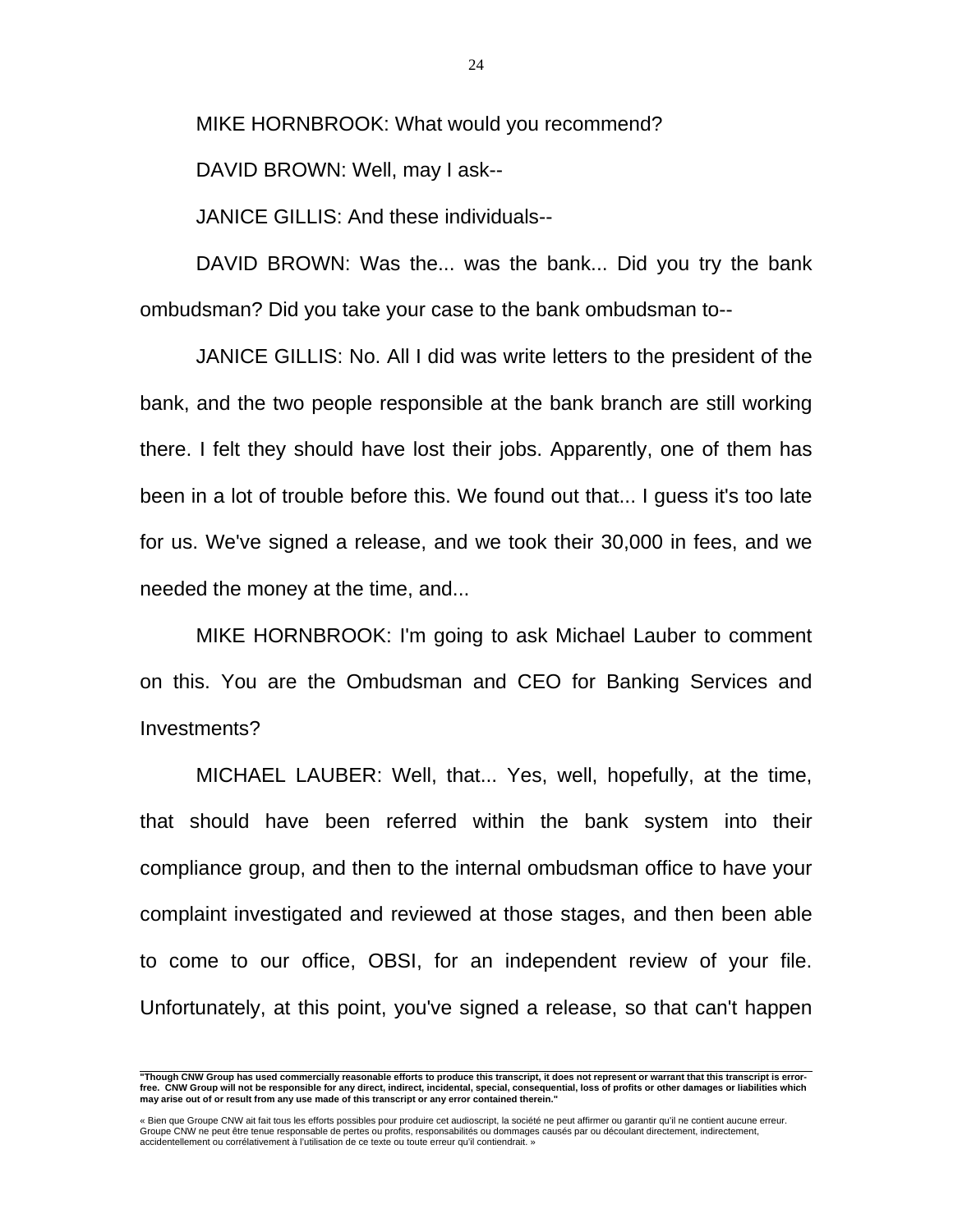now, but that is the process. And I think if you weren't made aware of that information, then there was a problem there.

Now, if this was prior to October of 2002...

JANICE GILLIS: [inaudible]

DAVID BROWN: 2000?

JANICE GILLIS: [inaudible]

 DAVID BROWN: Yes, well, okay, that was sort of... That was before the... Well, even within a bank... Within one of the large banks, you should still... it should still have happened. But, obviously, it didn't, and--

 MIKE HORNBROOK: Does she have any avenues of remedy at this point?

 DAVID BROWN: We've taken the position, we have to respect releases. If people want to challenge a release, then they have to do that in the court system. And if the release is set aside, we would be happy to review any file. But--

 MIKE HORNBROOK: So, basically, you're saying it was all over as soon as she signed the release.

DAVID BROWN: I think it's all over, in this particular case, unfortunately, yes.

JANICE GILLIS: ... [inaudible]... top litigation lawyers.

 **"Though CNW Group has used commercially reasonable efforts to produce this transcript, it does not represent or warrant that this transcript is errorfree. CNW Group will not be responsible for any direct, indirect, incidental, special, consequential, loss of profits or other damages or liabilities which may arise out of or result from any use made of this transcript or any error contained therein."** 

<sup>«</sup> Bien que Groupe CNW ait fait tous les efforts possibles pour produire cet audioscript, la société ne peut affirmer ou garantir qu'il ne contient aucune erreur.<br>Groupe CNW ne peut être tenue responsable de pertes ou profi accidentellement ou corrélativement à l'utilisation de ce texte ou toute erreur qu'il contiendrait. »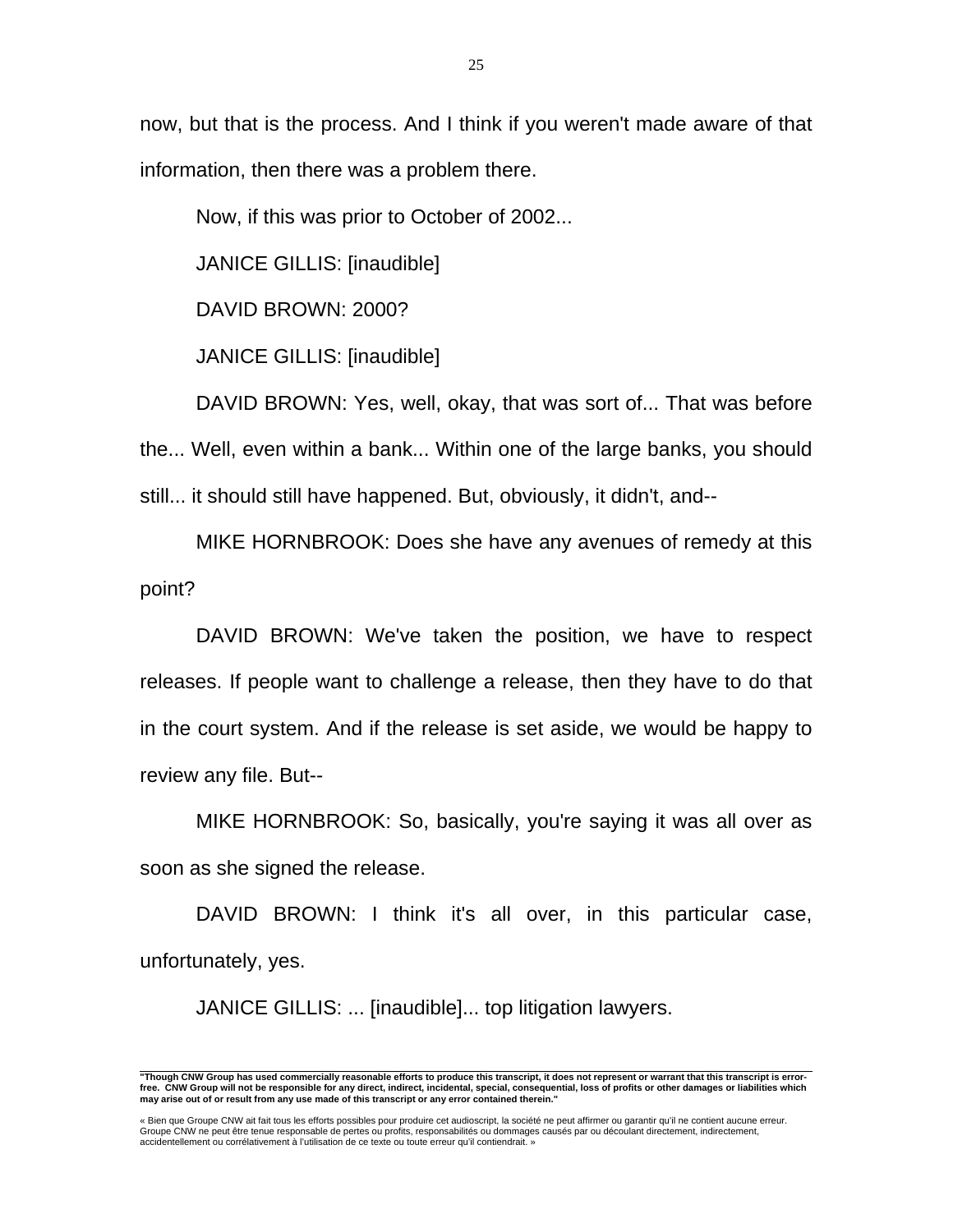MIKE HORNBROOK: Yes, we need this microphone on over here, where James is.

 JANICE GILLIS: Yes, I did contact a couple of Toronto's top litigation lawyers, and it was like \$300 an hour, and there was no guarantee of success. We just don't have that kind of money. We lost a third a our life's savings in less than two years. And it took us 15 years to accumulate that money. You know, I didn't sleep for two years. It made me sick. This is a major bank that we had an account with for 30 years, you know? It's a trusted bank. This was the worst thing of everything that happened. It was being disappointed in this major bank. It wasn't some little two-bit storefront operation, where you invest in mutual funds -- this is a major bank.

 MIKE HORNBROOK: We have to move on now -- there are other questions. But I'm just wondering, would it do the lady any good to contact your organization?

 MICHAEL LAUBER: Feel free to call, but you know, the problem is, once a release is signed, it's difficult to [inaudible].

 MIKE HORNBROOK: Now to the back, Linda. Yes, sir. Can't hear you.

 **"Though CNW Group has used commercially reasonable efforts to produce this transcript, it does not represent or warrant that this transcript is errorfree. CNW Group will not be responsible for any direct, indirect, incidental, special, consequential, loss of profits or other damages or liabilities which may arise out of or result from any use made of this transcript or any error contained therein."** 

<sup>«</sup> Bien que Groupe CNW ait fait tous les efforts possibles pour produire cet audioscript, la société ne peut affirmer ou garantir qu'il ne contient aucune erreur.<br>Groupe CNW ne peut être tenue responsable de pertes ou profi accidentellement ou corrélativement à l'utilisation de ce texte ou toute erreur qu'il contiendrait. »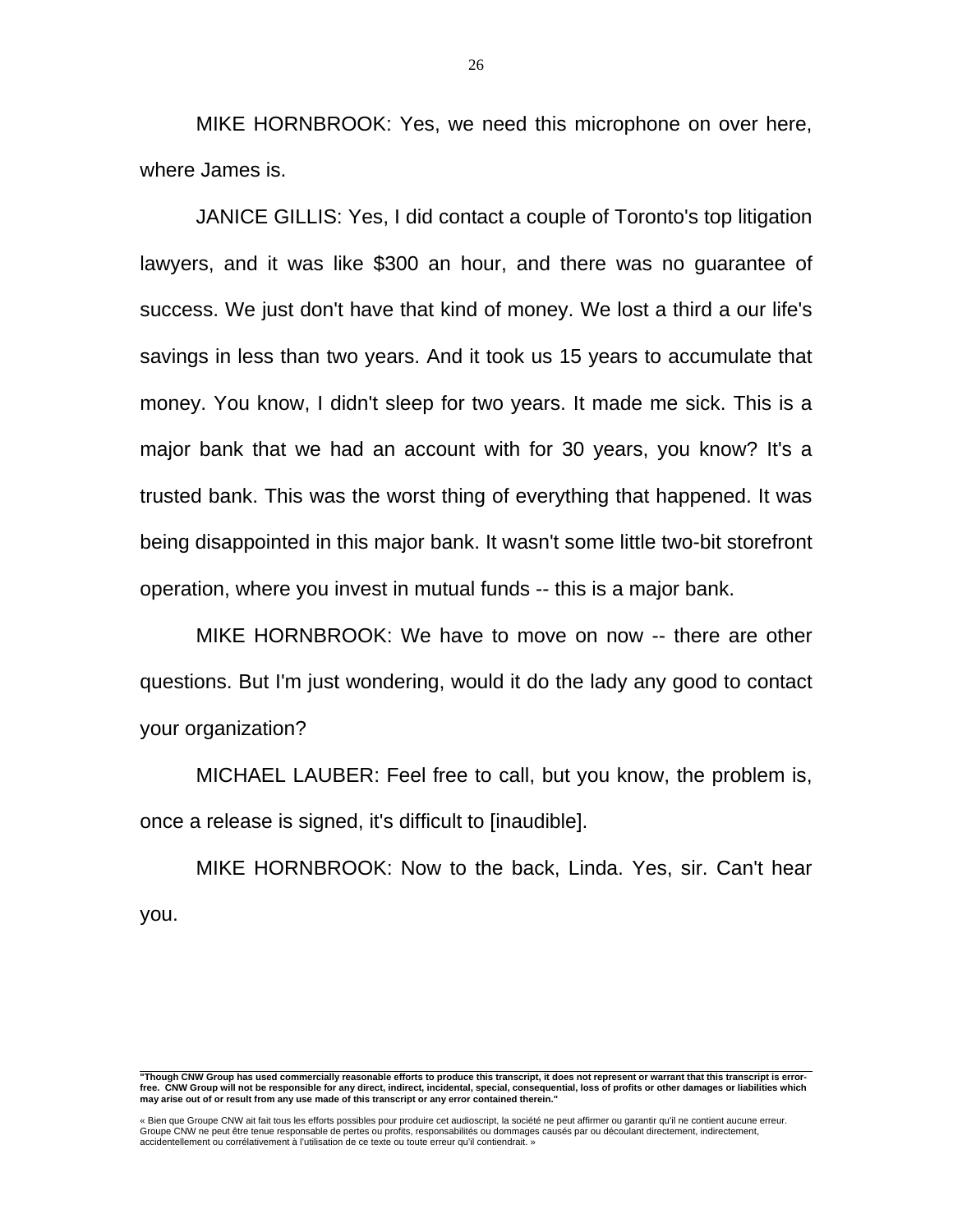DAVID COFFLER [phon]: Hello? I'm David Coffler. I don't know where to start. I haven't even opened my briefcase, because we're limited to one question a person.

 I gave an order to my broker, on recommendation, three years ago, to buy a certain quantity of stock, out of my pension fund and my retirement fund. I had to go down to Florida to have a serious eye operation. My brother phoned me, and told me that he got a letter from my broker, stating that he didn't feel that the stock that I'd ordered was worthy of his attention. I had no way of coming back and arranging for a purchase of this stock at another broker. The result was, the stock went up from \$14 to \$124 per share, and I got no apology for it, except for the fact that there are other brokers, and I could try the other brokers. What can I do? I've spoken with a couple of other brokers, prestigious brokers, and they said, "You haven't got a hell of a chance to collect anything back." What do I do?

MIKE HORNBROOK: Joe Oliver, are you the person to handle that?

 JOE OLIVER: Well, if I understood the situation correctly, you're talking about an opportunity, a loss, rather than actual loss, and I wasn't clear -- I'm sorry, I didn't hear it -- why it was you weren't able to put in that order. I mean, what you should do, if you feel you have a complaint, is register it with the firm, and if the firm has decided that it won't give you

 **"Though CNW Group has used commercially reasonable efforts to produce this transcript, it does not represent or warrant that this transcript is errorfree. CNW Group will not be responsible for any direct, indirect, incidental, special, consequential, loss of profits or other damages or liabilities which may arise out of or result from any use made of this transcript or any error contained therein."** 

<sup>«</sup> Bien que Groupe CNW ait fait tous les efforts possibles pour produire cet audioscript, la société ne peut affirmer ou garantir qu'il ne contient aucune erreur.<br>Groupe CNW ne peut être tenue responsable de pertes ou profi accidentellement ou corrélativement à l'utilisation de ce texte ou toute erreur qu'il contiendrait. »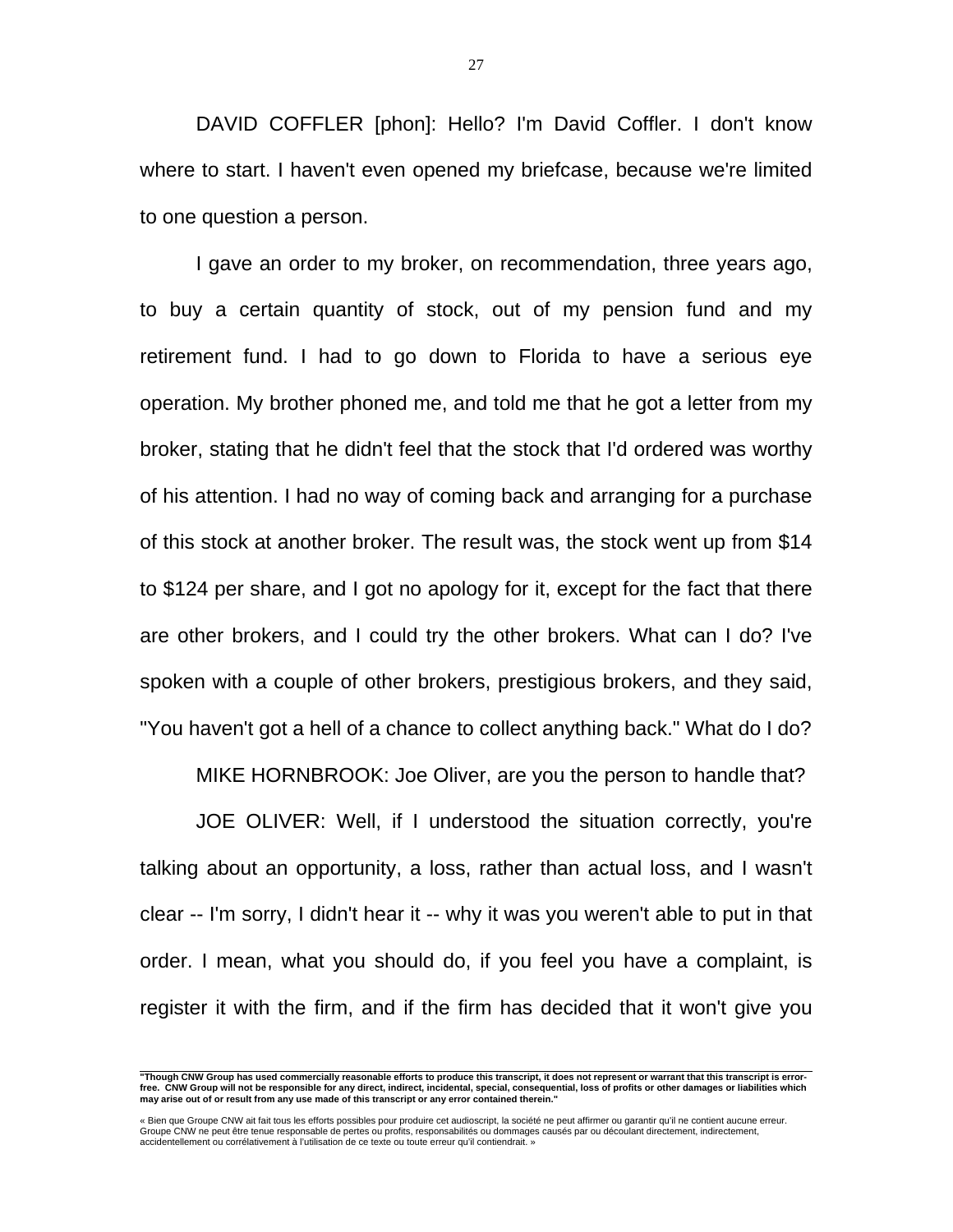satisfaction, then you can speak to OBSI, and that's free, and then they will decide whether they should make a recommendation or not to the firm, to reimburse you in some way, or you can go to the IDA, and we would determine whether there's been an infraction in respect of some of our rules. I don't know enough to know what our reaction would be, after an investigation, but I certainly would welcome your inquiry.

 Every written complaint to a member of the IDA, which is all the brokerage firms, must result in a brochure being sent to the complainant. Some 5 million of our brochures have been ordered, over the last couple of years, and they're available in the back. And they indicate the various alternatives that you, as an investor, have if you have a financial dispute with your broker. That information must be sent to you, and then you can decide which of the alternatives meets your needs.

 MIKE HORNBROOK: Question to the gentleman who just asked that question -- did you take your complaint anywhere, sir?

DAVID COFFLER: [inaudible]...

 MIKE HORNBROOK: Linda's going to get to you with the microphone.

[microphone cutting out]

 **"Though CNW Group has used commercially reasonable efforts to produce this transcript, it does not represent or warrant that this transcript is errorfree. CNW Group will not be responsible for any direct, indirect, incidental, special, consequential, loss of profits or other damages or liabilities which may arise out of or result from any use made of this transcript or any error contained therein."** 

<sup>«</sup> Bien que Groupe CNW ait fait tous les efforts possibles pour produire cet audioscript, la société ne peut affirmer ou garantir qu'il ne contient aucune erreur.<br>Groupe CNW ne peut être tenue responsable de pertes ou profi accidentellement ou corrélativement à l'utilisation de ce texte ou toute erreur qu'il contiendrait. »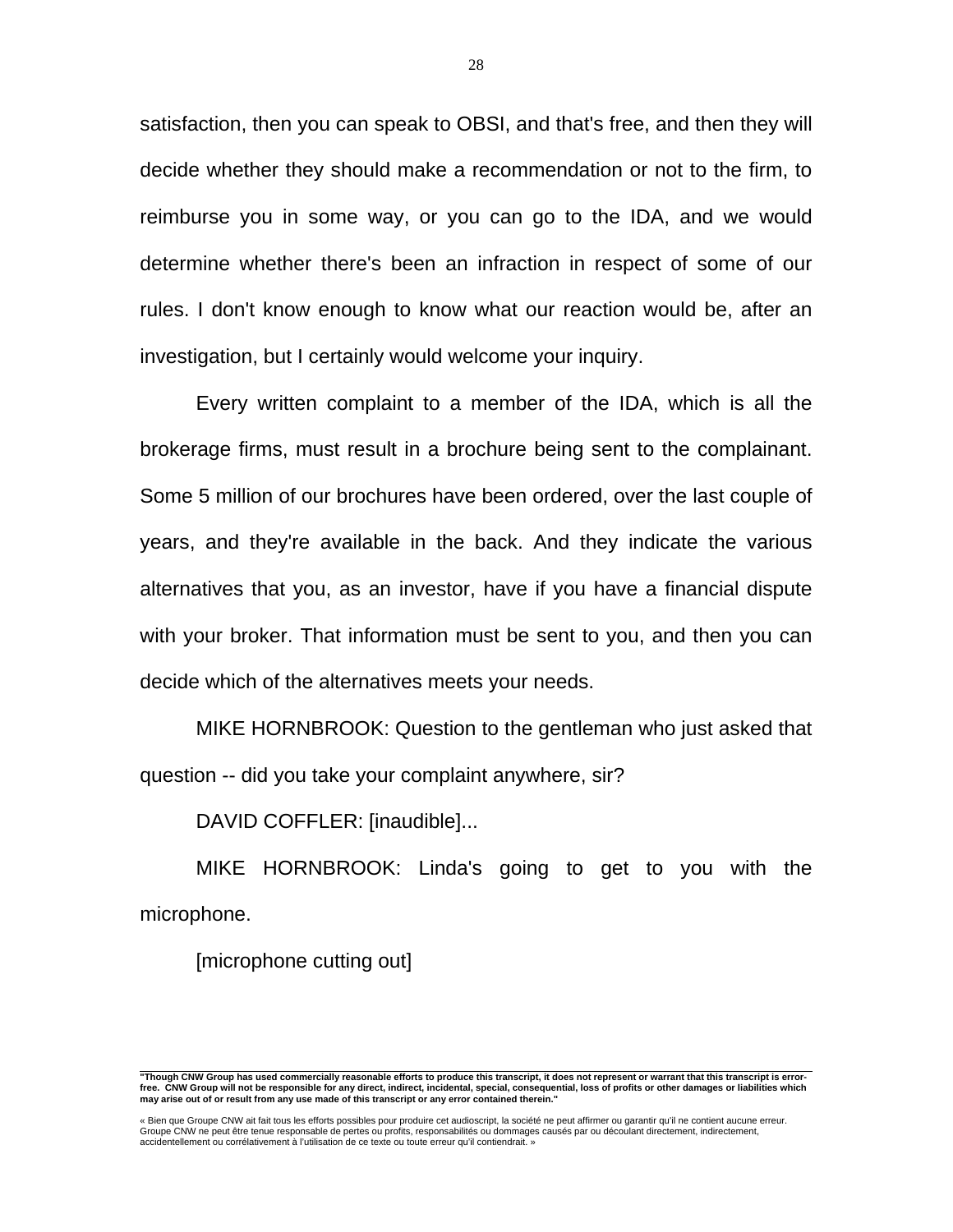DAVID COFFLER: Thank you. I asked two prestigious brokers what procedure I should take. [inaudible] I wouldn't have [inaudible] of getting anything back at all. What do I do further?

 MIKE HORNBROOK: You were told by other brokers, then, that you wouldn't have--

DAVID COFFLER: That's right.

 MIKE HORNBROOK: But you never took your complaint to the IDA or to the--

 DAVID COFFLER: No, they made it quite clear to me that I didn't have a chance of getting back any part of my investment, and it was close to \$100,000.

 MIKE HORNBROOK: This far away from the--... How long ago was that, sir?

DAVID COFFLER: [inaudible]

 MIKE HORNBROOK: Well, is it too long now, that they could... if there's any hope of--

 JOE OLIVER: Well, I think there's something instructive here. Without in any way dealing with the merits of this particular case, I think that there are people who have given up before they started, and they sort of make an assumption that they don't have a case, based on information

 **"Though CNW Group has used commercially reasonable efforts to produce this transcript, it does not represent or warrant that this transcript is errorfree. CNW Group will not be responsible for any direct, indirect, incidental, special, consequential, loss of profits or other damages or liabilities which may arise out of or result from any use made of this transcript or any error contained therein."** 

<sup>«</sup> Bien que Groupe CNW ait fait tous les efforts possibles pour produire cet audioscript, la société ne peut affirmer ou garantir qu'il ne contient aucune erreur. Groupe CNW ne peut être tenue responsable de pertes ou profits, responsabilités ou dommages causés par ou découlant directement, indirectement, accidentellement ou corrélativement à l'utilisation de ce texte ou toute erreur qu'il contiendrait. »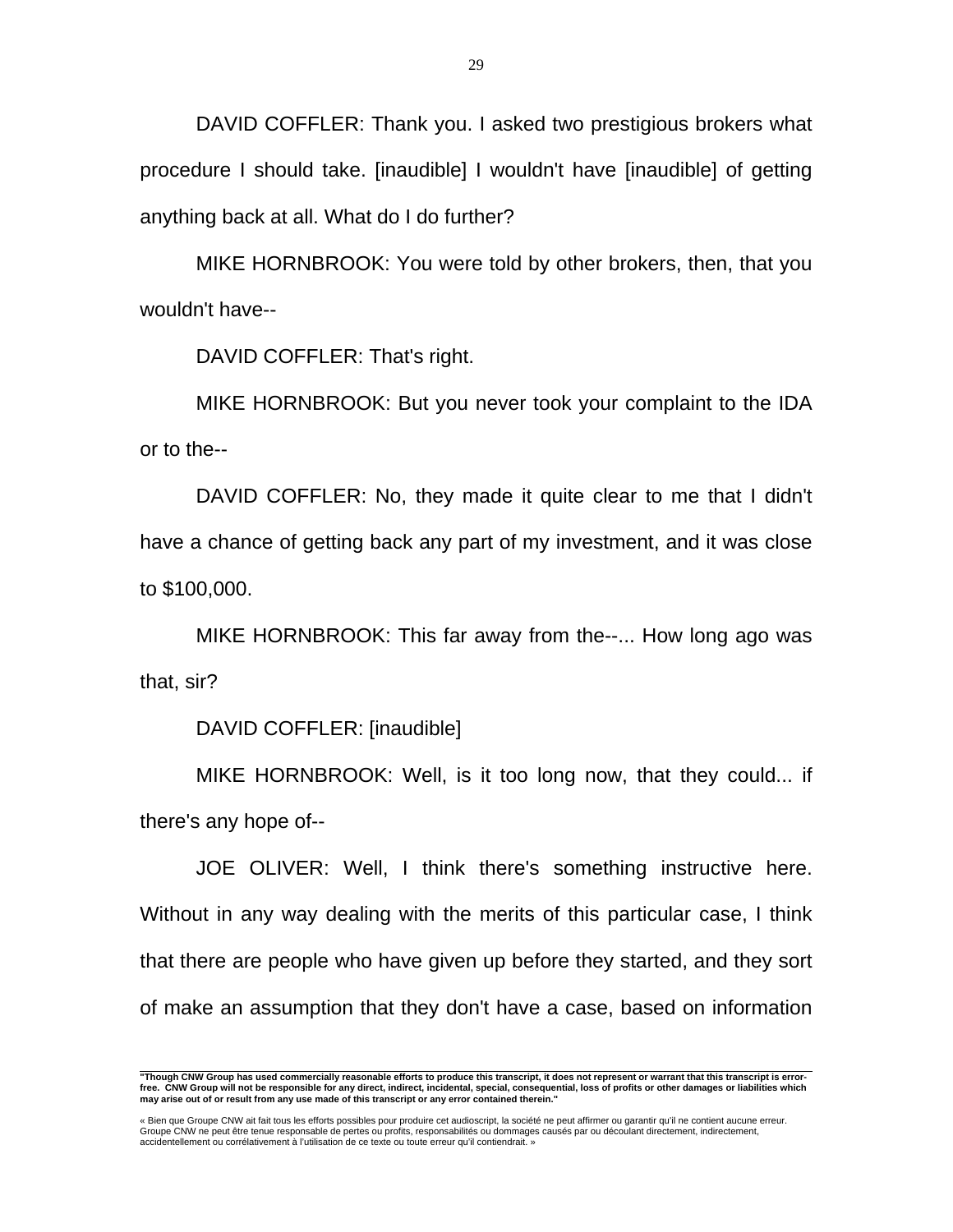that they may have gotten from people who may have an interest, or may not be knowledgeable. It doesn't cost anything to make a complaint with OBSI, and it doesn't cost anything to register a complaint with the IDA. So if you're not sure -- even if you're pessimistic -- register the complaint, and then you'll find out for sure whether you have a case or not.

 MIKE HORNBROOK: There is a place to go, if you get mad as hell. To James, back there.

 DIMITRI LASCARIS [phon]: Yes, my name is Dimitri Lascaris, and I have a question for the Ontario Securities Commission. Obviously, a dominant theme this evening is investor restitution, and as you gentlemen know, there has been on the books in the province, for a couple of years now, a private right of action for misrepresentations in the secondary market. That law has not been called into force. It's my understanding that its calling into force has been delayed yet again, because of the intervention of some large issuers. And my question is, if investor restitution matters in this jurisdiction, why hasn't that law been called into force yet, and when will it be called into force?

MIKE HORNBROOK: David Brown.

 DAVID BROWN: You're right, the issue is with respect to a new law that was passed but not proclaimed in force, that allows investors to sue

 **"Though CNW Group has used commercially reasonable efforts to produce this transcript, it does not represent or warrant that this transcript is errorfree. CNW Group will not be responsible for any direct, indirect, incidental, special, consequential, loss of profits or other damages or liabilities which may arise out of or result from any use made of this transcript or any error contained therein."** 

<sup>«</sup> Bien que Groupe CNW ait fait tous les efforts possibles pour produire cet audioscript, la société ne peut affirmer ou garantir qu'il ne contient aucune erreur. Groupe CNW ne peut être tenue responsable de pertes ou profits, responsabilités ou dommages causés par ou découlant directement, indirectement, accidentellement ou corrélativement à l'utilisation de ce texte ou toute erreur qu'il contiendrait. »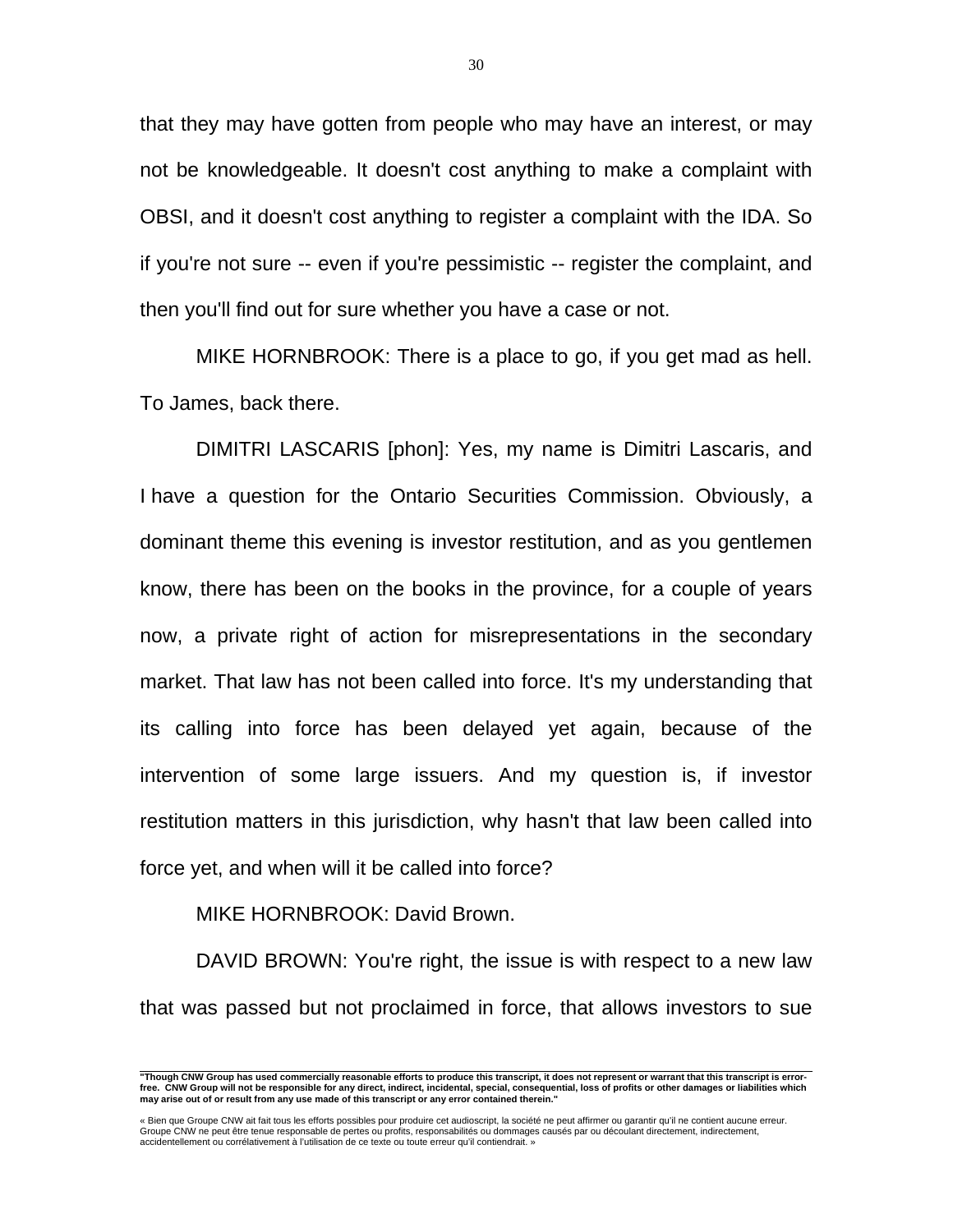and, indeed, to come together in class actions to sue, when there's been misrepresentation by a corporation.

 The Minister has completed a second round of consultation with respect to that. He has confirmed that that consultation is over. He has confirmed that it is his intention, and the government's intention, to proceed now, to proclaim that in force. I can't tell you the date, because I think the date has not been chosen. But this is government policy, and the government has confirmed it.

 In fact, most of you wouldn't have gotten all the way through the Budget papers that were part of the provincial Budget a couple of weeks ago, but the Budget also promised that that law would be brought into force. So yes, that will be in force. We're hoping that it will not be too long. But it is under way.

MIKE HORNBROOK: Okay, we'll take a question over here. Linda?

 CYRUS QUARRIE [phon]: Hi, my name is Cyrus Quarrie, and my question is directed to the Ontario Securities Commission.

 What efforts have the OSC made in the past to investigate and prosecute cases that involve the failure of companies, due to accounting and audit-related deficiencies? And what changes does the OSC foresee in the near future?

 **"Though CNW Group has used commercially reasonable efforts to produce this transcript, it does not represent or warrant that this transcript is errorfree. CNW Group will not be responsible for any direct, indirect, incidental, special, consequential, loss of profits or other damages or liabilities which may arise out of or result from any use made of this transcript or any error contained therein."** 

<sup>«</sup> Bien que Groupe CNW ait fait tous les efforts possibles pour produire cet audioscript, la société ne peut affirmer ou garantir qu'il ne contient aucune erreur.<br>Groupe CNW ne peut être tenue responsable de pertes ou profi accidentellement ou corrélativement à l'utilisation de ce texte ou toute erreur qu'il contiendrait. »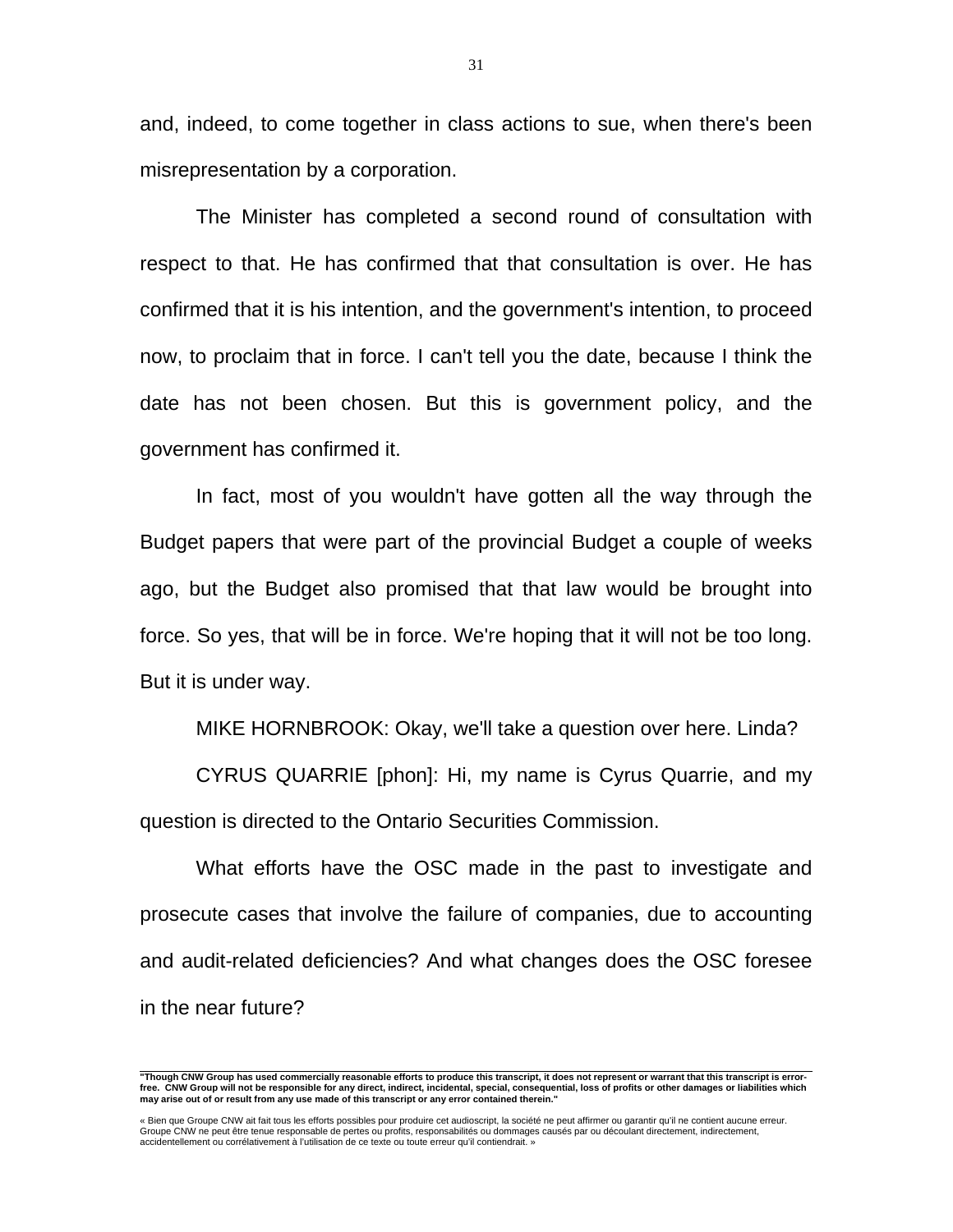DAVID BROWN: Well, that's a complex question, and it could be a long answer. Let me try to give you a summary.

 We have... There are requirements for companies to make continuous disclosure of their financial affairs. That means, on a quarterly basis, they have to publish financial information, and they are required to ensure that that information is correct when they publish it.

 And in addition, they are required to publish any changes, any material changes in their financial information, as it occurs. So they can't wait for the end of the quarter.

 We have a team, a Continuous Disclosure Review team, that is constantly monitoring what companies are publishing, constantly looking at the quarterly information, and constantly monitoring the information that is made available in between quarters. And wherever we find issues or problems, we first of all deal with the company, to ensure that any misstatements have been corrected. If we find that Ontario securities law is breached, we will bring enforcement actions against that company. We have a number of those under way. We've brought a number of them, in the past. We've gone after auditors in the past, where we thought that the auditors also failed in their duty. So it's very much a part of what we do, and I think that we are making some very good progress.

 **"Though CNW Group has used commercially reasonable efforts to produce this transcript, it does not represent or warrant that this transcript is errorfree. CNW Group will not be responsible for any direct, indirect, incidental, special, consequential, loss of profits or other damages or liabilities which may arise out of or result from any use made of this transcript or any error contained therein."** 

« Bien que Groupe CNW ait fait tous les efforts possibles pour produire cet audioscript, la société ne peut affirmer ou garantir qu'il ne contient aucune erreur.<br>Groupe CNW ne peut être tenue responsable de pertes ou profi accidentellement ou corrélativement à l'utilisation de ce texte ou toute erreur qu'il contiendrait. »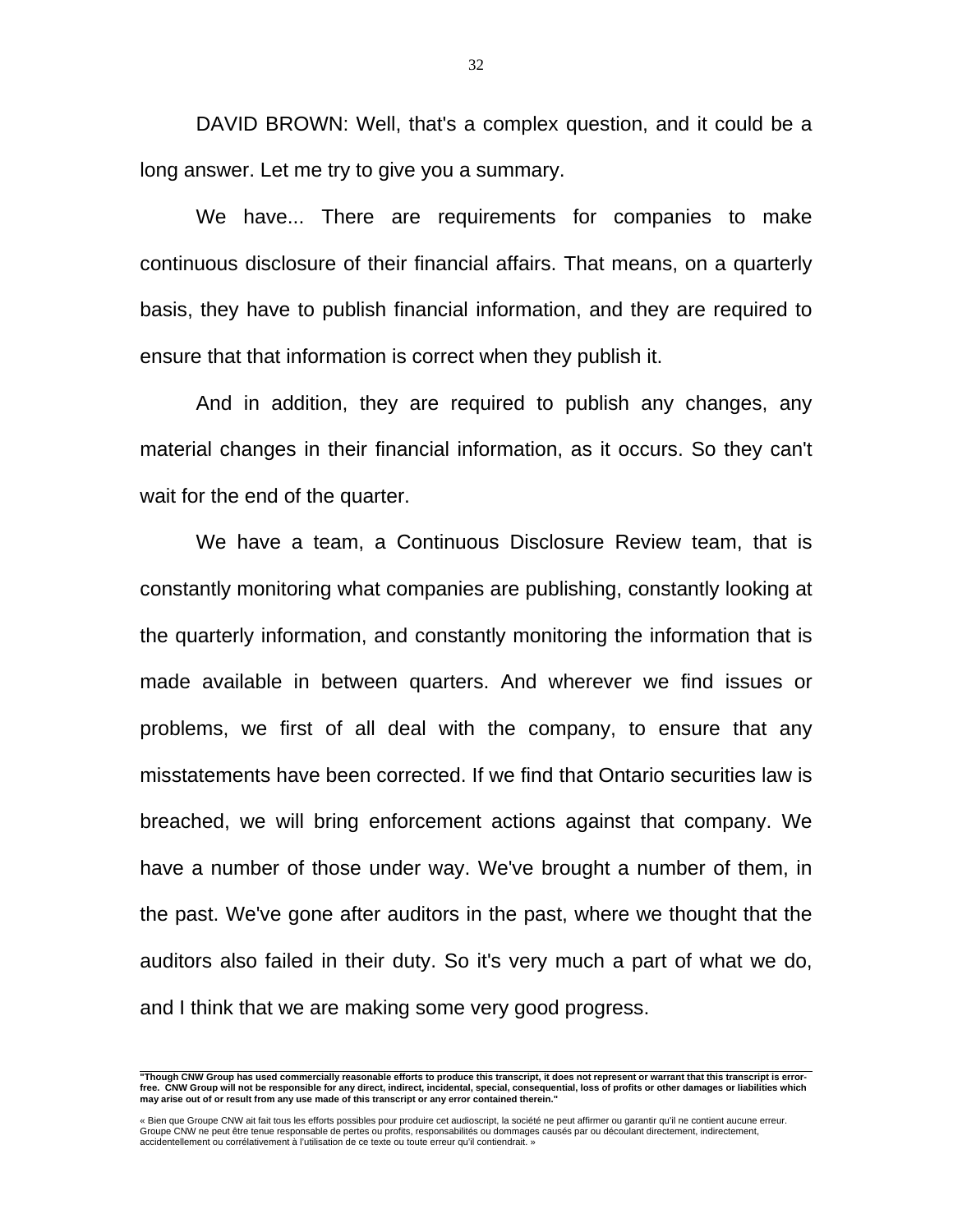CYRUS QUARRIE: So why, then, have the accounting and auditorrelated deficiency cases still continue?

DAVID BROWN: I'm sorry, I missed that.

 MIKE HORNBROOK: It's hard for us to hear this, but we've asked for one question. So maybe you could line up again. There's a gentleman up here, Linda, who would like to speak. I'll go to this microphone now, James.

 JIM MURRAY [phon]: My name is Jim Murray. My question is, on a "Know Your Claim" form, is the advisor required to follow the general direction of the form, or if deviating from it, to notify the client that they are doing so? And secondly, what is the implication of not having signed it? Why is it industry practice that it is not signed and then not regarded because it's not signed?

MIKE HORNBROOK: Who wants to handle that?

 JOE OLIVER: Well, perhaps I can make a comment on it. The Client Account form that people enter into, when they open an account, is designed to enable the broker to know his or her client, because there's a dual responsibility. There's a "Know Your Client" rule, understand what the financial condition, investment objectives, of a client are, and then make sure that any recommendation is suitable. So this is a responsibility on the

 **"Though CNW Group has used commercially reasonable efforts to produce this transcript, it does not represent or warrant that this transcript is errorfree. CNW Group will not be responsible for any direct, indirect, incidental, special, consequential, loss of profits or other damages or liabilities which may arise out of or result from any use made of this transcript or any error contained therein."** 

<sup>«</sup> Bien que Groupe CNW ait fait tous les efforts possibles pour produire cet audioscript, la société ne peut affirmer ou garantir qu'il ne contient aucune erreur. Groupe CNW ne peut être tenue responsable de pertes ou profits, responsabilités ou dommages causés par ou découlant directement, indirectement, accidentellement ou corrélativement à l'utilisation de ce texte ou toute erreur qu'il contiendrait. »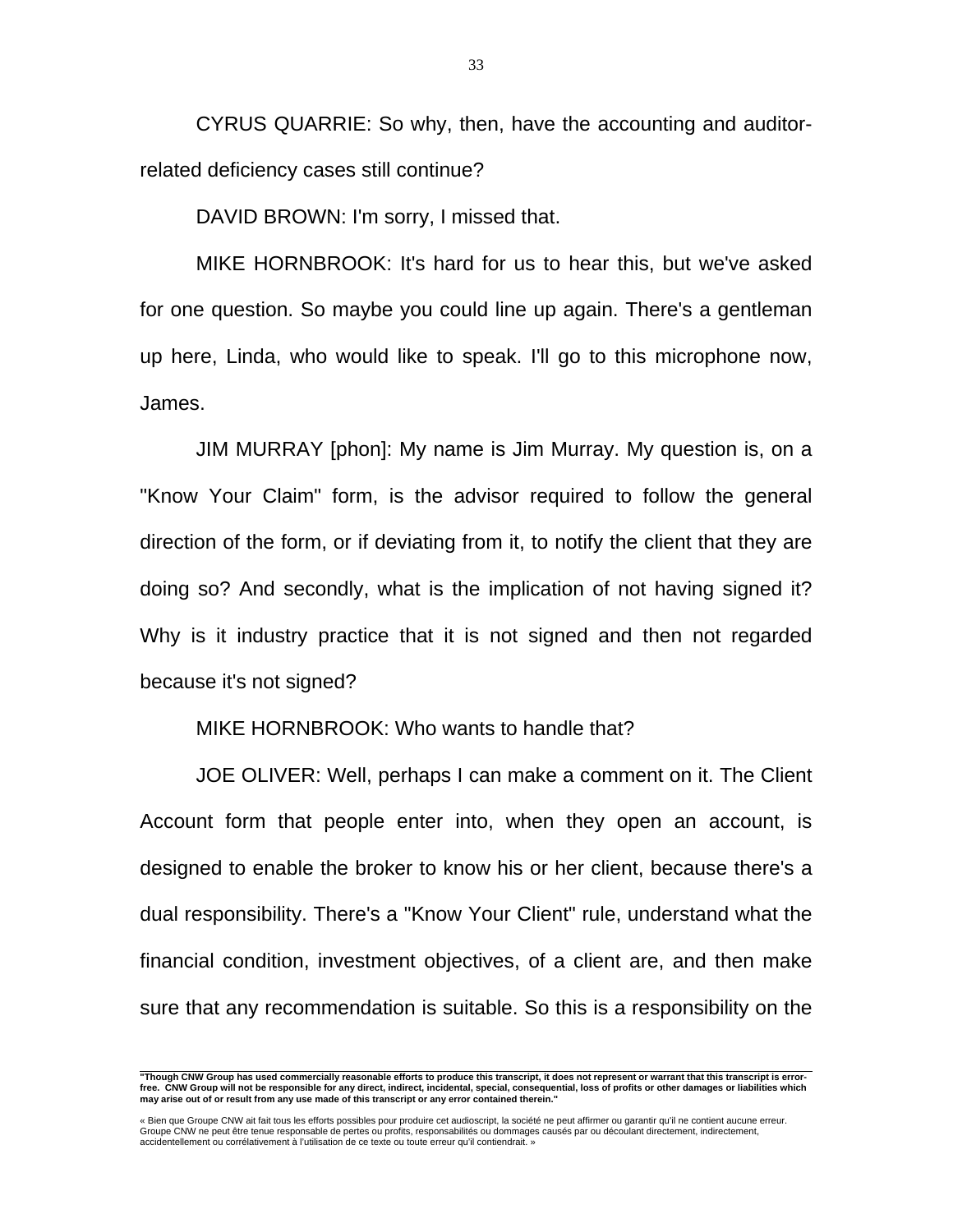part of the individual broker, to be aware of what the financial condition and investment objectives of the client are, and to keep up to date, in terms of any material changes.

 The issue about whether the account forms should be signed or not is one we're looking at right now. Most firms do require it to be signed, but it isn't a universal rule, and we, in conjunction with the Ontario Securities Commission and the other members among the Canadian securities administrators, as part of the OSC's Fair Dealing model initiative, are looking at a number of matters relating to the client-broker relationship, and the user-friendliness of the account form, and whether it ought to be signed is certainly one of the issues, and we're inclined to think that it should be.

 MIKE HORNBROOK: Okay, a question here from somebody who is listening in on the Internet tonight, and they've sent an email, and the question is: "I think..." -- no identity on this -- "I think all financial advisors should be required to be registered, and files kept on their performance, which the public should be able to access. Will this be happening any time soon?" I think that's a question for David Brown of the OSC.

 DAVID BROWN: Well, financial advisors are indeed required to be registered, although there are categories of people who are providing

 **"Though CNW Group has used commercially reasonable efforts to produce this transcript, it does not represent or warrant that this transcript is errorfree. CNW Group will not be responsible for any direct, indirect, incidental, special, consequential, loss of profits or other damages or liabilities which may arise out of or result from any use made of this transcript or any error contained therein."** 

<sup>«</sup> Bien que Groupe CNW ait fait tous les efforts possibles pour produire cet audioscript, la société ne peut affirmer ou garantir qu'il ne contient aucune erreur.<br>Groupe CNW ne peut être tenue responsable de pertes ou profi accidentellement ou corrélativement à l'utilisation de ce texte ou toute erreur qu'il contiendrait. »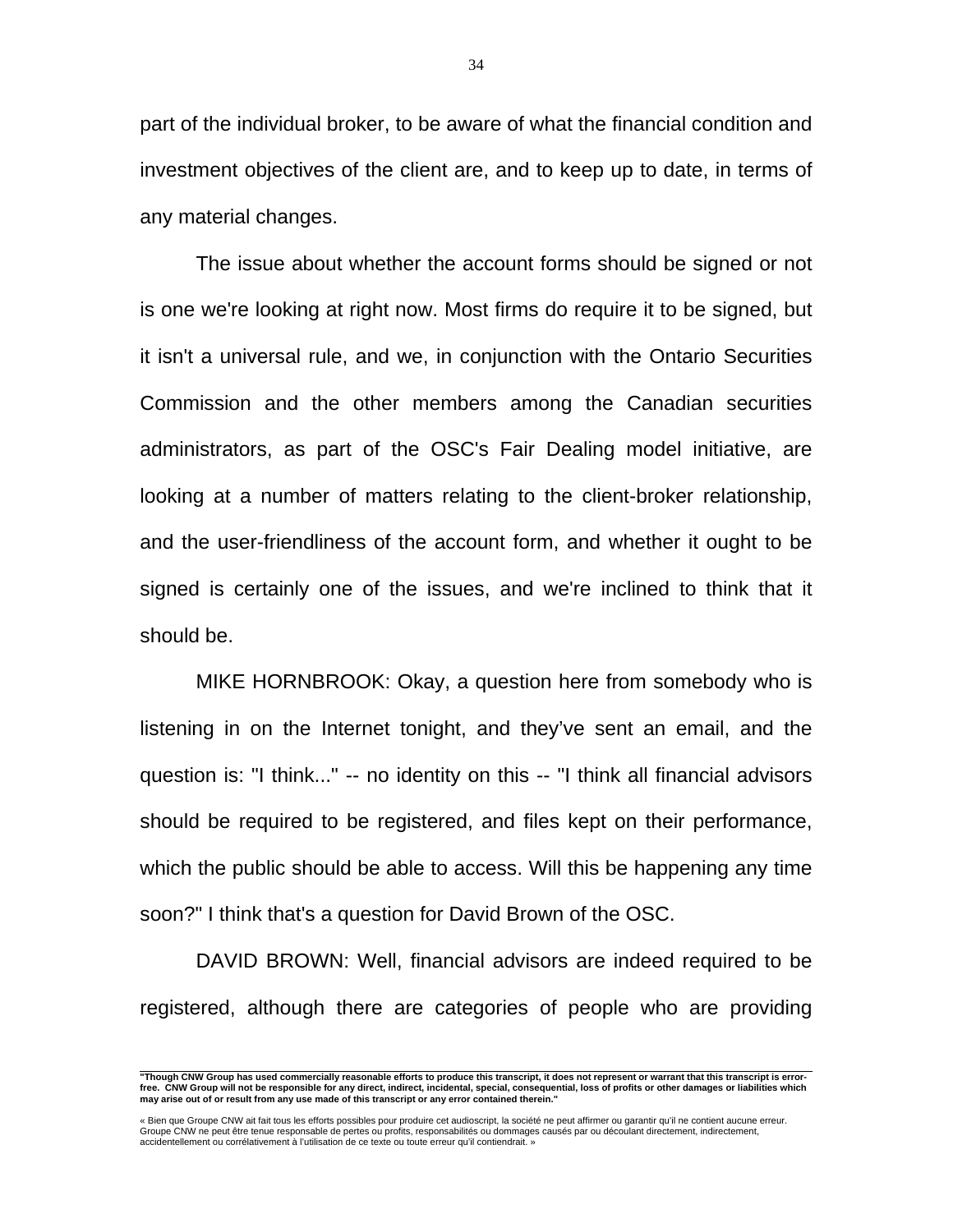financial plans who are not required to be registered. But anybody who is advising with respect to the purchase of securities is required to be registered with the Ontario Securities Commission.

 And people can check to see whether people they're dealing with *are* registered, and they can check to see what category of registration they have, to ensure that the type of advice that they are purporting to give is within the competency of their category registration, and they can check to see whether those people have been disciplined. All of that is on our website. It's quite user-friendly, and indeed, for any of you who are dealing with investment advisors who you don't know, I urge you to check and make sure that they are properly registered, and that you're comfortable with their level of registration.

MIKE HORNBROOK: The OSC website is www.osc...

DAVID BROWN: www.osc.gov.on.ca -- "Govonca", as we say -osc.gov.on.ca.

MIKE HORNBROOK: To Linda, over here.

 PAUL GURNIN [phon]: My name is Paul Gurnin. That gap between the lowest-paid employee in the company and the highest, 15 years ago, was 45 times, and now it's several hundred times. What has happened? I believe that the compensation committee on public Boards have, of

 **"Though CNW Group has used commercially reasonable efforts to produce this transcript, it does not represent or warrant that this transcript is errorfree. CNW Group will not be responsible for any direct, indirect, incidental, special, consequential, loss of profits or other damages or liabilities which may arise out of or result from any use made of this transcript or any error contained therein."** 

<sup>«</sup> Bien que Groupe CNW ait fait tous les efforts possibles pour produire cet audioscript, la société ne peut affirmer ou garantir qu'il ne contient aucune erreur.<br>Groupe CNW ne peut être tenue responsable de pertes ou profi accidentellement ou corrélativement à l'utilisation de ce texte ou toute erreur qu'il contiendrait. »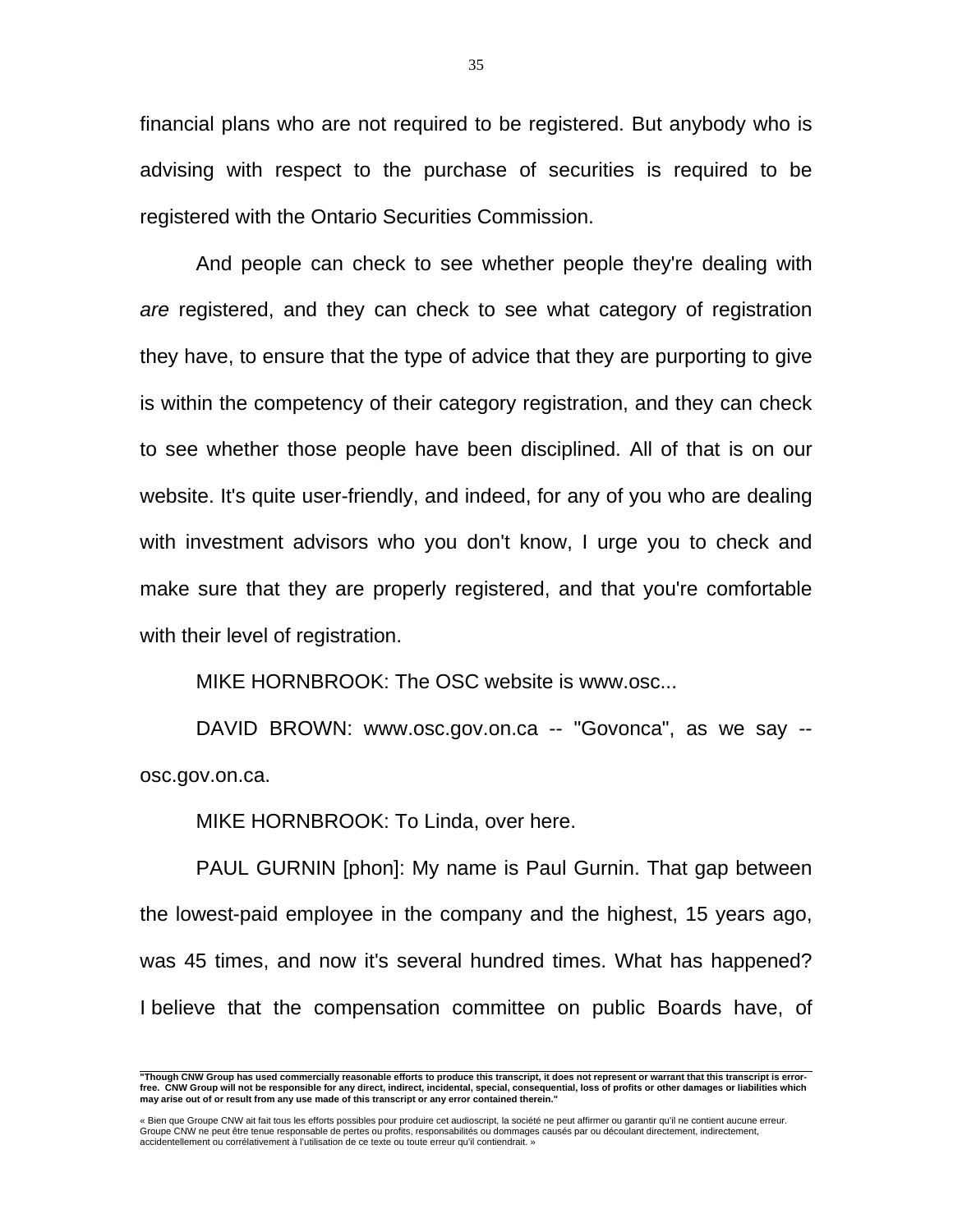course, gone to consulting companies that consult on compensation and benefits, and those two groups have indeed shaken hands, but good, and it is the very worst it's ever been. What is to stop these people from making this huge handshake? The shareholders are paying! The Boards and senior management's coming right out of shareholder pockets.

 MIKE HORNBROOK: Is that a question for anybody here, sir, or is it more a comment?

 DAVID BROWN: The question is, are we as regulators, imposing any regulations on the maximum salaries that directors of corporations can award to senior officers or other employees? The answer is no, we're not. And in fact, it's not something that we would contemplate doing. We think that this is an issue for markets, this is an issue for shareholders. If the shareholders and other market participants believe that the compensation levels are not appropriate, then they should be voicing their concerns. And we're seeing that happening all the time. We're seeing some of the major institutional investors now, not only voting against compensation packages, but making their views known. They have the ability now to talk to other institutional investors -- they're doing that. That's the way the process should happen. People who are unhappy with that should be registering their unhappiness, making the Boards aware of that

 **"Though CNW Group has used commercially reasonable efforts to produce this transcript, it does not represent or warrant that this transcript is errorfree. CNW Group will not be responsible for any direct, indirect, incidental, special, consequential, loss of profits or other damages or liabilities which may arise out of or result from any use made of this transcript or any error contained therein."** 

<sup>«</sup> Bien que Groupe CNW ait fait tous les efforts possibles pour produire cet audioscript, la société ne peut affirmer ou garantir qu'il ne contient aucune erreur.<br>Groupe CNW ne peut être tenue responsable de pertes ou profi accidentellement ou corrélativement à l'utilisation de ce texte ou toute erreur qu'il contiendrait. »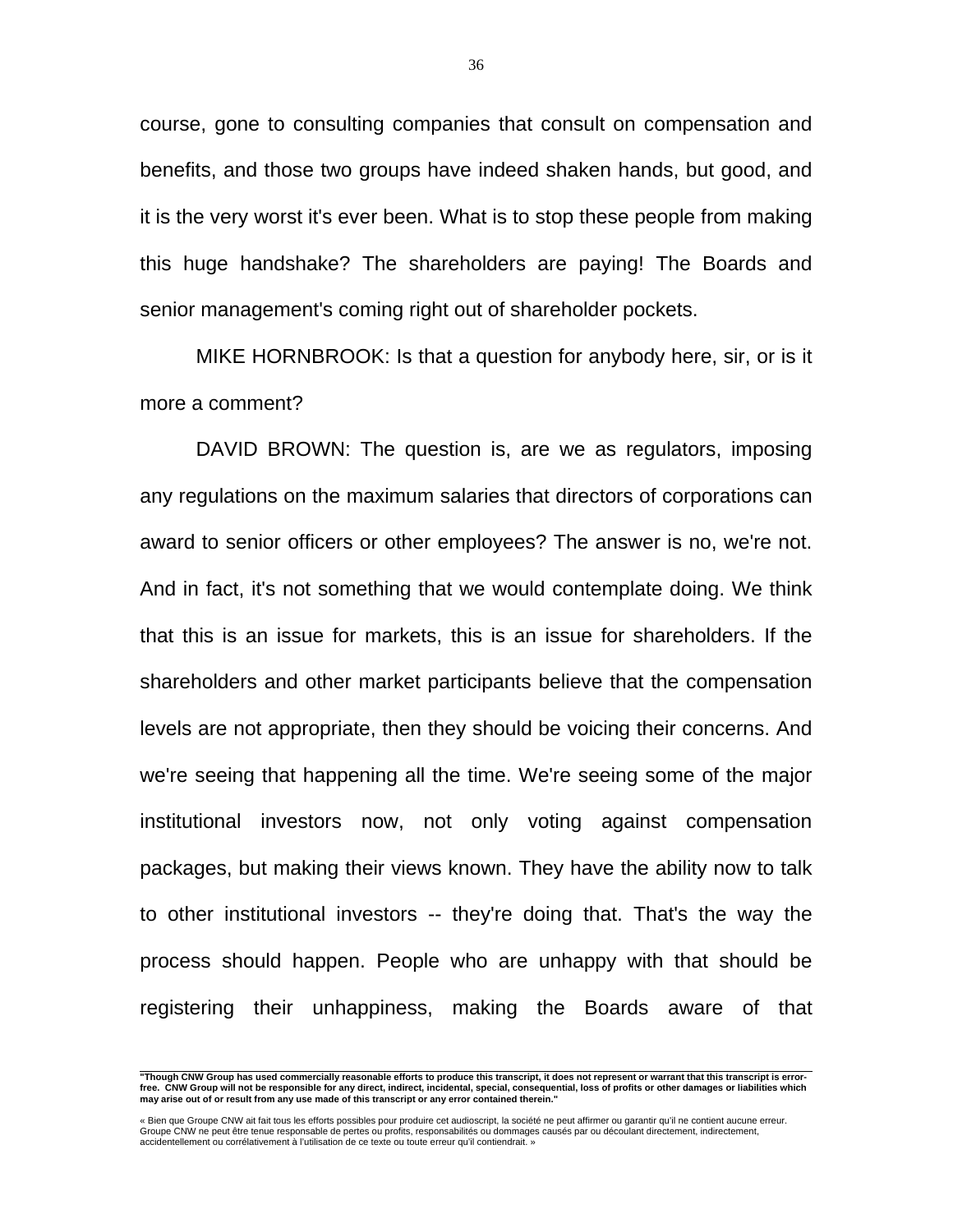unhappiness, and, frankly, voting with their feet and going to other corporations. We do not see that that is an issue that we as regulators should get into.

 And when you think of it, it's a pretty slippery slope. If we start to dictate to Boards how they can compensate and award their people, then we're starting to interfere with a business model that has served us well in this country.

MIKE HORNBROOK: This microphone.

 KEN CAVENCO [phon]: Hi, Ken Cavenco. The Ontario government passed a law called the *Ontario Limitations Act*, which took effect last year, reducing the period where you can file a claim, to two years, from six. And as you can tell from the audience, people who are not financially literate, or ill, or don't even know that they've lost money, may not discover just how serious things are in the two-year period, and then they would lose their right to file legal claim. The only person I can address this to -- I think all of you should have helped prevent that -- would be David Brown, since he reports to a Minister. Is there any way we could have that amended, jigged around, so we go back to a longer period for the investor to file a claim when he discovers it?

 **"Though CNW Group has used commercially reasonable efforts to produce this transcript, it does not represent or warrant that this transcript is errorfree. CNW Group will not be responsible for any direct, indirect, incidental, special, consequential, loss of profits or other damages or liabilities which may arise out of or result from any use made of this transcript or any error contained therein."** 

<sup>«</sup> Bien que Groupe CNW ait fait tous les efforts possibles pour produire cet audioscript, la société ne peut affirmer ou garantir qu'il ne contient aucune erreur.<br>Groupe CNW ne peut être tenue responsable de pertes ou profi accidentellement ou corrélativement à l'utilisation de ce texte ou toute erreur qu'il contiendrait. »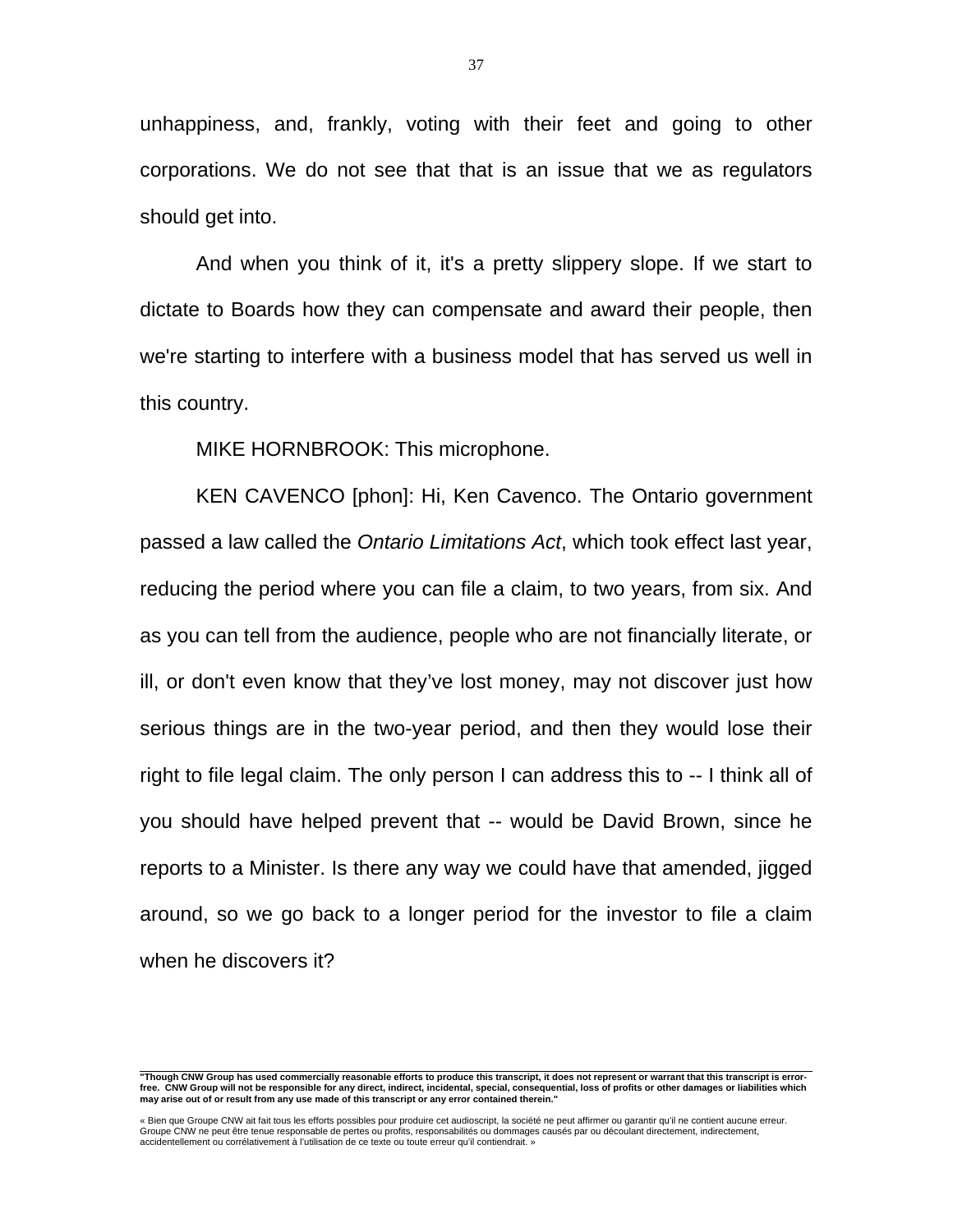DAVID BROWN: Thanks, Ken. This is actually one of the benefits of having the Town Hall, because as we began to prepare for this, and as Stan asked his members to start feeding into us, issues that they want to discuss, this issue was raised, and I must admit, this is the first time that I realized that this omnibus amendment that had been passed by the government was having the effect that it appears to be having on those who have complaints against their brokers or other members, other people in the financial community.

 We became aware of the issue, but only a very narrow piece of it, because, under the *Securities Act,* we have a six-year limitation period to bring in an enforcement action against somebody, and it would have been swept in under that omnibus bill, and so we made representations to the government that we should be carved out. I must admit, we didn't think, when we were making those representations, about the effect that the omnibus bill is having on the kinds of things you're talking about.

 I think it's a legitimate issue, and we're quite prepared to talk to the government about it, and see if we can somehow assist in at least bringing to the government's attention perhaps an unintended consequence of this bill.

MIKE HORNBROOK: A question right here.

 **"Though CNW Group has used commercially reasonable efforts to produce this transcript, it does not represent or warrant that this transcript is errorfree. CNW Group will not be responsible for any direct, indirect, incidental, special, consequential, loss of profits or other damages or liabilities which may arise out of or result from any use made of this transcript or any error contained therein."** 

<sup>«</sup> Bien que Groupe CNW ait fait tous les efforts possibles pour produire cet audioscript, la société ne peut affirmer ou garantir qu'il ne contient aucune erreur.<br>Groupe CNW ne peut être tenue responsable de pertes ou profi accidentellement ou corrélativement à l'utilisation de ce texte ou toute erreur qu'il contiendrait. »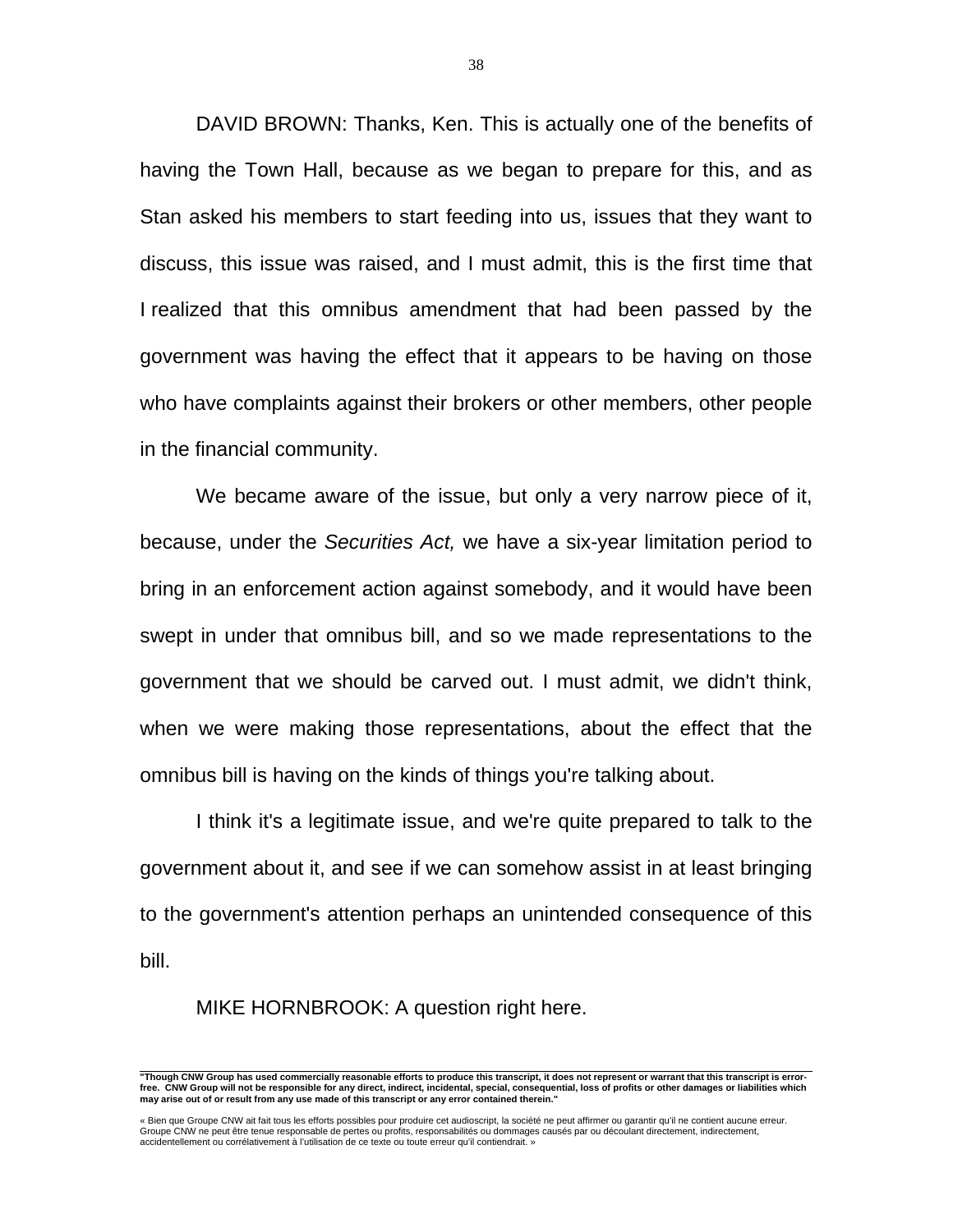JOE GREEN [phon]. Mine is very short. Name is Joe Green. This is to Mr. Brown, and others who might want to comment. Is it fair that not all common shares in Ontario carry equal voting rights?

 DAVID BROWN: Again, it's another market... another marketplace issue. There are multiple voting shares in a number of companies, as you know. I'm not sure of the exact number, but it could be as high as 20 percent of the companies that are listed on the Toronto Stock Exchange have a class of shares that are multiple voting shares.

 But investors buy those shares, and we take the view, so far, that this is a disclosure issue. We want to make sure that investors who purchase the subordinate voting shares are aware of what they're purchasing, that there is a class of multiple voting shares out there. But again, our view is that if investors understand that, then they're free to make their own investment choices.

 We see it, again, as a slippery slope, if we start to regulate the types of investments that investors can be given an opportunity to buy. We think that investors should be able to make those choices.

MIKE HORNBROOK: I'll go to this side now.

 BARBARA MARSHALL [phon]: Barbara Marshall. First, I have a comment. It's really great to see so many people in the same situation as

 **"Though CNW Group has used commercially reasonable efforts to produce this transcript, it does not represent or warrant that this transcript is errorfree. CNW Group will not be responsible for any direct, indirect, incidental, special, consequential, loss of profits or other damages or liabilities which may arise out of or result from any use made of this transcript or any error contained therein."** 

<sup>«</sup> Bien que Groupe CNW ait fait tous les efforts possibles pour produire cet audioscript, la société ne peut affirmer ou garantir qu'il ne contient aucune erreur.<br>Groupe CNW ne peut être tenue responsable de pertes ou profi accidentellement ou corrélativement à l'utilisation de ce texte ou toute erreur qu'il contiendrait. »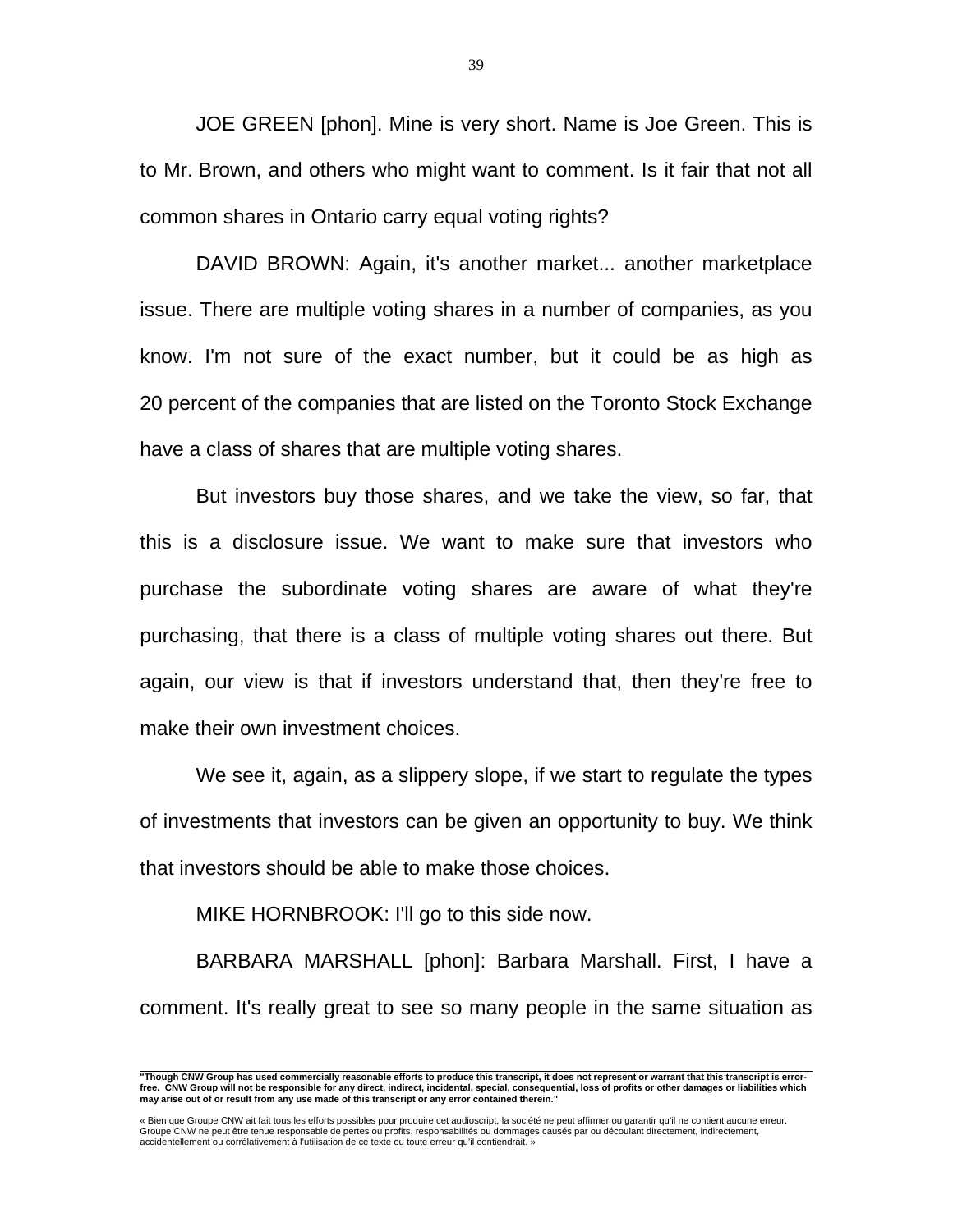myself, and as I look around, I think about Jack Canfield, and I think he should be writing a book, "Chicken Soup for the Illiterate Investor." It might give us some levity.

 Anyway, my situation is that I belong to a group of about 70 investors, and we have invested approximately \$8.5 million in a private company, a small cap company, and since 2000, we have had no financial reports, and just recently, I found out that the directors dissolved the corporation. Where do I go?

MIKE HORNBROOK: Goodness gracious.

 DAVID BROWN: You mentioned that it's a private company. Is this a company that shares are listed on a stock exchange or is it indeed a private company?

 BARBARA MARSHALL: No, it hasn't gone public, but it has been approved for both... Or, it has been approved for RRSP investment funds.

 DAVID BROWN: Well, if it's been approved for RRSP, then it's probably a public company, so I'm not entirely certain about your circumstance.

We as securities regulators have no authority over private companies. We have authority over public companies. So let's assume for a moment that your situation is a public company.

 **"Though CNW Group has used commercially reasonable efforts to produce this transcript, it does not represent or warrant that this transcript is errorfree. CNW Group will not be responsible for any direct, indirect, incidental, special, consequential, loss of profits or other damages or liabilities which may arise out of or result from any use made of this transcript or any error contained therein."** 

<sup>«</sup> Bien que Groupe CNW ait fait tous les efforts possibles pour produire cet audioscript, la société ne peut affirmer ou garantir qu'il ne contient aucune erreur.<br>Groupe CNW ne peut être tenue responsable de pertes ou profi accidentellement ou corrélativement à l'utilisation de ce texte ou toute erreur qu'il contiendrait. »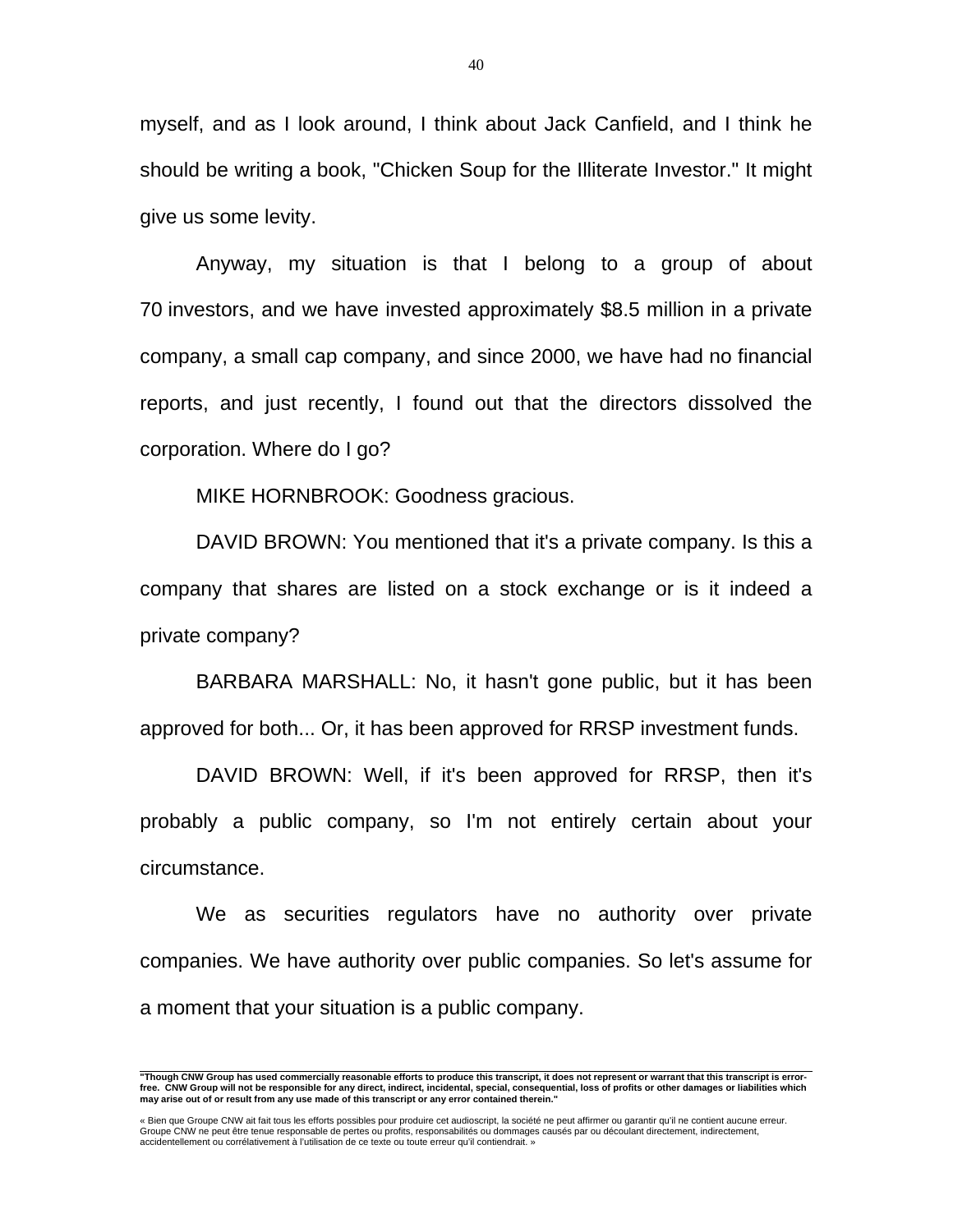There is a... there is a complaints service through the OSC. We have investor hotlines, and indeed, we have set up special investor hotlines and websites as a result of tonight's gathering. So by all means, contact the OSC. We'll help you determine whether indeed it's a company that we have any authority over, or whether you've got to go to either lawyers, or to government officials.

MIKE HORNBROOK: Have you gone to anyone yet, ma'am?

 BARBARA MARSHALL: We're searching legal consultation as well as other alternatives.

 MIKE HORNBROOK: Have you been in touch with the Ontario Securities Commission?

 BARBARA MARSHALL: Well, my understanding is that the Ontario Securities Commission is not able to get any of our money back. Now, that might be an incorrect conclusion on our part, but that's what I understand. So we have not gone to the Ontario Securities Commission, as of yet.

DAVID BROWN: Well, we're--

MIKE HORNBROOK: Sorry, go ahead, David.

DAVID BROWN: I was just going to say, there are two issues here. What you've described may well be a breach of the *Securities Act,* and I think we need to find that out. If there is a potential breach of the

 **"Though CNW Group has used commercially reasonable efforts to produce this transcript, it does not represent or warrant that this transcript is errorfree. CNW Group will not be responsible for any direct, indirect, incidental, special, consequential, loss of profits or other damages or liabilities which may arise out of or result from any use made of this transcript or any error contained therein."** 

<sup>«</sup> Bien que Groupe CNW ait fait tous les efforts possibles pour produire cet audioscript, la société ne peut affirmer ou garantir qu'il ne contient aucune erreur.<br>Groupe CNW ne peut être tenue responsable de pertes ou profi accidentellement ou corrélativement à l'utilisation de ce texte ou toute erreur qu'il contiendrait. »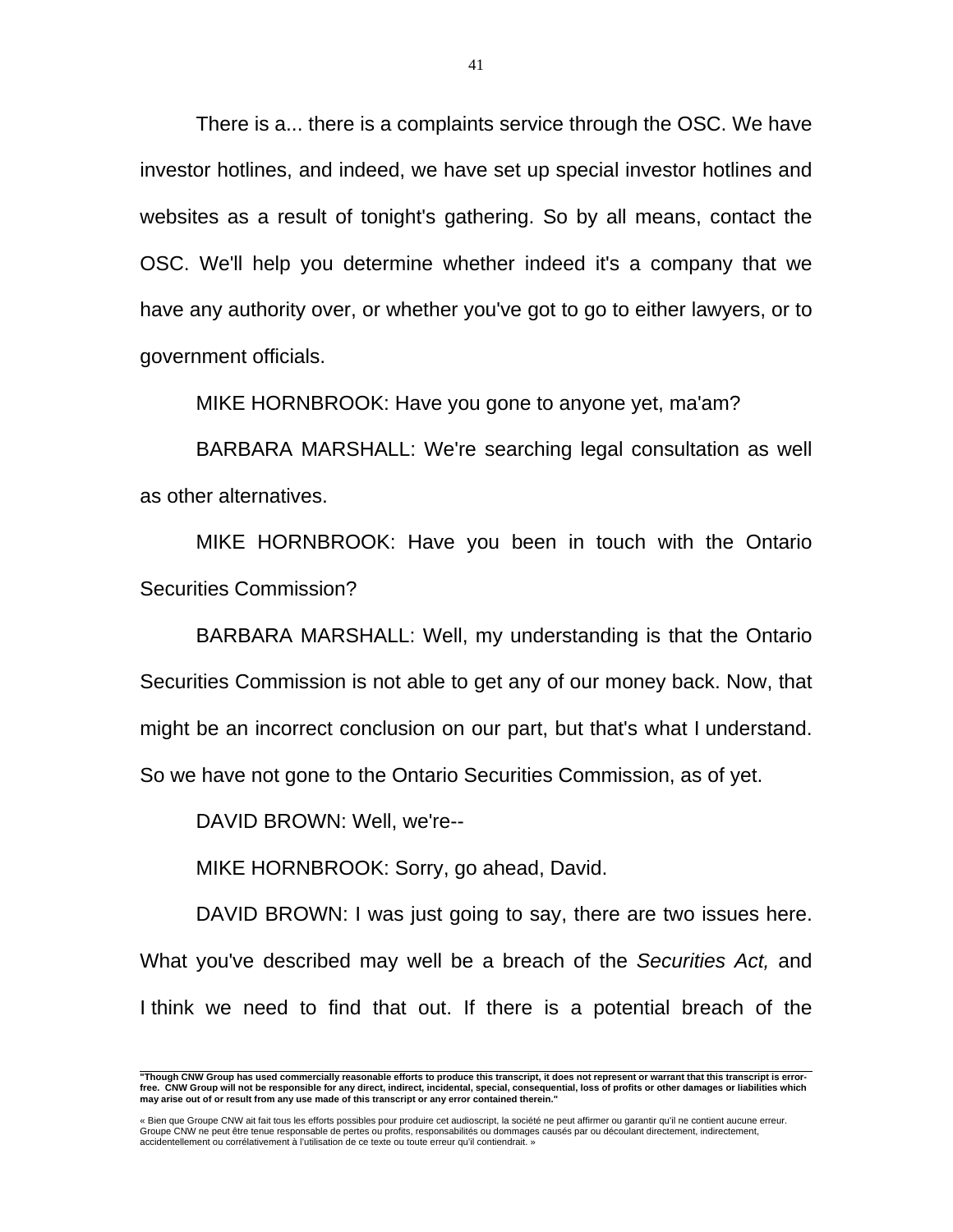*Securities Act,* then that is something that we would investigate, and there may well be an enforcement action that we would bring, in these circumstances.

 You're quite right -- the Ontario Securities Commission does not have restitution power. We do not have the ability to assist you in getting your money back. That is really something that has to be done through the private courts, or through the courts, and you need to consult a lawyer, in order to be able to figure out what your best route is. But I would suggest that you start with our people, and we can help you determine whether this is a matter that we should be investigating, and then also direct you where you might go from there.

BARBARA MARSHALL: Thank you very much.

MIKE HORNBROOK: Go to this side of the room now.

 PETER SINCLAIR: Yes, hello, my name is Peter Sinclair, and my question is about an annual shareholders meeting. There's a public company which is 18 months and counting, and delinquent, and I've tried to go to the OSC and market regulation services, and try and find out who can police or enforce that they'll have a shareholders' meeting. Both those organizations, surprisingly, told me to engage a private lawyer to sue them,

 **"Though CNW Group has used commercially reasonable efforts to produce this transcript, it does not represent or warrant that this transcript is errorfree. CNW Group will not be responsible for any direct, indirect, incidental, special, consequential, loss of profits or other damages or liabilities which may arise out of or result from any use made of this transcript or any error contained therein."** 

<sup>«</sup> Bien que Groupe CNW ait fait tous les efforts possibles pour produire cet audioscript, la société ne peut affirmer ou garantir qu'il ne contient aucune erreur.<br>Groupe CNW ne peut être tenue responsable de pertes ou profi accidentellement ou corrélativement à l'utilisation de ce texte ou toute erreur qu'il contiendrait. »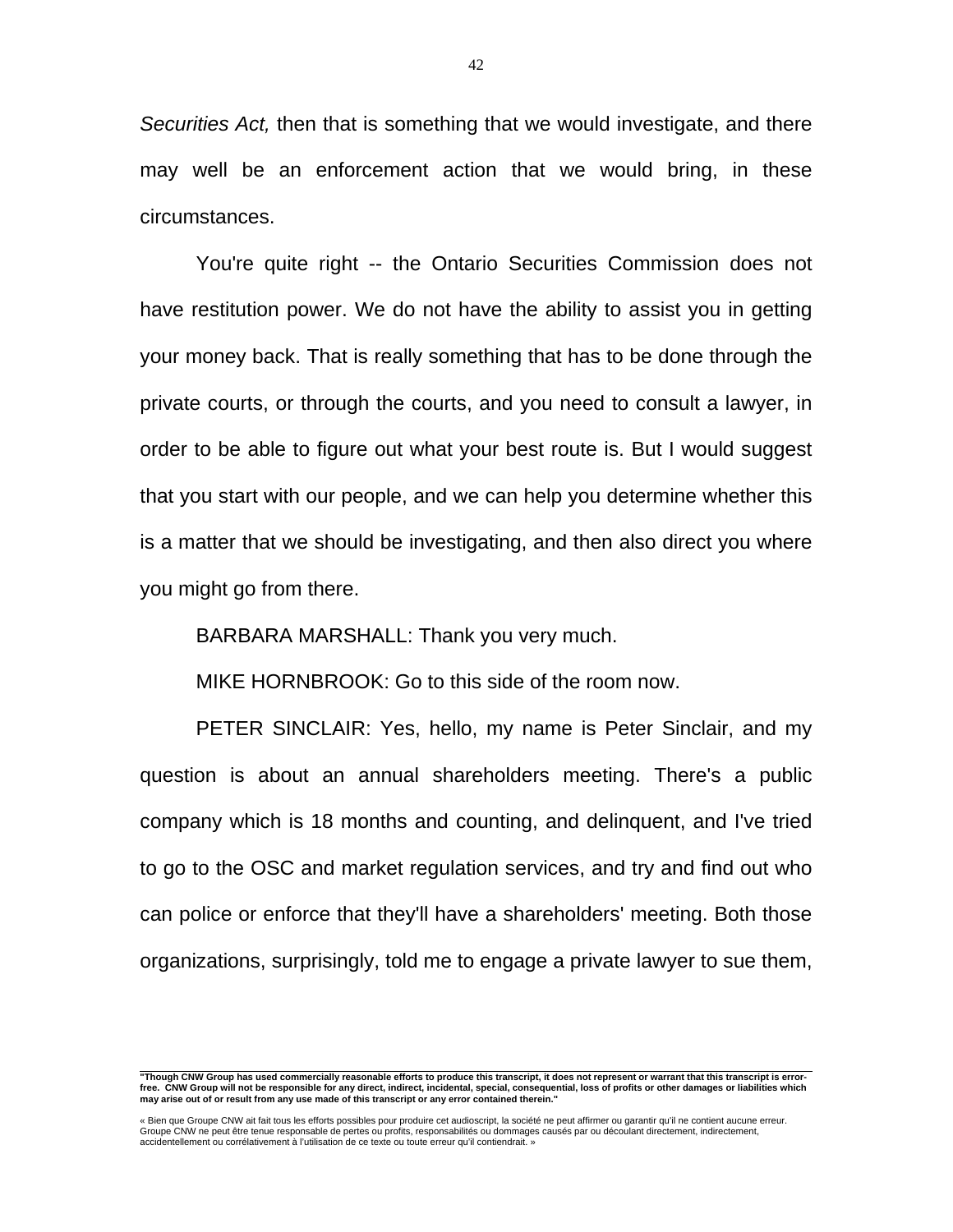and I find that incredible, to have to sue a public company to get a shareholders' meeting. Could someone on the panel help me?

 DAVID BROWN: Under the securities rules, companies are required to prepare financial information and mail financial information to their shareholders, with a finite period of time. We can't force companies to do that, but we can bring disciplinary proceedings against them, or we can issue a cease-trade order against companies, when they fail to do that. And we have a process where we will issue cease-trade orders just against the senior directors and officers of the company, to give them some incentives to finalize and file the financial information.

 We don't have authority over the actual holding of the shareholders' meeting. That's something that is under the *Corporations Act,* and that's really something that the shareholders police, and do it through the courts. It's not part of our mandate.

 PETER SINCLAIR: So no one makes the *Corporation Act*... there's no regulatory body that supervises that, other than private legal action? Because they did file a financial report, but...

DAVID BROWN: The financial statements have been filed?

 PETER SINCLAIR: Yes, but they just won't hold a shareholders' meeting. It's been November of '03...

43

 **"Though CNW Group has used commercially reasonable efforts to produce this transcript, it does not represent or warrant that this transcript is errorfree. CNW Group will not be responsible for any direct, indirect, incidental, special, consequential, loss of profits or other damages or liabilities which may arise out of or result from any use made of this transcript or any error contained therein."** 

<sup>«</sup> Bien que Groupe CNW ait fait tous les efforts possibles pour produire cet audioscript, la société ne peut affirmer ou garantir qu'il ne contient aucune erreur.<br>Groupe CNW ne peut être tenue responsable de pertes ou profi accidentellement ou corrélativement à l'utilisation de ce texte ou toute erreur qu'il contiendrait. »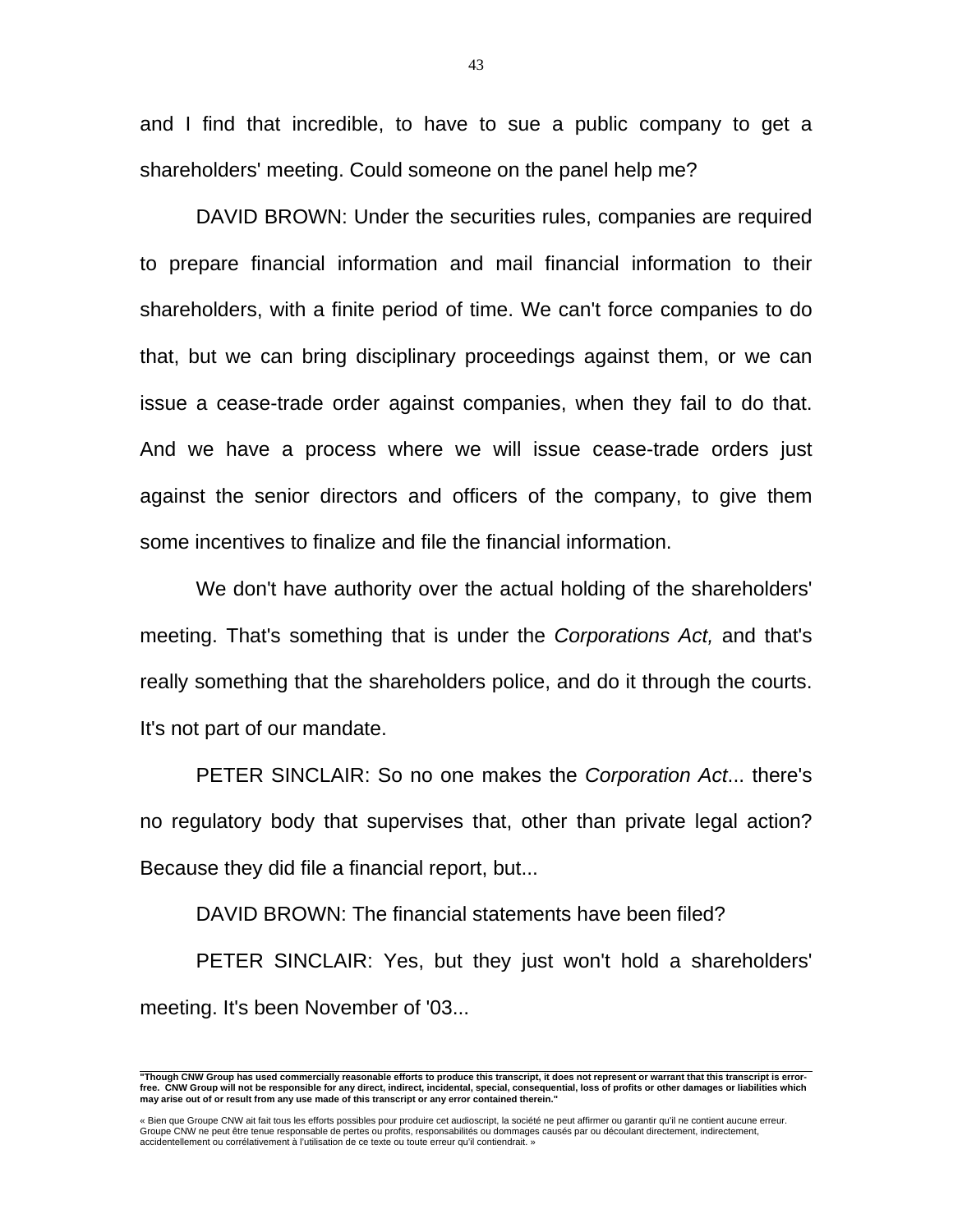DAVID BROWN: I don't believe that there is a governmental body that forces corporations to do that. I think that has to be done through shareholder activism.

 MIKE HORNBROOK: We'll go now to this side of the room. Yes, ma'am?

 PATRICIA COSGROVE [phon]: Good evening. My name is Patricia Cosgrove, and I have a question for the OSC. Recognizing that no piece of legislation is perfect or without flaws, under the current *Ontario Securities Act,* is it possible for an investor to be bound by a KYC form that the broker has unilaterally taken upon himself or herself to change without the client's knowledge? Is the client, the investor, bound by a document he or she knew nothing about?

 DAVID BROWN: Well, that's not a matter of securities law. It's a matter of general law, and no one could be bound by a document that they knew nothing about. The Know Your Client form is really just part of a mechanism for brokers to understand what a client's investment objectives, a client's financial circumstances are, so that the broker can satisfy the suitability requirements when recommending investments to that client.

« Bien que Groupe CNW ait fait tous les efforts possibles pour produire cet audioscript, la société ne peut affirmer ou garantir qu'il ne contient aucune erreur. Groupe CNW ne peut être tenue responsable de pertes ou profits, responsabilités ou dommages causés par ou découlant directement, indirectement, accidentellement ou corrélativement à l'utilisation de ce texte ou toute erreur qu'il contiendrait. »

 **"Though CNW Group has used commercially reasonable efforts to produce this transcript, it does not represent or warrant that this transcript is errorfree. CNW Group will not be responsible for any direct, indirect, incidental, special, consequential, loss of profits or other damages or liabilities which may arise out of or result from any use made of this transcript or any error contained therein."**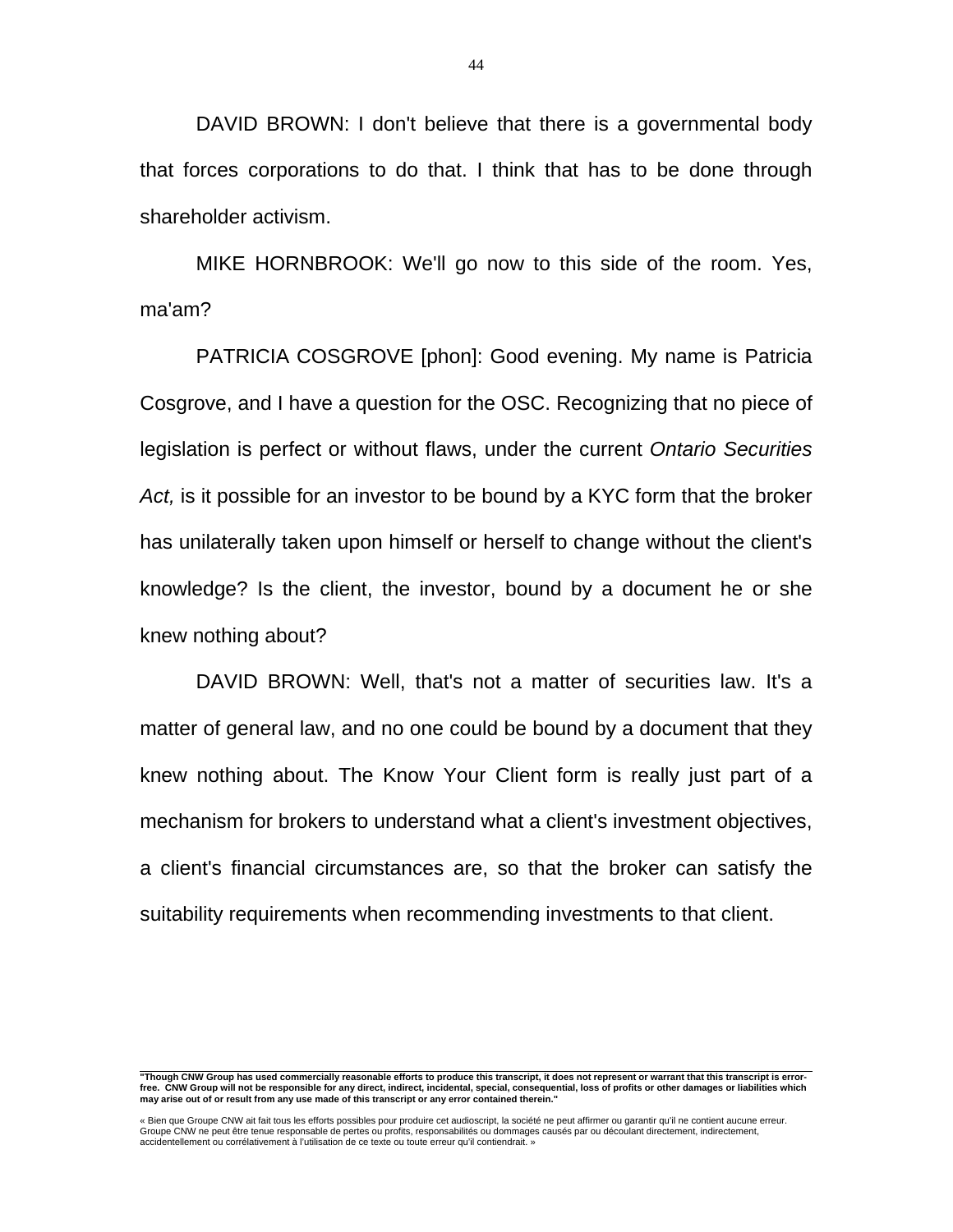So I'm not sure what you mean by the client being bound by the form, but if the client indeed has not given the information to the broker, as it appears on the form, then the client can't be bound by it.

PATRICIA COSGROVE: Thank you.

 MIKE HORNBROOK: Joe Oliver, do you have anything to add to that?

JOE OLIVER: No, I don't.

MIKE HORNBROOK: Over here.

 JOE KILLORAN: My name is Joe Killoran. I'm an educator and an investor advocate.

 The October 2004 issue of *Atlantic Monthly* had two quick paragraphs in a great article on Eliot Spitzer, and Mr. Spitzer's *modus operandi* is, if the agencies of the federal government -- and this is in the United States -- the Securities and Exchange Commission, the FDA, the Federal Communications Commission, whatever -- if these agencies of the government abdicate their authority to protect the marketplace, Spitzer says, "I view it as my responsibility to 20 million New Yorkers who are investors, who work in the marketplace, to assume it." So he's assumed it down there.

 **"Though CNW Group has used commercially reasonable efforts to produce this transcript, it does not represent or warrant that this transcript is errorfree. CNW Group will not be responsible for any direct, indirect, incidental, special, consequential, loss of profits or other damages or liabilities which may arise out of or result from any use made of this transcript or any error contained therein."** 

<sup>«</sup> Bien que Groupe CNW ait fait tous les efforts possibles pour produire cet audioscript, la société ne peut affirmer ou garantir qu'il ne contient aucune erreur.<br>Groupe CNW ne peut être tenue responsable de pertes ou profi accidentellement ou corrélativement à l'utilisation de ce texte ou toute erreur qu'il contiendrait. »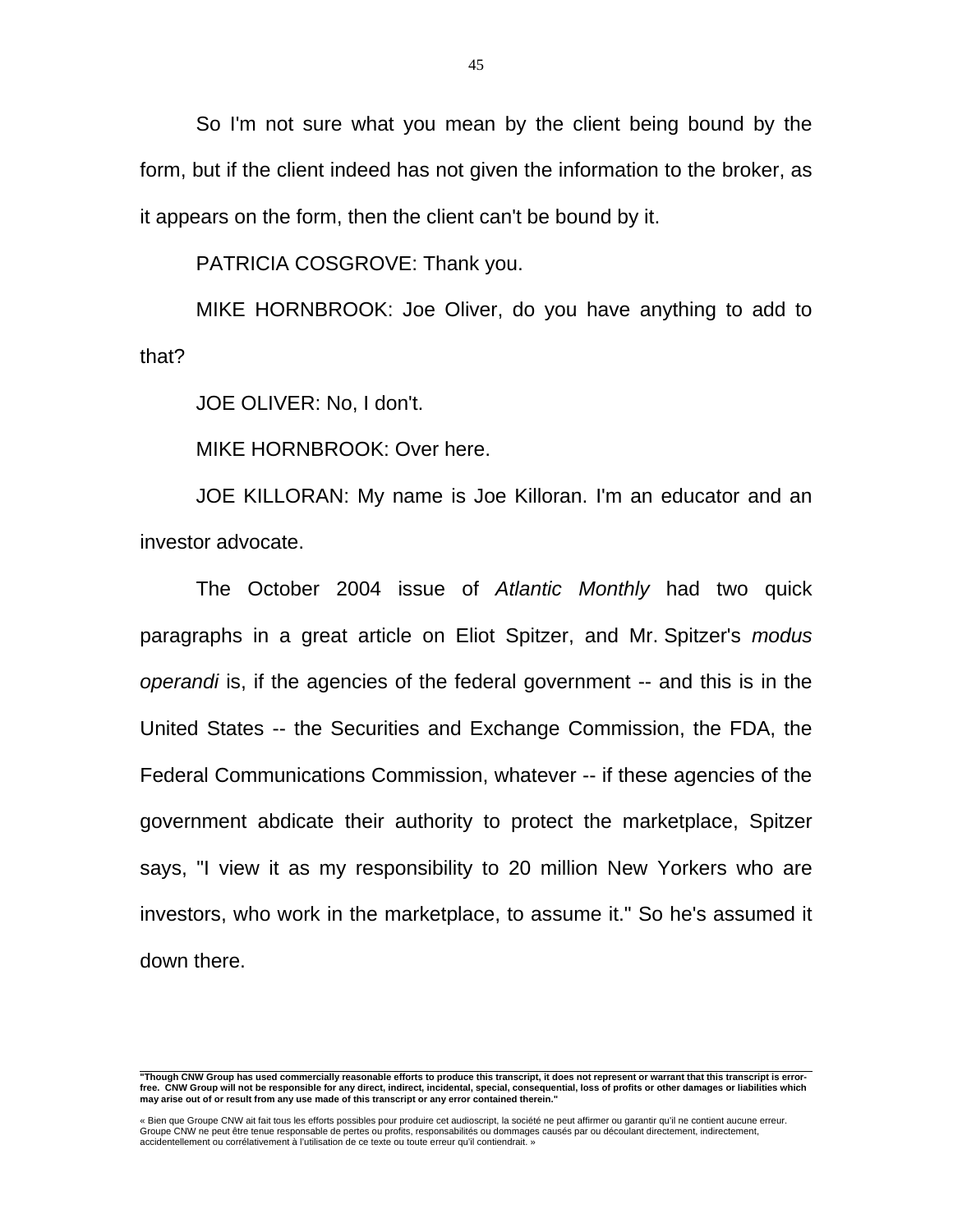The second thing he says is we need competition. "I understand that a market needs to have rules by which it lives. If you have a marketplace unbridled by rules that mandate integrity and transparency, then the market will not work."

 Now, my question, and I'll really be brief. In 1995 -- this is a "smoking gun" document. It is proprietary for a major fund company, one of the top fund companies in the company. I hired an independent consultant. He analyzed their computer data, and the fund company could identify advisors who were churning for commissions. I presented this document on April 13, '95, to Ed Waitzer in the OSC Chairman's office, saying, "Let's use data mining of sales data to police the marketplace, or churning, for lack of Know Your Client suitability, for market timing." And Mr. Waitzer said then, "I'm given \$17 million by the Ontario government to run the OSC. I can't afford data mining" -- pro-active policing of the marketplace.

 I then had to wait a year and a half. Mr. Brown came into the OSC, I believe it was April '98, and I met with Mr. Brown in his office on August 14, '98, and I went to get out this document and I mentioned the fund company name to him. And Mr. Brown gave a comment which is in *The Naked Investor* on page 14: "We don't give awards to whistleblowers."

« Bien que Groupe CNW ait fait tous les efforts possibles pour produire cet audioscript, la société ne peut affirmer ou garantir qu'il ne contient aucune erreur.<br>Groupe CNW ne peut être tenue responsable de pertes ou profi accidentellement ou corrélativement à l'utilisation de ce texte ou toute erreur qu'il contiendrait. »

 **"Though CNW Group has used commercially reasonable efforts to produce this transcript, it does not represent or warrant that this transcript is errorfree. CNW Group will not be responsible for any direct, indirect, incidental, special, consequential, loss of profits or other damages or liabilities which may arise out of or result from any use made of this transcript or any error contained therein."**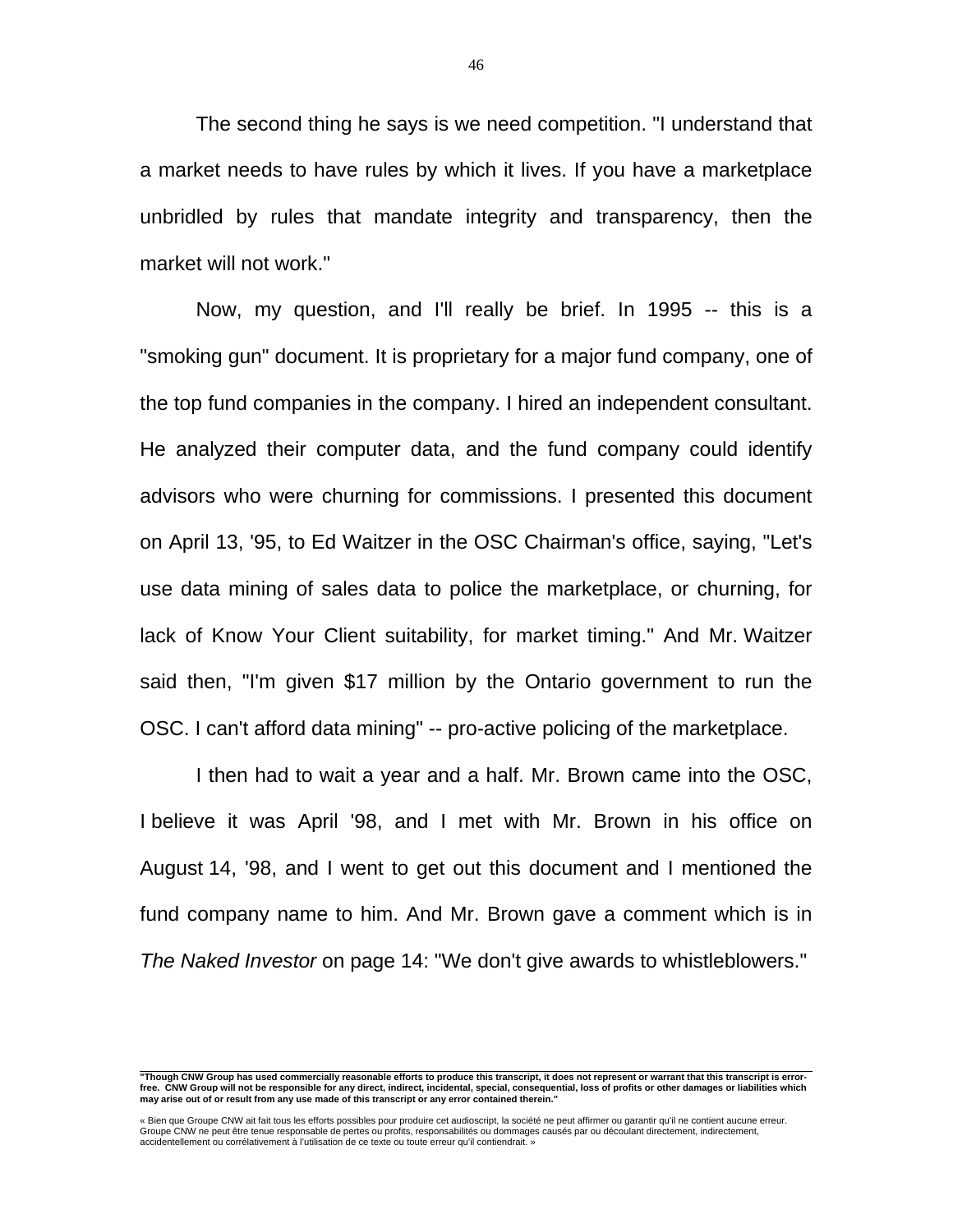And Mr. Waite was called from his Director of Enforcement office by Mr. Brown, and Mr. Waite took me downstairs, and Mr. Waite asked if he could take a photocopy of this document. And I said, "Sure, take a photocopy." He used an OSC photocopier.

 Mr. Waite left the OSC 6 weeks later, for the MFDA. And in November '98, I asked Mr. Waite, "Who did you leave it with at the OSC?" And he said it was an unofficial hand-off.

MIKE HORNBROOK: I'm not sure where you're going with the this--

 JOE KILLORAN: The question is... Have any of you gentlemen... What did you, first of all, do with this report? And have you abdicated your personal responsibility, as a government agency, and/or your professional code, meaning C.A., law degree, or your personal code?

LINDA LEATHERDALE: The question is...?

 JOE KILLORAN: Have you abdicated your responsibility, in handling this document, Mr. Waite?

 LARRY WAITE: No. No, I have not. I recall the incident that you just described. That was photocopied, it was put in a file, and as you say, I left the Commission very shortly after. All my files were in boxes in my office.

 DAVID BROWN: Joe, let me talk about first part of your question. Now, you raised the quote from Eliot Spitzer, which we've seen many

 **"Though CNW Group has used commercially reasonable efforts to produce this transcript, it does not represent or warrant that this transcript is errorfree. CNW Group will not be responsible for any direct, indirect, incidental, special, consequential, loss of profits or other damages or liabilities which may arise out of or result from any use made of this transcript or any error contained therein."** 

<sup>«</sup> Bien que Groupe CNW ait fait tous les efforts possibles pour produire cet audioscript, la société ne peut affirmer ou garantir qu'il ne contient aucune erreur.<br>Groupe CNW ne peut être tenue responsable de pertes ou profi accidentellement ou corrélativement à l'utilisation de ce texte ou toute erreur qu'il contiendrait. »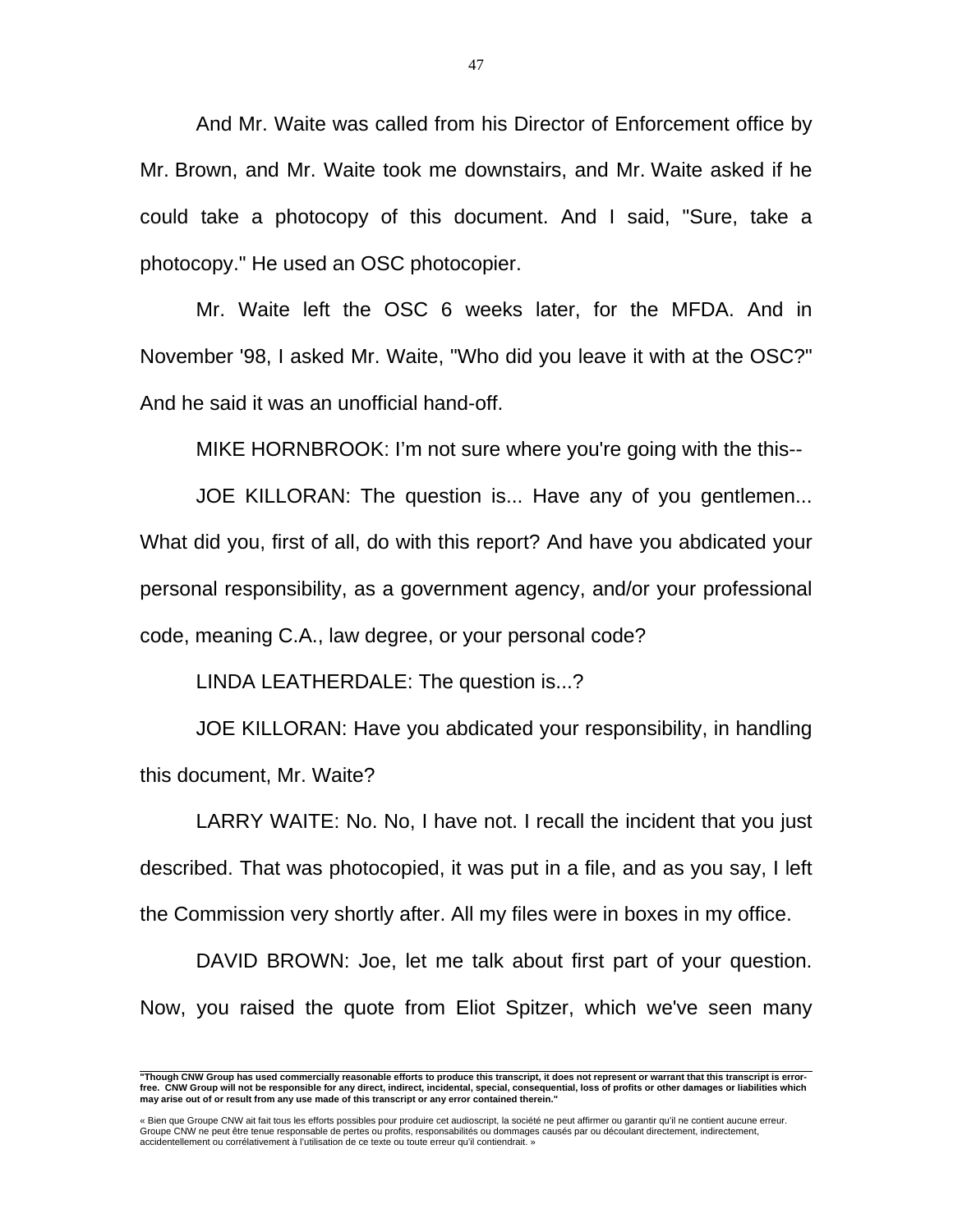times before. But let me point out the obvious to you. Eliot Spitzer is a law enforcement agent. He's got law enforcement powers, he's got a law enforcement mandate. He is saying -- and, I think, quite rightly -- as a law enforcement agent, if other agencies, be they regulatory agencies or others, are not following through on issues that fall within the purview of a law enforcement agent, he's going to pick them up. I would hope that law enforcement agencies in Canada take exactly the same view. That's what they're there for.

 We're regulators. We are regulating a market. We have enforcement powers as part of our tools, but I would hope that the law enforcement agencies are watching us like a hawk, just like Eliot Spitzer is watching agencies in the U.S., and that they're moving in if they find that we are not performing our job.

 JOE KILLORAN: [inaudible] This was a sales data mining presentation that could have saved multi-billions of dollars... [inaudible]. Thank you.

MIKE HORNBROOK: Okay. Can we move on? Over here, please.

 JASON BURNS [phon]: Hi, my name is Jason Burns, and I have an [inaudible].

 **"Though CNW Group has used commercially reasonable efforts to produce this transcript, it does not represent or warrant that this transcript is errorfree. CNW Group will not be responsible for any direct, indirect, incidental, special, consequential, loss of profits or other damages or liabilities which may arise out of or result from any use made of this transcript or any error contained therein."** 

<sup>«</sup> Bien que Groupe CNW ait fait tous les efforts possibles pour produire cet audioscript, la société ne peut affirmer ou garantir qu'il ne contient aucune erreur.<br>Groupe CNW ne peut être tenue responsable de pertes ou profi accidentellement ou corrélativement à l'utilisation de ce texte ou toute erreur qu'il contiendrait. »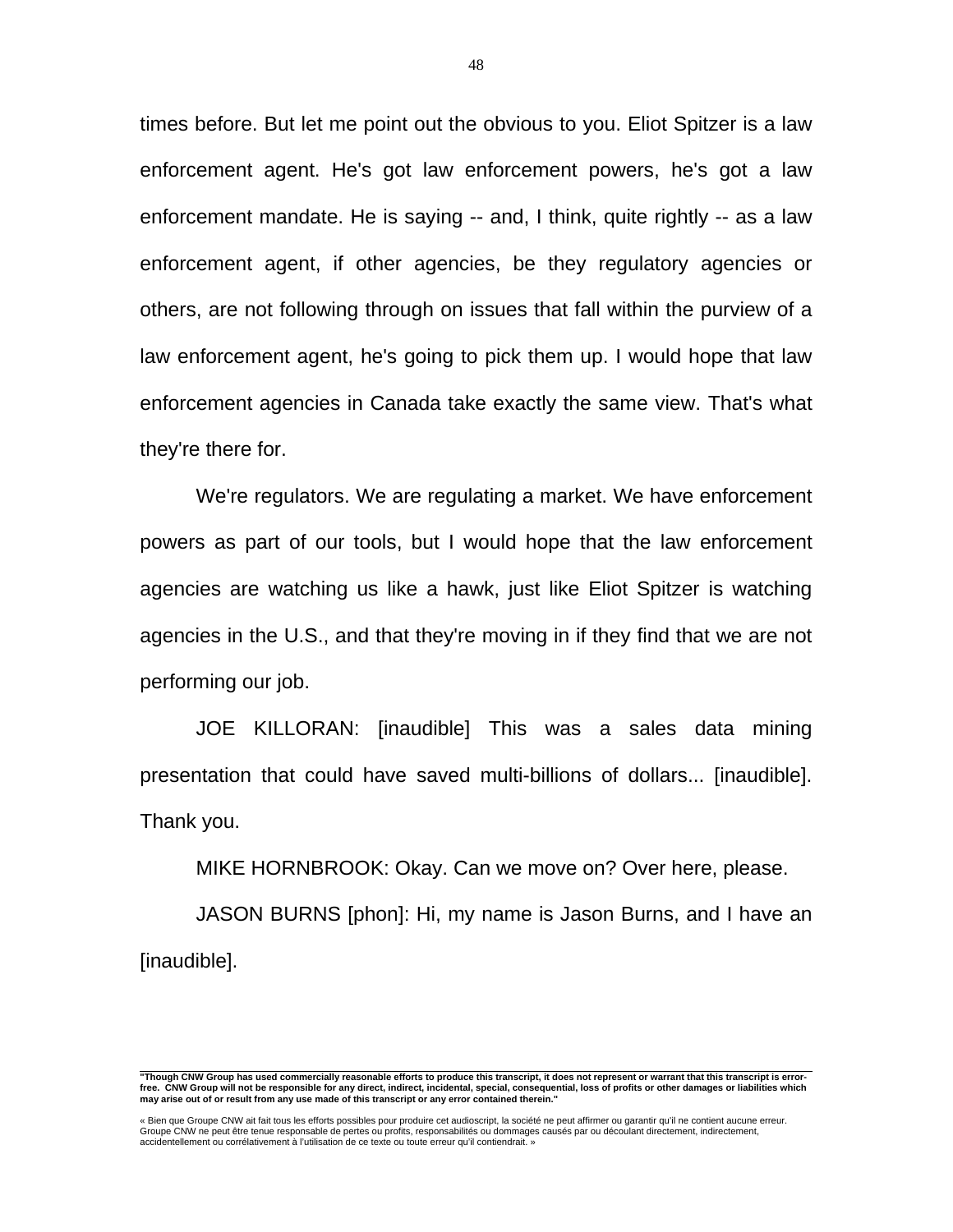In 2004, my wife and I lost our life's savings, \$50,000, to a certified financial planner from Toronto. He worked for a public company called [...]... Okay. And his name is [...] [phon]...

 MIKE HORNBROOK: I'm sorry, sir. We had some ground rules here. You've just broken two of them. So can we move on, please?

 JASON BURNS: Okay. Excuse me. This gentleman targeted primarily the elderly, until he declared bankruptcy last year. In December of last year, Toronto police charged him with defrauding over 50 people, primarily the elderly, of over \$3.4 million. A Bay Street lawyer advised us as a group that the legal fees for a civil suit against this gentleman would cost over \$1 million, so we have given up trying to get our money back. Going through a lawyer isn't a real option for someone with a wage earner's salary.

 I was upset to learn that the gentleman had already declared personal bankruptcy once before. I don't think he should have been allowed to become certified as a financial planner again.

MIKE HORNBROOK: Is there a question?

JASON BURNS: Just a comment.

 MIKE HORNBROOK: A comment. Okay. Does anybody want to respond to that comment? Please go ahead.

49

 **"Though CNW Group has used commercially reasonable efforts to produce this transcript, it does not represent or warrant that this transcript is errorfree. CNW Group will not be responsible for any direct, indirect, incidental, special, consequential, loss of profits or other damages or liabilities which may arise out of or result from any use made of this transcript or any error contained therein."** 

<sup>«</sup> Bien que Groupe CNW ait fait tous les efforts possibles pour produire cet audioscript, la société ne peut affirmer ou garantir qu'il ne contient aucune erreur.<br>Groupe CNW ne peut être tenue responsable de pertes ou profi accidentellement ou corrélativement à l'utilisation de ce texte ou toute erreur qu'il contiendrait. »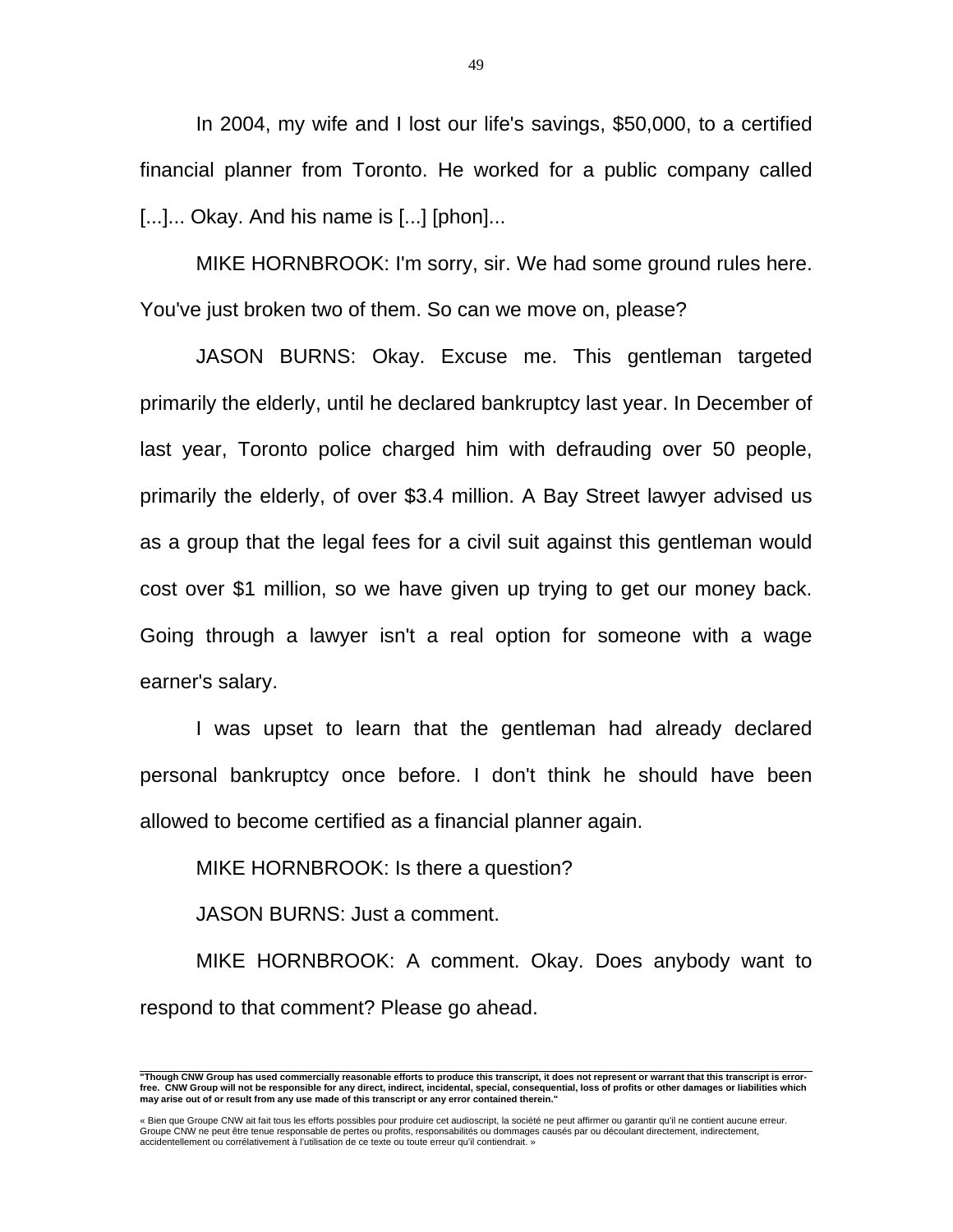MICHAEL LAUBER: We're... you know, it's difficult, in the circumstance of what we understand from this, but it's possible, at the OBSI, we could help. You know, you're dealing with a bankrupt person. You don't know where responsibility and liability lies, but that's the type of thing that we could look into. Now, you'd have to start with making your complaint formally to the firm that the person was associated with, or worked for, and then escalate it to our office. I assume you've already started the formal complaint process. It's worth going ahead and trying.

JASON BURNS: Thank you.

MIKE HORNBROOK: We'll go over here.

 MADELEINE CAMERON [phon]: Hello, my name is Madeleine Cameron. In 1978, I invested money in a registered debenture maturing in 1983. At the time, I was told to put it in a very safe place. Well, guess what -- I did, and I just found it about a month ago. [laughing] Now, I have the debenture, but I can't find out where my money is, because the company that I invested with had change-overs and change-overs and changeovers. So... where do I go from here?

 MIKE HORNBROOK: Great question. Does anybody have an answer for that?

[inaudible]

 **"Though CNW Group has used commercially reasonable efforts to produce this transcript, it does not represent or warrant that this transcript is errorfree. CNW Group will not be responsible for any direct, indirect, incidental, special, consequential, loss of profits or other damages or liabilities which may arise out of or result from any use made of this transcript or any error contained therein."** 

<sup>«</sup> Bien que Groupe CNW ait fait tous les efforts possibles pour produire cet audioscript, la société ne peut affirmer ou garantir qu'il ne contient aucune erreur.<br>Groupe CNW ne peut être tenue responsable de pertes ou profi accidentellement ou corrélativement à l'utilisation de ce texte ou toute erreur qu'il contiendrait. »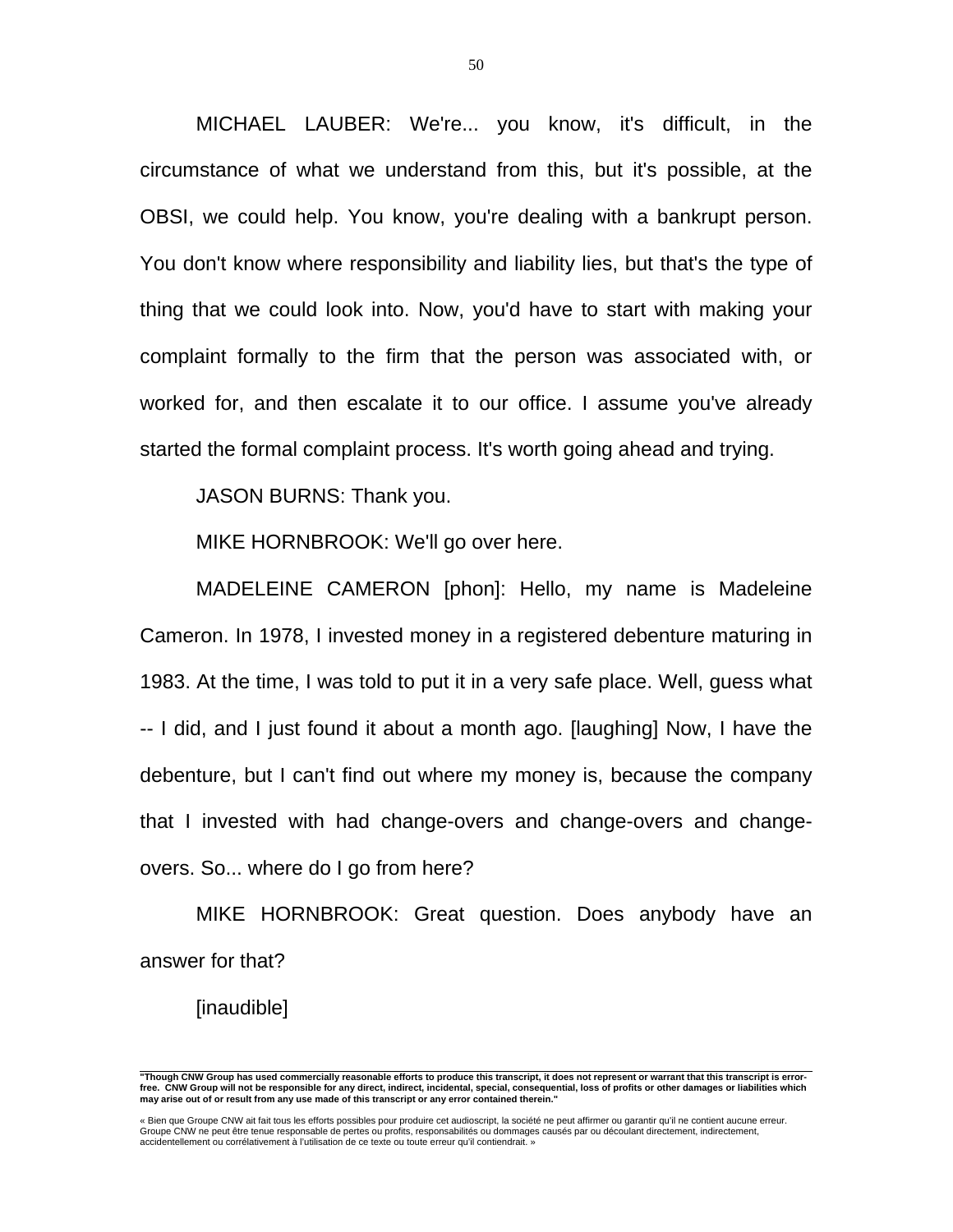JOE OLIVER: Well, if you've purchased the debenture from an investment firm, from a broker, that broker has the responsibility to tell you--

 MADELEINE CAMERON: It's not a broker. My lawyer did inform me, it's a reputable company -- they're still on the Toronto Stock Exchange, but I don't know... Like, I've been sent from one company to another, because they've had takeovers.

 LINDA LEATHERDALE: I'll help you. Okay. I know [inaudible] the Toronto Stock Exchange, okay?

MIKE HORNBROOK: [inaudible]...

 LINDA LEATHERDALE: Well, no, I've done this before, and I know somebody who can help, so I'll see you after.

MIKE HORNBROOK: I'm not clear [inaudible]... Did this lady--

LINDA LEATHERDALE: Yes, I--

 MIKE HORNBROOK: Excuse me, just before we go ahead. Would this lady be well advised to spend a few hours on the Internet and research some of the history of the company that she... It's already been done?

 LINDA LEATHERDALE: Well, there are some companies that will do stock market research and stock researches, but also, you can phone the TSX and you can literally find out whether they're still in operation, and

 **"Though CNW Group has used commercially reasonable efforts to produce this transcript, it does not represent or warrant that this transcript is errorfree. CNW Group will not be responsible for any direct, indirect, incidental, special, consequential, loss of profits or other damages or liabilities which may arise out of or result from any use made of this transcript or any error contained therein."** 

<sup>«</sup> Bien que Groupe CNW ait fait tous les efforts possibles pour produire cet audioscript, la société ne peut affirmer ou garantir qu'il ne contient aucune erreur. Groupe CNW ne peut être tenue responsable de pertes ou profits, responsabilités ou dommages causés par ou découlant directement, indirectement, accidentellement ou corrélativement à l'utilisation de ce texte ou toute erreur qu'il contiendrait. »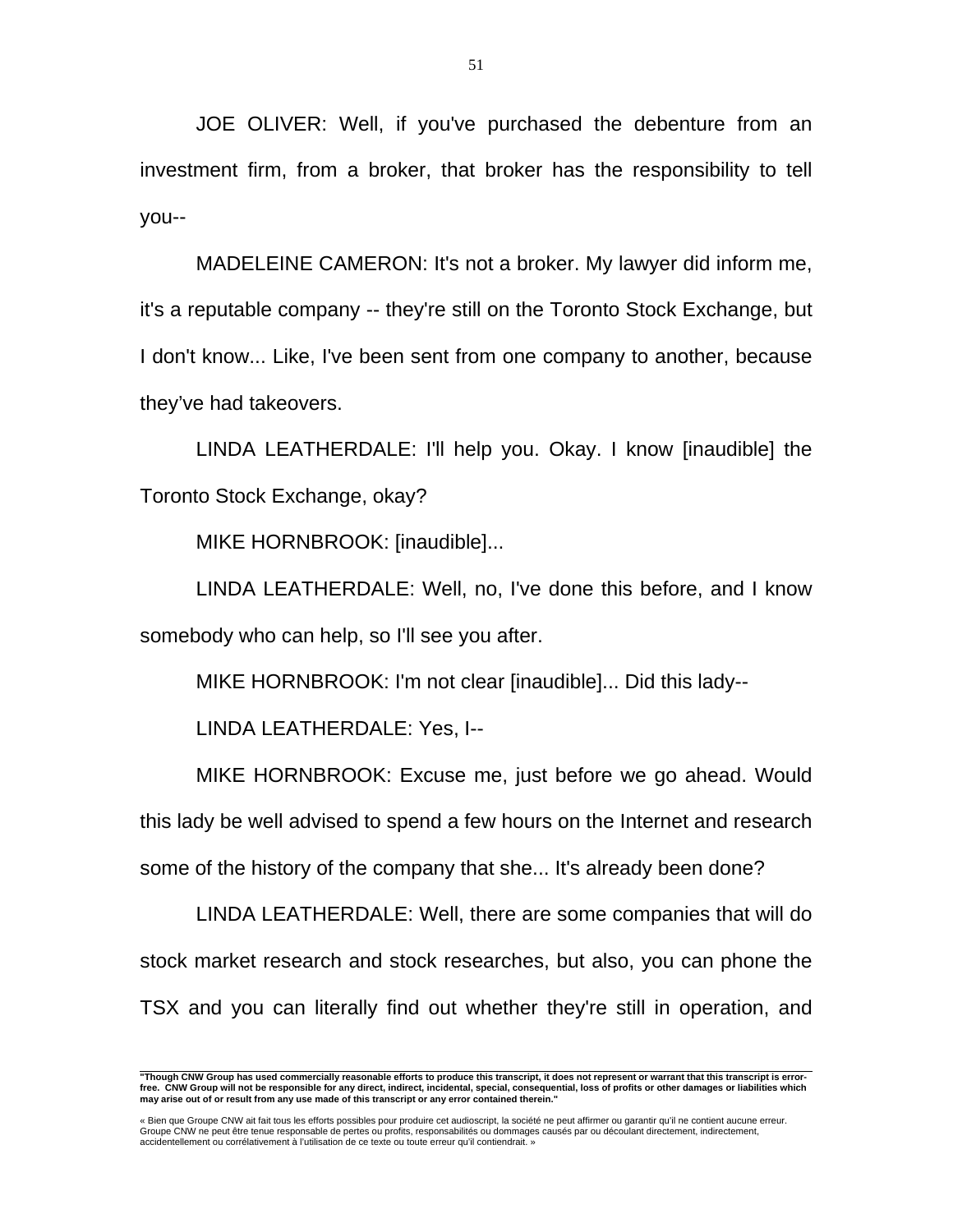I certainly have done that before. Sometimes, you're totally out of luck, if the company's been bought out, bought out, and it's not in existence. You say it's still publicly traded. So I think--

MADELEINE CAMERON: [inaudible]

 LINDA LEATHERDALE: Yes, okay. Well, it's... Anyway. That's, I think, going to the TSX might be able to help us and I think we can try to find out if it's still in existence, or a good stock... or a debenture.

 MIKE HORNBROOK: Does that help you, ma'am? Ma'am? It does. [inaudible] I'll take one over here.

 MR. TEMPLETON [phon]: My name is Templeton. I just wanted to comment. I think we desperately need some agency with the clout and power to provide a needed remedy for the small investor, in case of dealer wrongdoing. Ombudsmans don't cut it, and most people can't afford a lawyer and going to court.

I'd like to give just two quick examples of the problems I've had.

 Unknown buying occurred in my account a couple of years ago. Nobody could or would explain how these trades were on my monthly statement. I was assured that it would be straightened out by the next month. It wasn't. Nobody could still give me an explanation.

 **"Though CNW Group has used commercially reasonable efforts to produce this transcript, it does not represent or warrant that this transcript is errorfree. CNW Group will not be responsible for any direct, indirect, incidental, special, consequential, loss of profits or other damages or liabilities which may arise out of or result from any use made of this transcript or any error contained therein."** 

<sup>«</sup> Bien que Groupe CNW ait fait tous les efforts possibles pour produire cet audioscript, la société ne peut affirmer ou garantir qu'il ne contient aucune erreur.<br>Groupe CNW ne peut être tenue responsable de pertes ou profi accidentellement ou corrélativement à l'utilisation de ce texte ou toute erreur qu'il contiendrait. »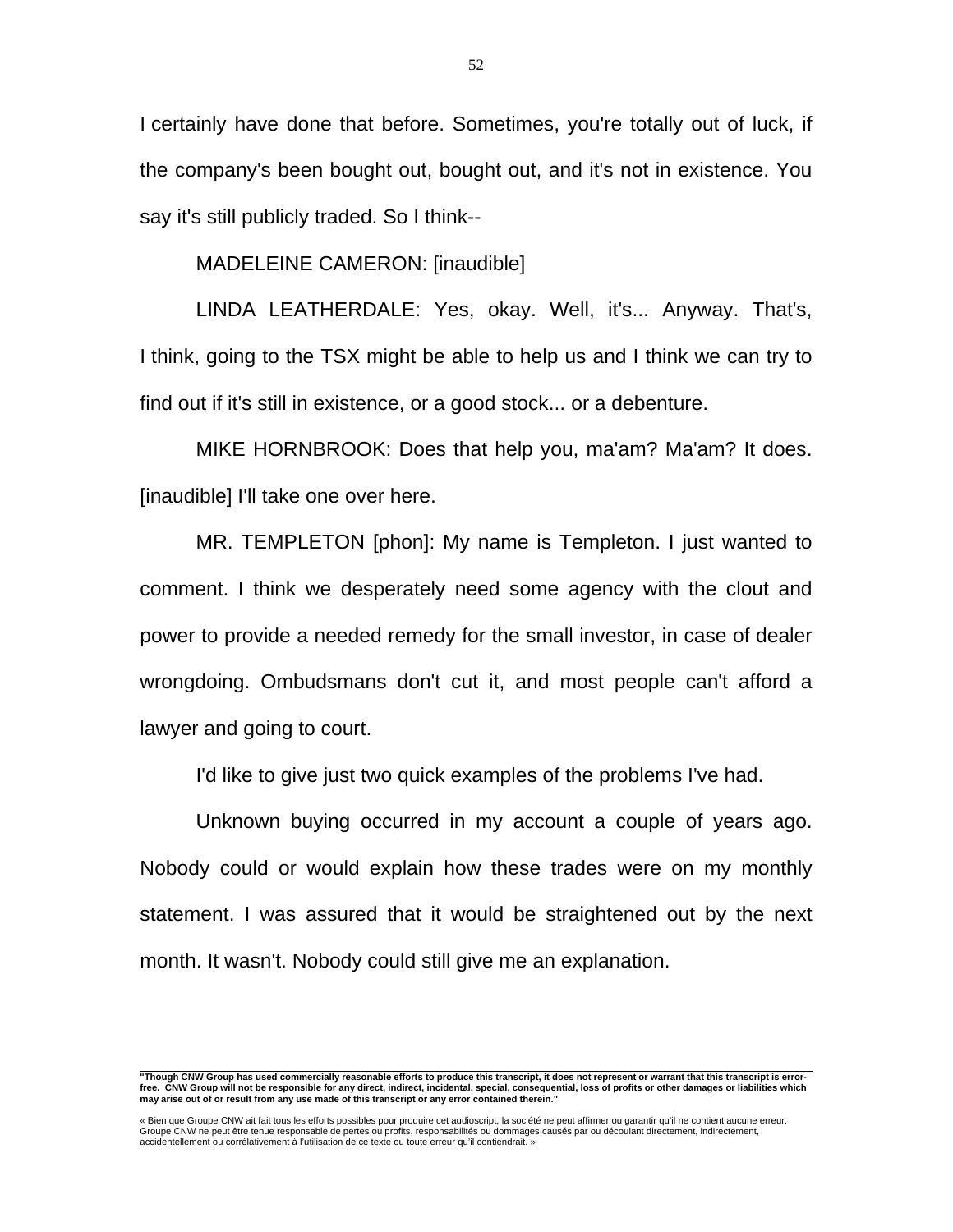After that, a few weeks later, I contacted the IDA. They said no breach of security regulations had occurred, and they couldn't help.

 If unauthorized trading in an account doesn't breach security regulations, I wonder what the devil does!

[applause]

MIKE HORNBROOK: [inaudible]

 MR. TEMPLETON: When I opened my first RIF some years ago, it was under the old plan. Anyone who knows about RIFs knows that the minimum required withdrawal is smaller under the old plan than it is under the new plan. The first year I was to get a withdrawal, the dealer told me the amount. It looked fishy. I did the calculation. He was drawing my money, calculating on the new plan. They apologized, and sent me the right amount of money, which, of course, was a lower withdrawal.

 The second year, the same dolgone thing. I asked them what the devil was going on -- did they expect me to do the calculation each year and tell them how much I'm supposed to get? That's *their* job.

 So then they coughed up the information. Their computer wasn't set to calculate the old plan. When I complained to higher-ups, there was no action, and the ombudsman told me he was sorry the dealer didn't live up to my expectations. I moved the plan.

53

 **"Though CNW Group has used commercially reasonable efforts to produce this transcript, it does not represent or warrant that this transcript is errorfree. CNW Group will not be responsible for any direct, indirect, incidental, special, consequential, loss of profits or other damages or liabilities which may arise out of or result from any use made of this transcript or any error contained therein."** 

<sup>«</sup> Bien que Groupe CNW ait fait tous les efforts possibles pour produire cet audioscript, la société ne peut affirmer ou garantir qu'il ne contient aucune erreur.<br>Groupe CNW ne peut être tenue responsable de pertes ou profi accidentellement ou corrélativement à l'utilisation de ce texte ou toute erreur qu'il contiendrait. »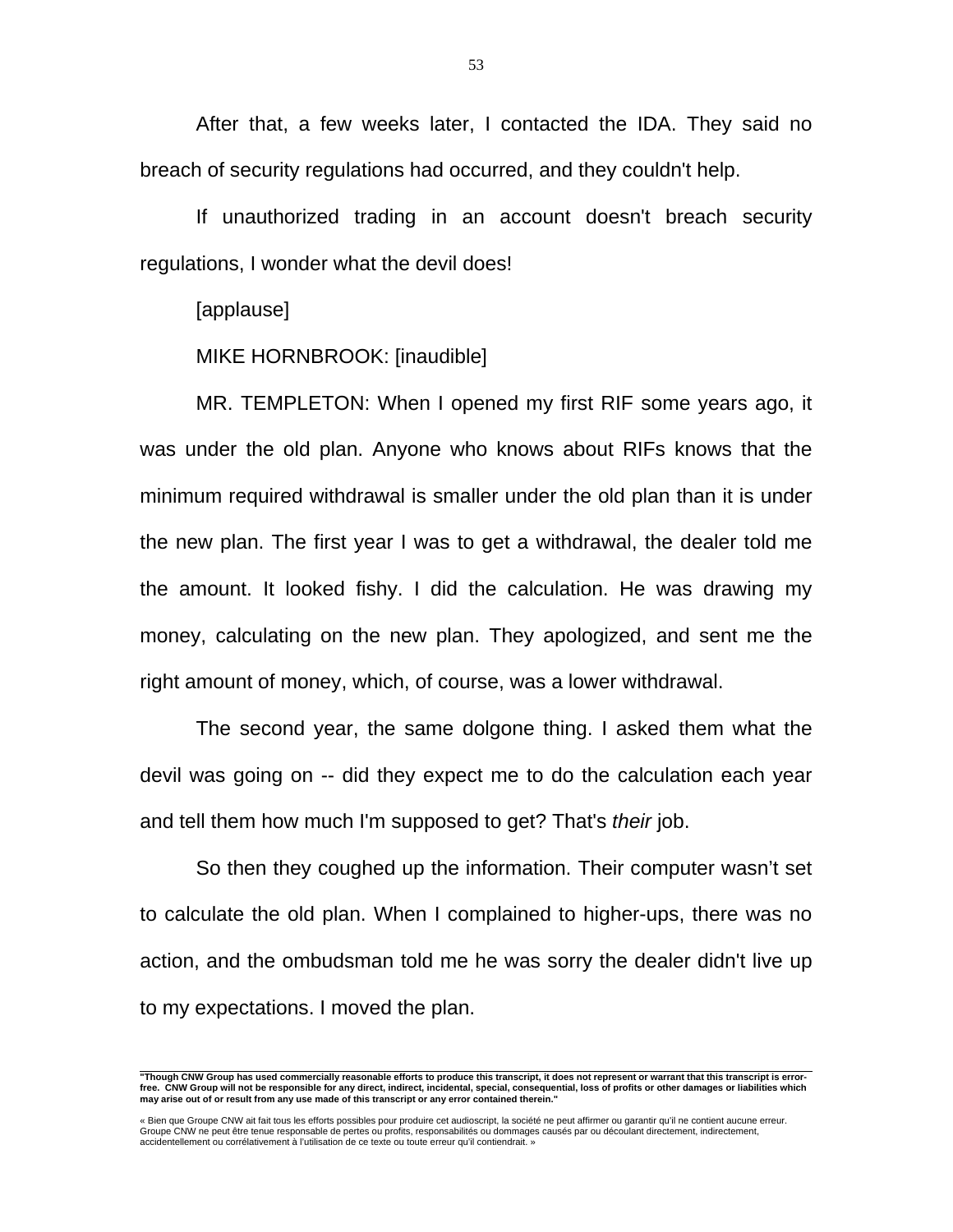MIKE HORNBROOK: Joe Oliver, can you tackle that?

 JOE OLIVER: Well, I mean, this... the problem here is that we're dealing with a specific case, and the case is described in a way that makes it clear that we should act, or should have acted, but I have to... I would have to take a look at the case. I mean, clearly, if there's a breach of securities rules, that's what we pursue. And we have pursued thousands of cases, and have fined firms and individuals, as I mentioned -- over \$60 million in the last three years -- and have temporarily suspended licences and have permanently barred a number of people from operating in the industry. So, you know, we take these matters very seriously.

 As to your specific complaint, I... you know, I don't know what all the facts are, so I can't really comment on it.

 MIKE HORNBROOK: Is there a statute of limitations on... Is there a timeframe, in other words, that complaints have to be filed with the investment firms?

 JOE OLIVER: No. No, there isn't. The statute of limitations to which David Brown referred earlier related to civil cases. The regulatory matters aren't subject to that kind of statute of limitations. The only issue with older cases is the difficulty, sometimes, of gathering the evidence. But it's not a limitation issue.

 **"Though CNW Group has used commercially reasonable efforts to produce this transcript, it does not represent or warrant that this transcript is errorfree. CNW Group will not be responsible for any direct, indirect, incidental, special, consequential, loss of profits or other damages or liabilities which may arise out of or result from any use made of this transcript or any error contained therein."** 

<sup>«</sup> Bien que Groupe CNW ait fait tous les efforts possibles pour produire cet audioscript, la société ne peut affirmer ou garantir qu'il ne contient aucune erreur.<br>Groupe CNW ne peut être tenue responsable de pertes ou profi accidentellement ou corrélativement à l'utilisation de ce texte ou toute erreur qu'il contiendrait. »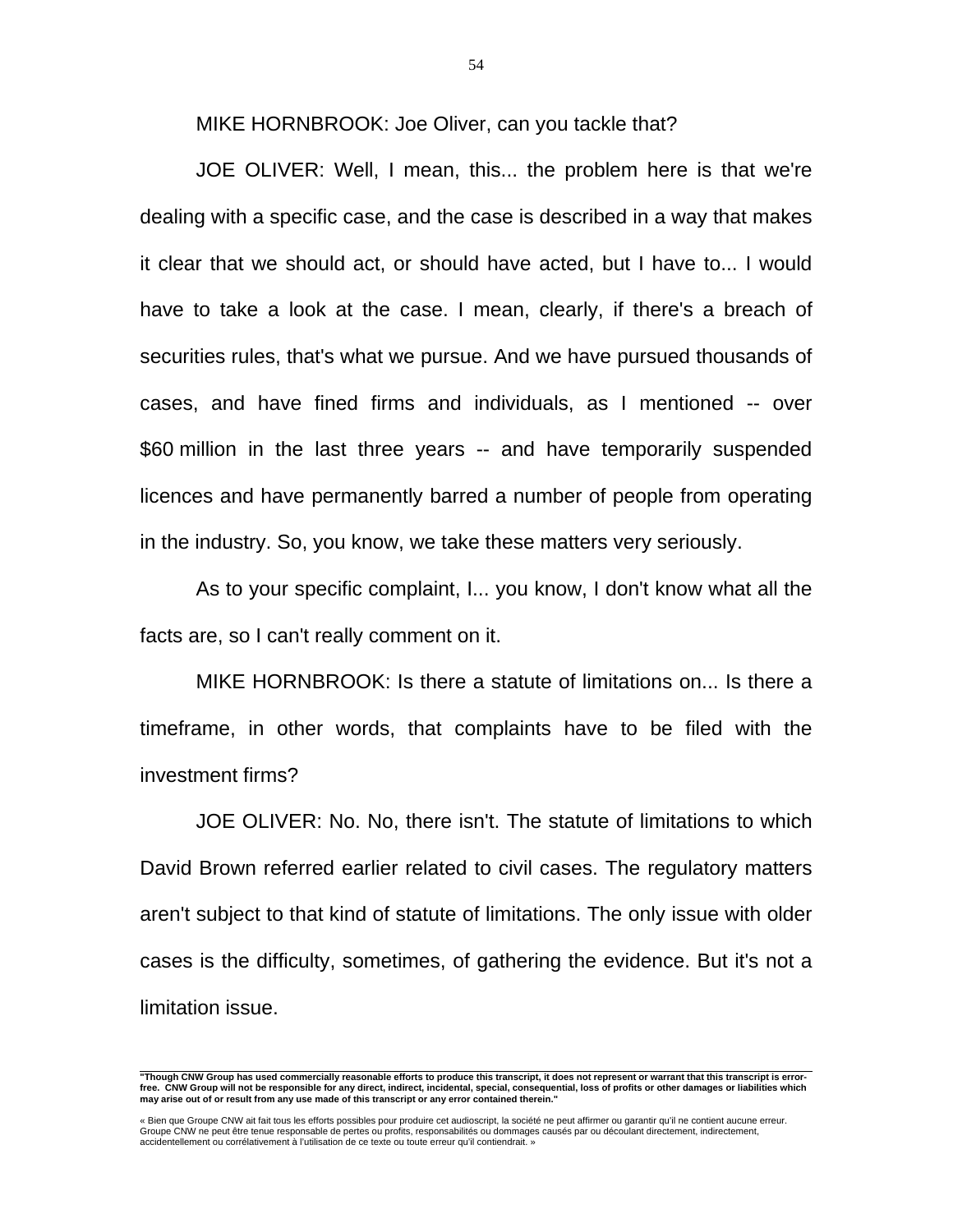MIKE HORNBROOK: David Brown, you've got a comment?

 DAVID BROWN: Did I understand from the gentleman's description that he also contacted the ombudsman, and the ombudsman said that he was unable to help? Is that true?

MR. TEMPLETON: Pardon? I didn't understand what you said.

DAVID BROWN: Did you--

MR. TEMPLETON: About the trading in the account?

DAVID BROWN: Yes. Did you--

MR. TEMPLETON: No. No. No, I did not.

DAVID BROWN: You did not contact the--

 MR. TEMPLETON: The ombudsman was the other case, about the RIF payments.

 DAVID BROWN: And did you contact the ombudsman to see if the ombudsman could give you some assistance? And the reason I ask is, you asked whether there was somebody in the system who had the clout to be able to deal with the dealers, and to help small investors, and I just want to make the point that that's the role of the ombudsman. And the ombudsman has only been in this role for about a year-and-a-half, I think, Mike, and so--

MICHAEL LAUBER: Two-and-a-half.

 **"Though CNW Group has used commercially reasonable efforts to produce this transcript, it does not represent or warrant that this transcript is errorfree. CNW Group will not be responsible for any direct, indirect, incidental, special, consequential, loss of profits or other damages or liabilities which may arise out of or result from any use made of this transcript or any error contained therein."** 

<sup>«</sup> Bien que Groupe CNW ait fait tous les efforts possibles pour produire cet audioscript, la société ne peut affirmer ou garantir qu'il ne contient aucune erreur.<br>Groupe CNW ne peut être tenue responsable de pertes ou profi accidentellement ou corrélativement à l'utilisation de ce texte ou toute erreur qu'il contiendrait. »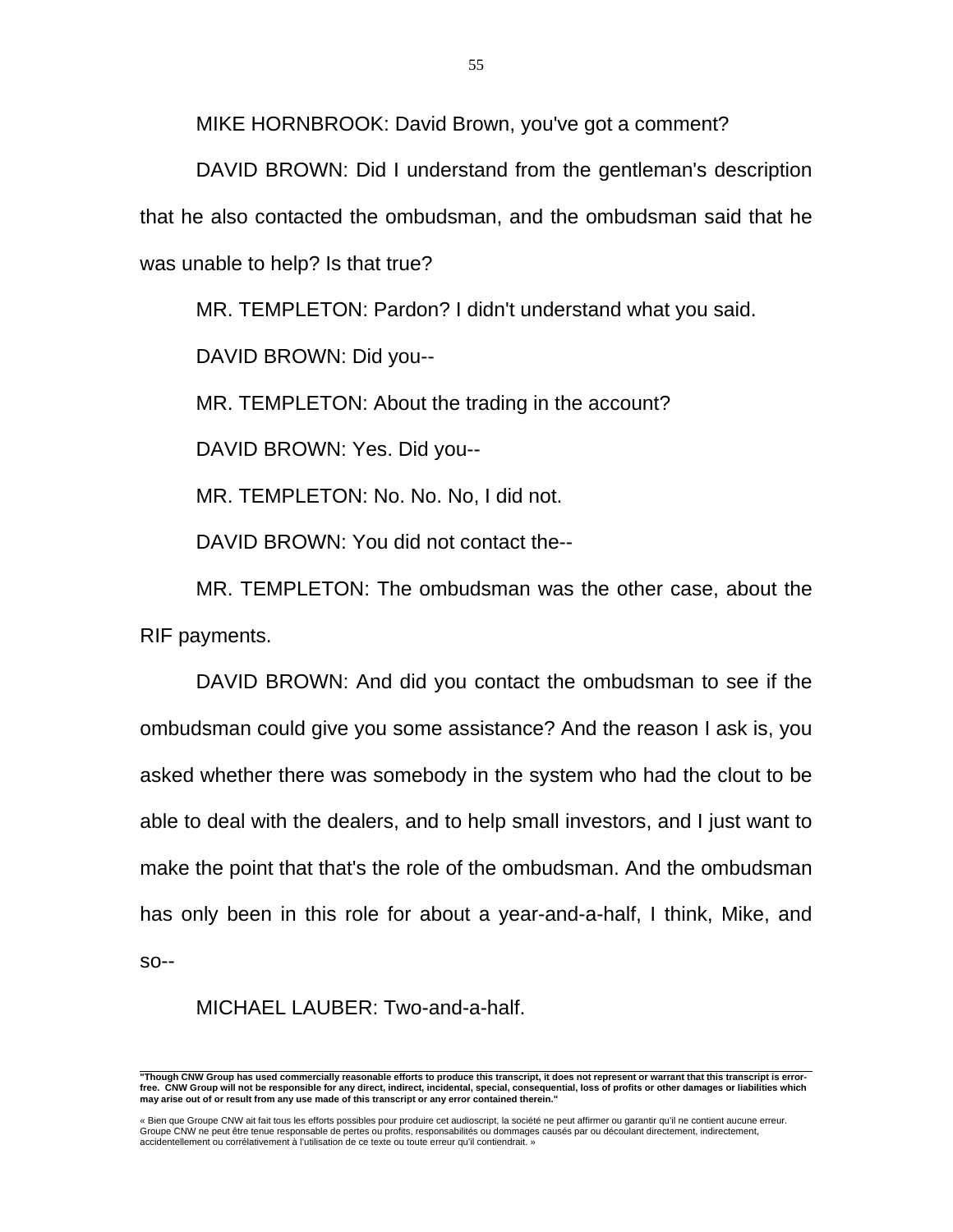DAVID BROWN: Two-and-a-half years. And so there are some, I think, some stories that we're hearing that pre-dated the time of the ombudsman. But the point that I wanted to make is, there is somebody out there who has that clout, who can listen to your story, and attempt to get a solution that, hopefully, is satisfactory, and that's the ombudsperson.

 MR. TEMPLETON: Well, from everything I've read and seen in the consumer articles and everything, all the ombudsman can do is to recommend and suggest. He can't pick up a phone and say, "Give this man \$5,000" or \$10,000 or whatever it is that's at stake.

 DAVID BROWN: I think that's true, but I also believe that there's never been a suggestion of the ombudsman that hasn't been acted upon by one of the dealers or one of the banks.

MICHAEL LAUBER: That's correct.

 DAVID BROWN: So, theoretically, you're correct, but in practice, it hasn't worked out that way.

 MIKE HORNBROOK: Thanks for your question, sir. I'll go over here, to Linda.

 MRS. NIKLEWICZ [phon]: Yes, my name is Mrs. Niklewicz. I'm the only person here talking with the accent, I noticed. But I feel very bad

 **"Though CNW Group has used commercially reasonable efforts to produce this transcript, it does not represent or warrant that this transcript is errorfree. CNW Group will not be responsible for any direct, indirect, incidental, special, consequential, loss of profits or other damages or liabilities which may arise out of or result from any use made of this transcript or any error contained therein."** 

<sup>«</sup> Bien que Groupe CNW ait fait tous les efforts possibles pour produire cet audioscript, la société ne peut affirmer ou garantir qu'il ne contient aucune erreur.<br>Groupe CNW ne peut être tenue responsable de pertes ou profi accidentellement ou corrélativement à l'utilisation de ce texte ou toute erreur qu'il contiendrait. »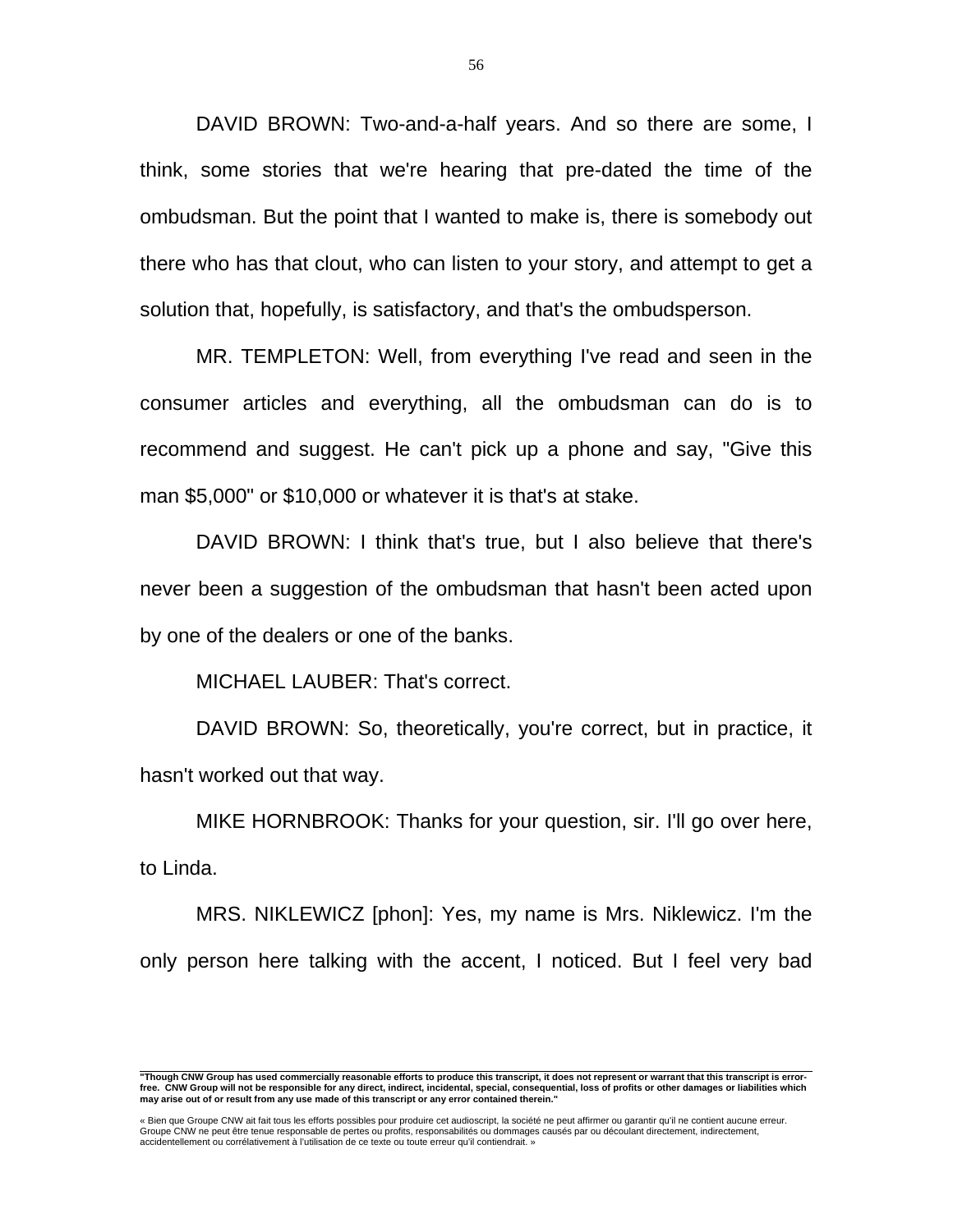about it. I'm 70 years old. I came 21 years to Canada. I worked all my life. I've been defrauded by a company here in Toronto, the [inaudible] [...].

 MIKE HORNBROOK: Please don't give us the name. We don't want the name.

 MRS. NIKLEWICZ: No, I'm not saying the name. It's a capital corporation. First he was at a registered company in '98. He went to a private company. He took my \$180,000 U.S. He has 5 million from other inventors. And now, I phoned the security commission. Your people said to me, "Hire a lawyer." A lawyer was hired by 10 other people. And now the lawyer wants \$2,000 from me every two months. He sends me a notice. "Pay 2,000 more, and 2,000 more."

 MIKE HORNBROOK: So you hired a lawyer. You didn't go to the Securities Commission or--

 MRS. NIKLEWICZ: The 10 people. Oh, I went to the Securities Commission too. They advised me to hire a lawyer.

MIKE HORNBROOK: Okay.

 MRS. NIKLEWICZ: I want the Securities Commission to have power over the [inaudible] companies, and close those people down! What business they have here, to sit in Toronto, and take old people's money? And now I'm left with nothing!

 **"Though CNW Group has used commercially reasonable efforts to produce this transcript, it does not represent or warrant that this transcript is errorfree. CNW Group will not be responsible for any direct, indirect, incidental, special, consequential, loss of profits or other damages or liabilities which may arise out of or result from any use made of this transcript or any error contained therein."** 

<sup>«</sup> Bien que Groupe CNW ait fait tous les efforts possibles pour produire cet audioscript, la société ne peut affirmer ou garantir qu'il ne contient aucune erreur.<br>Groupe CNW ne peut être tenue responsable de pertes ou profi accidentellement ou corrélativement à l'utilisation de ce texte ou toute erreur qu'il contiendrait. »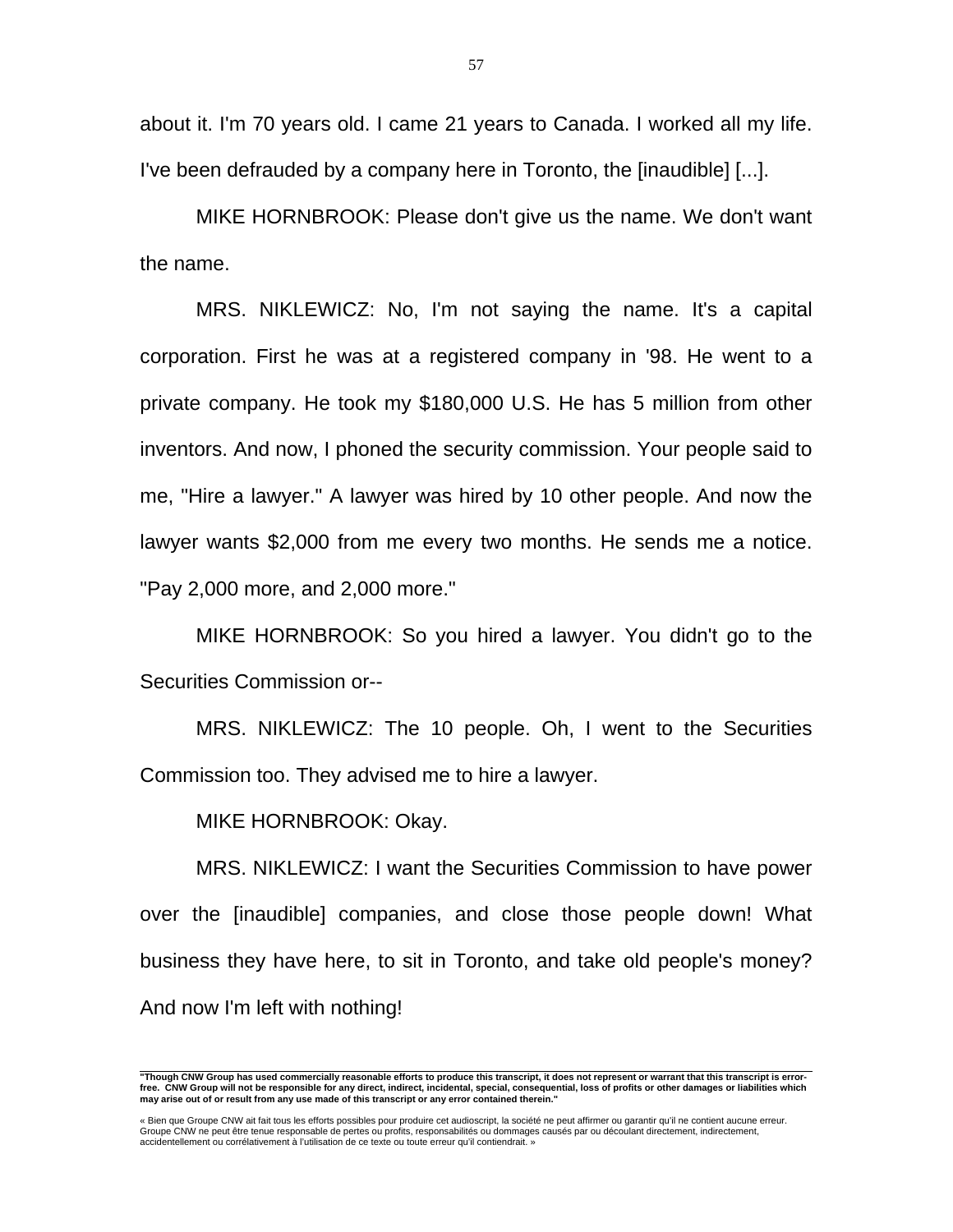[applause]

MIKE HORNBROOK: I'd like to get a response from--

MRS. NIKLEWICZ: I can't pay any lawyer!

 MIKE HORNBROOK: I'd like to get a response from the panel. Mr. Brown?

 MRS. NIKLEWICZ: Control them! I told the police of them too, and nobody doing nothing!

 DAVID BROWN: Again, it's difficult to tell from the woman's experience. It sounds as though that you did contact the Securities Commission, and the Commission was not able to find that there had been a breach of securities law. And for us to commence any kind of a disciplinary action or an investigation, there has to be a breach of the securities law. That's what our enforcement power are about.

 And so, from the sounds of your story, the Commission could not find that there had been a breach of securities law. As I explained earlier as well, we don't have the power of ordering restitution. In fact, that's not part of our mandate. We are... we are responsible for ensuring that companies and brokers comply with the law. That's not to say there aren't complaints from people, where there has been no breach of the law. But I think the advice was correct -- if there's been no breach of securities law,

 **"Though CNW Group has used commercially reasonable efforts to produce this transcript, it does not represent or warrant that this transcript is errorfree. CNW Group will not be responsible for any direct, indirect, incidental, special, consequential, loss of profits or other damages or liabilities which may arise out of or result from any use made of this transcript or any error contained therein."** 

<sup>«</sup> Bien que Groupe CNW ait fait tous les efforts possibles pour produire cet audioscript, la société ne peut affirmer ou garantir qu'il ne contient aucune erreur.<br>Groupe CNW ne peut être tenue responsable de pertes ou profi accidentellement ou corrélativement à l'utilisation de ce texte ou toute erreur qu'il contiendrait. »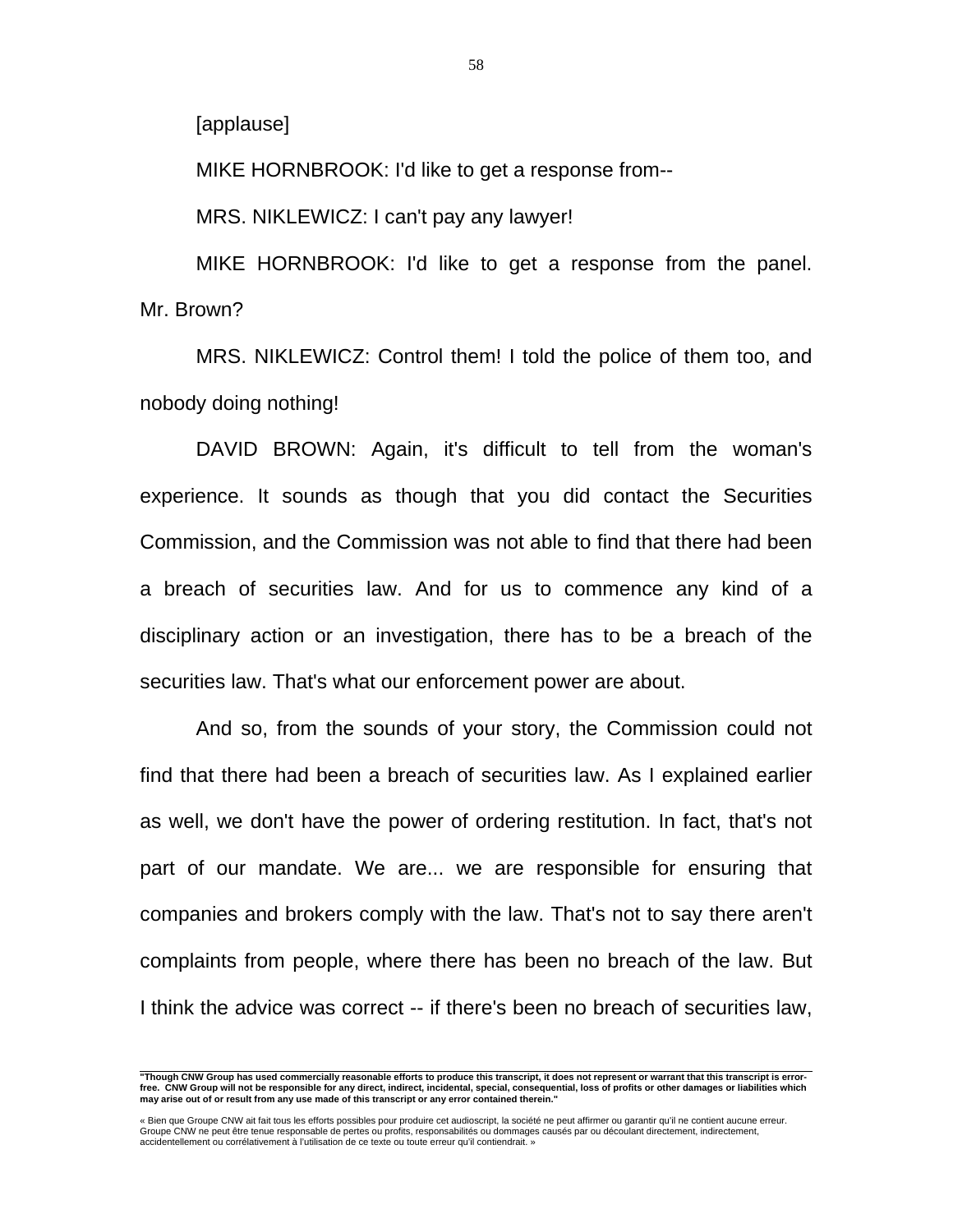and you still believe you have a claim, then that's a private claim that you have to make, between you and the company.

 MIKE HORNBROOK: Okay. Thank you, ma'am, thank you for your comments. Over here, please?

 HUGH LISSAMAN: Yes, thank you. My name is Hugh Lissaman. I'm a lawyer that practices in this area. I've done both sides of this area. And the question I have is, we've heard a lot about lack of restitution for clients, lack of access to it. We know the court system is time-consuming and costly. The IDA, of course, has the Alternate Dispute Resolution system in place, available for investors, and I'm wondering if there's interest in expanding the limits on that program, and devoting more resources towards it, if there's any thought in that direction.

MIKE HORNBROOK: Your question is for whom, sir?

DAVID BROWN: It's for Joe.

HUGH LISSAMAN: Primarily, the IDA.

MIKE HORNBROOK: The IDA.

 HUGH LISSAMAN: But also the MFDA, if they're looking at putting similar vehicles in place for investors.

MIKE HORNBROOK: [inaudible]

 **"Though CNW Group has used commercially reasonable efforts to produce this transcript, it does not represent or warrant that this transcript is errorfree. CNW Group will not be responsible for any direct, indirect, incidental, special, consequential, loss of profits or other damages or liabilities which may arise out of or result from any use made of this transcript or any error contained therein."** 

<sup>«</sup> Bien que Groupe CNW ait fait tous les efforts possibles pour produire cet audioscript, la société ne peut affirmer ou garantir qu'il ne contient aucune erreur.<br>Groupe CNW ne peut être tenue responsable de pertes ou profi accidentellement ou corrélativement à l'utilisation de ce texte ou toute erreur qu'il contiendrait. »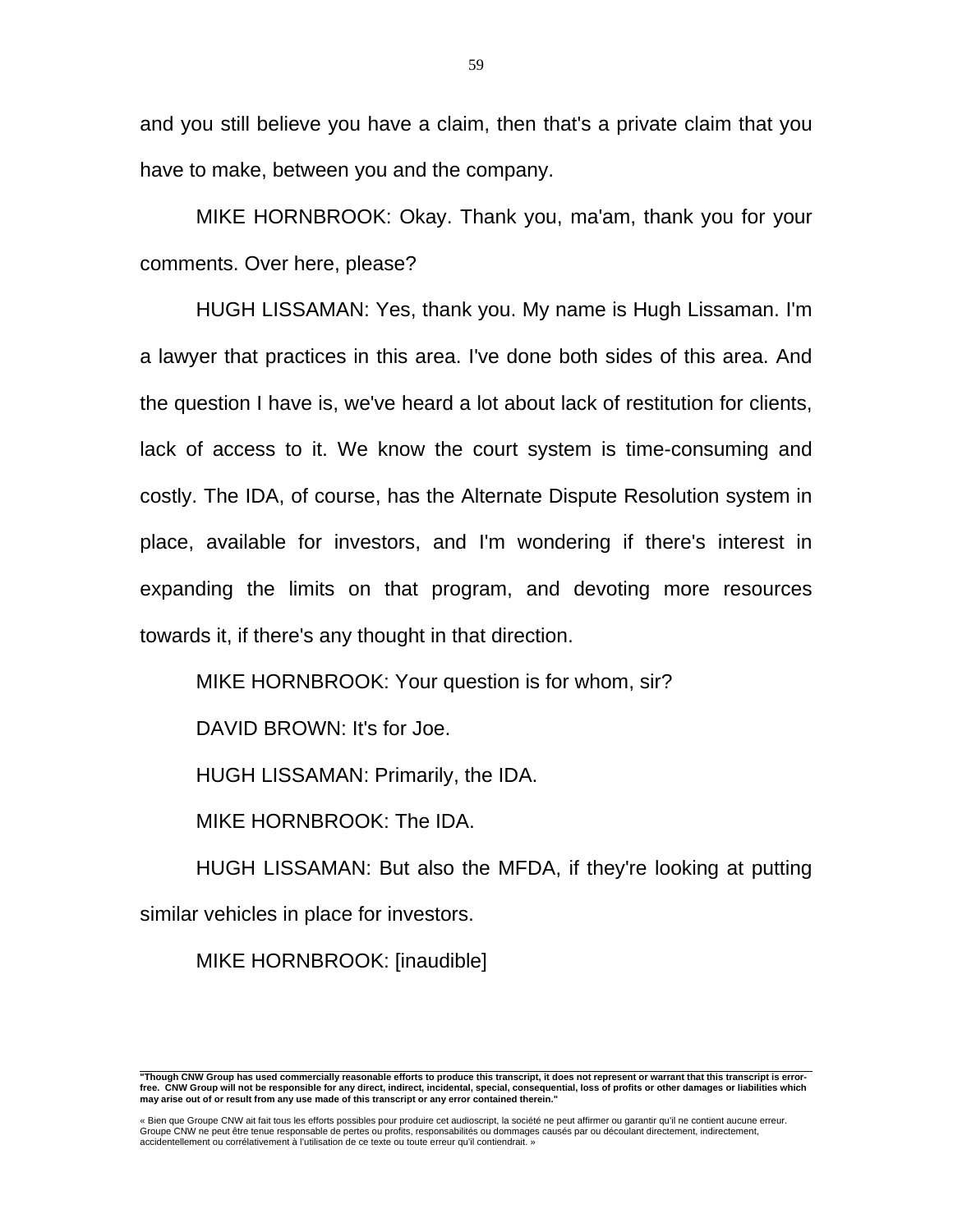JOE OLIVER: Yes, we have two systems of consumer redress. One is OBSI, and we've been talking a lot about that, and in my opinion, that is the preferred route for most investors, because it's free. Also, if you don't get satisfaction, you're not precluded from taking other alternatives: going to court, or using our second system, which is arbitration.

 Now, arbitration is not free. The cost of the arbitration must be shared between the two parties. However, arbitration is faster, cheaper, less contentious than the court system.

 There's a limitation right now of \$100,000. We originally set it up prior to OBSI's being created, as an alternative to the court system, in cases where accessing the courts was uneconomic, cases under \$100,000, and in those cases, before OBSI, that was clearly a preferable route to the courts.

 But we have been discussing the issue of whether that \$100,000 should be increased or not. OBSI's number is \$350,000 and because, with the creation of OBSI, the number of cases that the arbitrators have been looking at has declined, it didn't seem as pressing an issue to deal with arbitration. There have been, I think, about 80 cases in Ontario that were decided through arbitration, where the final decision by the arbitrator is not

 **"Though CNW Group has used commercially reasonable efforts to produce this transcript, it does not represent or warrant that this transcript is errorfree. CNW Group will not be responsible for any direct, indirect, incidental, special, consequential, loss of profits or other damages or liabilities which may arise out of or result from any use made of this transcript or any error contained therein."** 

<sup>«</sup> Bien que Groupe CNW ait fait tous les efforts possibles pour produire cet audioscript, la société ne peut affirmer ou garantir qu'il ne contient aucune erreur.<br>Groupe CNW ne peut être tenue responsable de pertes ou profi accidentellement ou corrélativement à l'utilisation de ce texte ou toute erreur qu'il contiendrait. »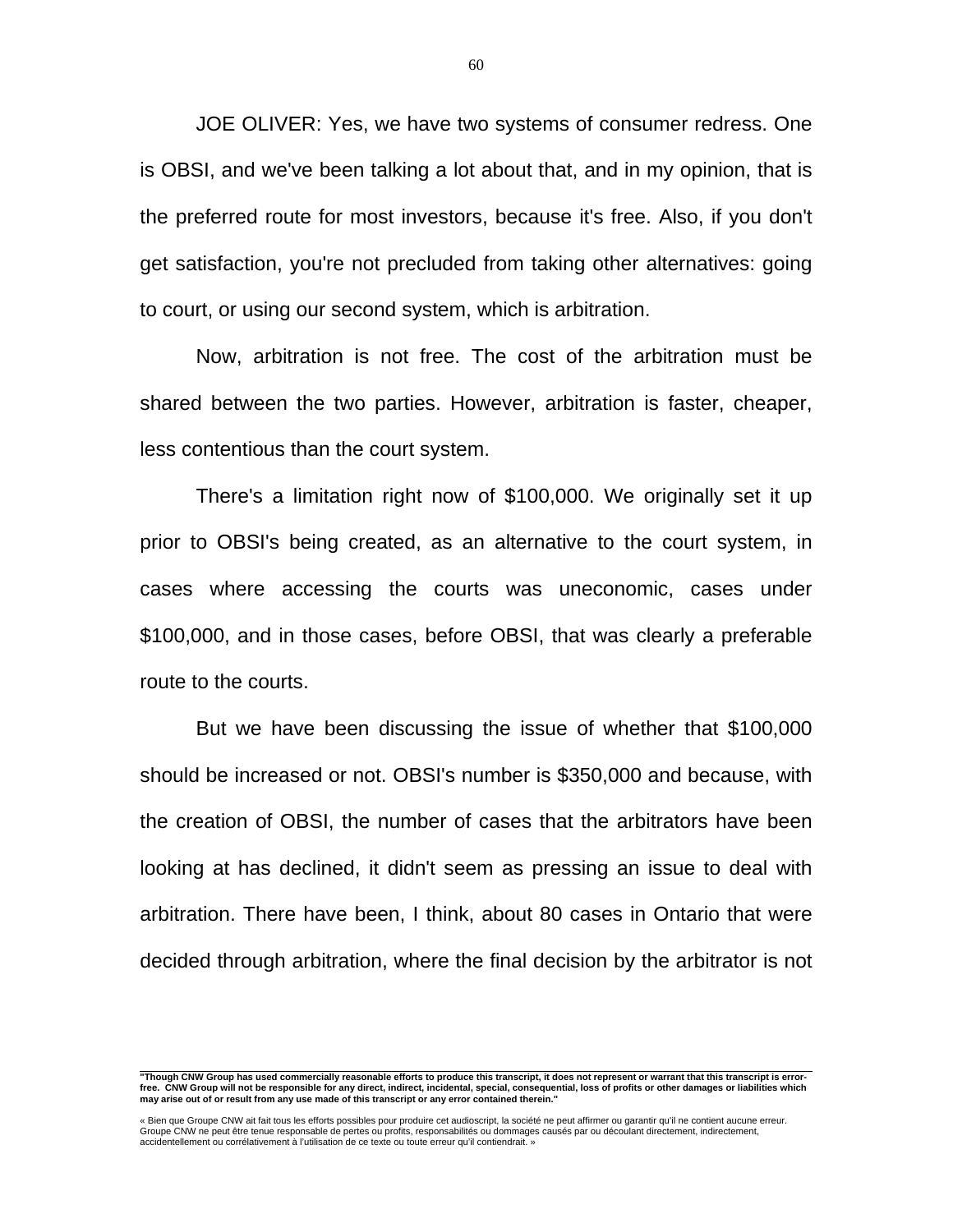appealable. Some people are a bit uncomfortable about that, but what it means is, you can get something definitive, and it is binding.

 MICHAEL LAUBER: I think the ombudsman system is going to be a more friendly system for most investors. Where we do an investigation, we try to make sure that we have a full understanding of the investor's information, of their situation and so forth, and whereas in arbitration, you know, it's head to head, arbitration is adversarial, and it's tough to make an effective presentation in an adversarial role, against an investment firm that's going to have a top-end lawyer there, representing itself. So I think it's, in general, the ombudsman system will be more suitable. And it's free, I should point out.

 MIKE HORNBROOK: Thank you very much. It's 8 o'clock now, and we would start to wrap things up, but because of the volume of questions, we'll keep going to 8:20, says the note I have here.

 A question from the Worldwide Web. Doesn't say where it comes from, but it's somewhere out there. This is for David Brown. "If the public asks for a public audit by the Ontario Auditor General of the activities of the OSC, as they serve or do not serve the small investor, will it comply with such an audit, or will it do what the Alberta Securities Commission is doing, by hiring lawyers to evade such a public audit?" Mr. Brown?

61

 **"Though CNW Group has used commercially reasonable efforts to produce this transcript, it does not represent or warrant that this transcript is errorfree. CNW Group will not be responsible for any direct, indirect, incidental, special, consequential, loss of profits or other damages or liabilities which may arise out of or result from any use made of this transcript or any error contained therein."** 

<sup>«</sup> Bien que Groupe CNW ait fait tous les efforts possibles pour produire cet audioscript, la société ne peut affirmer ou garantir qu'il ne contient aucune erreur.<br>Groupe CNW ne peut être tenue responsable de pertes ou profi accidentellement ou corrélativement à l'utilisation de ce texte ou toute erreur qu'il contiendrait. »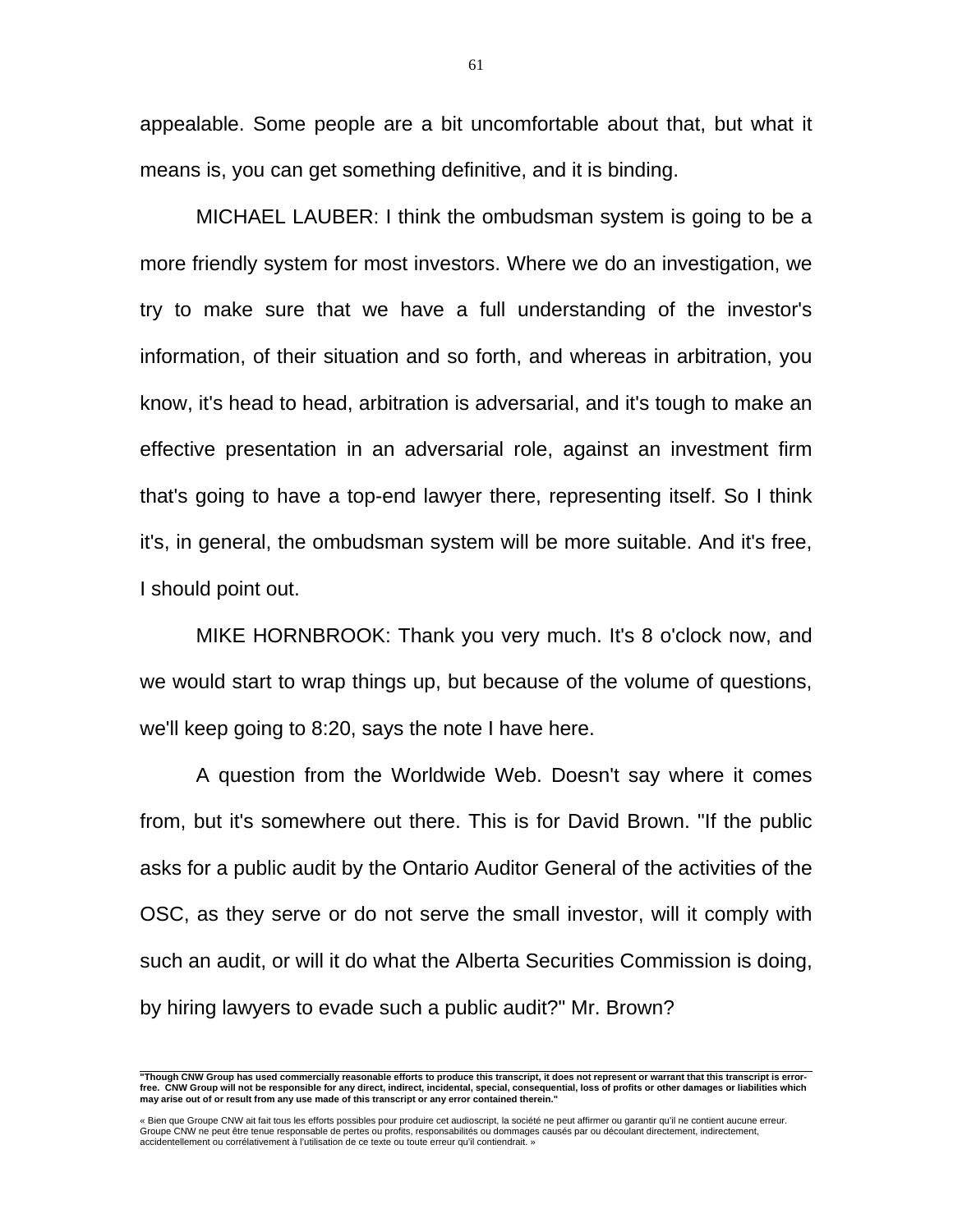DAVID BROWN: Well, clearly, we would comply with any request of the Auditor General of Ontario. The Auditor General is indeed our auditor, and audits our financial records, as you would expect an auditor to do.

 I would point out, though, that in the Alberta case, the government is acting on specific information that was provided to the government by people internally, within the Securities Commission, who -- at least, apparently -- are in a position to be able to observe what's going on. And so, I think that there is perhaps a very strong reason why the government would want to react as they have in Alberta.

 We don't have those kinds of complaints here in Ontario. If they were to surface, then we would welcome the Auditor General to come in and do that kind of work.

MIKE HORNBROOK: Over here, to Linda.

LINDA LEATHERDALE: Yes.

MIKE HORNBROOK: Next question.

 JOHN LAWRENCE REYNOLDS: Yes, my name is John Lawrence Reynolds. I wrote a book called *The Naked Investor.* And I'd like to...

[applause]

 Thank you. I'd like to direct my question to both Mr. Brown and Mr. Oliver. Both the Ontario Securities Commission and the Investment

 **"Though CNW Group has used commercially reasonable efforts to produce this transcript, it does not represent or warrant that this transcript is errorfree. CNW Group will not be responsible for any direct, indirect, incidental, special, consequential, loss of profits or other damages or liabilities which may arise out of or result from any use made of this transcript or any error contained therein."** 

<sup>«</sup> Bien que Groupe CNW ait fait tous les efforts possibles pour produire cet audioscript, la société ne peut affirmer ou garantir qu'il ne contient aucune erreur.<br>Groupe CNW ne peut être tenue responsable de pertes ou profi accidentellement ou corrélativement à l'utilisation de ce texte ou toute erreur qu'il contiendrait. »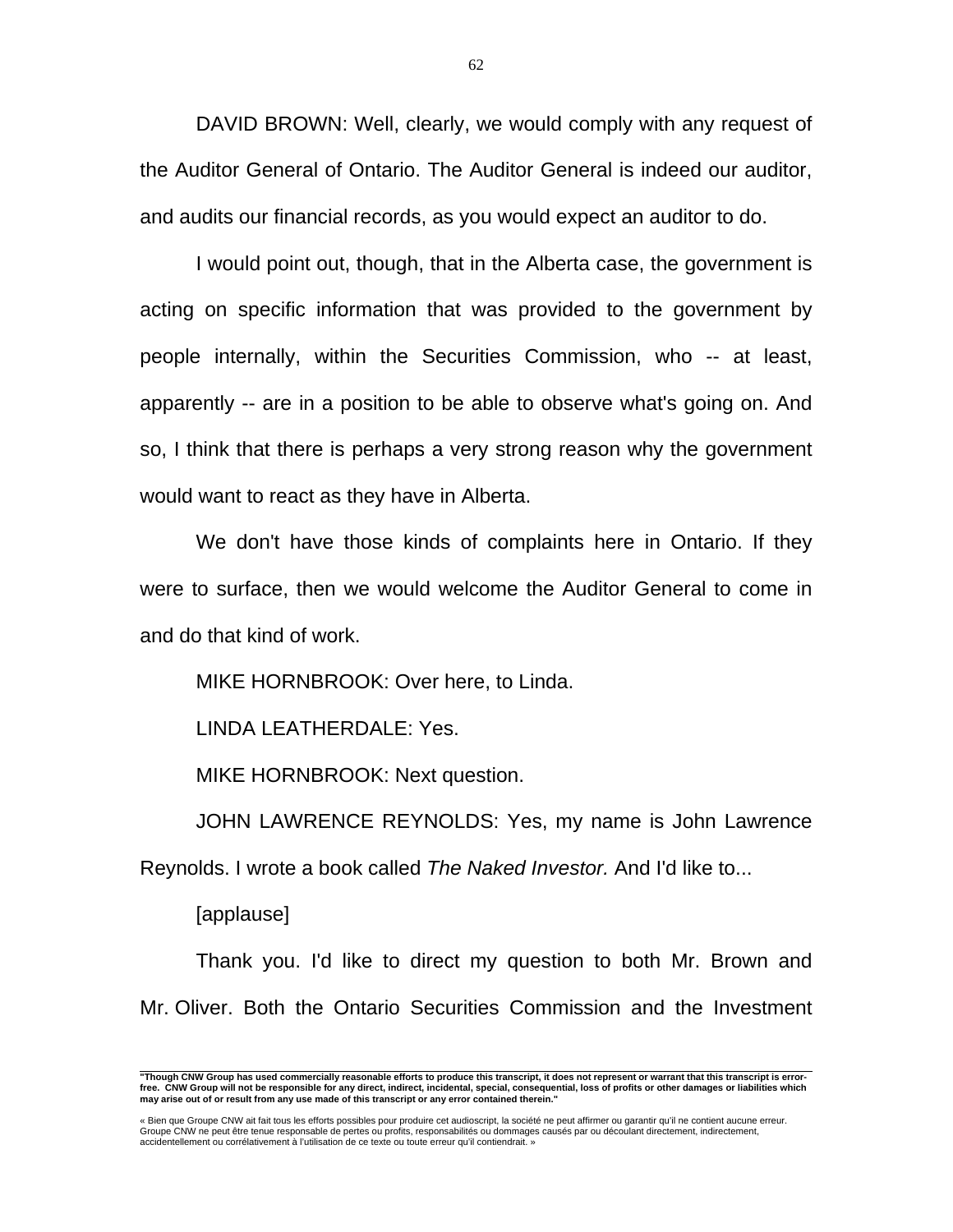Dealers Association fulfill two functions. One is to represent the securities industry, one way or the other; and the other is to represent retail investors, the people here tonight. I'd like to ask Mr. Oliver specifically, why, of the 23 directors on the board of the IDA, all 23 represent the securities industry, and nobody represents the investors?

[applause]

JOE OLIVER: That's apparently a popular point, but it's not correct.

[laughter]

 There are eight members of the public, who are fully independent, who are on our Board.

JOHN LAWRENCE REYNOLDS: [inaudible]

 JOE OLIVER: And the new Board will have eight members of the public -- very distinguished people, from across the country -- and so far, on the Board, amongst the industry people, there will be about 10 additional people.

 Now, the point... There are a couple of points to make. First of all, we're committed, over the next two years, to move to a 50-50 split between public and industry members. We're now at about 40 percent, or, I guess, a little higher than that.

 **"Though CNW Group has used commercially reasonable efforts to produce this transcript, it does not represent or warrant that this transcript is errorfree. CNW Group will not be responsible for any direct, indirect, incidental, special, consequential, loss of profits or other damages or liabilities which may arise out of or result from any use made of this transcript or any error contained therein."** 

<sup>«</sup> Bien que Groupe CNW ait fait tous les efforts possibles pour produire cet audioscript, la société ne peut affirmer ou garantir qu'il ne contient aucune erreur.<br>Groupe CNW ne peut être tenue responsable de pertes ou profi accidentellement ou corrélativement à l'utilisation de ce texte ou toute erreur qu'il contiendrait. »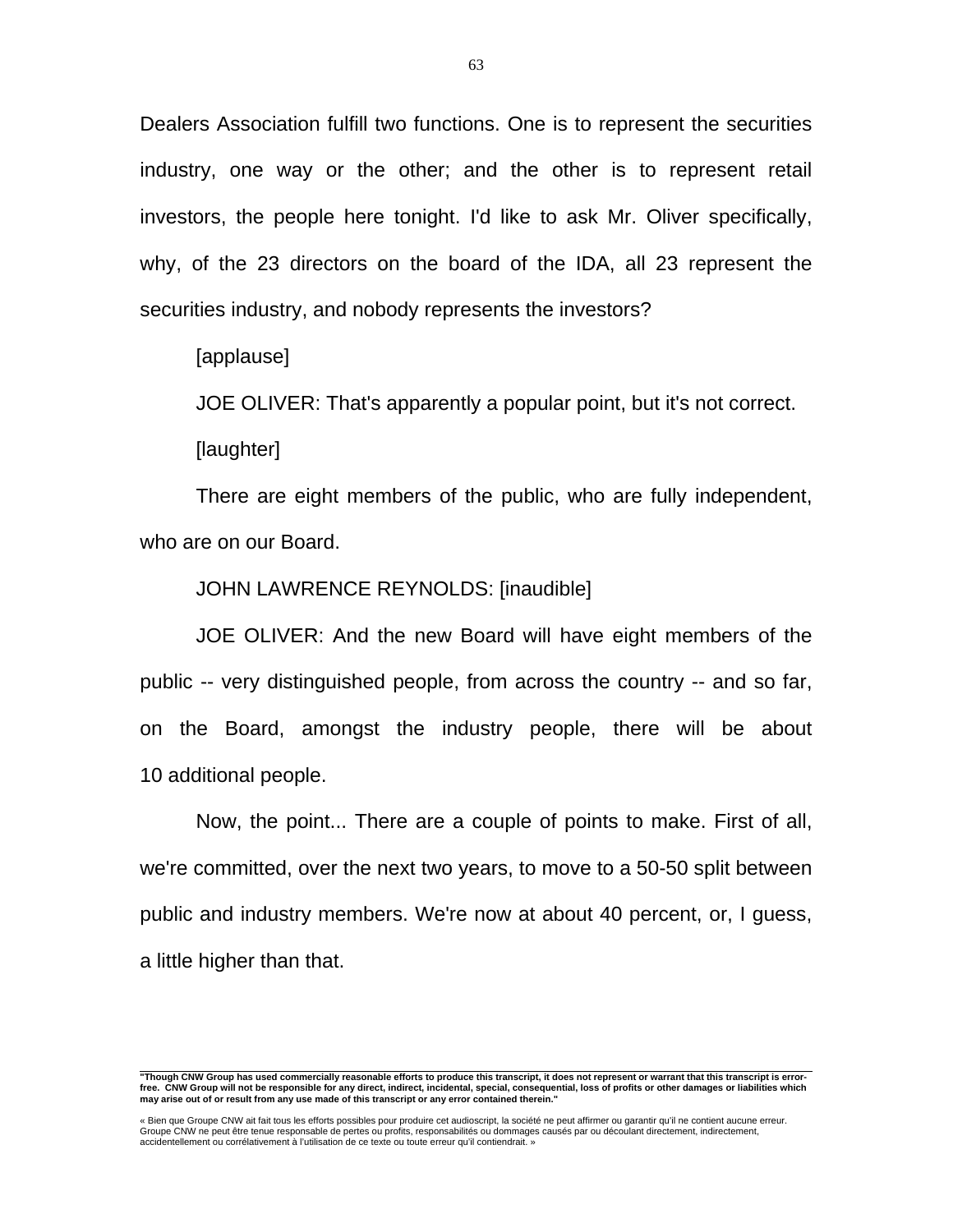But the other thing to note is that there has never been a time, in my recollection or anyone else's, where the public directors, as a group, have been outvoted. If the unthinkable were to happen, that matter would be immediately brought to the attention of the Securities Commission.

 JOHN LAWRENCE REYNOLDS: For the purpose of the audience here tonight, could you identify those eight members and their affiliation for us, please?

 JOE OLIVER: Well, I can try to remember, yes. I mean, they're... Jim Baillie, who's a former Chairman of the Ontario Securities Commission, and a lawyer; Ken Copland, who is a retired person; Alain Rhéaume, who works at an affiliate of BCE; Daniel Leclair--

 JOHN LAWRENCE REYNOLDS: Of BCE? And a board member of the Ontario Securities Commission?

JOE OLIVER: Pardon me?

 JOHN LAWRENCE REYNOLDS: I thank you for your response, Mr. Oliver, but I don't hear any one of those gentlemen who would be sitting in this audience tonight -- that's my point.

UNIDENTIFIED MALE SPEAKER: That's right.

 MIKE HORNBROOK: I'm sorry -- you had a question for Mr. Brown as well?

 **"Though CNW Group has used commercially reasonable efforts to produce this transcript, it does not represent or warrant that this transcript is errorfree. CNW Group will not be responsible for any direct, indirect, incidental, special, consequential, loss of profits or other damages or liabilities which may arise out of or result from any use made of this transcript or any error contained therein."** 

<sup>«</sup> Bien que Groupe CNW ait fait tous les efforts possibles pour produire cet audioscript, la société ne peut affirmer ou garantir qu'il ne contient aucune erreur. Groupe CNW ne peut être tenue responsable de pertes ou profits, responsabilités ou dommages causés par ou découlant directement, indirectement, accidentellement ou corrélativement à l'utilisation de ce texte ou toute erreur qu'il contiendrait. »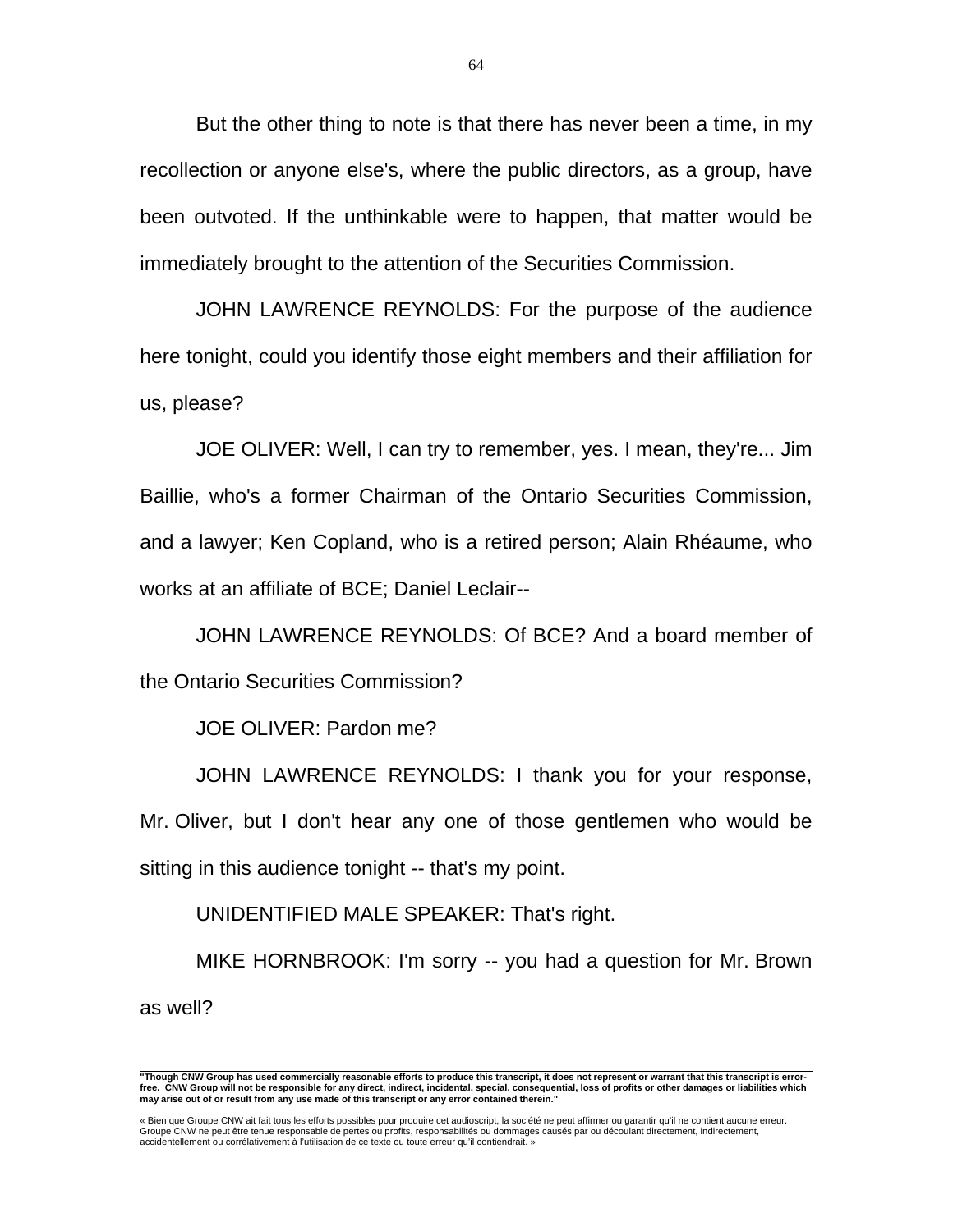JOHN LAWRENCE REYNOLDS: Well, as I understand, and Mr. Brown can correct me on this as well--

MIKE HORNBROOK: You're getting two, because you wrote a book.

 JOHN LAWRENCE REYNOLDS: All of the members of the OSC Board are, in fact, within the Ontario Securities Commission exclusively. Is that not correct?

 DAVID BROWN: I don't know what you mean by "within the Securities Commission exclusively." We have a 12-person Board. Three of them are full-time members of the Securities Commission -- myself, and two Vice-Chairs -- and 9 are independent part-time Commissioners, who are chosen to fill a variety of skill-sets that we need in order to perform our functions.

 JOHN LAWRENCE REYNOLDS: My point is, they are Commissioners, though.

DAVID BROWN: But they are Commissioners, yes.

JOHN LAWRENCE REYNOLDS: Thank you. Thank you.

 MIKE HORNBROOK: Thanks for that one. Over here, on this microphone.

 DIANE URQUHART [phon]: My name is Diane Urquhart, and I have a question for the Ontario Securities Commission. The question relates to

 **"Though CNW Group has used commercially reasonable efforts to produce this transcript, it does not represent or warrant that this transcript is errorfree. CNW Group will not be responsible for any direct, indirect, incidental, special, consequential, loss of profits or other damages or liabilities which may arise out of or result from any use made of this transcript or any error contained therein."** 

<sup>«</sup> Bien que Groupe CNW ait fait tous les efforts possibles pour produire cet audioscript, la société ne peut affirmer ou garantir qu'il ne contient aucune erreur.<br>Groupe CNW ne peut être tenue responsable de pertes ou profi accidentellement ou corrélativement à l'utilisation de ce texte ou toute erreur qu'il contiendrait. »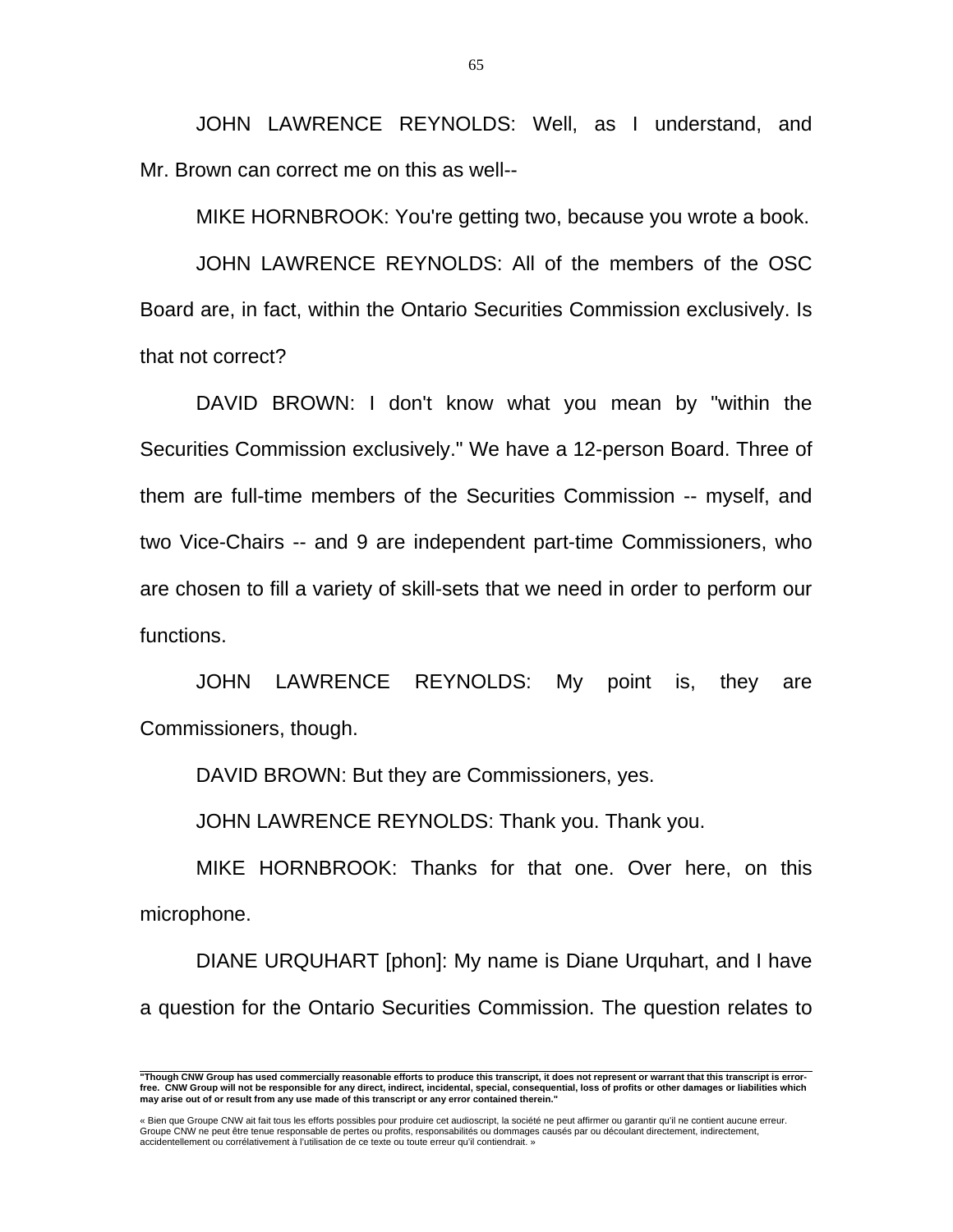the statement made this evening that the Ontario Securities Commission does not have a mandate to seek restitution for investor losses that are caused by malfeasance of either financial advisors or insiders of public corporations. I'd like to ask Mr. Brown to comment on two issues.

 In December and following January of 2005, a settlement agreement was reached with five mutual fund companies whose management agreed to permit market timing to occur, which was to the detriment of the longterm investors in the funds. A \$205-million settlement agreement was reached, wherein it was determined that the mutual fund companies were to repay those settlement funds to the investors who lost money. That's one point.

The second part of my question--

MIKE HORNBROOK: Is there a question there?

 DIANE URQUHART: Yes. The question is, if you do not make arrangements for restitution of investor losses, 205 million seems to be a lot of money, and we don't want to deal with legal semantics here. The practicality is that, as a result of the intervention of the Ontario Securities Commission, \$205 million is going back into the pockets of aggrieved investors, and that would not have happened without the intervention of the OSC. So my observation on that: how does that stack up with the view

 **"Though CNW Group has used commercially reasonable efforts to produce this transcript, it does not represent or warrant that this transcript is errorfree. CNW Group will not be responsible for any direct, indirect, incidental, special, consequential, loss of profits or other damages or liabilities which may arise out of or result from any use made of this transcript or any error contained therein."** 

<sup>«</sup> Bien que Groupe CNW ait fait tous les efforts possibles pour produire cet audioscript, la société ne peut affirmer ou garantir qu'il ne contient aucune erreur.<br>Groupe CNW ne peut être tenue responsable de pertes ou profi accidentellement ou corrélativement à l'utilisation de ce texte ou toute erreur qu'il contiendrait. »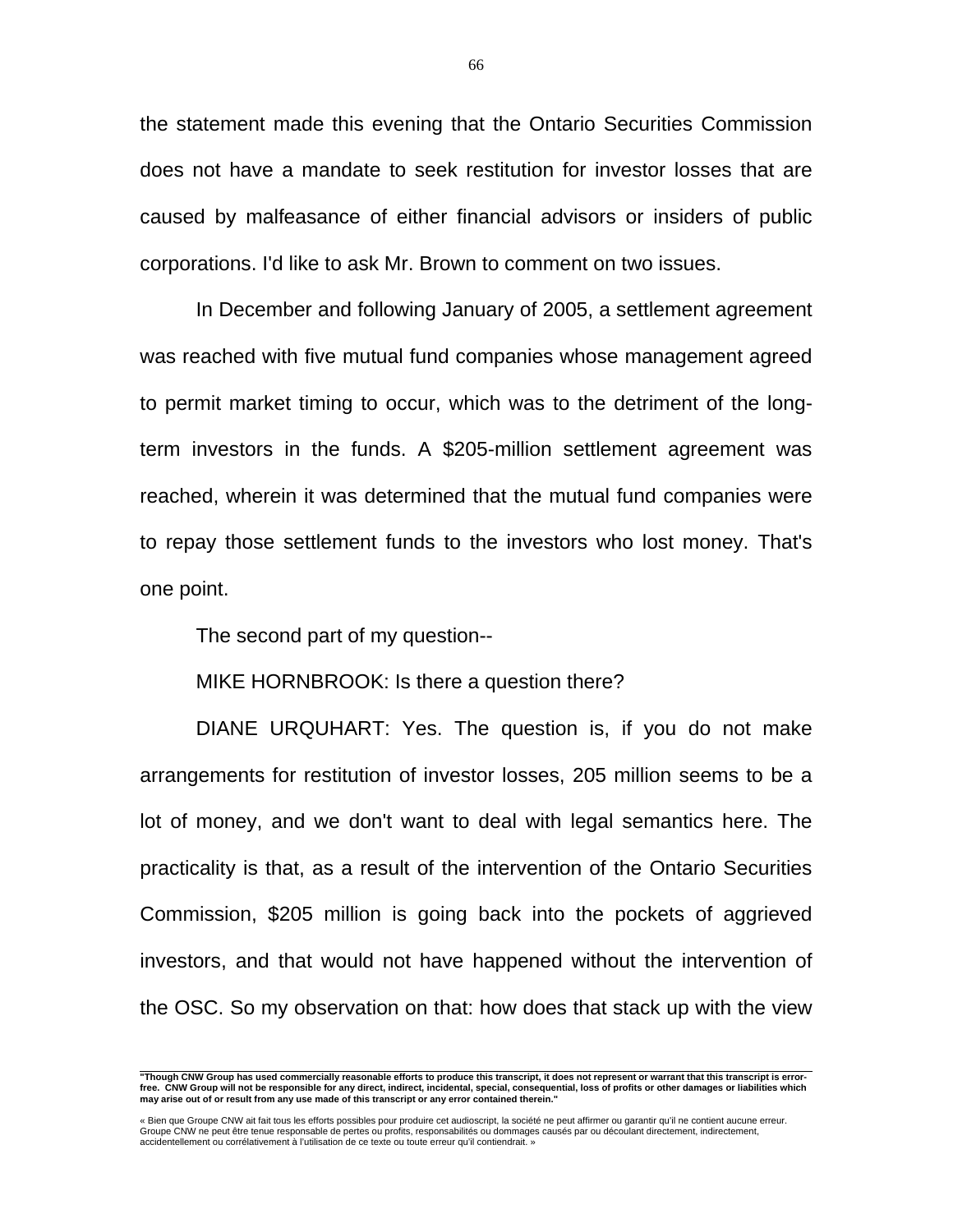that you do not feel you have a mandate to make arrangements for restitution of losses?

The second part of the question--

MIKE HORNBROOK: Why don't we just handle that one?

DIANE URQUHART: Oh, we'll go with the first.

 MIKE HORNBROOK: David Brown, do you want to comment on the settlement in the market timing cases?

 DAVID BROWN: Whenever we get involved in an enforcement action, one of the first things we look at is to see whether investors have been harmed or hurt by this, and whether, in the course of our enforcement action, there is a way that we can try to return money to investors.

 That's different than the answer that I gave previously, as to when investors believe they've been harmed, and we're not involved in an enforcement action and not looking, as part of that enforcement action, to see if we can return money to investors.

 As you point out, though, that was a settlement. That was not an action that we brought as a Commission, because had we brought that action as a Commission, we would not have had the ability to provide restitution. It's one of the reasons why we were interested in entering into a

 **"Though CNW Group has used commercially reasonable efforts to produce this transcript, it does not represent or warrant that this transcript is errorfree. CNW Group will not be responsible for any direct, indirect, incidental, special, consequential, loss of profits or other damages or liabilities which may arise out of or result from any use made of this transcript or any error contained therein."** 

<sup>«</sup> Bien que Groupe CNW ait fait tous les efforts possibles pour produire cet audioscript, la société ne peut affirmer ou garantir qu'il ne contient aucune erreur.<br>Groupe CNW ne peut être tenue responsable de pertes ou profi accidentellement ou corrélativement à l'utilisation de ce texte ou toute erreur qu'il contiendrait. »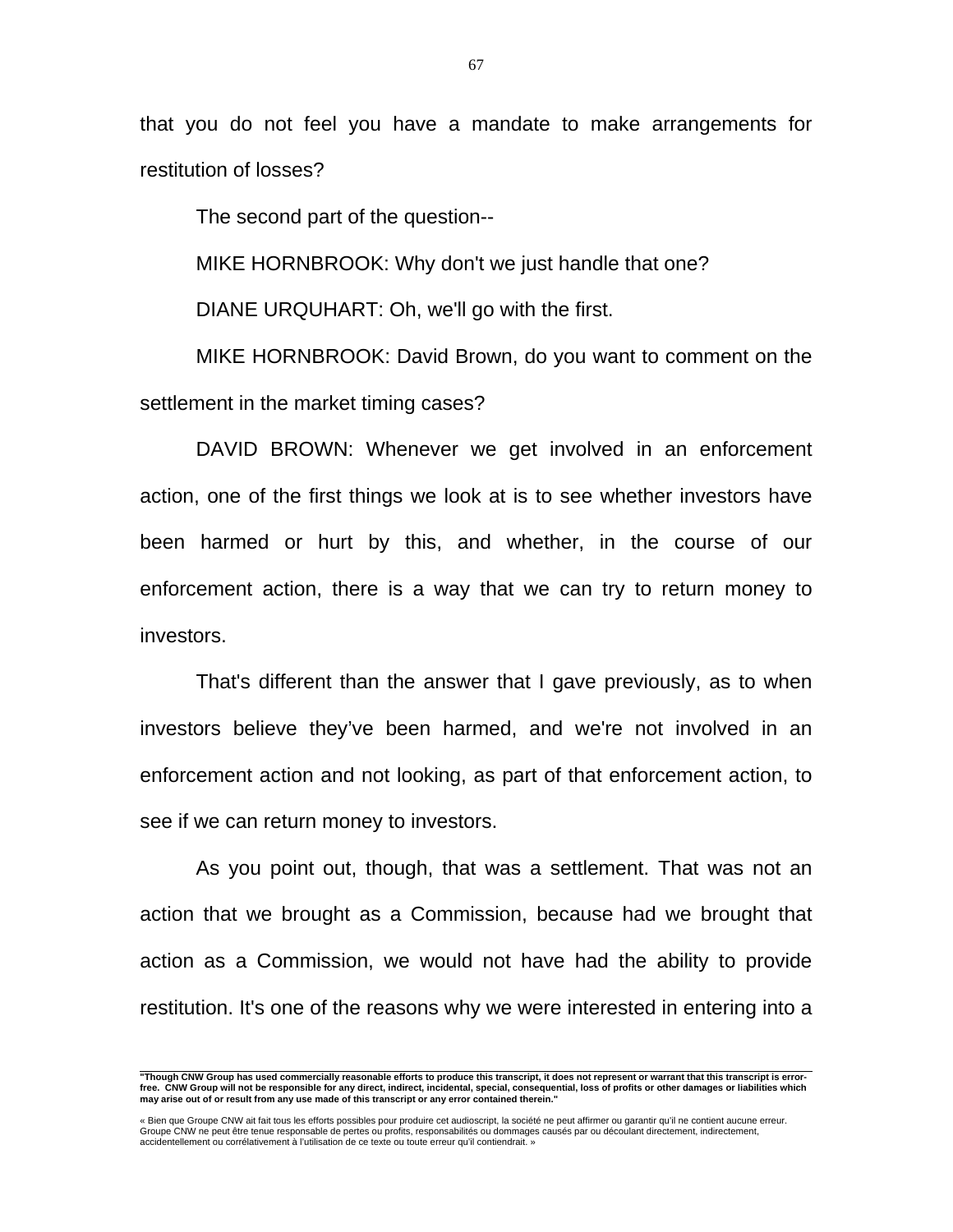settlement agreement with those funds, because we could see that, through that settlement process, we had an opportunity to make a very significant return to investors.

 MIKE HORNBROOK: We have not that much time, and I still see six or seven questions there. If you could make your... I'm able to let you make your second point, if you do it very quickly.

 DIANE URQUHART: The second point is, Section 128, subsection 7, of the *Ontario Securities Act,* enables the Ontario Securities Commission to make an allegation of a violation of the Ontario securities law, and to go to a court, and to prove this, and to have the judge have the opportunity to reach the same agreement, and to seek a restitution order for specific payment to the aggrieved investors. To my knowledge, the Ontario Securities Commission has never used this power, and so I disagree with the position of Mr. Brown, that the Ontario Securities Commission has no such authority within its enforcement operations.

MIKE HORNBROOK: Thank you.

DIANE URQUHART: Why not? Why should I agree with you, Mr. Brown?

MIKE HORNBROOK: Do you want to respond to that?

68

 **"Though CNW Group has used commercially reasonable efforts to produce this transcript, it does not represent or warrant that this transcript is errorfree. CNW Group will not be responsible for any direct, indirect, incidental, special, consequential, loss of profits or other damages or liabilities which may arise out of or result from any use made of this transcript or any error contained therein."** 

<sup>«</sup> Bien que Groupe CNW ait fait tous les efforts possibles pour produire cet audioscript, la société ne peut affirmer ou garantir qu'il ne contient aucune erreur.<br>Groupe CNW ne peut être tenue responsable de pertes ou profi accidentellement ou corrélativement à l'utilisation de ce texte ou toute erreur qu'il contiendrait. »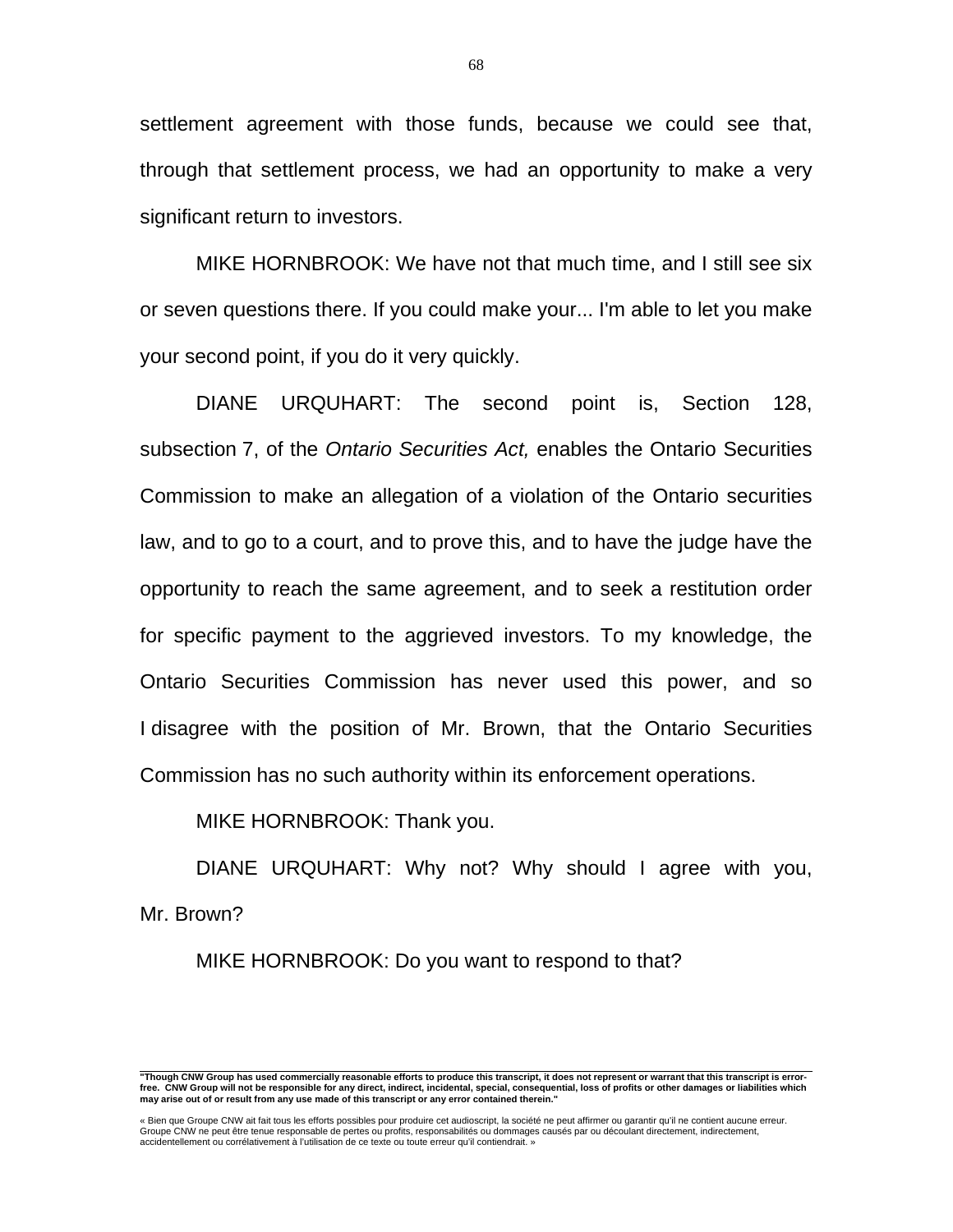DAVID BROWN: Yes. Section 128 of the *Securities Act* enables us, in appropriate circumstances, to go to a court, and to seek from the court an order that securities laws have been broken, and to ask the court, in the course of making that order, to provide, among other things, restitution. And in fact, there are probably 18 or 20 things that we can ask the court to provide.

 And Ms. Urquhart is right -- that section has not been used by the Commission. In fact, it has been used once by the Commission, and it has not been a very satisfactory result.

 We're looking at that, to see if there are either ways that we can have the government amend that section, to make it work better for us. Our theory is that we will get bogged down quite significantly in the court system if we use that section. We just don't think that it's designed in a way that will enable us to adequately provide that remedy.

 Frankly, it's one of the reasons why we've asked people to come here tonight. We're trying to determine ways, changes that we can make, that will indeed assist us, or assist investors, in getting restitution, and that's one of the things that we will be considering.

MIKE HORNBROOK: To this microphone now.

 **"Though CNW Group has used commercially reasonable efforts to produce this transcript, it does not represent or warrant that this transcript is errorfree. CNW Group will not be responsible for any direct, indirect, incidental, special, consequential, loss of profits or other damages or liabilities which may arise out of or result from any use made of this transcript or any error contained therein."** 

<sup>«</sup> Bien que Groupe CNW ait fait tous les efforts possibles pour produire cet audioscript, la société ne peut affirmer ou garantir qu'il ne contient aucune erreur.<br>Groupe CNW ne peut être tenue responsable de pertes ou profi accidentellement ou corrélativement à l'utilisation de ce texte ou toute erreur qu'il contiendrait. »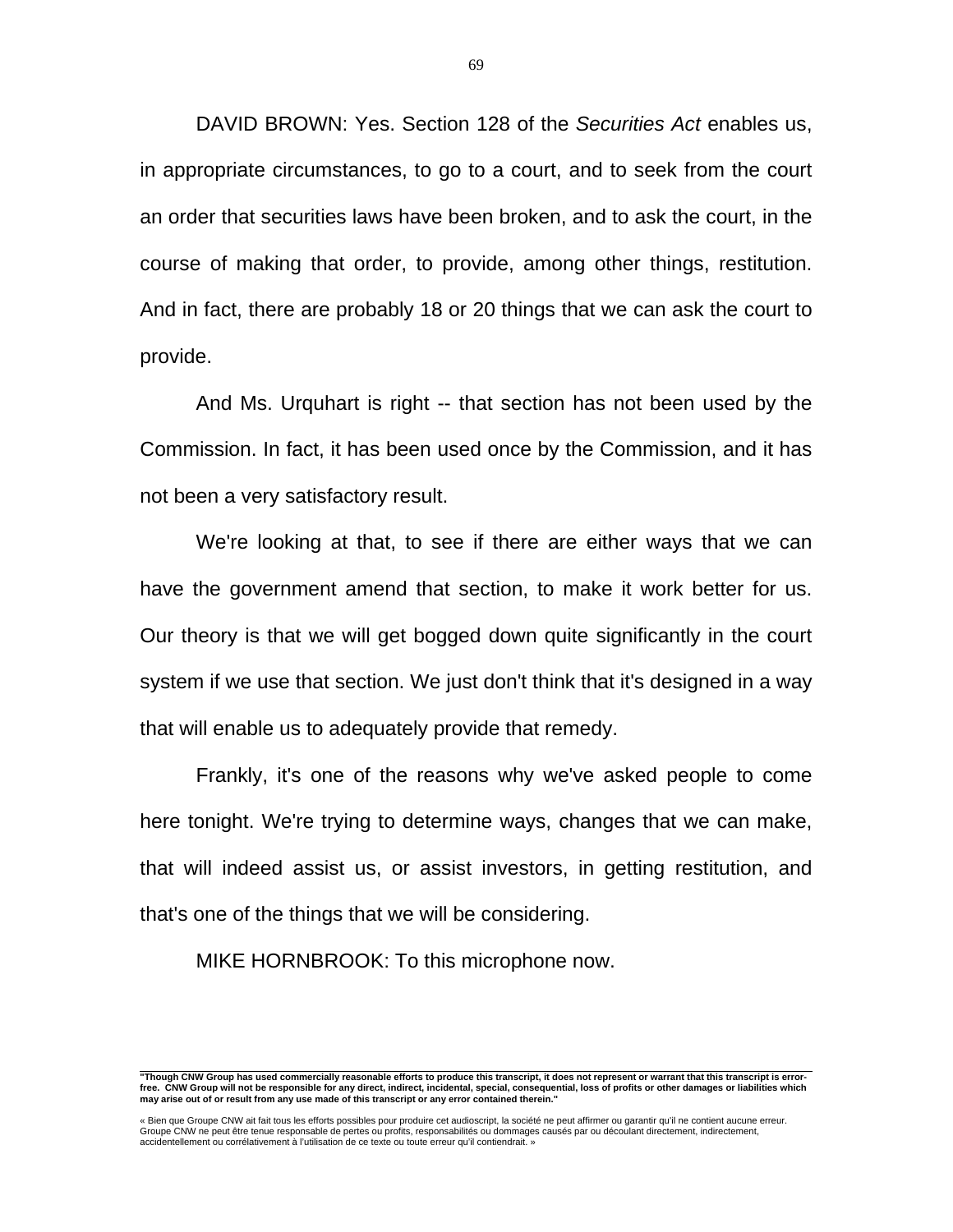MOHAMMED SHOAGA [phon]: Hello, my name is Mohammed Shoaga. In 1997, I invested \$51,000 U.S. with a brokerage firm. In 1999, the brokerage firm says to me, "Your stock is going down." Another firm is recommending the same stock for 'buy.' The brokerage firm sold my account out, but there's still money in it. What protection do you have for false margin call, Mr. Oliver?

 JOE OLIVER: Sorry, could you repeat the last question? The last sentence? What... No, just the last sentence. I didn't hear the...

 MOHAMMED SHOAGA: The brokerage firm is recommending the same stock, they did an analysis that this stock should be bought. The same day, another brokerage firm sold my account out, but there's still money in the account, and I'm asking now, the OSC or you, what protection do you have against false margin calls?

MIKE HORNBROOK: Oh, margin calls.

JOE OLIVER: Oh, it's a margin call. Oh, I see.

MOHAMMED SHOAGA: Margin calls.

 JOE OLIVER: Okay. Well, on the assumption the margin call was incorrectly taken, well, then you have a legitimate complaint and you should register that complaint with us, and you should speak to OBSI,

 **"Though CNW Group has used commercially reasonable efforts to produce this transcript, it does not represent or warrant that this transcript is errorfree. CNW Group will not be responsible for any direct, indirect, incidental, special, consequential, loss of profits or other damages or liabilities which may arise out of or result from any use made of this transcript or any error contained therein."** 

<sup>«</sup> Bien que Groupe CNW ait fait tous les efforts possibles pour produire cet audioscript, la société ne peut affirmer ou garantir qu'il ne contient aucune erreur.<br>Groupe CNW ne peut être tenue responsable de pertes ou profi accidentellement ou corrélativement à l'utilisation de ce texte ou toute erreur qu'il contiendrait. »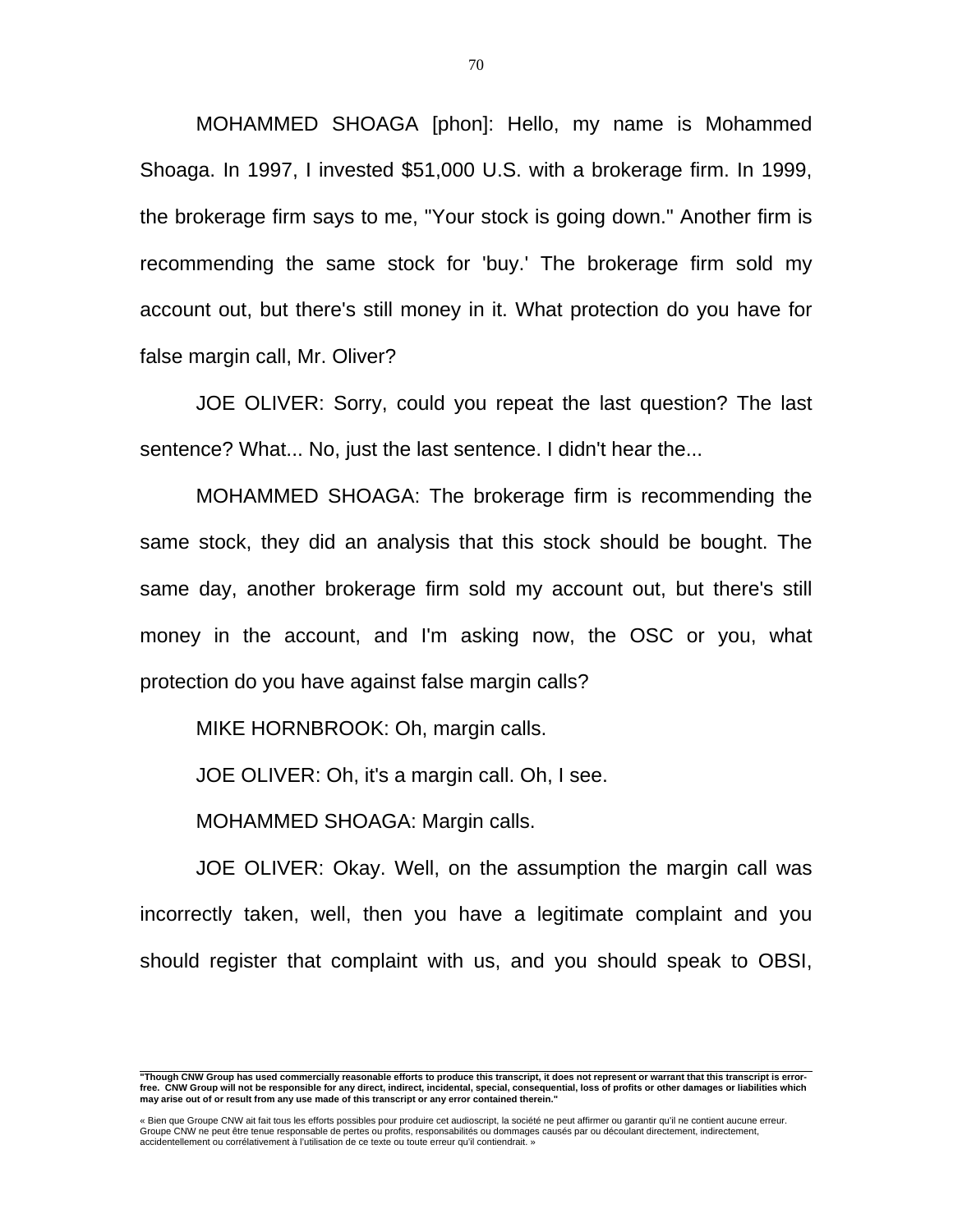because I mean, if you've been sold out inappropriately, then you have some rights, and you should inquire.

 MIKE HORNBROOK: Go to this microphone over here. I'm sorry that we are not going to get all the questions, all the people who want to get in, in the time we have left. To you, madam.

 PAMELA REEVE [phon]: My name is Pamela Reeve. I have a question for Mr. Brown. It's a general question about investor protection, and the regulatory regime in Ontario.

 The OSC administers and enforces the *Securities Act* and the *Commodity Futures Act.* Now, if an inventory brings forward a complaint, however, relating to a broker or a firm that is a member of the IDA, then they're sent to the IDA to review that complaint. However, the IDA does not have the authority to administer or enforce securities law. So how are investors who have dealings with IDA member firms, protected by those laws, when the IDA does not have the authority to enforce or administer them?

 DAVID BROWN: Well, let me start, but I'll turn it over to Joe. Your assumption that the IDA does not have the ability to discipline brokers if they breach securities laws is wrong, and indeed, that is very much part of the mandate of the IDA. And although the laws are set by the legislature,

 **"Though CNW Group has used commercially reasonable efforts to produce this transcript, it does not represent or warrant that this transcript is errorfree. CNW Group will not be responsible for any direct, indirect, incidental, special, consequential, loss of profits or other damages or liabilities which may arise out of or result from any use made of this transcript or any error contained therein."** 

<sup>«</sup> Bien que Groupe CNW ait fait tous les efforts possibles pour produire cet audioscript, la société ne peut affirmer ou garantir qu'il ne contient aucune erreur.<br>Groupe CNW ne peut être tenue responsable de pertes ou profi accidentellement ou corrélativement à l'utilisation de ce texte ou toute erreur qu'il contiendrait. »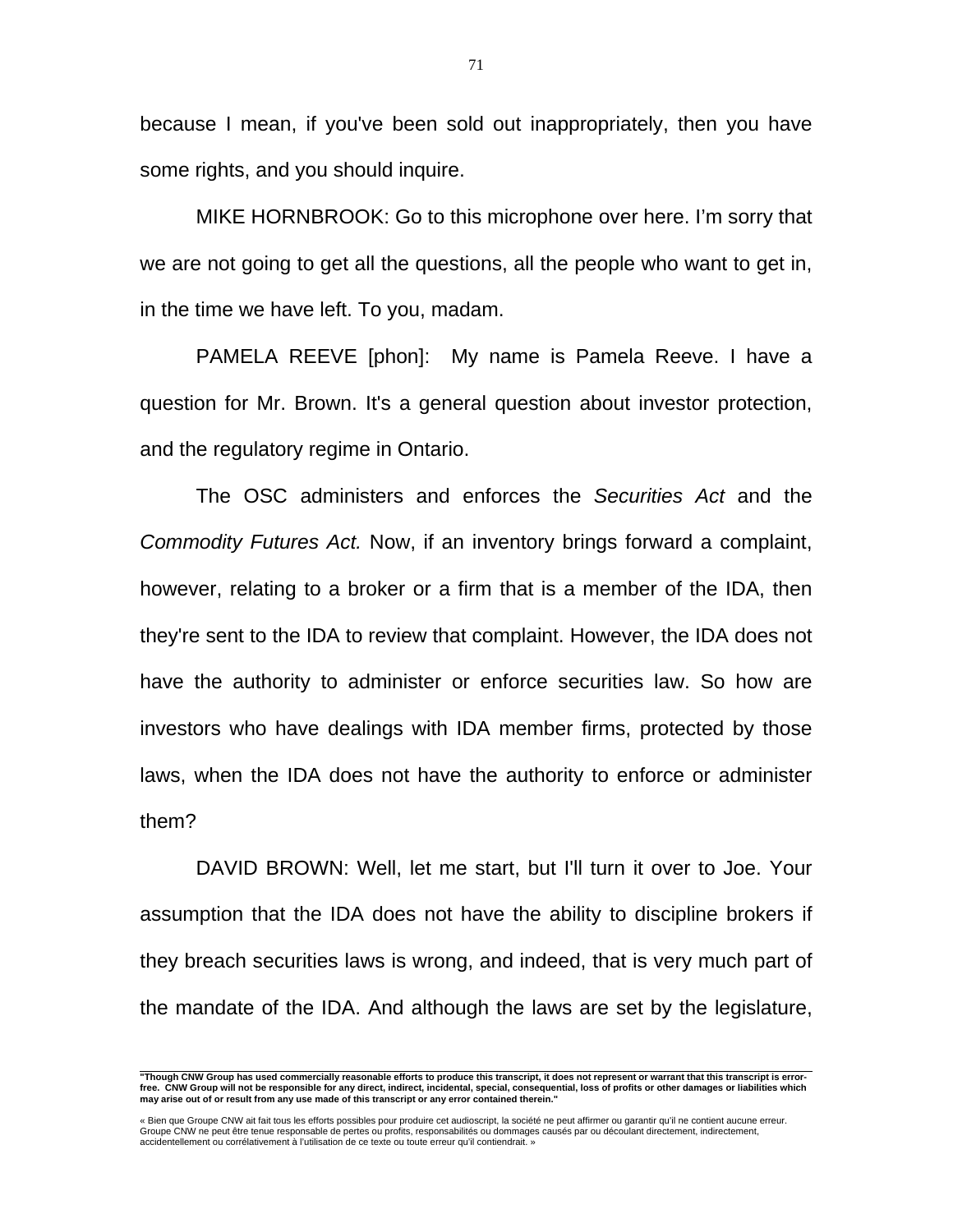or by some of the rules that we pass, the IDA is responsible for ensuring that their members comply with those laws. We do oversight reviews of the IDA, to ensure to our satisfaction that the IDA is performing under that mandate, but that's very much part of their responsibility.

MIKE HORNBROOK: And Joe Oliver, you get...

 JOE OLIVER: Well, that's right. I mean, we conduct financial audits and business conduct audits of all our firms -- in most cases, every year. They're very extensive, it's a great deal of time devoted to them, and as a result of those investigations, or those audit reviews, we may decide to pursue firms for non-compliance with our rules.

 So there are really two sources of issues that result in prosecution. One are the complaints, which we will receive from investors or others. And secondly, our own internal investigations of each of the firms.

DAVID BROWN: Mike, can I just supplement that?

MIKE HORNBROOK: Very briefly.

 DAVID BROWN: Because I think there's another issue here. I think there are two levels here that you perhaps should be concerned about. One is, if a firm is not complying with securities law, and the answer that Joe and I have given is the one, I think, that is correct. But if you're also concerned that you've lost money, and you're looking to recover money

 **"Though CNW Group has used commercially reasonable efforts to produce this transcript, it does not represent or warrant that this transcript is errorfree. CNW Group will not be responsible for any direct, indirect, incidental, special, consequential, loss of profits or other damages or liabilities which may arise out of or result from any use made of this transcript or any error contained therein."** 

<sup>«</sup> Bien que Groupe CNW ait fait tous les efforts possibles pour produire cet audioscript, la société ne peut affirmer ou garantir qu'il ne contient aucune erreur. Groupe CNW ne peut être tenue responsable de pertes ou profits, responsabilités ou dommages causés par ou découlant directement, indirectement, accidentellement ou corrélativement à l'utilisation de ce texte ou toute erreur qu'il contiendrait. »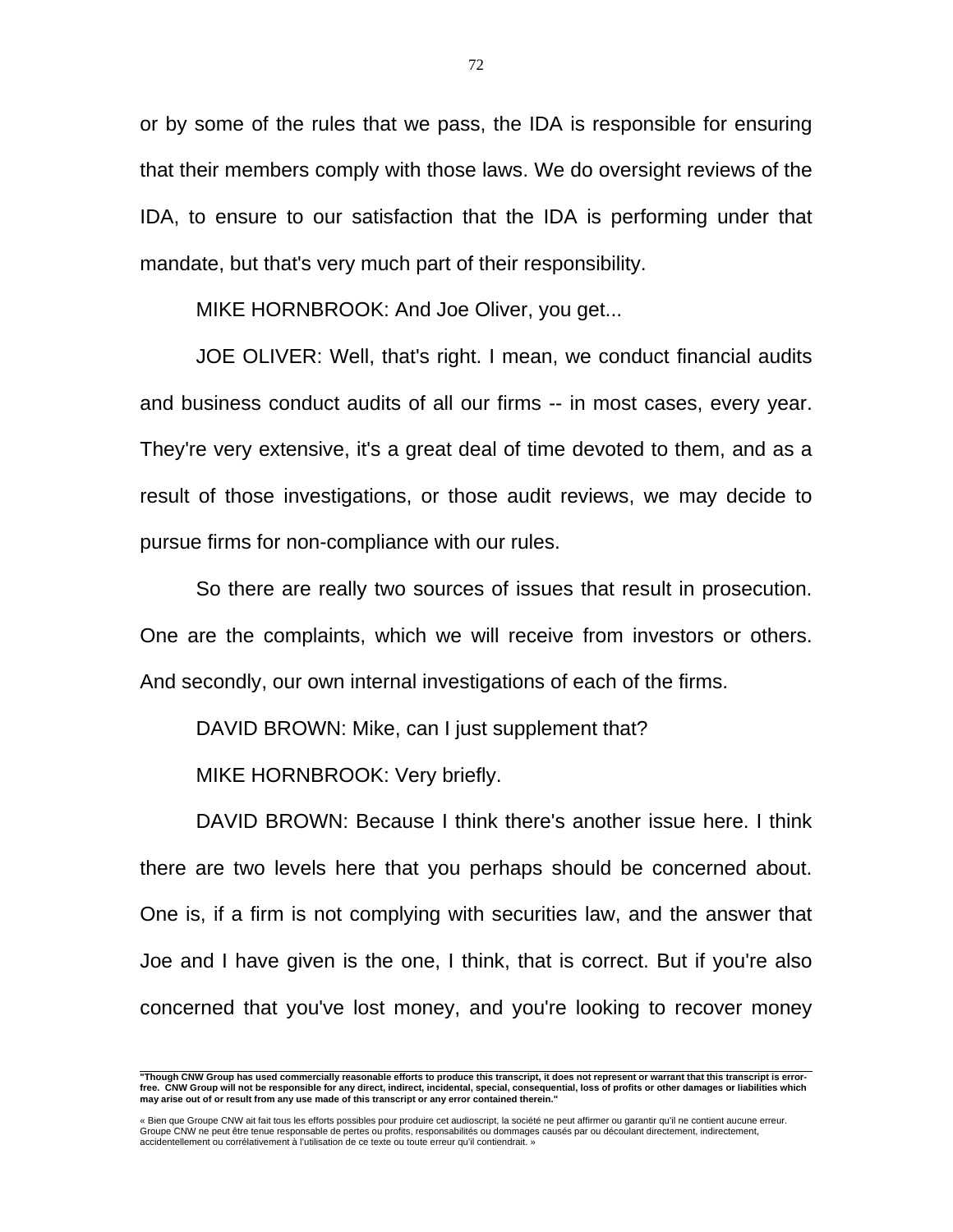from a firm, then that's where the ombudsperson comes in, and that's why we're encouraging you to go to the ombudsman with your complaint. It's a free service. You're looking for someone who's got the clout and the authority, and that's what the ombudsman can do.

MIKE HORNBROOK: Thank you for that. Linda, over here. Yes, sir.

 UNIDENTIFIED MALE SPEAKER: I'm on the horns of a bit of a dilemma here, because Mr. Brown, at the beginning of the evening, suggested that we talk about our experience with the regulatory system - gaps, problems, things that can be improved. Unfortunately, though, my experience with this system is limited to Ground Rule #2, which is a major case under investigation. So I can't talk about it. But what I can do is make a very general point on lessons of experience arising from this nonmentionable case, that will respond to Mr. Brown's request.

 And that is that I think the OSC has a major communications problem, in terms of dealing with individual investors, and I think that you need to establish a correspondence unit so that when you are sent emails with specific recommendations on regulatory procedure for dealing with major issues that affect investor interests and investor asset values, those emails get answered. Because emails and letters that I have sent to you personally, and to Minister Phillips and Mr. Sorbara, have been ignored.

 **"Though CNW Group has used commercially reasonable efforts to produce this transcript, it does not represent or warrant that this transcript is errorfree. CNW Group will not be responsible for any direct, indirect, incidental, special, consequential, loss of profits or other damages or liabilities which may arise out of or result from any use made of this transcript or any error contained therein."** 

<sup>«</sup> Bien que Groupe CNW ait fait tous les efforts possibles pour produire cet audioscript, la société ne peut affirmer ou garantir qu'il ne contient aucune erreur.<br>Groupe CNW ne peut être tenue responsable de pertes ou profi accidentellement ou corrélativement à l'utilisation de ce texte ou toute erreur qu'il contiendrait. »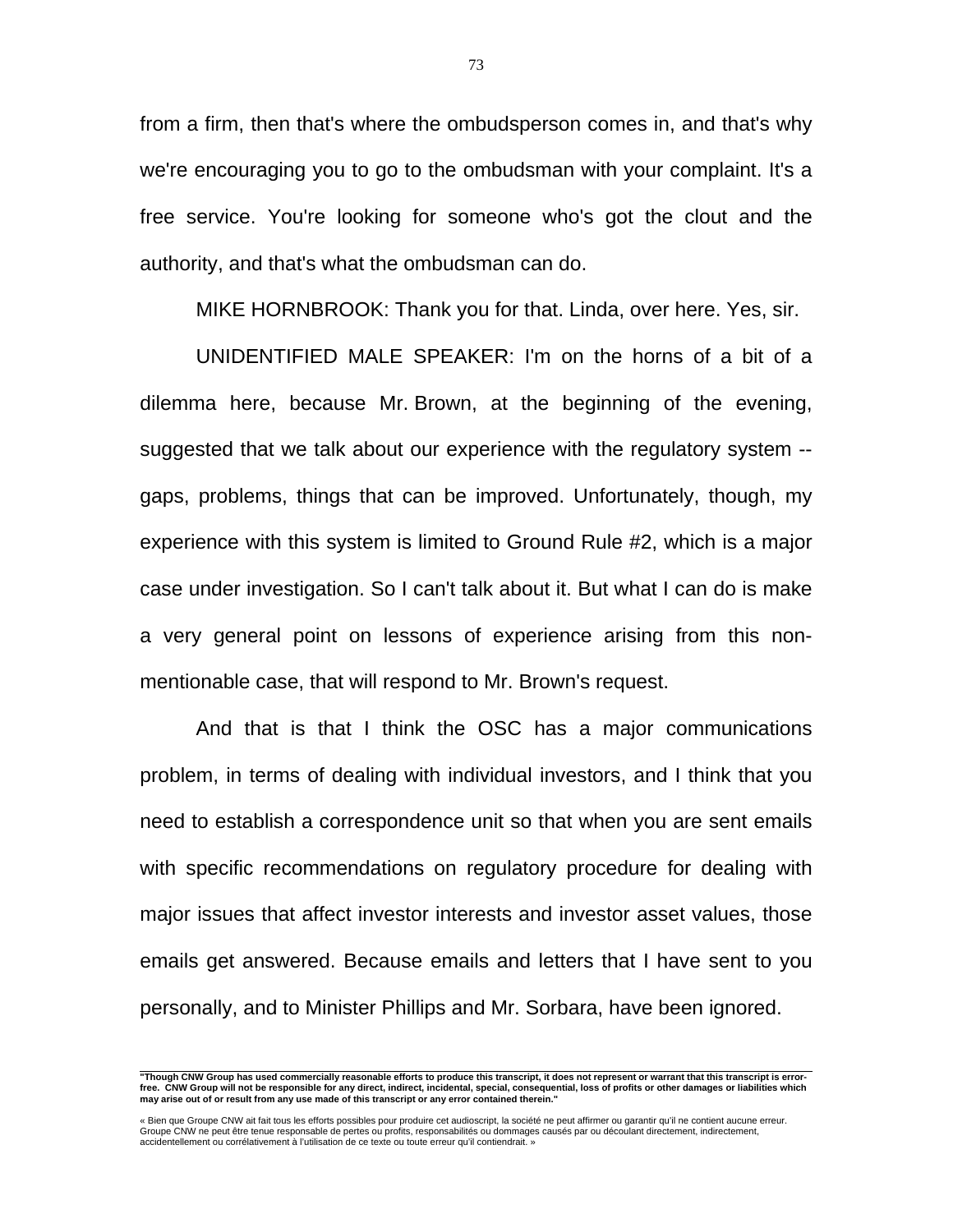MIKE HORNBROOK: Thank you for your question, sir.

[applause]

MIKE HORNBROOK: You wish to comment, Mr. Brown?

 DAVID BROWN: Thank you very much. That's exactly the advice and the information that we're looking for. I'm dismayed that that indeed has happened to you. But we'll make sure that we address that. So thank you.

 MIKE HORNBROOK: We have time for two more questions. And I see three people at the mike down here, and... hard to see, on the other side. So I'm going to take one from either side. My apologies to the people who are in line down there -- we won't get to you. I'm sorry about that. To this microphone. Yes, sir.

 ROBERT KYLE [phon]: Yes, thank you. My name is Robert Kyle. I have a question for Mr. Brown. To preface my question, I would ask, do you know who Mr. David Wild is, and who Mr. Frank Quennell is?

DAVID BROWN: I'm sorry -- Mister who?

MIKE HORNBROOK: David Wild, is it?

ROBERT KYLE: Yes.

MIKE HORNBROOK: Why don't you tell us who he is.

 **"Though CNW Group has used commercially reasonable efforts to produce this transcript, it does not represent or warrant that this transcript is errorfree. CNW Group will not be responsible for any direct, indirect, incidental, special, consequential, loss of profits or other damages or liabilities which may arise out of or result from any use made of this transcript or any error contained therein."** 

<sup>«</sup> Bien que Groupe CNW ait fait tous les efforts possibles pour produire cet audioscript, la société ne peut affirmer ou garantir qu'il ne contient aucune erreur. Groupe CNW ne peut être tenue responsable de pertes ou profits, responsabilités ou dommages causés par ou découlant directement, indirectement, accidentellement ou corrélativement à l'utilisation de ce texte ou toute erreur qu'il contiendrait. »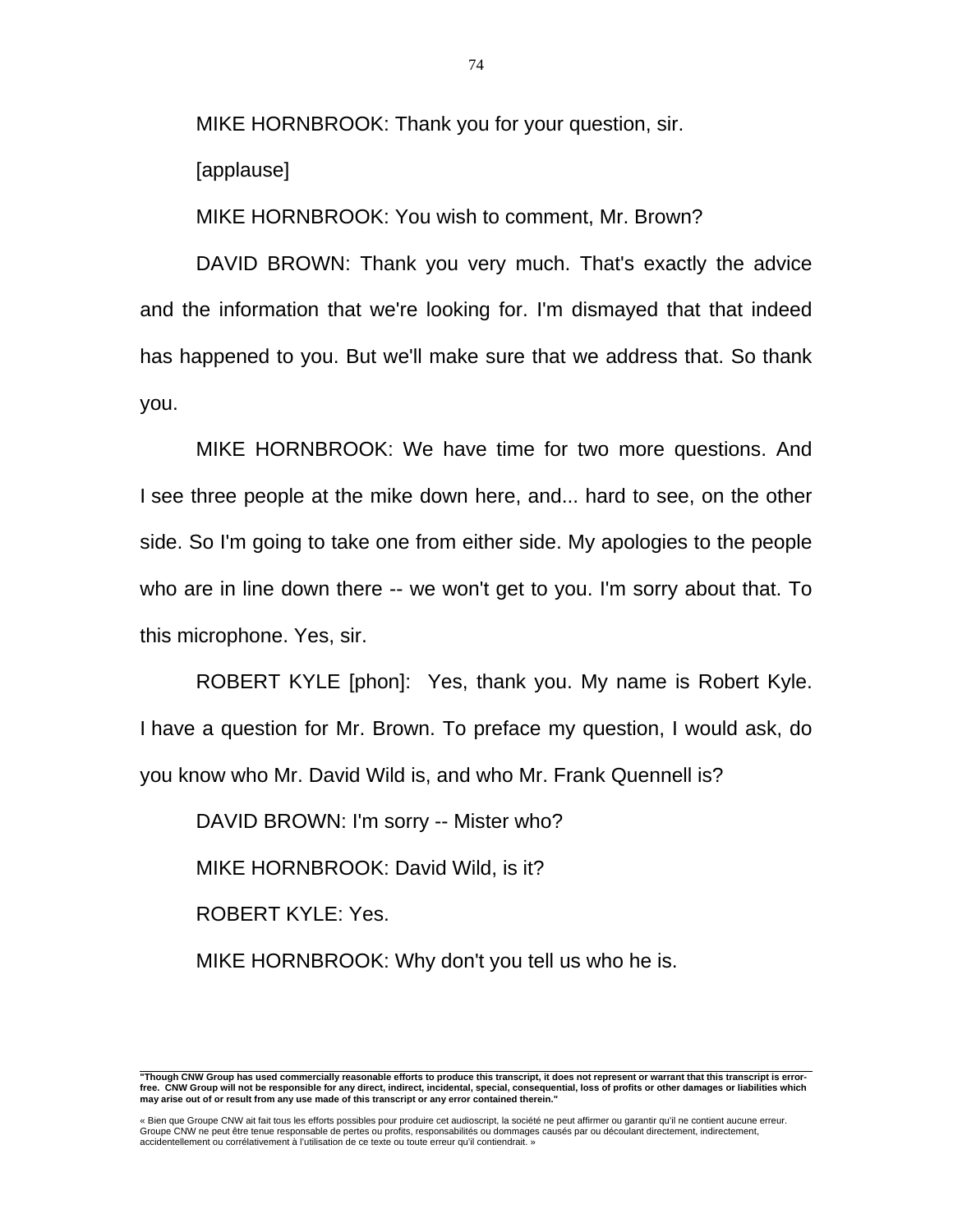ROBERT KYLE: Well, the Saskatchewan Financial Services Commission, and the Attorney General of Saskatchewan, have both been contacted by myself, because I have provided, or tried to provide them, with information for the purposes of investigation. I don't know whether I should mention the mutual fund company or not.

MIKE HORNBROOK: We'd rather you didn't.

ROBERT KYLE: It's on the public record.

 MIKE HORNBROOK: We've asked people not to name individuals or firms.

 ROBERT KYLE: Right. Then my question is this. A whistleblower, who is now deceased, produced a transcript of allegations against a large mutual fund company, and an individual in Saskatchewan, and admitted that before the SFSC, the Saskatchewan Financial Services Commission, on February 6, 2004.

 I tried to produce information for the Saskatchewan Financial Services Commission. I issued letters to that Commission, as well as the Attorney General.

 Why has the Ontario Securities Commission not contacted me, for the purposes of collection this information, when they have been directed

 **"Though CNW Group has used commercially reasonable efforts to produce this transcript, it does not represent or warrant that this transcript is errorfree. CNW Group will not be responsible for any direct, indirect, incidental, special, consequential, loss of profits or other damages or liabilities which may arise out of or result from any use made of this transcript or any error contained therein."** 

<sup>«</sup> Bien que Groupe CNW ait fait tous les efforts possibles pour produire cet audioscript, la société ne peut affirmer ou garantir qu'il ne contient aucune erreur.<br>Groupe CNW ne peut être tenue responsable de pertes ou profi accidentellement ou corrélativement à l'utilisation de ce texte ou toute erreur qu'il contiendrait. »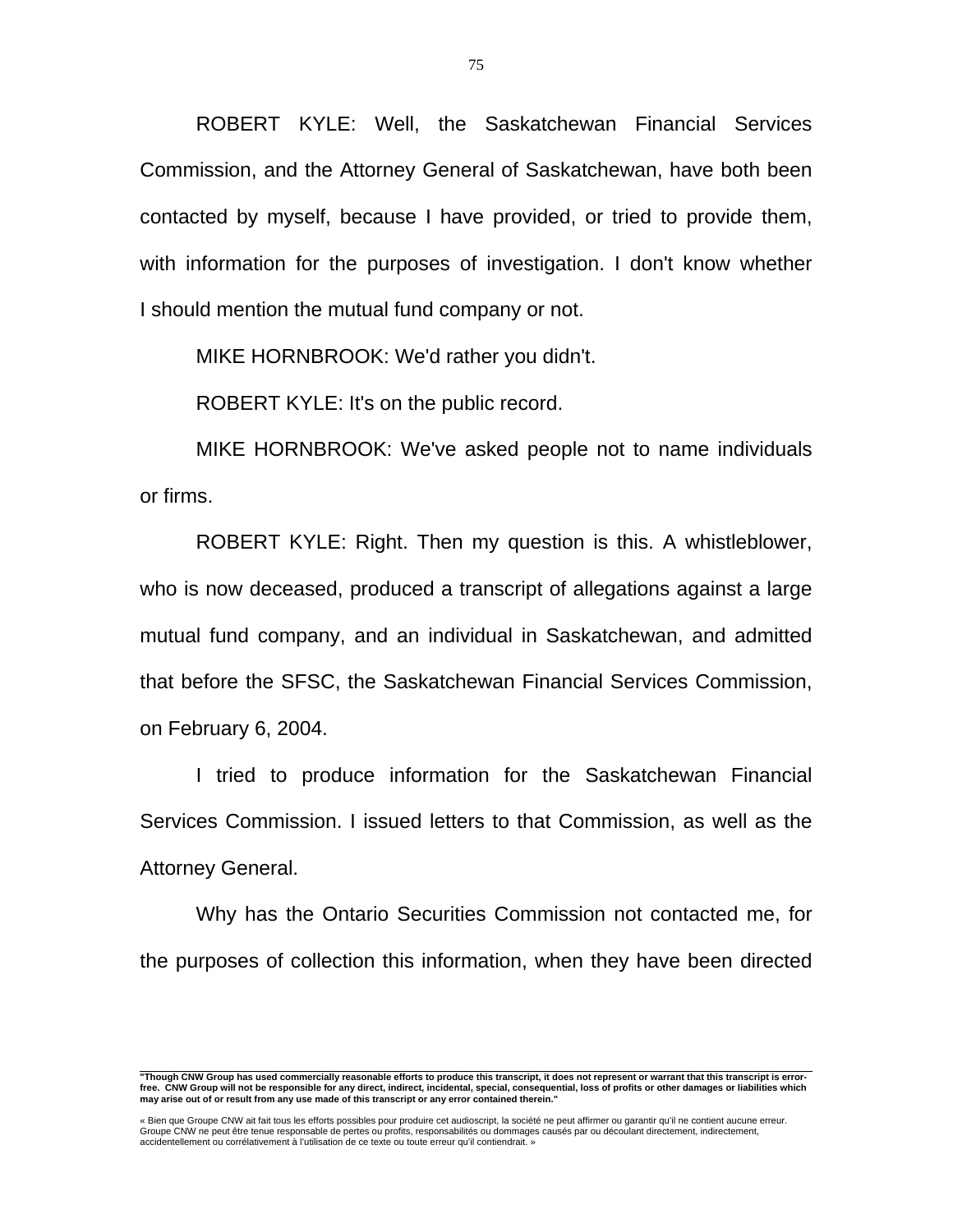twice by the Attorney General of Saskatchewan, as well as the Saskatchewan Financial Services Commission, to collect that information?

 And secondly, how does this inaction on the part of the OSC instill confidence in the investing public, that your organization is there to investigate and to protect the investors, and to administer the *Ontario Securities Act?*

MIKE HORNBROOK: Thank you for your question. Mr. Brown?

 DAVID BROWN: Well, Mr. Kyle, as you say, this is a matter that's under investigation in Saskatchewan by the Saskatchewan securities commission. It's the first I've heard of it, if the Attorney General in Saskatchewan is involved, but I'll take your word for it.

 I know of no unfulfilled requests that have come to us from either of those bodies, and I know that we cooperate with our regulatory colleagues across the country, on a daily/weekly basis. If there was unfulfilled information, I would hear from David Wild within hours. And so, I'm afraid I can't comment on your allegation because I'm just not aware of any such deficiency.

 ROBERT KYLE: Mr. Brown, I have... A woman up front, Sandra Gibson [phon], just provided you with the letters that were addressed to me from the Attorney General. Now you have full knowledge of it.

 **"Though CNW Group has used commercially reasonable efforts to produce this transcript, it does not represent or warrant that this transcript is errorfree. CNW Group will not be responsible for any direct, indirect, incidental, special, consequential, loss of profits or other damages or liabilities which may arise out of or result from any use made of this transcript or any error contained therein."** 

<sup>«</sup> Bien que Groupe CNW ait fait tous les efforts possibles pour produire cet audioscript, la société ne peut affirmer ou garantir qu'il ne contient aucune erreur.<br>Groupe CNW ne peut être tenue responsable de pertes ou profi accidentellement ou corrélativement à l'utilisation de ce texte ou toute erreur qu'il contiendrait. »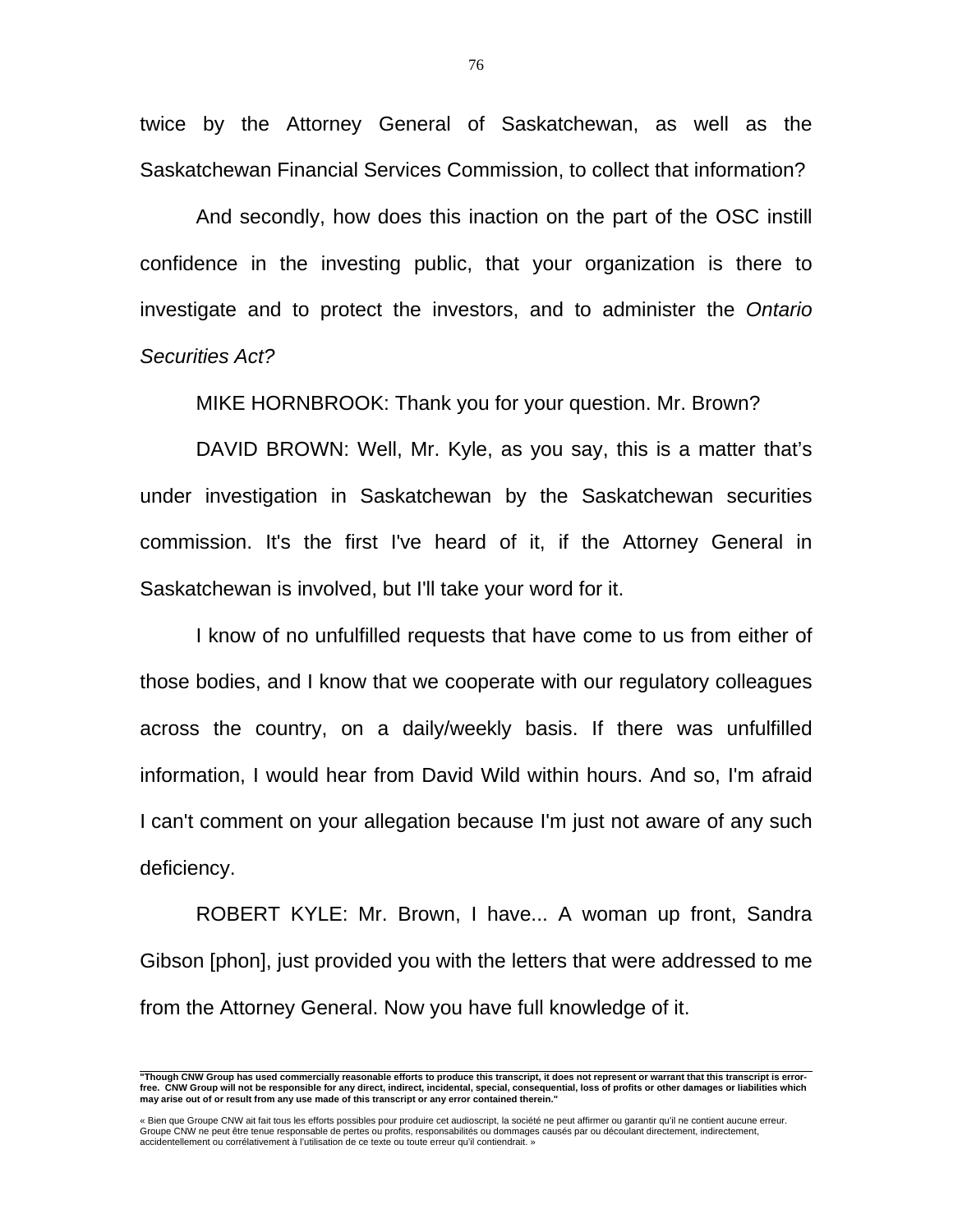MIKE HORNBROOK: Thank you for that, sir. Thank you for your question. And here's our last one tonight.

 DON SLOMAN [phon]: My name is Don Sloman, and I understand that every financial advisor that works for a reputable company, they are bonded, that if they default, that they're insured, that the depositor will get their money. Is that right? I'd just like to know the answers. Are financial advisors bondable, or bonded?

 MIKE HORNBROOK: Are they bonded? Mr. Oliver, do you have an answer [inaudible] financial advisors?

 JOE OLIVER :I don't.... I don't think that... I don't think that they are. I'm not certain, to tell you the truth...

MIKE HORNBROOK: Anybody else?

 JOE OLIVER: ... on this issue. I mean, the important thing, of course, is whether the firm will back up the individual when there is a problem. And of course, they must do so. And, furthermore, there's a Canadian Investor Protection Fund that protects people in the event of a bankruptcy of a member firm. So there really isn't... There should not be an issue of the inability of the firm to make good on losses that are... that they're ordered to make good on. And that, I think, is the important thing.

 **"Though CNW Group has used commercially reasonable efforts to produce this transcript, it does not represent or warrant that this transcript is errorfree. CNW Group will not be responsible for any direct, indirect, incidental, special, consequential, loss of profits or other damages or liabilities which may arise out of or result from any use made of this transcript or any error contained therein."** 

<sup>«</sup> Bien que Groupe CNW ait fait tous les efforts possibles pour produire cet audioscript, la société ne peut affirmer ou garantir qu'il ne contient aucune erreur.<br>Groupe CNW ne peut être tenue responsable de pertes ou profi accidentellement ou corrélativement à l'utilisation de ce texte ou toute erreur qu'il contiendrait. »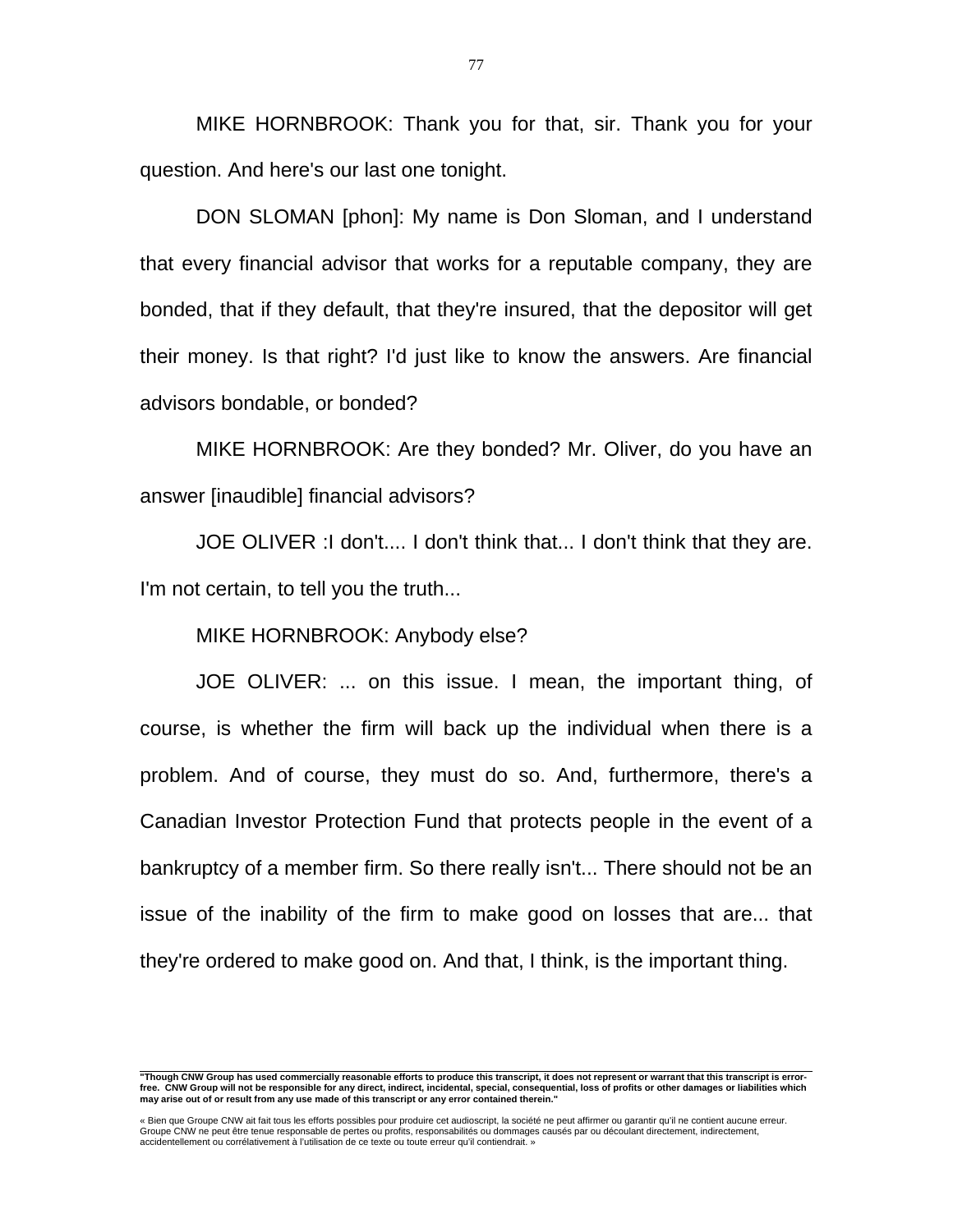MICHAEL LAUBER: In our case, in the case of the Ombudsman, we make our recommendation to the firm, not to the advisor. If the firm chooses to collect the money from the advisor, that's the business of the firm. So we just deal with the organization.

MIKE HORNBROOK: Ladies and gentlemen--

 MICHAEL LAUBER: The important issue is that you're being protected. That's the issue.

 MIKE HORNBROOK: Ladies and gentlemen, we've learned a lot from the audience and the panel tonight. I hate to call the evening to a close, but we have run out of time. We're going to get one-minute wrap-up remarks from each of the members in the panel, in reverse order from how we started, so I'll call on Larry Waite from the Mutual Fund Dealers Association for some brief remarks.

[inaudible]

 LARRY WAITE: Thanks, Mike. I was told we had 30 seconds for the closing remarks, so my remarks will be very, very brief. First of all, again, I would like to thank each and every one of you for taking the time to be here tonight. I really do, and can, appreciate how painful it must have been for some of you to relive some of these experiences. But I assure you that

 **"Though CNW Group has used commercially reasonable efforts to produce this transcript, it does not represent or warrant that this transcript is errorfree. CNW Group will not be responsible for any direct, indirect, incidental, special, consequential, loss of profits or other damages or liabilities which may arise out of or result from any use made of this transcript or any error contained therein."** 

<sup>«</sup> Bien que Groupe CNW ait fait tous les efforts possibles pour produire cet audioscript, la société ne peut affirmer ou garantir qu'il ne contient aucune erreur.<br>Groupe CNW ne peut être tenue responsable de pertes ou profi accidentellement ou corrélativement à l'utilisation de ce texte ou toute erreur qu'il contiendrait. »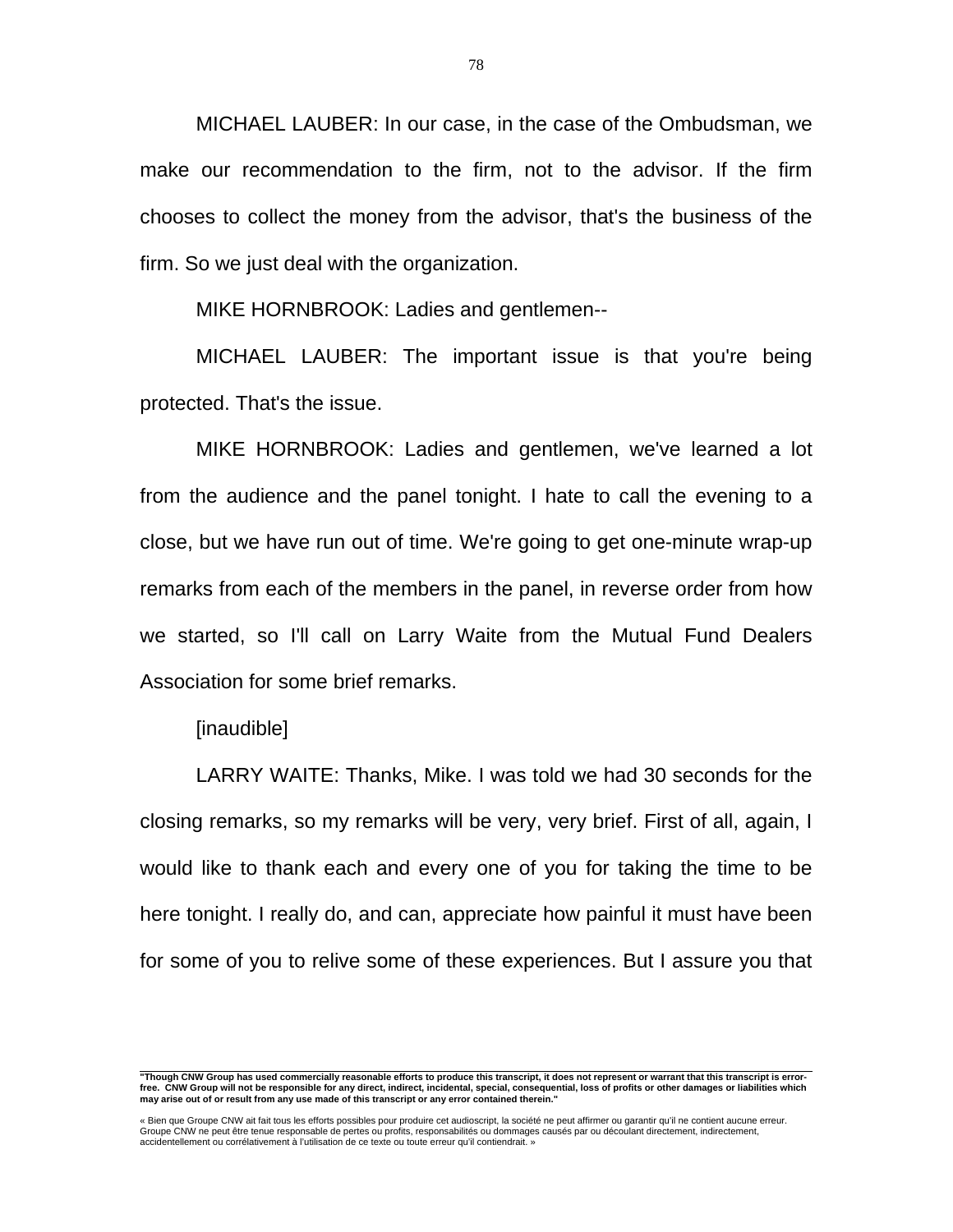the MFDA has listened, and we take your comments and suggestions seriously. Thank you very much.

 MIKE HORNBROOK: Thank you. Joe Oliver, from the Investment Dealers Association. You can do it right there, Joe.

 JOE OLIVER: I'll come over. I just want to tell you, I think this has been an informative meeting for me, and I hope it has been for you. My objective tonight -- and I think, the objective of everyone -- was partly to tell you what we're doing to protect Canadian investors, but it was mainly to listen to your concerns and to your ideas.

 I just want to tell you there are a number of ideas we intend to pursue over the next few months, in conjunction with the regulators, and some of them, we talked about this evening. Developing more user-friendly account-opening documents, I think, is really important; getting more clarity about fees, and providing some investment performance data for you, in your statements.

 There was a comment about statute of limitations, and we're going to modify our consumer protection brochure to alert investors about these changes that have occurred, and they do differ from province to province, across the country.

 **"Though CNW Group has used commercially reasonable efforts to produce this transcript, it does not represent or warrant that this transcript is errorfree. CNW Group will not be responsible for any direct, indirect, incidental, special, consequential, loss of profits or other damages or liabilities which may arise out of or result from any use made of this transcript or any error contained therein."** 

<sup>«</sup> Bien que Groupe CNW ait fait tous les efforts possibles pour produire cet audioscript, la société ne peut affirmer ou garantir qu'il ne contient aucune erreur.<br>Groupe CNW ne peut être tenue responsable de pertes ou profi accidentellement ou corrélativement à l'utilisation de ce texte ou toute erreur qu'il contiendrait. »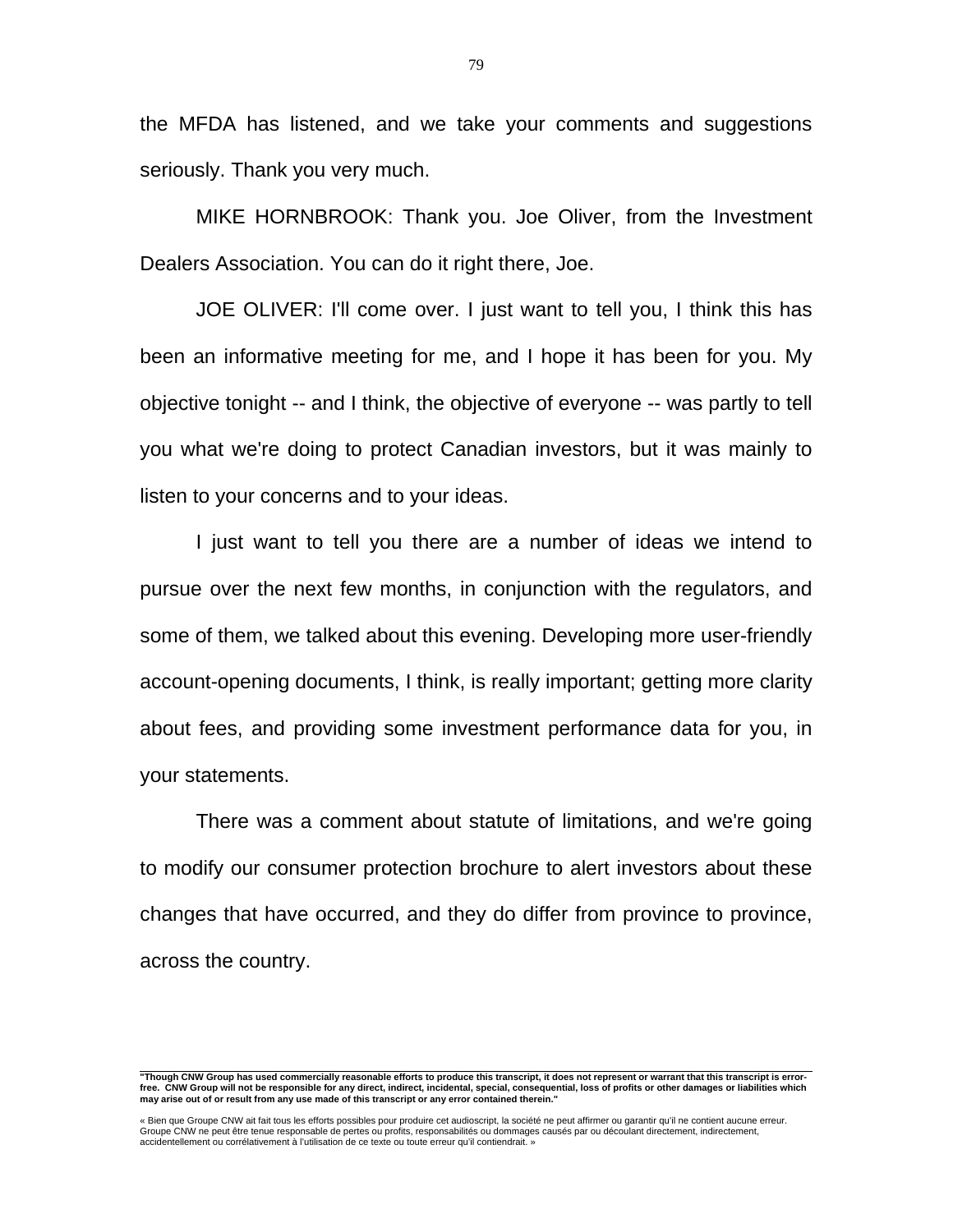On the question of criminal pursuit of wrongdoers, we have been trying for some time to get the governments to create special courts for white-collar crimes, and we're going to continue to pursue that, and also to tighten up some rules relating to parole, which we think are a little bit lax.

 But generally speaking, what we want to do is respond to your ideas, and when we speak about the public interest mandate, you're the public we're talking about. So thank you very much for attending.

MIKE HORNBROOK: Thank you, Joe.

[applause]

 MIKE HORNBROOK: I'll call now on Michael Lauber, the Ombudsman for Banking Services and Investments.

 MICHAEL LAUBER: Thank you. I'd just like to thank everybody for being here tonight. I would just encourage people that if they feel that they have been dealt with poorly, that they've experienced loss, or been disadvantaged as a result of the action of their broker, their advisor, don't be afraid to complain to the firm. I think the comment made at the start, that many people are very reluctant to bring their issues forward, to bring their complaints forward and talk about their situation. But do contact our office. Do contact your firm first, and make them aware of your concerns. But the Ombudsman office is there, the whole complaint handling system

 **"Though CNW Group has used commercially reasonable efforts to produce this transcript, it does not represent or warrant that this transcript is errorfree. CNW Group will not be responsible for any direct, indirect, incidental, special, consequential, loss of profits or other damages or liabilities which may arise out of or result from any use made of this transcript or any error contained therein."** 

<sup>«</sup> Bien que Groupe CNW ait fait tous les efforts possibles pour produire cet audioscript, la société ne peut affirmer ou garantir qu'il ne contient aucune erreur.<br>Groupe CNW ne peut être tenue responsable de pertes ou profi accidentellement ou corrélativement à l'utilisation de ce texte ou toute erreur qu'il contiendrait. »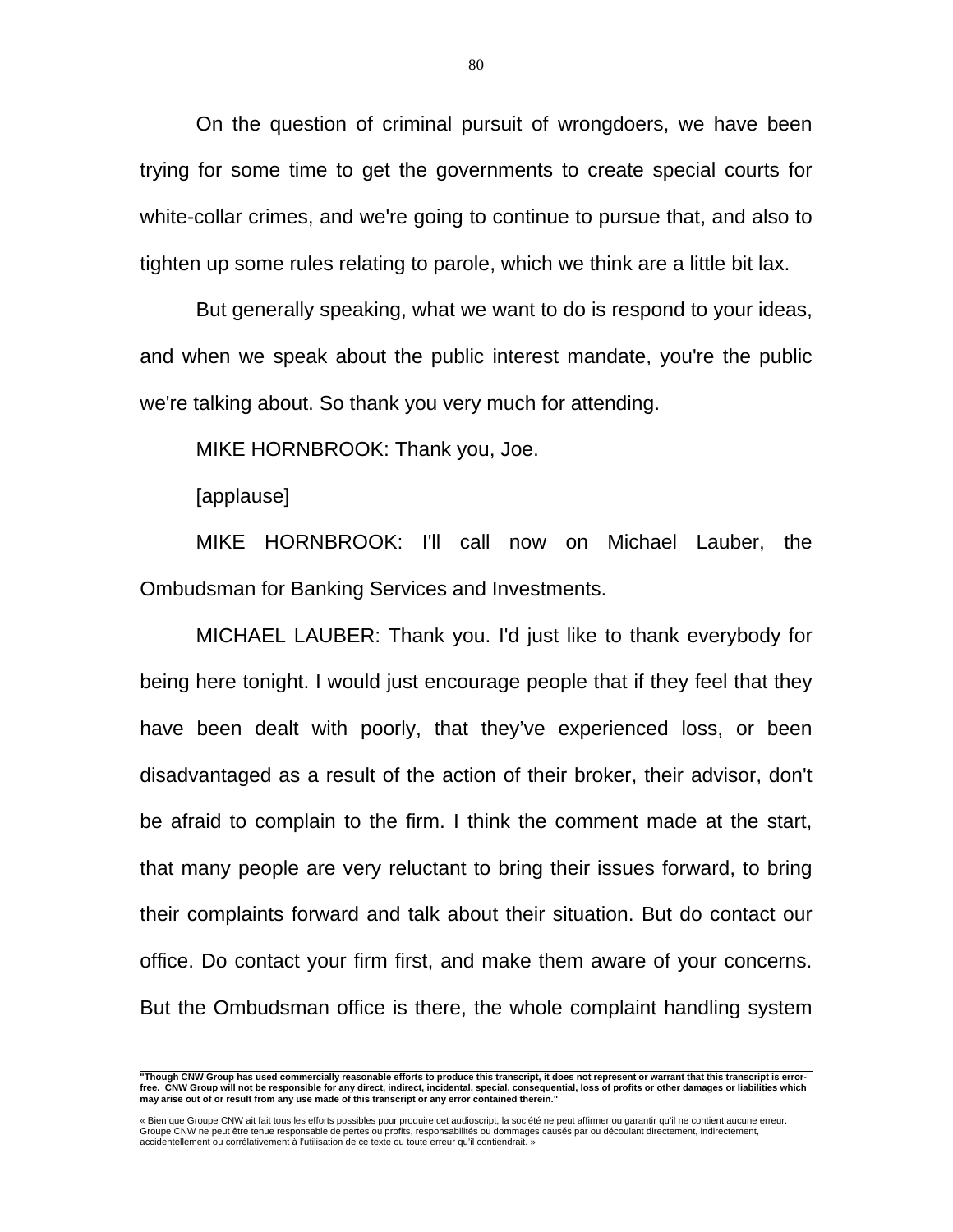is there to help you, and so we look forward... Well, we don't look forward to you having an experience and coming to us -- we look forward to you having success. But if you don't, that's what we're there for.

 MIKE HORNBROOK: Stan Buell, you're on the other side of the divide here. You're an advocate for investors. Your comments, please.

 STAN BUELL: I've been listening very carefully tonight, and certainly, I've heard a few questions. I know there are a great number of questions that were submitted by our members to the OSC, and they've made an undertaking to respond to all of the questions that have been recorded, and those will be displayed on websites as we go forward.

 I'd also like to say that I recognize there are problems in getting disputes properly addressed. I would suggest your first call should be to the OSC inquiries section.

 We're particularly concerned about the *Ontario Limitations Act,*  which reduces the limitation period from six years to two years. The initial legal advice we have is that this could impact on any of you who have had a problem since the 1st of January, 2004. So I suggest your first call should be to the OSC. Get some direction from them. Find out from a lawyer how the limitation period will affect you, and then you can decide whether you should go to OBSI, through the process that the industry

 **"Though CNW Group has used commercially reasonable efforts to produce this transcript, it does not represent or warrant that this transcript is errorfree. CNW Group will not be responsible for any direct, indirect, incidental, special, consequential, loss of profits or other damages or liabilities which may arise out of or result from any use made of this transcript or any error contained therein."** 

<sup>«</sup> Bien que Groupe CNW ait fait tous les efforts possibles pour produire cet audioscript, la société ne peut affirmer ou garantir qu'il ne contient aucune erreur.<br>Groupe CNW ne peut être tenue responsable de pertes ou profi accidentellement ou corrélativement à l'utilisation de ce texte ou toute erreur qu'il contiendrait. »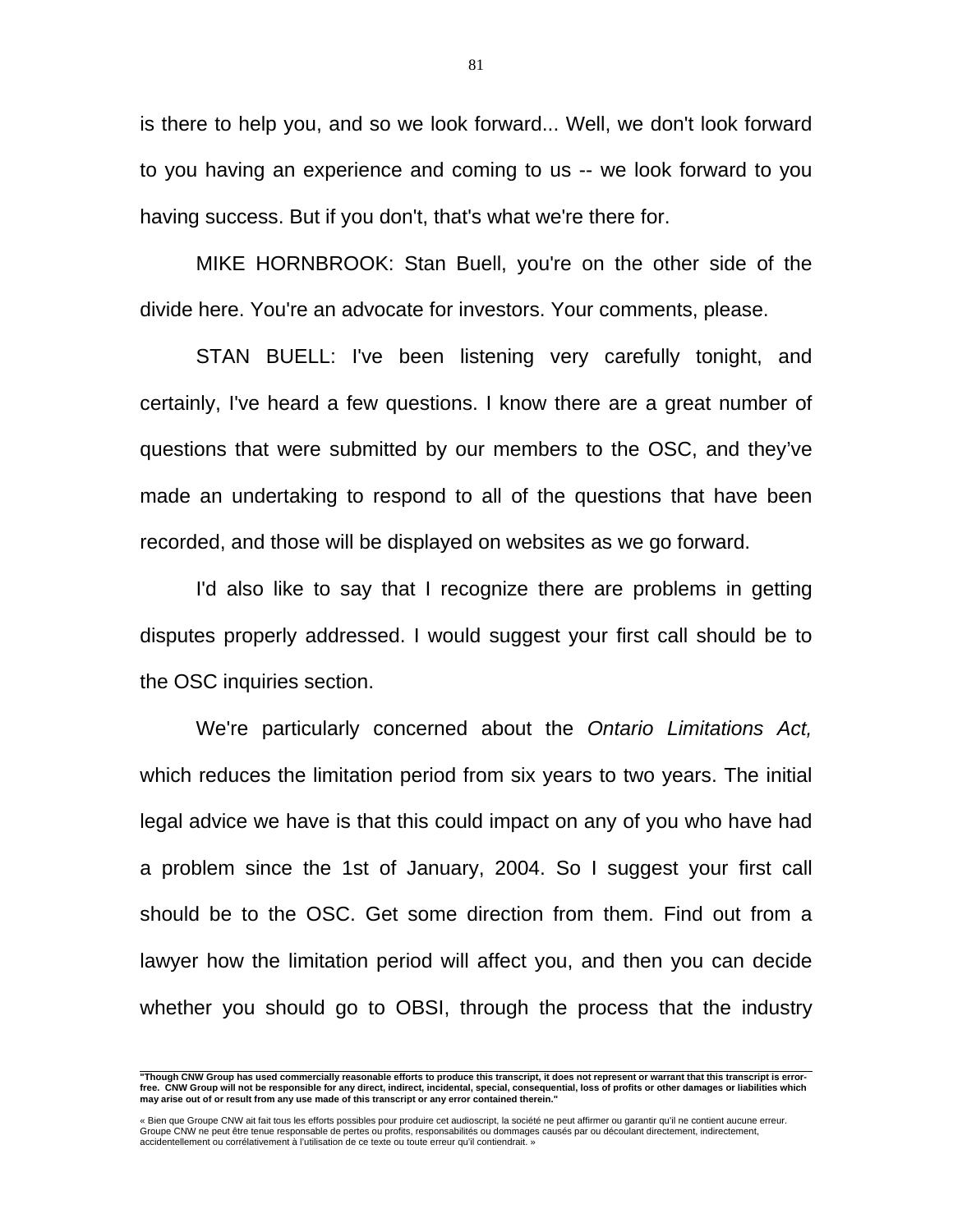describes, and many of you have tried, and you've taken several years to get through that process, and you could be barred from civil action if you wait several years when you're aware of the *Act.* 

## MIKE HORNBROOK: Michael?

 MICHAEL LAUBER: [inaudible] It comes back to the *Limitations Act,* and we've been researching the *Limitations Act* and the effect it has, and one of the things is, there's a deferral period in the Act, where if you're in a complaint handling process, the clock stops. And we're doing the research, legal research and so forth, to make sure that we qualify -- we put the customer in the position that we qualify for the clock to stop when they're within our process. We can't guarantee that, but it looks like we can do that. And that will mitigate some of your concerns.

 STAN BUELL: Well, we're really concerned about the time element, because in our experience, very few people are able to get their... If it's a life-altering event, like losing your life's savings, most people take more than two years just to learn to deal with the issue. Then they spend a couple of more years trying to get it resolved. Now, we've approached the Attorney General of Ontario, and I believe that the OSC will join us in that effort, to try to get that limitation period restored. In the West, they have a limitation period of up to eight years. Most of the other provinces -- and we

82

 **"Though CNW Group has used commercially reasonable efforts to produce this transcript, it does not represent or warrant that this transcript is errorfree. CNW Group will not be responsible for any direct, indirect, incidental, special, consequential, loss of profits or other damages or liabilities which may arise out of or result from any use made of this transcript or any error contained therein."** 

<sup>«</sup> Bien que Groupe CNW ait fait tous les efforts possibles pour produire cet audioscript, la société ne peut affirmer ou garantir qu'il ne contient aucune erreur. Groupe CNW ne peut être tenue responsable de pertes ou profits, responsabilités ou dommages causés par ou découlant directement, indirectement, accidentellement ou corrélativement à l'utilisation de ce texte ou toute erreur qu'il contiendrait. »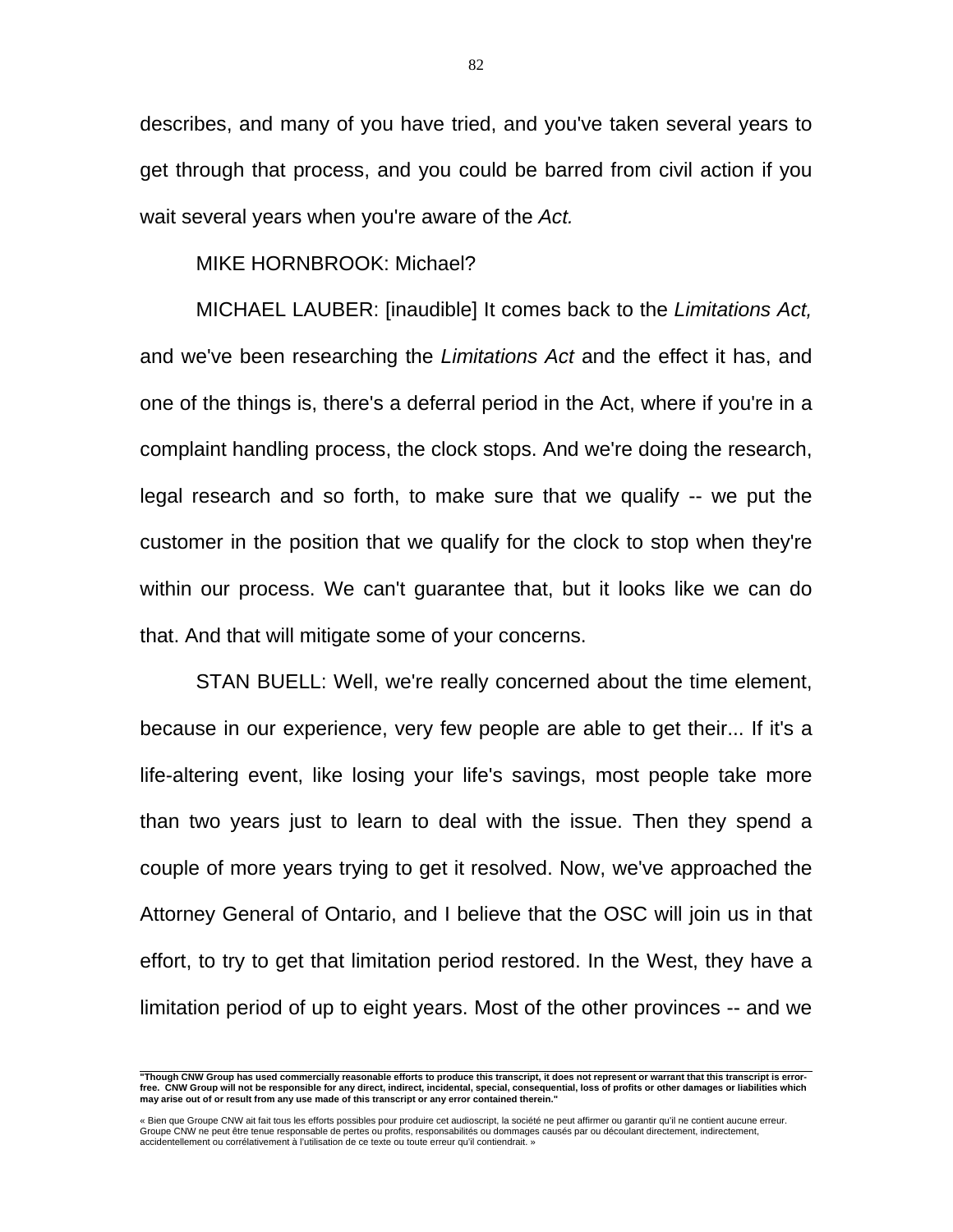haven't heard from all of them yet -- but they still have the six-year limitation period. My question is, why have the regulators who offer investor protection allowed this limitation period to be reduced from six years to two years?

[applause]

 MIKE HORNBROOK: We'll take that as a rhetorical question, Mr. Buell.

STAN BUELL: Yes.

 MIKE HORNBROOK: I'm going to turn now to David Brown, who's stepping down as the Chairman of the Ontario Securities Commission at the end of June. His replacement has not been named yet. I just throw that out there, as you give us your final remarks, David.

 DAVID BROWN: Well, thank you very much. As Stan mentioned right at the beginning of our proceedings, that about a year ago, he brought to our attention the report that the Small Investor Protection Association had prepared. I did indeed read it over the weekend, Stan, and I must say, I was appalled at some of the stories that I read. And so, out of that report came the idea that I would like to bring investors together, to tell us their stories, to help some of those stories come alive. I frankly wanted my colleagues from the Ombud's office and from the IDA and the MFDA to

 **"Though CNW Group has used commercially reasonable efforts to produce this transcript, it does not represent or warrant that this transcript is errorfree. CNW Group will not be responsible for any direct, indirect, incidental, special, consequential, loss of profits or other damages or liabilities which may arise out of or result from any use made of this transcript or any error contained therein."** 

<sup>«</sup> Bien que Groupe CNW ait fait tous les efforts possibles pour produire cet audioscript, la société ne peut affirmer ou garantir qu'il ne contient aucune erreur.<br>Groupe CNW ne peut être tenue responsable de pertes ou profi accidentellement ou corrélativement à l'utilisation de ce texte ou toute erreur qu'il contiendrait. »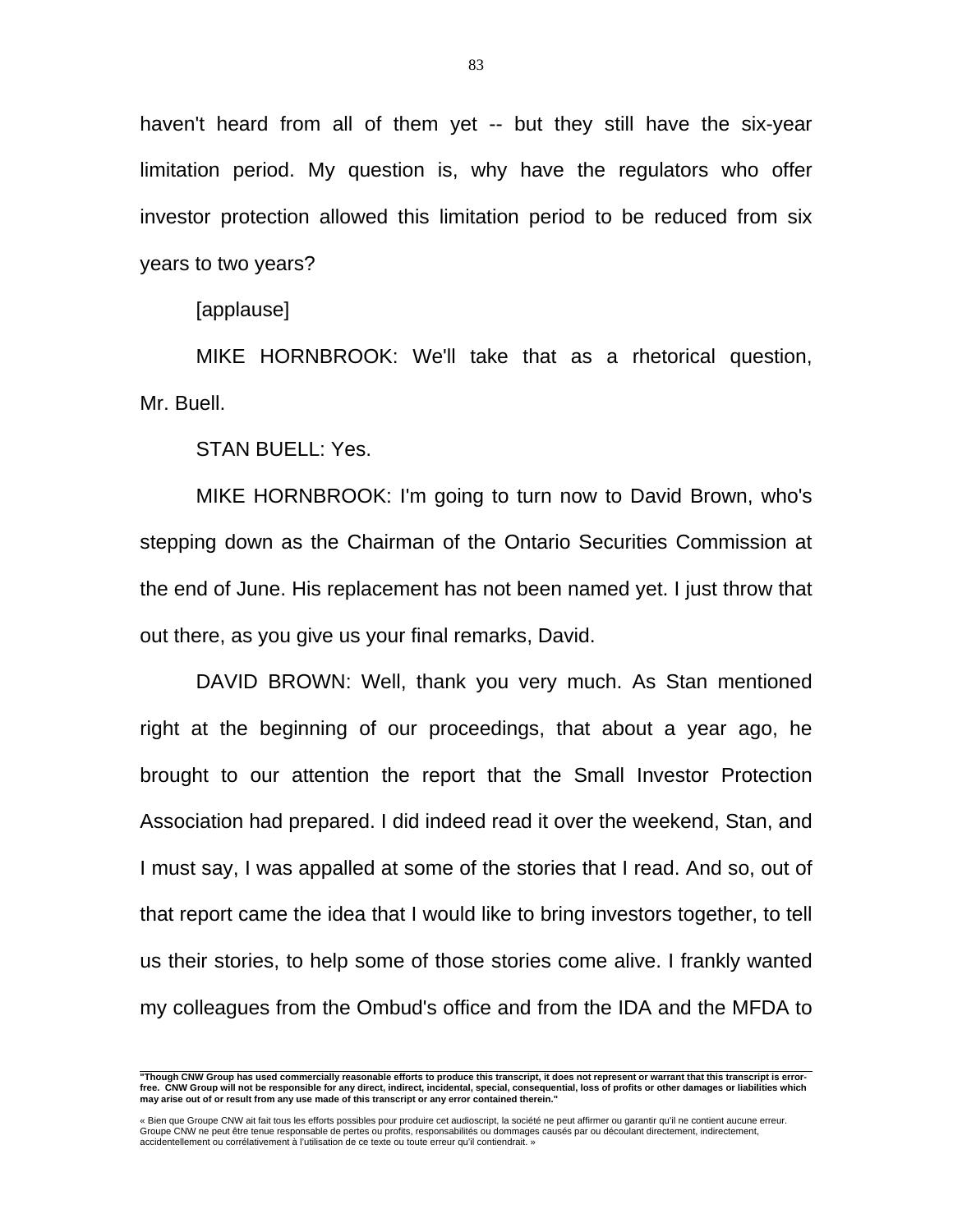hear some of these stories, and I wanted to see if we could determine from those stories whether there are areas of the system that aren't working, whether the areas of the system are not working together, and whether there are changes and improvements that we can make.

 I think there are a number of ideas coming out of this tonight. I thank you all for coming and sharing those stories with you. We have said that, as Stan has said, we will attempt to answer all of the questions that have not been answered. We will do it electronically, but we'll also post them, so that people who don't have access to the Internet will be able to see them as well. And we'll produce a report of what we've learned tonight, and some of the ideas that we are prepared to take forward.

 So thank you all for coming out. I think we've achieved the objectives that we were hoping to achieve. As Mike says, I'm stepping down. I can tell you that there are many of my colleagues here tonight. I think that this is a priority of the OSC. I think there's an institutional momentum at the OSC that will carry this, long after I'm gone. So thank you again for coming out.

## [applause]

 MIKE HORNBROOK: It's been a valuable evening. I know I've learned a few things about what investors' problems are, and what the regulatory difficulties are, around them.

 **"Though CNW Group has used commercially reasonable efforts to produce this transcript, it does not represent or warrant that this transcript is errorfree. CNW Group will not be responsible for any direct, indirect, incidental, special, consequential, loss of profits or other damages or liabilities which may arise out of or result from any use made of this transcript or any error contained therein."** 

<sup>«</sup> Bien que Groupe CNW ait fait tous les efforts possibles pour produire cet audioscript, la société ne peut affirmer ou garantir qu'il ne contient aucune erreur.<br>Groupe CNW ne peut être tenue responsable de pertes ou profi accidentellement ou corrélativement à l'utilisation de ce texte ou toute erreur qu'il contiendrait. »